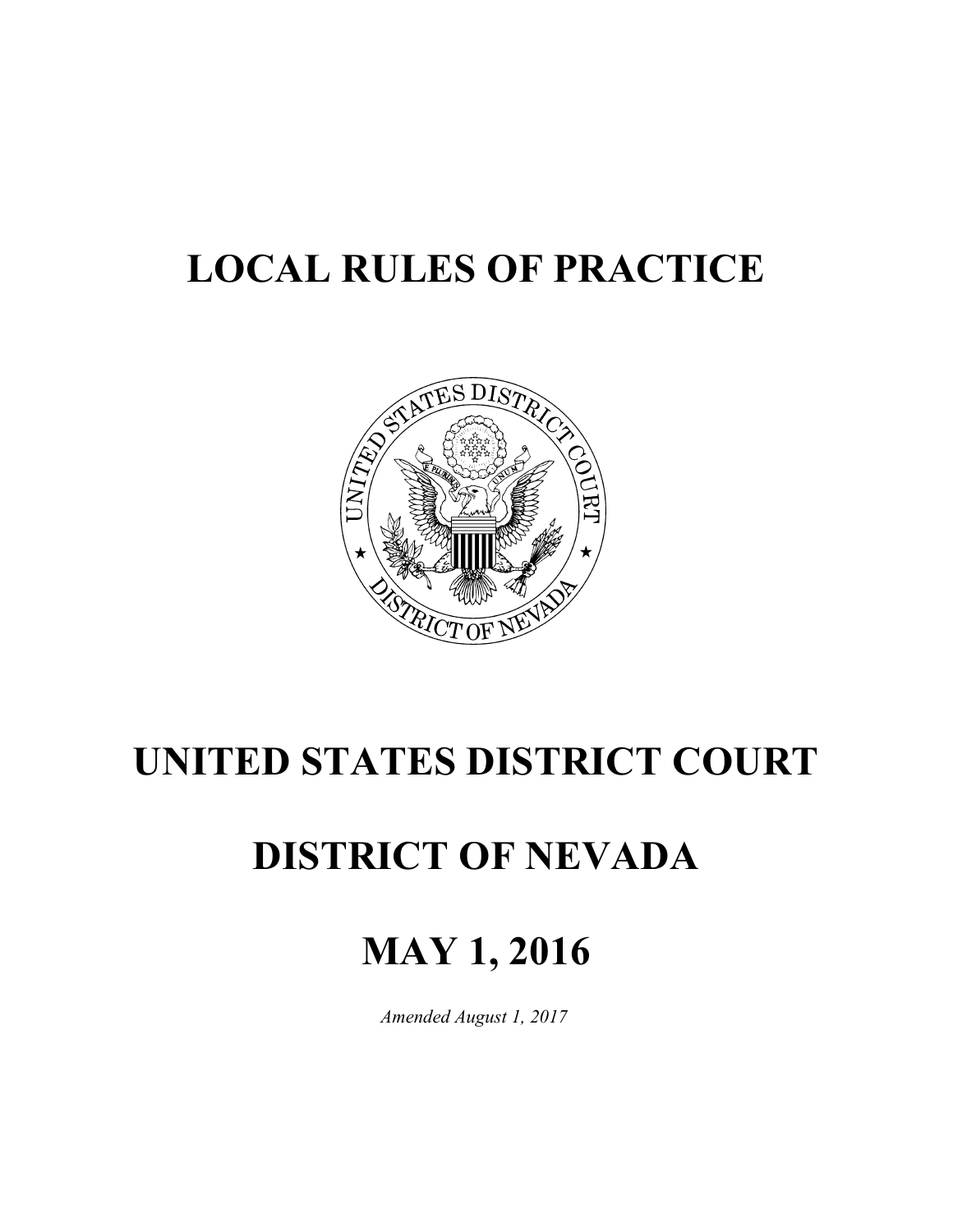| 4  | UNITED STATES DISTRICT COURT                                                                           |
|----|--------------------------------------------------------------------------------------------------------|
| 5  | <b>DISTRICT OF NEVADA</b>                                                                              |
| 6  |                                                                                                        |
| 7  | IN THE MATTER OF: THE LOCAL RULES<br>OF PRACTICE FOR THE UNITED STATES<br><b>GENERAL ORDER 2017-05</b> |
| 8  | DISTRICT COURT FOR THE DISTRICT<br>OF NEVADA                                                           |
| 9  |                                                                                                        |
| 10 |                                                                                                        |
| 11 | <b>ORDER ADOPTING AMENDMENTS TO THE LOCAL RULES OF PRACTICE</b>                                        |
| 12 | IT IS ORDERED that the Local Rules of Practice for the United States District Court for                |
| 13 | the District of Nevada effective June 1, 1995, as amended effective May 1, 1998; December 1,           |
| 14 | 2000; May 1, 2006; August 1, 2011; and May 1, 2016, are hereby further amended effective August        |
| 15 | $1,2017$ as follows:                                                                                   |
| 16 | Local Patent Rule 1-9 is amended to correct a typographical error in subsection (b) by                 |
| 17 | replacing the citation to "LPR 1-6(b)" with "LPR 1-8(b)."                                              |
| 18 | The Local Rules of Special Proceedings and Appeals are amended to incorporate the                      |
| 19 | recommendations of the Local Rules Habeas Subcommittee.                                                |
| 20 | IT IS FURTHER ORDERED that the amended rules must be furnished to the judicial                         |
| 21 | council and the Administrative Office of the United States Courts and be made available to the         |
| 22 | public by posting the amended rules on the website for the United States District Court for the        |
| 23 | District of Nevada.                                                                                    |
| 24 |                                                                                                        |
| 25 | DATED: August 1, 2017                                                                                  |
| 26 |                                                                                                        |
| 27 | ARR <sub>(</sub>                                                                                       |
| 28 | CHIEF UNITED STATES DISTRICT JUDGE                                                                     |

1

2

3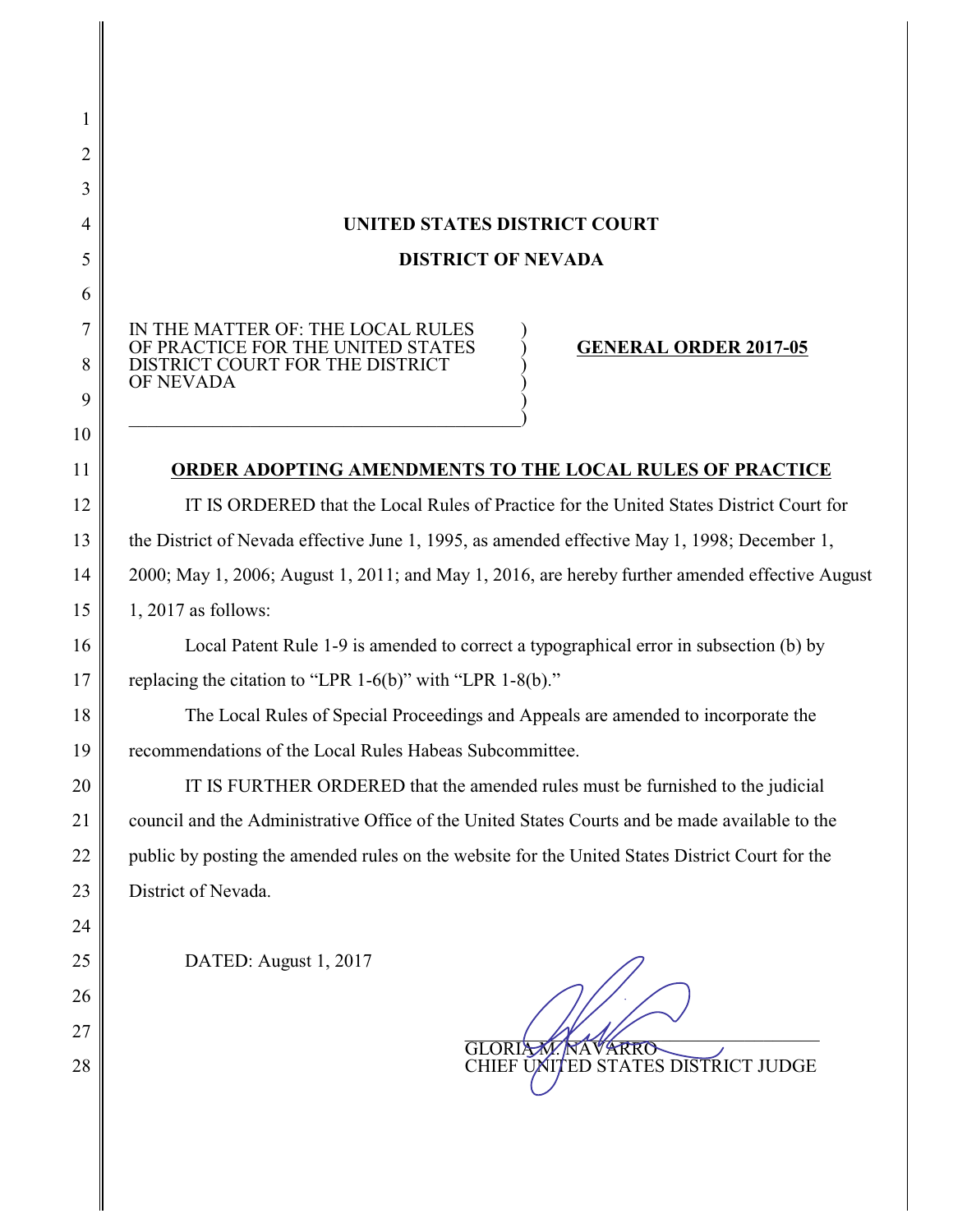# **TABLE OF CONTENTS**

| LR IA 1-1.  |                                                                 |  |
|-------------|-----------------------------------------------------------------|--|
| LR IA 1-2.  |                                                                 |  |
| LR IA 1-3.  |                                                                 |  |
| LR IA 1-4.  |                                                                 |  |
| LR IA 1-5.  |                                                                 |  |
| LR IA 1-6.  | COURT STRUCTURE AND DIVISIONS OF THE DISTRICT OF NEVADA3        |  |
| LR IA 1-7.  |                                                                 |  |
| LR IA 1-8.  |                                                                 |  |
| LR IA 2-1.  | INSPECTION, CONDUCT IN COURTROOM AND ENVIRONS, AND              |  |
| LR IA 3-1.  |                                                                 |  |
| LR IA 6-1.  | REQUESTS FOR CONTINUANCE, EXTENSION OF TIME, OR ORDER           |  |
| LR IA 6-2.  | REQUIRED FORM OF ORDER FOR STIPULATIONS AND EX PARTE AND        |  |
| LR IA 7-1.  |                                                                 |  |
| LR IA 7-2.  |                                                                 |  |
| LR IA 7-3.  |                                                                 |  |
| LR IA 10-1. |                                                                 |  |
| LR IA 10-2. |                                                                 |  |
| LR IA 10-3. |                                                                 |  |
|             |                                                                 |  |
|             |                                                                 |  |
|             | LR IA 11-1. ADMISSION TO THE BAR OF THIS COURT; ELIGIBILITY AND |  |
|             | LR IA 11-2. ADMISSION TO PRACTICE IN A PARTICULAR CASE 13       |  |
|             |                                                                 |  |
|             | LR IA 11-4. LIMITED ADMISSION OF EMERITUS PRO BONO ATTORNEYS15  |  |
|             |                                                                 |  |
|             | LR IA 11-6. APPEARANCES, SUBSTITUTIONS, AND WITHDRAWALS 17      |  |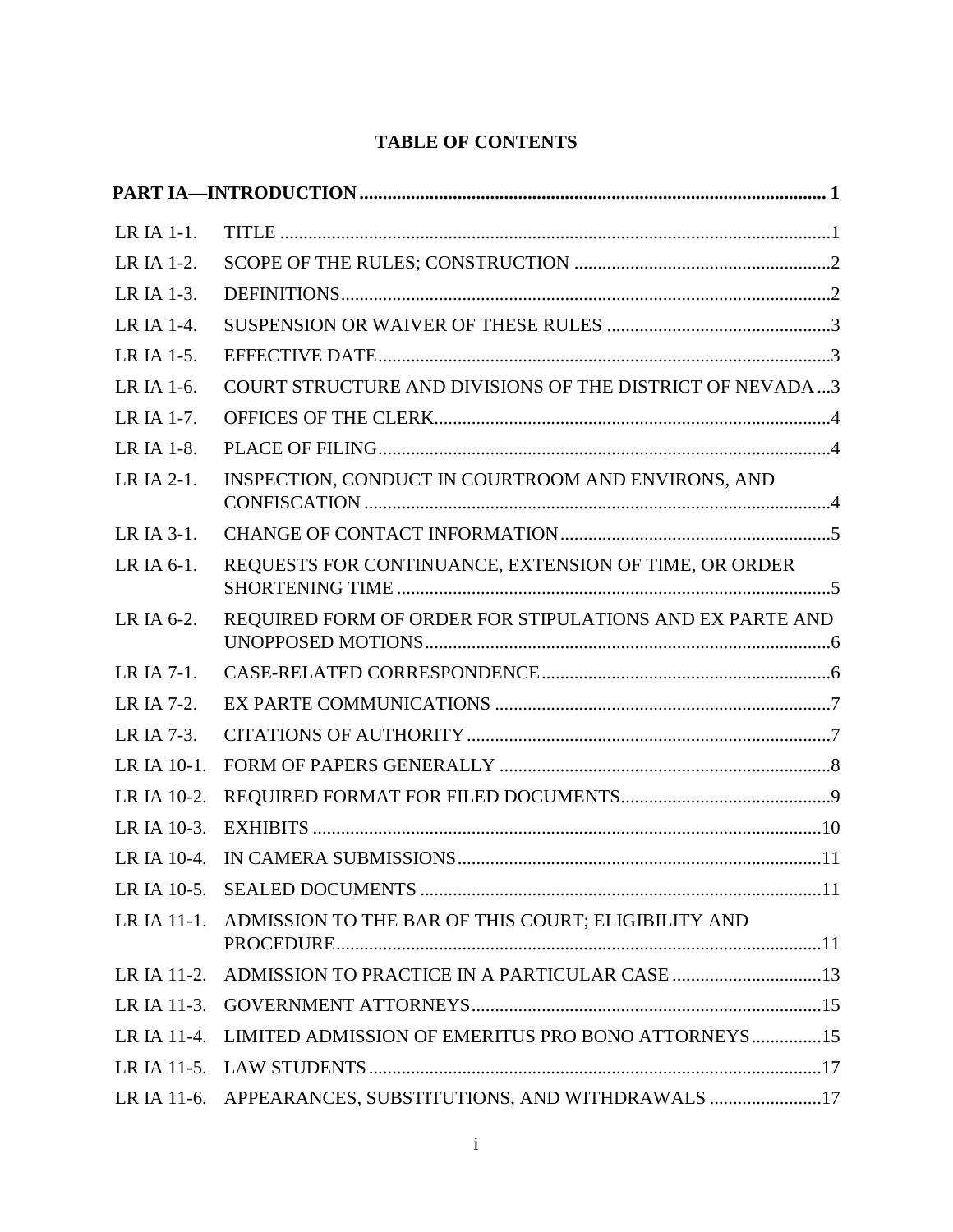|               | LR IA 11-7. ETHICAL STANDARDS, DISBARMENT, SUSPENSION, AND                                                                                                                   |  |
|---------------|------------------------------------------------------------------------------------------------------------------------------------------------------------------------------|--|
|               |                                                                                                                                                                              |  |
|               |                                                                                                                                                                              |  |
| $LR$ IB 1-1.  |                                                                                                                                                                              |  |
| LR IB 1-2.    |                                                                                                                                                                              |  |
| LR IB $1-3$ . | DETERMINATION OF PRETRIAL MATTERS-28 U.S.C. § 636(b)(1)(A)23                                                                                                                 |  |
| LR IB 1-4.    | FINDINGS AND RECOMMENDATIONS-28 U.S.C. §636(b)(1)(B) 23                                                                                                                      |  |
| LR IB 1-5.    |                                                                                                                                                                              |  |
| LR IB 1-6.    |                                                                                                                                                                              |  |
| LR IB 1-7.    |                                                                                                                                                                              |  |
| LR IB $2-1$ . | CONDUCT OF CIVIL TRIALS BY UNITED STATES MAGISTRATE<br>JUDGES; CONDUCT OF TRIALS AND DISPOSITION OF CIVIL CASES                                                              |  |
| LR IB 2-2.    | SPECIAL PROVISIONS FOR THE DISPOSITION OF CIVIL CASES BY A<br>UNITED STATES MAGISTRATE JUDGE ON CONSENT OF THE                                                               |  |
| LR IB 3-1.    | REVIEW AND APPEAL-UNITED STATES MAGISTRATE JUDGE;<br>REVIEW OF MATTERS THAT MAY BE FINALLY DETERMINED BY A<br>MAGISTRATE JUDGE IN CIVIL AND CRIMINAL CASES—28 U.S.C.         |  |
| LR IB 3-2.    | REVIEW OF MATTERS THAT MAY NOT BE FINALLY DETERMINED BY<br>A UNITED STATES MAGISTRATE JUDGE IN CIVIL AND CRIMINAL<br>CASES, ADMINISTRATIVE PROCEEDINGS, PROBATION-REVOCATION |  |
| LR IB $3-3$ . | APPEAL FROM JUDGMENTS IN MISDEMEANOR CASES—18 U.S.C.                                                                                                                         |  |
| LR IB 3-4.    | APPEAL FROM JUDGMENTS IN CIVIL CASES DISPOSED OF ON                                                                                                                          |  |
| LR IB $3-5$ . | REVIEW OF UNITED STATES MAGISTRATE JUDGE'S RELEASE AND                                                                                                                       |  |
|               |                                                                                                                                                                              |  |
| LR IC 1-1.    | REQUIREMENTS FOR ELECTRONIC FILING OF COURT                                                                                                                                  |  |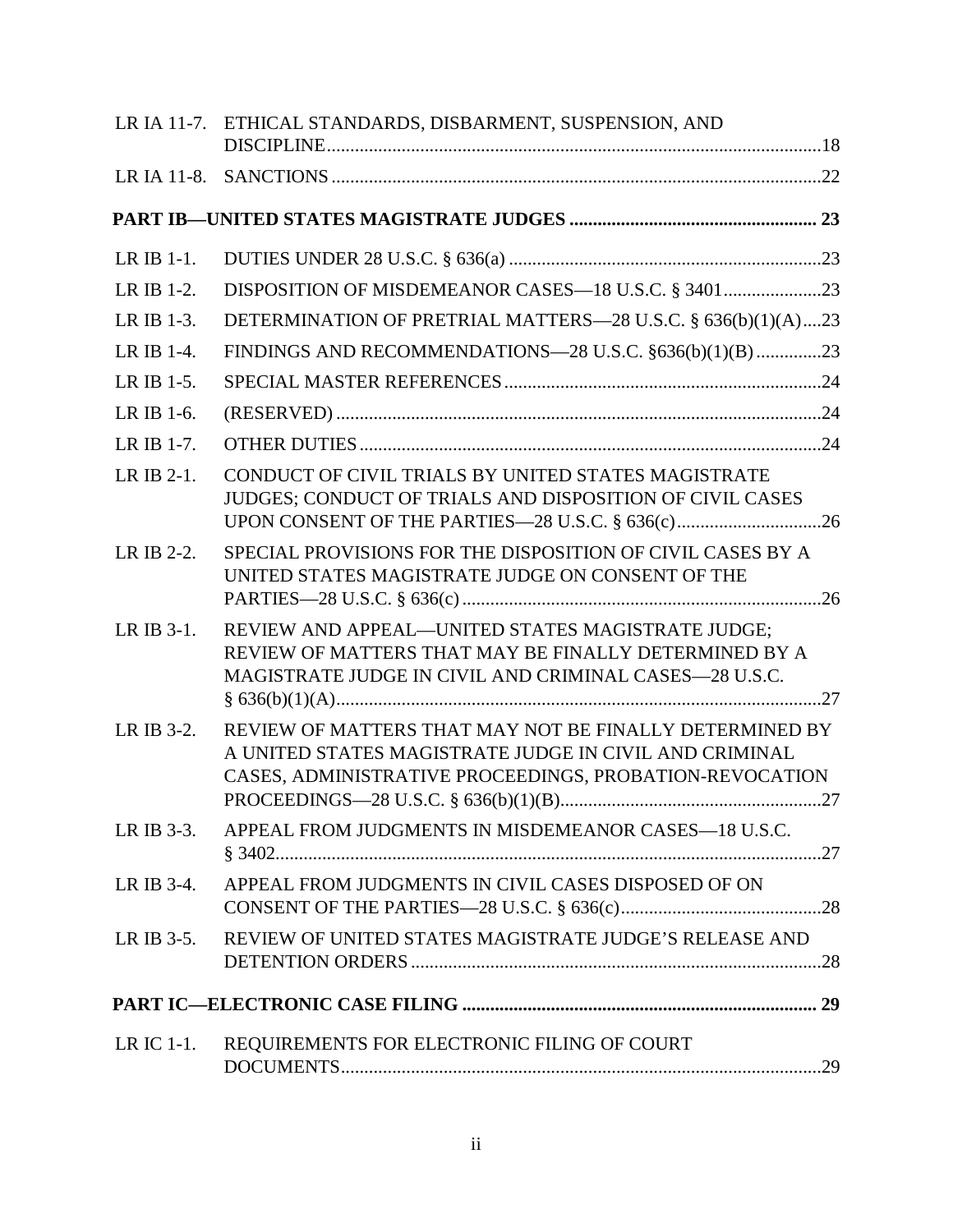| LR IC 2-1.   | ELECTRONIC FILING SYSTEM FILERS: REGISTRATION, TRAINING, |  |
|--------------|----------------------------------------------------------|--|
| LR IC 2-2.   | FILER RESPONSIBILITIES WHEN ELECTRONICALLY FILING        |  |
| LR IC 3-1.   | TIME OF FILING AND CHANGES TO DEADLINES WHEN DOCUMENTS   |  |
| LR IC 4-1.   |                                                          |  |
| LR IC 5-1.   |                                                          |  |
| LR IC 5-2.   |                                                          |  |
| LR IC 6-1.   |                                                          |  |
| LR IC 7-1.   |                                                          |  |
|              |                                                          |  |
| LR 1-1.      |                                                          |  |
| LR 3-1.      |                                                          |  |
| $LR$ 4-1.    |                                                          |  |
| LR 5-1.      |                                                          |  |
| LR 7-1.      |                                                          |  |
| LR 7.1-1.    |                                                          |  |
| LR 7-2.      |                                                          |  |
| LR 7-3.      |                                                          |  |
| LR 7-4.      |                                                          |  |
| $LR$ $8-1$ . |                                                          |  |
| LR 10-1.     |                                                          |  |
| LR 15-1.     |                                                          |  |
| LR 16-1.     | SCHEDULING AND CASE MANAGEMENT; TIME AND ISSUANCE OF     |  |
| LR 16-2.     |                                                          |  |
| LR 16-3.     | MOTIONS IN LIMINE, PRETRIAL ORDER, AND TRIAL SETTING 44  |  |
| LR 16-4.     |                                                          |  |
| LR 16-5.     | SETTLEMENT CONFERENCE AND ALTERNATIVE METHODS OF         |  |
| LR 16-6.     |                                                          |  |
| LR 22-1.     |                                                          |  |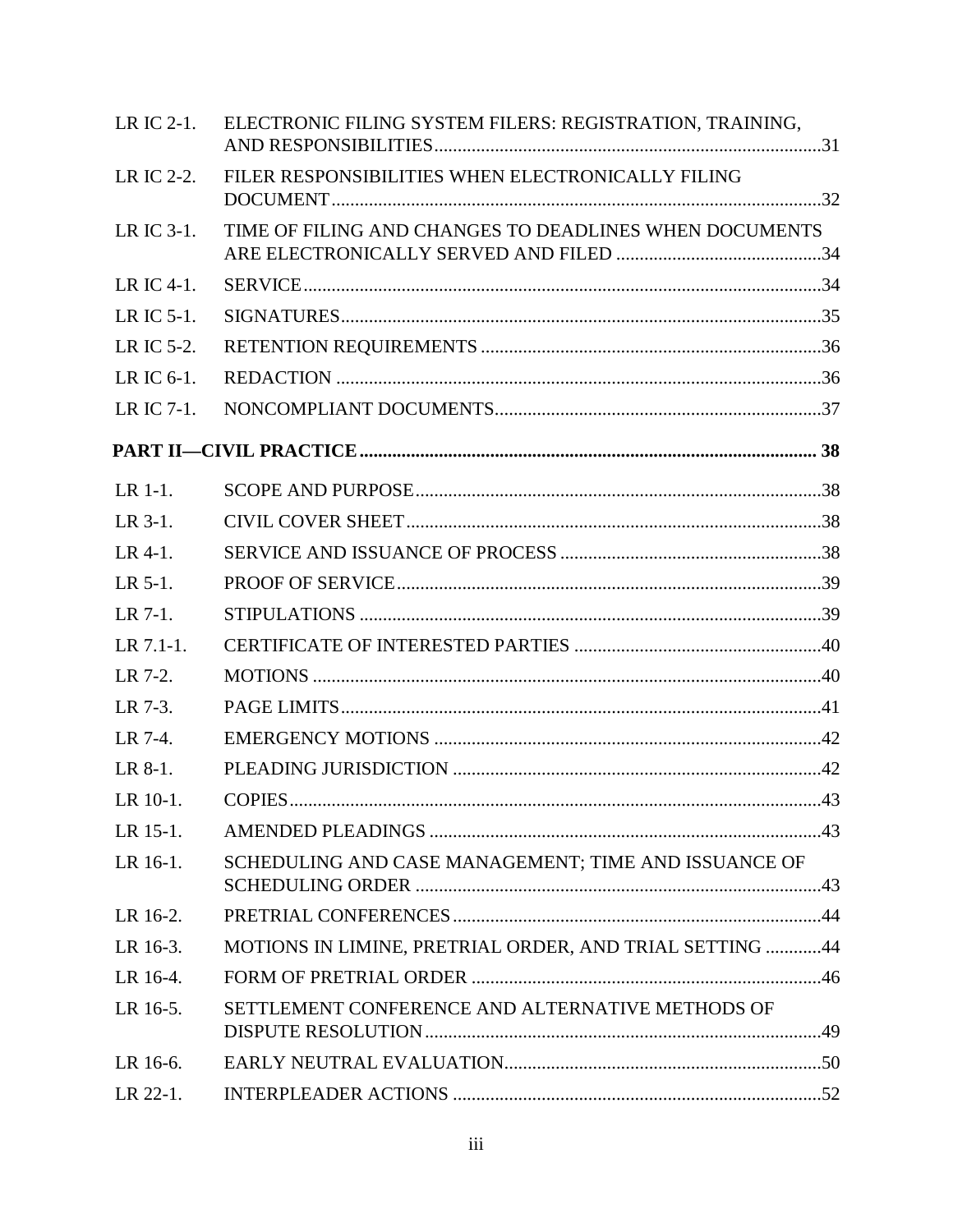| LR 26-1.  |                                                                                          |     |
|-----------|------------------------------------------------------------------------------------------|-----|
| LR 26-2.  | TIME FOR COMPLETION OF DISCOVERY WHEN NO SCHEDULING                                      |     |
| LR 26-3.  |                                                                                          |     |
| LR 26-4.  |                                                                                          |     |
| LR 26-5.  |                                                                                          |     |
| LR 26-6.  |                                                                                          |     |
| LR 26-7.  |                                                                                          |     |
| LR 26-8.  |                                                                                          |     |
| LR 38-1.  |                                                                                          |     |
| LR 41-1.  |                                                                                          |     |
| LR 42-1.  | NOTICING THE COURT ON RELATED CASES; CONSOLIDATION OF                                    |     |
| LR 43-1.  |                                                                                          |     |
| LR 48-1.  |                                                                                          |     |
| LR 54-1.  |                                                                                          |     |
| LR 54-2.  |                                                                                          |     |
| LR 54-3.  |                                                                                          |     |
| LR 54-4.  |                                                                                          |     |
| LR 54-5.  |                                                                                          |     |
| LR 54-6.  | EXEMPLIFICATION, COPIES OF PAPERS, AND DISBURSEMENTS FOR                                 |     |
| LR 54-7.  | MAPS, CHARTS, MODELS, PHOTOGRAPHS, SUMMARIES,<br>COMPUTATIONS, AND STATISTICAL SUMMARIES | .61 |
| LR 54-8.  |                                                                                          |     |
| LR 54-9.  |                                                                                          |     |
| LR 54-10. |                                                                                          |     |
| LR 54-11. |                                                                                          |     |
| LR 54-12. |                                                                                          |     |
| LR 54-13. |                                                                                          |     |
| LR 54-14. |                                                                                          |     |
| LR 56-1.  |                                                                                          |     |
| LR 59-1.  | MOTIONS FOR RECONSIDERATION OF INTERLOCUTORY ORDERS  64                                  |     |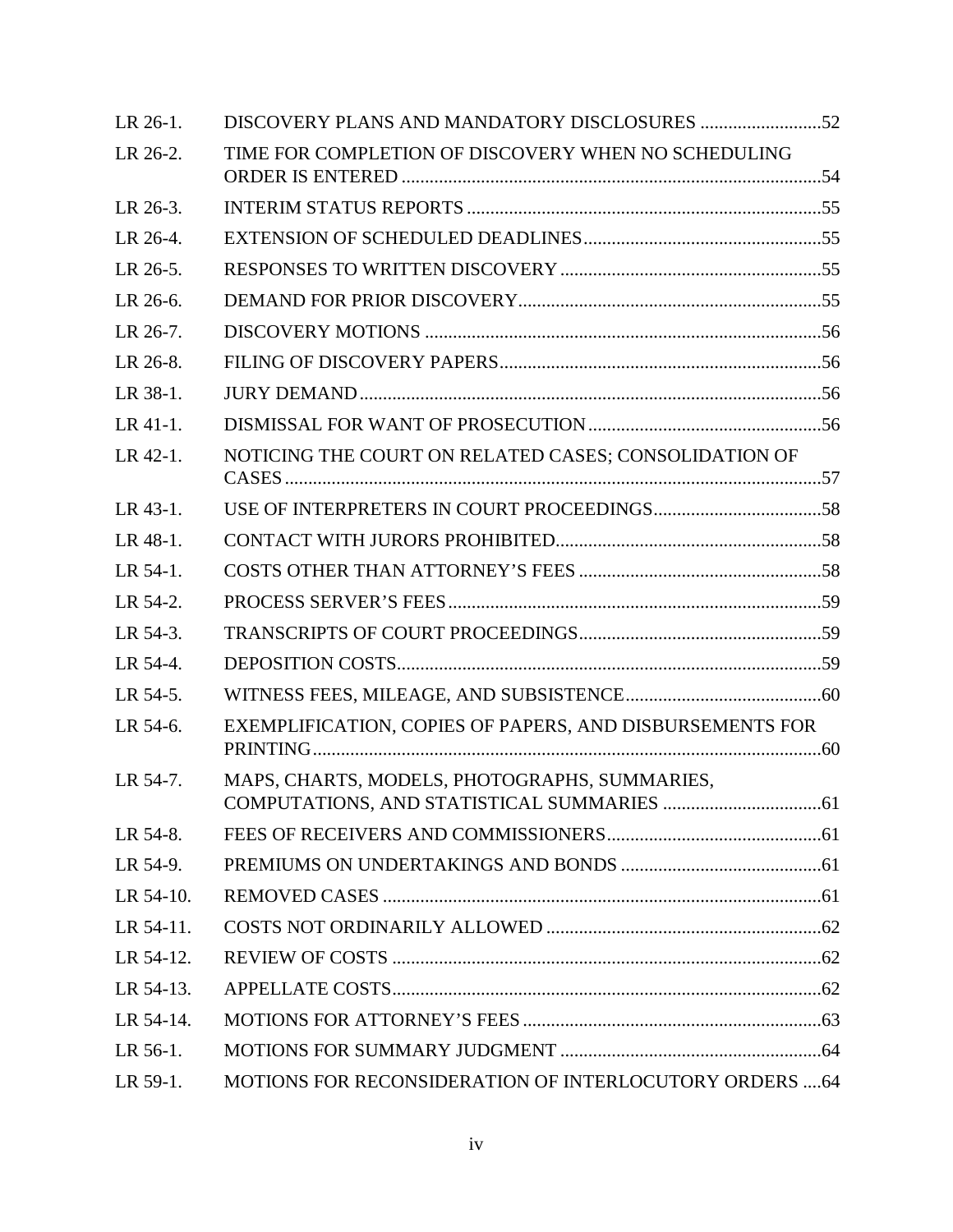| $LR$ 65.1-1.  |                                                          |  |
|---------------|----------------------------------------------------------|--|
| LR $65.1-2$ . | DEPOSIT OF MONEY OR UNITED STATES OBLIGATION IN LIEU OF  |  |
| LR $65.1-3$ . |                                                          |  |
| LR 65.1-4.    |                                                          |  |
| LR 65.1-5.    |                                                          |  |
| LR $65.1-6$ . | FURTHER SECURITY OR JUSTIFICATION OF PERSONAL SURETIES66 |  |
| LR 66-1.      |                                                          |  |
| LR 66-2.      |                                                          |  |
| LR 66-3.      |                                                          |  |
| LR 66-4.      |                                                          |  |
| LR 66-5.      |                                                          |  |
| LR 66-6.      | EMPLOYMENT OF ATTORNEYS, ACCOUNTANTS, AND                |  |
| LR 66-7.      |                                                          |  |
| LR 66-8.      |                                                          |  |
| LR 66-9.      |                                                          |  |
| LR 67-1.      | DEPOSIT AND INVESTMENT OF FUNDS IN THE REGISTRY ACCOUNT: |  |
| LR 67-2.      |                                                          |  |
| LR 77-1.      |                                                          |  |
| LR 78-1.      |                                                          |  |
| LR 79-1.      |                                                          |  |
| LR 81-1.      |                                                          |  |
|               |                                                          |  |
| LPR 1-1.      |                                                          |  |
| LPR 1-2.      |                                                          |  |
| LPR 1-3.      |                                                          |  |
| LPR 1-4.      |                                                          |  |
| LPR 1-5.      |                                                          |  |
| LPR 1-6.      | INITIAL DISCLOSURE OF ASSERTED CLAIMS AND INFRINGEMENT   |  |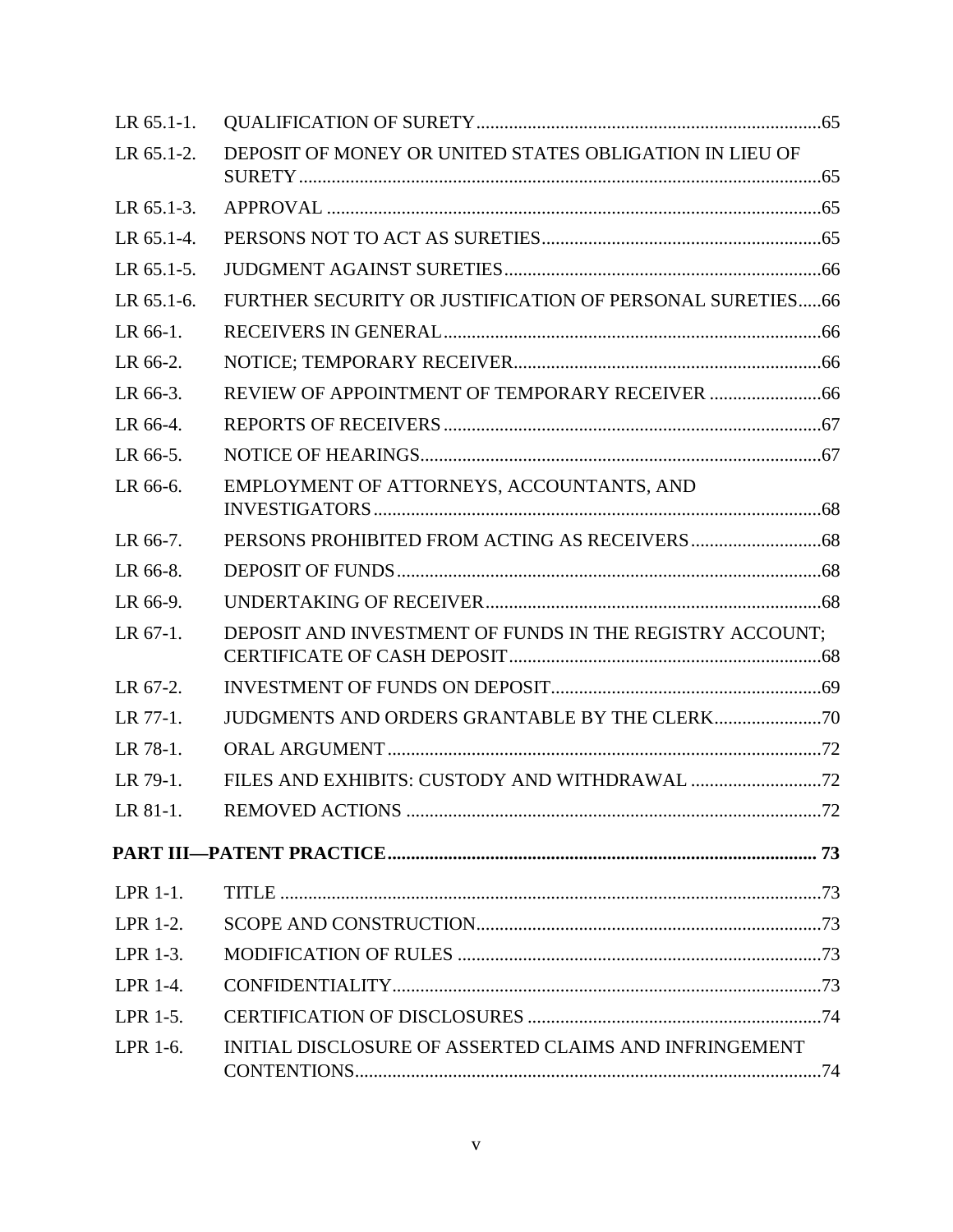| LPR 1-7.  | DOCUMENT PRODUCTION ACCOMPANYING ASSERTED CLAIMS AND       |  |
|-----------|------------------------------------------------------------|--|
| LPR 1-8.  | INITIAL DISCLOSURE OF NON-INFRINGEMENT, INVALIDITY, AND    |  |
| LPR 1-9.  | DOCUMENT PRODUCTION ACCOMPANYING INVALIDITY                |  |
| LPR 1-10. | RESPONSE TO INITIAL NON-INFRINGEMENT, INVALIDITY, AND      |  |
| LPR 1-11. | DISCLOSURE REQUIREMENT IN PATENT CASES FOR DECLARATORY     |  |
| LPR 1-12. |                                                            |  |
| LPR 1-13. |                                                            |  |
| LPR 1-14. | EXCHANGE OF PRELIMINARY CLAIM CONSTRUCTIONS AND            |  |
| LPR 1-15. | JOINT CLAIM CONSTRUCTION AND PREHEARING STATEMENT79        |  |
| LPR 1-16. |                                                            |  |
| LPR 1-17. |                                                            |  |
| LPR 1-18. |                                                            |  |
| LPR 1-19. | <b>MANDATORY SETTLEMENT CONFERENCES FOR PATENT CASES80</b> |  |
| LPR 1-20. |                                                            |  |
| LPR 1-21. |                                                            |  |
| LPR 1-22. |                                                            |  |
| LPR 1-23. |                                                            |  |
|           |                                                            |  |
| LCR 4-1.  | COMPLAINT, WARRANT, OR SUMMONS BY TELEPHONE OR OTHER       |  |
| LCR 10-1. | WRITTEN WAIVER OF DEFENDANT'S APPEARANCE AT                |  |
| LCR 12-1. |                                                            |  |
| LCR 16-1. |                                                            |  |
| LCR 17-1. | ISSUANCE OF SUBPOENAS REQUESTED BY THE FEDERAL PUBLIC      |  |
| LCR 32-1. |                                                            |  |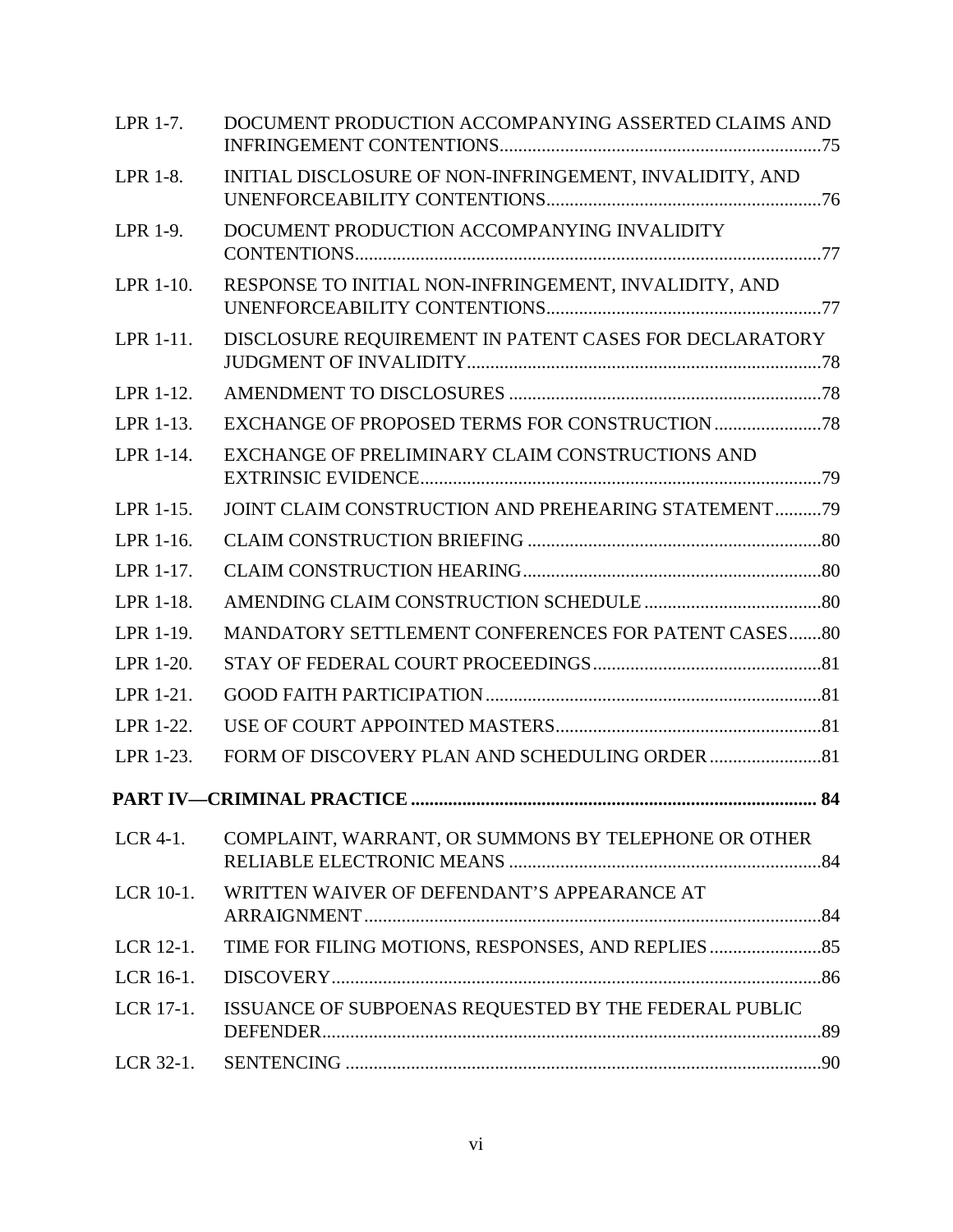| LCR 32-2. | DISCLOSURE OF PRESENTENCE INVESTIGATION REPORTS,<br>SUPERVISION RECORDS OF THE UNITED STATES PROBATION OFFICE, |  |
|-----------|----------------------------------------------------------------------------------------------------------------|--|
| LCR 35-1. |                                                                                                                |  |
| LCR 44-1. |                                                                                                                |  |
| LCR 44-2. |                                                                                                                |  |
| LCR 44-3. |                                                                                                                |  |
| LCR 45-1. |                                                                                                                |  |
| LCR 45-2. |                                                                                                                |  |
| LCR 46-1. |                                                                                                                |  |
| LCR 46-2. |                                                                                                                |  |
| LCR 46-3. | DEPOSIT OF MONEY OR UNITED STATES OBLIGATION IN LIEU OF                                                        |  |
| LCR 46-4. |                                                                                                                |  |
| LCR 46-5. |                                                                                                                |  |
| LCR 46-6. |                                                                                                                |  |
| LCR 46-7. | FURTHER SECURITY OR JUSTIFICATION OF PERSONAL SURETIES94                                                       |  |
| LCR 46-8. |                                                                                                                |  |
| LCR 46-9. |                                                                                                                |  |
| LCR 47-1. |                                                                                                                |  |
| LCR 47-2. | PAGE LIMITS FOR BRIEFS AND POINTS AND AUTHORITIES;<br>REQUIREMENT FOR INDEX AND TABLE OF AUTHORITIES96         |  |
| LCR 47-3. |                                                                                                                |  |
| LCR 47-4. |                                                                                                                |  |
|           |                                                                                                                |  |
| LCR 55-1. |                                                                                                                |  |
|           |                                                                                                                |  |
| LSR 1-1.  | APPLICATIONS TO PROCEED IN FORMA PAUPERIS; FORM OF                                                             |  |
| LSR 1-2.  | INMATES: ADDITIONAL REQUIREMENTS FOR APPLICATIONS TO                                                           |  |
| LSR 1-3.  | GRANT OR DENIAL OF APPLICATION TO PROCEED IN FORMA                                                             |  |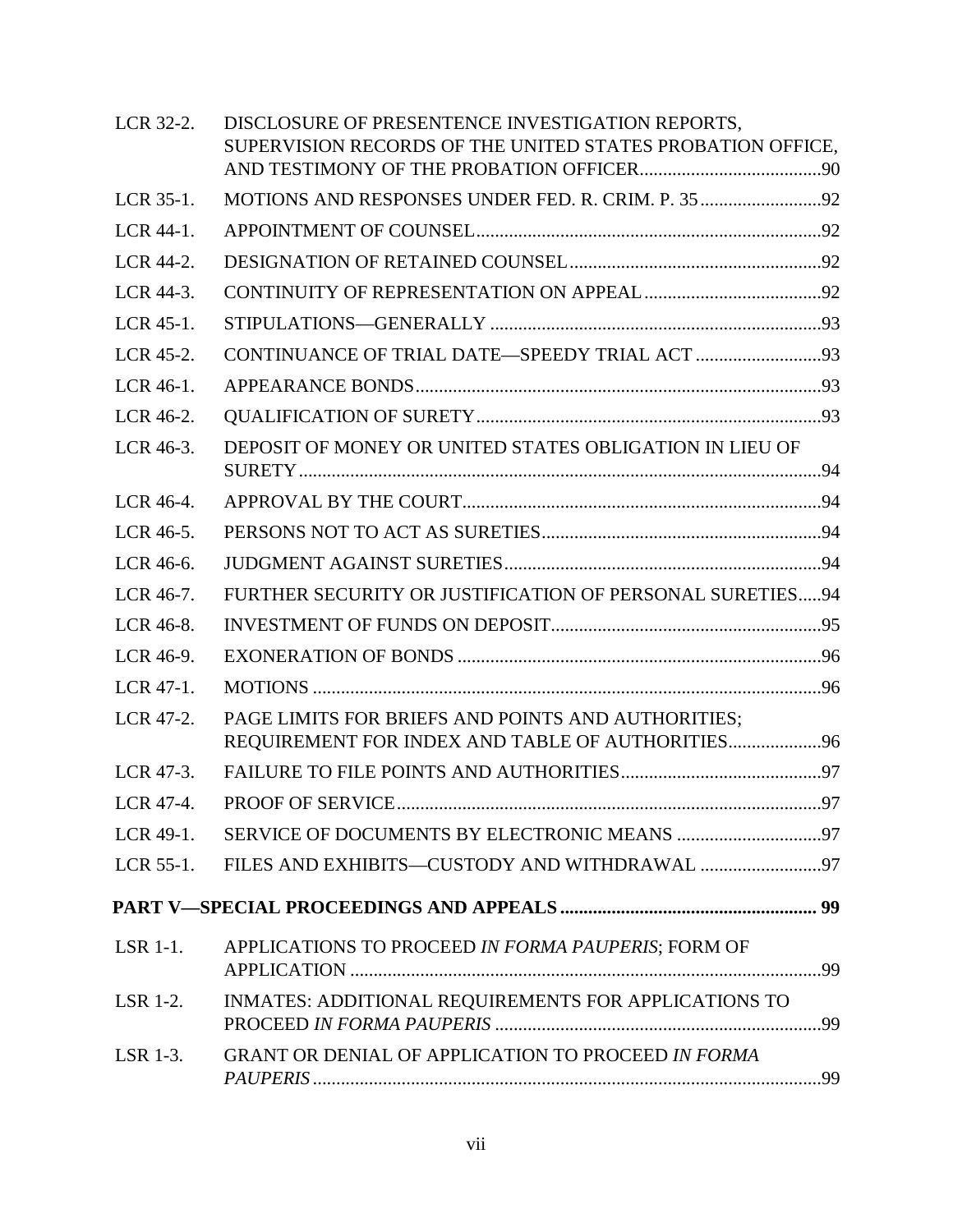| LSR 1-4.  | APPLICANT FOR FORMA PAUPERIS STATUS NEED ONLY FILE        |
|-----------|-----------------------------------------------------------|
| LSR 1-5.  | REVOCATION OF LEAVE TO PROCEED IN FORMA PAUPERIS100       |
| LSR 1-6.  |                                                           |
| LSR 2-1.  | PRO SE CIVIL-RIGHTS COMPLAINTS; FORM OF COMPLAINT 100     |
| LSR 3-1.  | PETITIONS FOR WRIT OF HABEAS CORPUS; FORM OF PETITION 100 |
| LSR 3-2.  | PETITIONS FOR WRIT OF HABEAS CORPUS; PAGE LIMITS100       |
| LSR 3-3.  | PETITIONS FOR WRIT OF HABEAS CORPUS; EXHIBITS 101         |
| LSR 3-4.  | PETITIONS FOR WRIT OF HABEAS CORPUS; CASE MANAGEMENT  101 |
| LSR 3-5.  | SERVICE BY PRO SE PETITIONERS IN HABEAS CORPUS CASES 101  |
| $LSR$ 3-6 | SUBSTITUTIONS OF COUNSEL IN HABEAS CORPUS CASES102        |
| LSR 4-1.  |                                                           |
| LSR 4-2.  | SERVICE BY PRO SE MOVANT IN PROCEEDINGS REGARDING         |
| LSR 5-1.  |                                                           |
| LSR 5-2.  | DEATH PENALTY CASES; SCHEDULED EXECUTION DATE 102         |
| LSR 5-3.  | DEATH PENALTY CASES; TRANSCRIPT OF EVIDENTIARY            |
| LSR 5-4.  | DEATH PENALTY CASES; BUDGETING OF APPOINTED COUNSEL103    |
| LSR 6-1.  |                                                           |
| LSR 6-2.  | APPEALS; DESIGNATION AND PREPARATION OF REPORTER AND      |
| LSR 6-3.  | APPEALS; CLERK'S RECORD ON APPEAL; DESIGNATION, AND COSTS |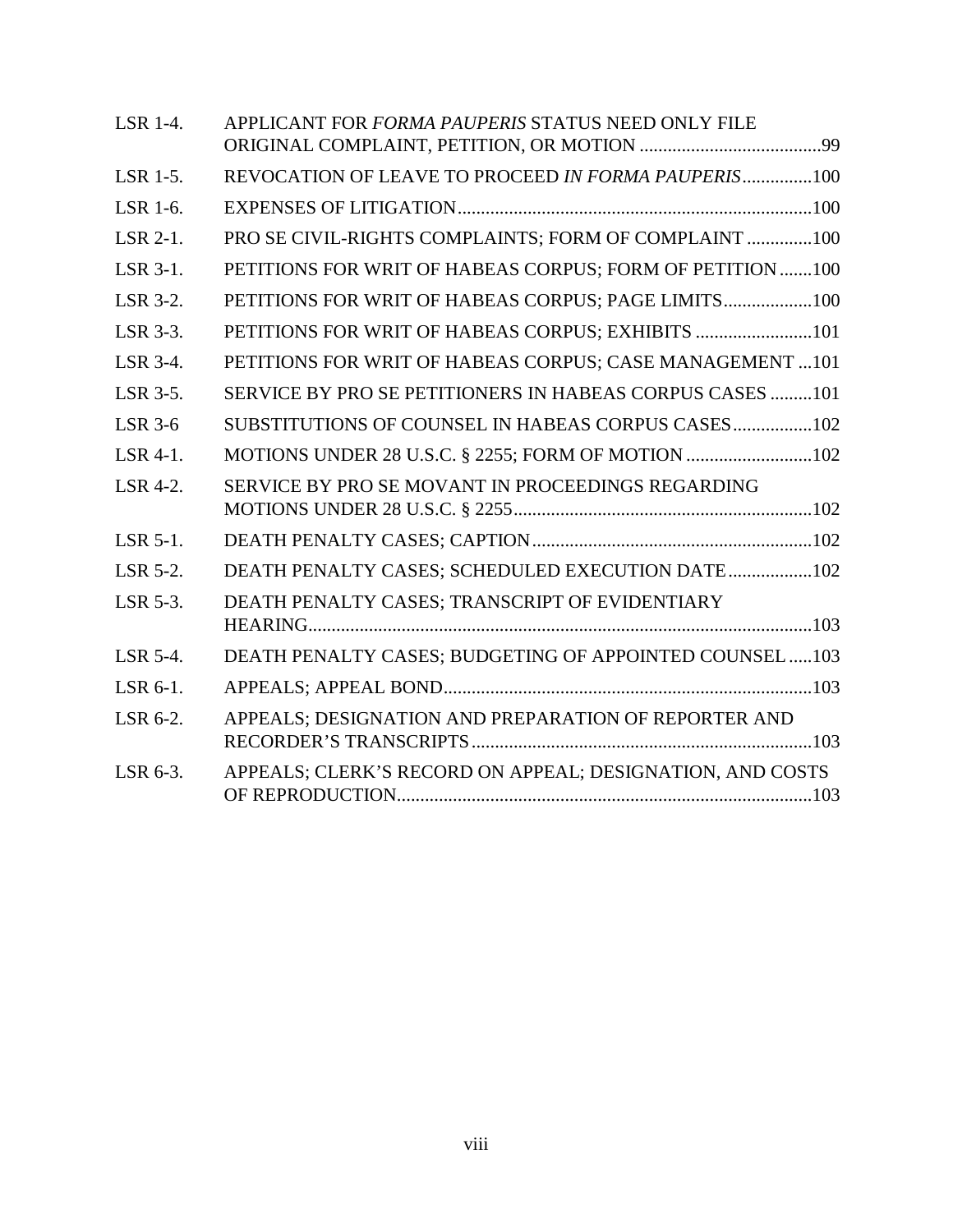#### **LOCAL RULES OF PRACTICE FOR THE UNITED STATES DISTRICT COURT FOR THE DISTRICT OF NEVADA**

#### **PART IA—INTRODUCTION**

#### <span id="page-10-1"></span><span id="page-10-0"></span>**LR IA 1-1. TITLE**

These are the Local Rules of Practice for the United States District Court for the District of Nevada. These rules are divided into the following parts: Part IA (Introduction); Part IB (United States Magistrate Judges); Part IC (Electronic Case Filing); Part II (Civil Practice); Part III (Patent Practice); Part IV (Criminal Practice); and Part V (Rules Applicable in Special Proceedings and Appeals). The rules in Parts II and IV are numbered to correspond to their Federal Rules of Civil or Criminal Procedure counterparts. The rules in Parts IA through II may be cited as "LR\_\_\_"; those in Part III, as "LPR\_\_\_"; those in Part IV, as "LCR\_\_\_"; and those in Part V, as "LSR\_\_\_."

#### **2016 Committee Note**

LR IA 1-1 is amended as part of the general restyling of the rules to make them more easily understood and to make style and terminology consistent throughout the rules. The parenthetical references to "Rules" and "Court" are deleted. Given that the full name of the rules and the court have been stated, subsequent references to the court and the rules are lowercased. LR IA 1-1 also is amended to reference new Part IC (Electronic Case Filing). It is also amended to reference new Part III (Patent Practice). Part III formerly contained the bankruptcy rules, which are now in a separate volume available at [www.nvb.uscourts.gov.](http://www.nvb.uscourts.gov/) The patent rules formerly were located in Part II (Civil Practice).

#### *Style Updates*

Guidance in drafting, usage, and style was based on Bryan A. Garner, *Guidelines for Drafting and Editing Court Rules*, Administrative Office of the United States Courts (5th ed. 2007) (available at [www.uscourts.gov/rules-policies/records-and-archives-rules](http://www.uscourts.gov/rules-policies/records-and-archives-rules-committees/style-resources)[committees/style-resources\)](http://www.uscourts.gov/rules-policies/records-and-archives-rules-committees/style-resources) and Bryan A. Garner, *Garner's Dictionary of Legal Usage* (3d ed. 2011).

In applying Garner's *Guidelines*, the Local Civil and Criminal Rules Committees sought to avoid ambiguities and inconsistencies in the rules. The committees further sought to improve the rules' clarity and brevity by eliminating unnecessary words, using the active voice whenever possible, and inserting structural divisions when necessary to improve readability. The committees removed words and concepts that are outdated and redundant. Finally, the committees sought to promote stylistic integration between the different rules and different parts, which were drafted by different people at different times.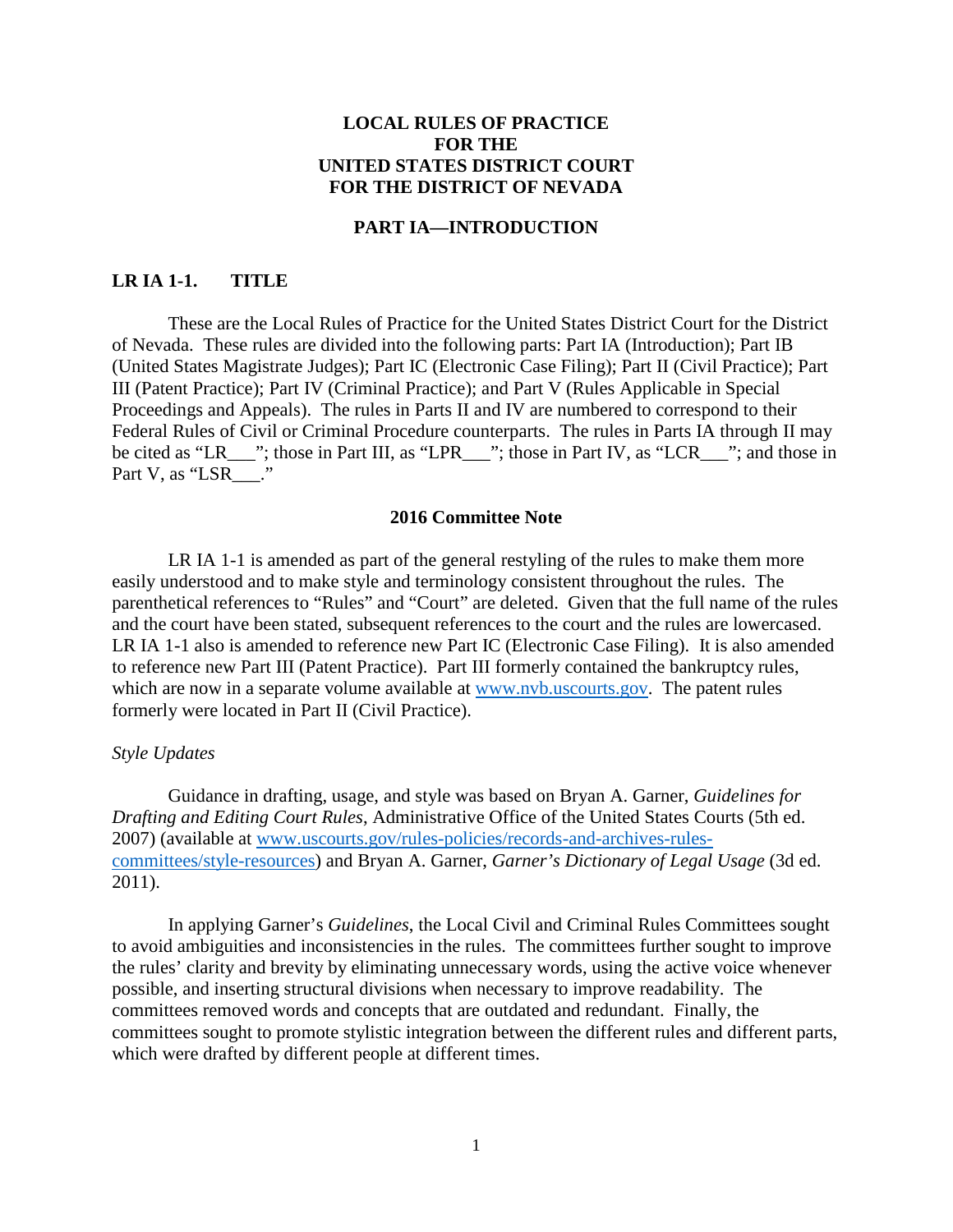One of the most significant stylistic revisions was the committees' decision to replace "shall" with another word of authority, when appropriate. As Garner explains, "shall" can bear five to eight senses including "must," "may," or something else, depending on the context. Bryan A. Garner, *Garner's Dictionary of Legal Usage*, 952 (3d ed. 2011).Currently, "shall" is used more than 500 times in the rules, but it does not bear the same meaning throughout. The restyled rules replace "shall" with "must," "may," "will," or some other expression, depending on the context and the established interpretation of the rule. This style change was not intended to make changes in substantive meaning.

#### <span id="page-11-0"></span>**LR IA 1-2. SCOPE OF THE RULES; CONSTRUCTION**

These rules are intended to supplement and complement the Federal Rules of Civil and Criminal Procedure. These rules must be applied, construed, and enforced to avoid inconsistency with other governing statutes and laws. Parts IA, IB, and IC apply to all actions and proceedings, except where Parts IA, IB, and IC may be inconsistent with rules or other laws specifically applicable to those types of actions or proceedings.

#### <span id="page-11-1"></span>**LR IA 1-3. DEFINITIONS**

- (a) Chief Judge. The Chief Judge of the United States District Court for the District of Nevada is the District Judge who has attained that position under 28 U.S.C. § 136. The current Chief Judge is identified on the court's website.
- (b) Clerk or Clerk of Court. Unless otherwise clear from the context, "clerk" or "Clerk of Court" refers to the District Court Executive/Clerk of Court or a Deputy Clerk of Court.
- (c) Court. Unless otherwise clear from the context, "court" refers to the United States District Court for the District of Nevada and to a judge, clerk, or deputy clerk acting on the court's behalf on a matter within the court's jurisdiction.
- (d) General Order and Special Order. General and Special Orders are directives made by the Chief Judge or by the court relating to court administration and are available on the court's website.
- (e) Judge. Unless otherwise clear from the context, "judge" refers to a United States District Judge, a United States Magistrate Judge, or a United States Bankruptcy Judge.
- (f) Meet and Confer. Whenever used in these rules, to "meet and confer" means to communicate directly and discuss in good faith the issues required under the particular rule or court order. This requirement is reciprocal and applies to all participants. Unless these rules or a court order provide otherwise, this requirement may only be satisfied through direct dialogue and discussion in a face-to-face meeting, telephone conference, or video conference. The exchange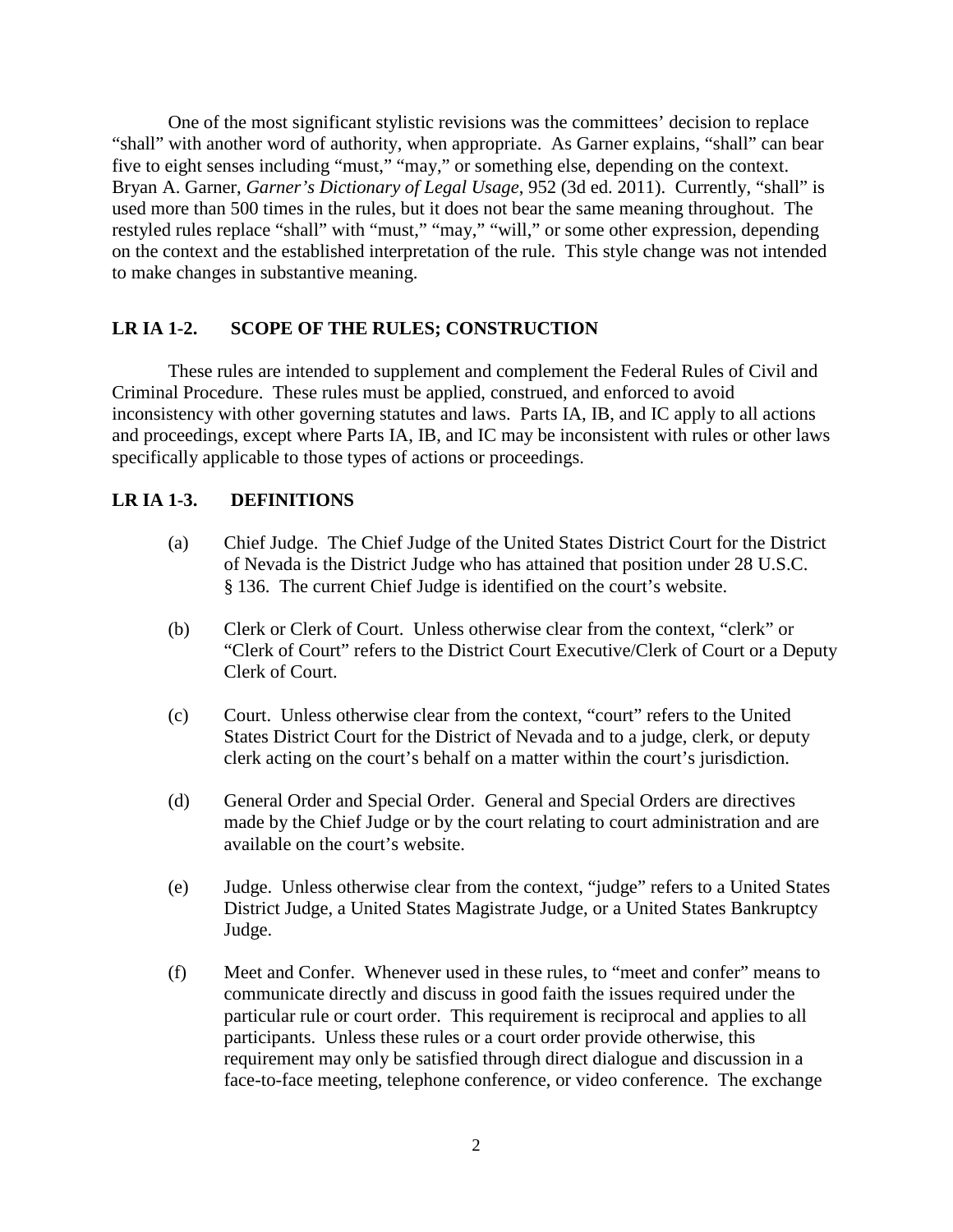of written, electronic, or voice-mail communications does not satisfy this requirement.

- (1) The requirement to meet and confer face-to-face or via telephonic or video conference does not apply in the case of an incarcerated individual appearing pro se, in which case the meet-and-confer requirement may be satisfied through written communication.
- (2) A party who files a motion to which the meet-and-confer requirement applies must submit a declaration stating all meet-and-confer efforts, including the time, place, manner, and participants. The movant must certify that, despite a sincere effort to resolve or narrow the dispute during the meet-and-confer conference, the parties were unable to resolve or narrow the dispute without court intervention.
- (3) In addition to any sanction available under the Federal Rules of Civil Procedure, statutes, or case law, the court may impose appropriate sanctions under LR IA 11-8 for a party's failure to comply with the meetand-confer requirement.
- (4) Failure to make a good-faith effort to meet and confer before filing any motion to which the requirement applies may result in denial of the motion.

### <span id="page-12-0"></span>**LR IA 1-4. SUSPENSION OR WAIVER OF THESE RULES**

The court may sua sponte or on motion change, dispense with, or waive any of these rules if the interests of justice so require.

### <span id="page-12-1"></span>**LR IA 1-5. EFFECTIVE DATE**

These rules, as amended, take effect on May 1, 2016, and govern all proceedings in actions pending on or after that date.

#### <span id="page-12-2"></span>**LR IA 1-6. COURT STRUCTURE AND DIVISIONS OF THE DISTRICT OF NEVADA**

The State of Nevada constitutes one judicial district. The district has two unofficial divisions:

Southern Division: Clark, Esmeralda, Lincoln and Nye counties.

Northern Division: Carson City, Churchill, Douglas, Elko, Eureka, Humboldt, Lander, Lyon, Mineral, Pershing, Storey, Washoe and White Pine counties.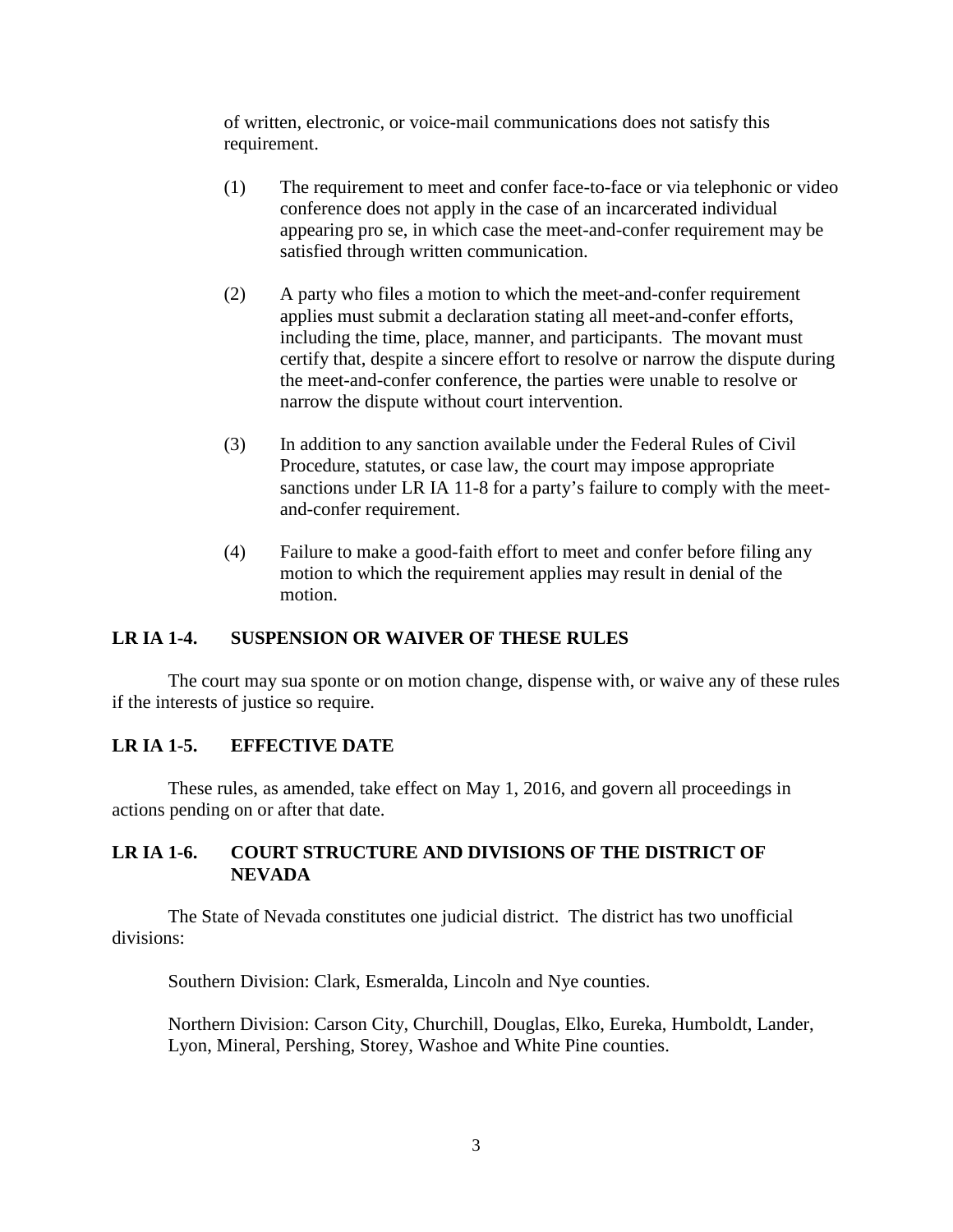#### <span id="page-13-0"></span>**LR IA 1-7. OFFICES OF THE CLERK**

The Clerk of Court maintains offices in Las Vegas and Reno. The clerk's offices are open to the public from 9:00 a.m. until 4:00 p.m., Monday through Friday, legal holidays excepted. In an emergency, the clerk may transact public business at other times. The clerk may institute administrative procedures for filing pleadings and papers. The clerk's offices are located at:

> Unofficial Southern Division: United States District Court 333 Las Vegas Boulevard South Room 1334 Las Vegas, NV 89101

Unofficial Northern Division: United States District Court 400 South Virginia Suite 301 Reno, NV 89501

#### <span id="page-13-1"></span>**LR IA 1-8. PLACE OF FILING**

- (a) In civil actions filed by inmates proceeding pro se, the action must be filed in the unofficial division of the court in which the inmate is held when the complaint or petition is submitted for filing. If the inmate is not held in this district, then the action must be filed in the unofficial division of the court in which the events giving rise to a cause of action are alleged to have occurred. All other civil actions must be filed in the clerk's office for the unofficial division of the court in which the action allegedly arose.
- (b) In criminal cases where the alleged offense was committed in more than one division, the government may file the indictment or information in either division.
- (c) All filings must be made and proceedings had in the division of the court in which the case was originally filed, except that the presiding judge may direct that proceedings or trial take place in the division other than the division where filed.

#### <span id="page-13-2"></span>**LR IA 2-1. INSPECTION, CONDUCT IN COURTROOM AND ENVIRONS, AND CONFISCATION**

(a) All persons entering any United States federal building and courthouse in this district and all items carried by these persons are subject to appropriate screening and checking by any United States Marshal or security officer of the General Services Administration. Entrance to the United States federal building and courthouse will be denied to any person who refuses to cooperate in this screening or checking.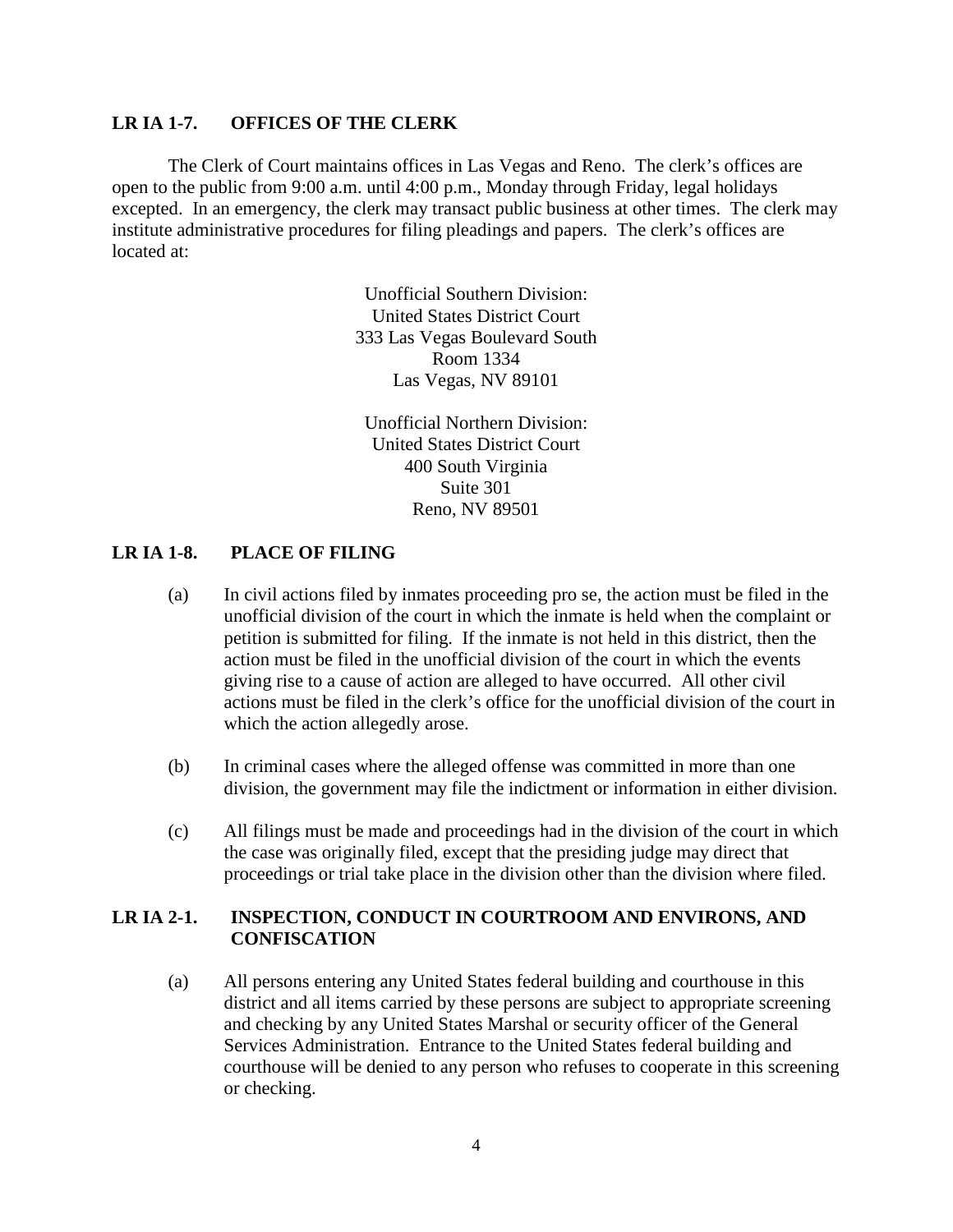(b) All wireless communication devices must be turned off while in any United States courtroom or hearing room in this district, unless the presiding judge authorizes otherwise.

Wireless communication devices are electronic devices that are capable of either sending or receiving data such as sounds, text messages, or images, including, but not limited to, mobile phones, laptop computers, and tablets.

- (c) Cameras and recording, reproducing, or transmitting equipment that are not part of a wireless communication device as defined in (b) above, are prohibited in all United States courthouses in this district unless otherwise authorized and may not be used in any courtroom or hearing room without the express approval of the presiding judge or officer. Failure to abide by this rule may result in the confiscation of these devices.
- (d) Unless provided by special court order, no person may carry or possess firearms or deadly weapons in any United States courthouse in this district without the express approval of the presiding judge. The United States Marshal, any deputy marshal, and officers of the Federal Protective Service are exempt from this provision.
- (e) The court may permit recording, transmitting, and broadcasting of federal court proceedings conducted in open court if it is authorized by the presiding judge and complies with applicable statutes, procedural rules, and Judicial Conference and Ninth Circuit Rules and guidelines.

### <span id="page-14-0"></span>**LR IA 3-1. CHANGE OF CONTACT INFORMATION**

An attorney or pro se party must immediately file with the court written notification of any change of mailing address, email address, telephone number, or facsimile number. The notification must include proof of service on each opposing party or the party's attorney. Failure to comply with this rule may result in the dismissal of the action, entry of default judgment, or other sanctions as deemed appropriate by the court.

#### <span id="page-14-1"></span>**LR IA 6-1. REQUESTS FOR CONTINUANCE, EXTENSION OF TIME, OR ORDER SHORTENING TIME**

(a) A motion or stipulation to extend time must state the reasons for the extension requested and must inform the court of all previous extensions of the subject deadline the court granted. (Examples: "This is the first stipulation for extension of time to file motions." "This is the third motion to extend time to take discovery.") A request made after the expiration of the specified period will not be granted unless the movant or attorney demonstrates that the failure to file the motion before the deadline expired was the result of excusable neglect. Immediately below the title of the motion or stipulation there also must be a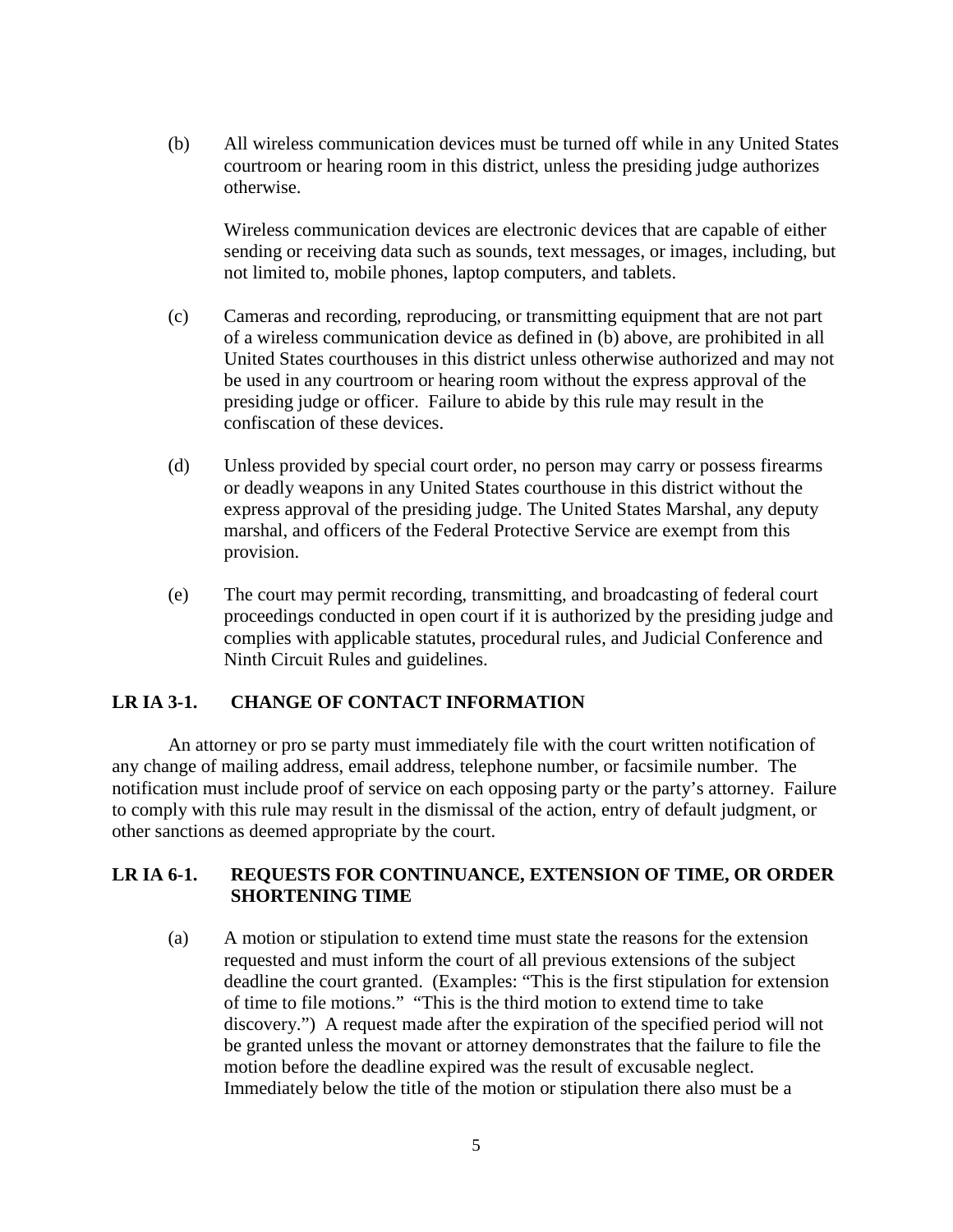statement indicating whether it is the first, second, third, etc., requested extension, i.e.:

## **STIPULATION TO EXTEND TIME TO FILE MOTIONS (First Request)**

- (b) The court may set aside any extension obtained in contravention of this rule.
- (c) A stipulation or motion seeking to extend the time to file an opposition or reply to a motion, or to extend the time fixed for hearing a motion, must state in its opening paragraph the filing date of the subject motion or the date of the subject hearing.
- (d) Motions to shorten time will be granted only upon an attorney or party's declaration describing the circumstances claimed to constitute good cause to justify shortening of time. The moving party must advise the courtroom administrator for the assigned judge that a motion for an order shortening time was filed.

## <span id="page-15-0"></span>**LR IA 6-2. REQUIRED FORM OF ORDER FOR STIPULATIONS AND EX PARTE AND UNOPPOSED MOTIONS**

A stipulation or ex parte or unopposed motion must include an "order" in the form of a signature block on which the court or clerk can endorse approval of the relief sought. This signature block must not begin on a separate page; it must appear approximately 1 inch below the last typewritten matter on the right-hand side of the last page of the stipulation or ex parte or unopposed motion, and it must read as follows:

"IT IS SO ORDERED:

[UNITED STATES DISTRICT JUDGE, UNITED STATES MAGISTRATE JUDGE, UNITED STATES DISTRICT COURT CLERK (Whichever Is Appropriate)]

DATED:

# <span id="page-15-1"></span>**LR IA 7-1. CASE-RELATED CORRESPONDENCE**

(a) An attorney or pro se party may send a letter to the court at the expiration of 90 days after any matter has been, or should have been, fully briefed if the court has not entered its written ruling. If this letter was sent and a written ruling still has not been entered 120 days after the matter was or should have been fully briefed, an attorney or pro se party may send a letter to the Chief Judge, who must inquire of the judge about the status of the matter. Copies of all such letters must be served on all other attorneys and pro se parties.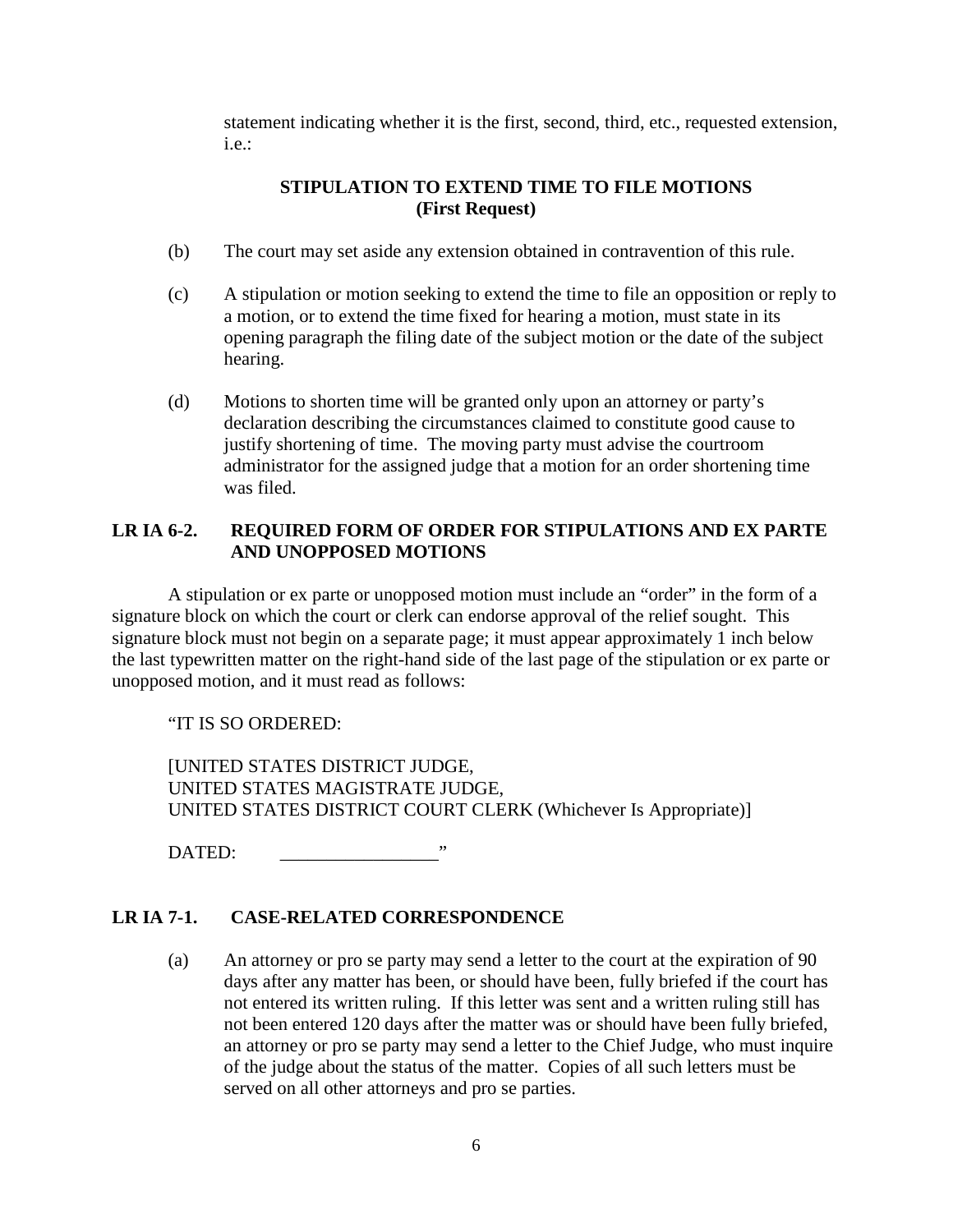(b) Except as provided in subsection (a), an attorney or pro se party must not send case-related correspondence, such as letters, emails, or facsimiles, to the court. All communications with the court must be styled as a motion, stipulation, or notice, and must be filed in the court's docket and served on all other attorneys and pro se parties. The court may strike any case-related correspondence filed in the court's docket that is not styled as a motion, stipulation, or notice.

## <span id="page-16-0"></span>**LR IA 7-2. EX PARTE COMMUNICATIONS**

- (a) Ex Parte Defined. An ex parte motion or application is a motion or application that is filed with the court but is not served on the opposing or other parties.
- (b) Neither party nor an attorney for any party may make an ex parte communication with the court except as specifically permitted by these rules or the Federal Rules of Civil Procedure.

## <span id="page-16-1"></span>**LR IA 7-3. CITATIONS OF AUTHORITY**

- (a) References to an act of Congress must include the United States Code citation, if available. References to federal regulations must include the Code of Federal Regulations' title, section, page, and year.
- (b) When a Supreme Court decision is cited, only the citation to the United States Reports must be given. When a decision of a court of appeals, a district court, or other federal court has been reported in the Federal Reporter System, that citation must be given. When a decision of a state appellate court has been reported in the West's National Reporter System, that citation must be given. All citations must include the specific page(s) on which the pertinent language appears.
- (c) Electronically filed documents may contain hyperlinks to other portions of the same document and to a location on the Internet that contains a source document for a citation.
	- (1) Hyperlinks to cited authority may not replace standard citation format. Complete citations must be included in the text of the filed document. The submitting party is responsible for the availability and functionality of any hyperlink.
	- (2) Neither a hyperlink nor any site to which it refers will be considered part of the official record. Hyperlinks are simply convenient mechanisms for accessing material cited in a filed document. If a party wishes to make any hyperlinked material part of the record, the party must attach the material as an exhibit.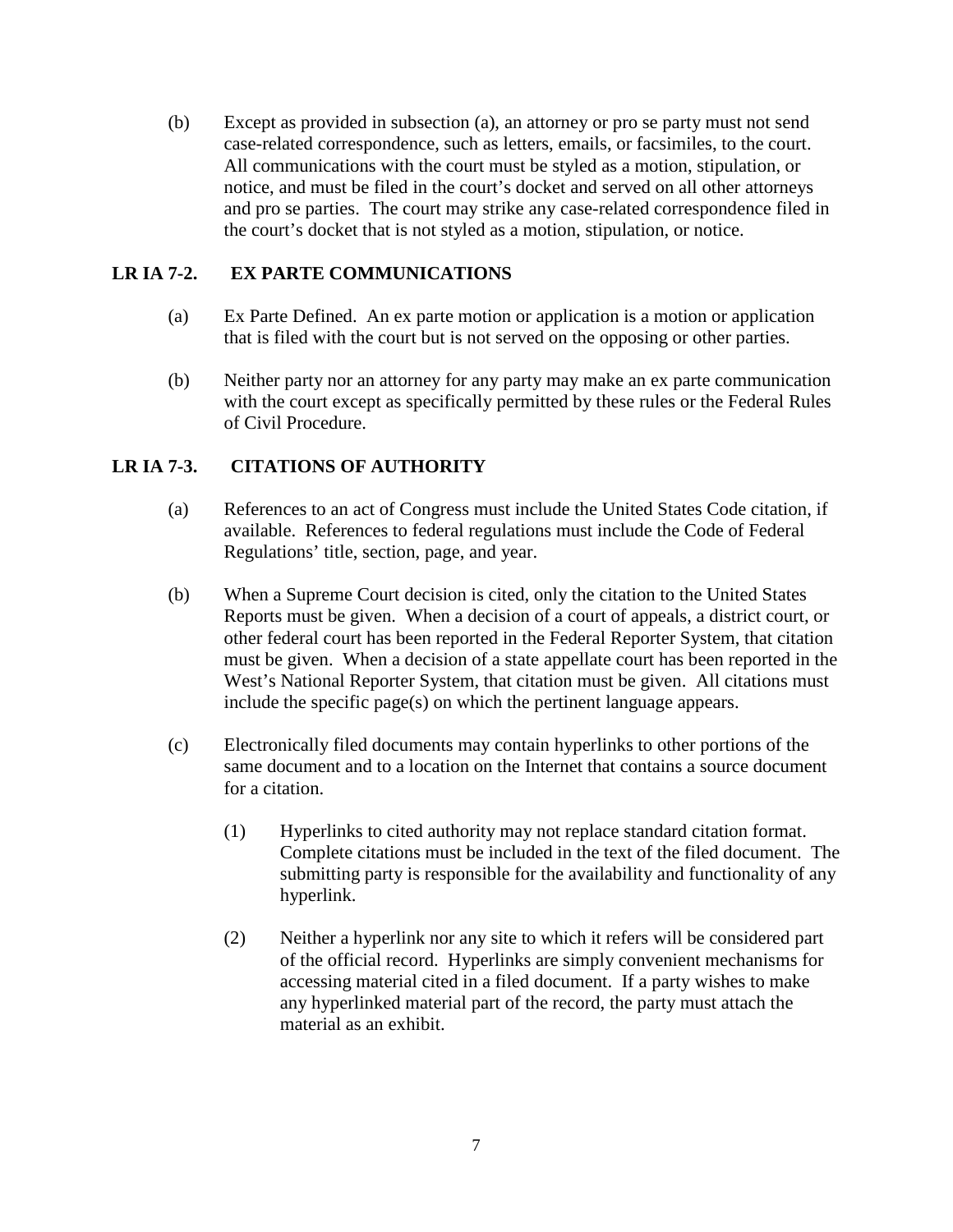- (3) The court neither endorses nor accepts responsibility for any product, organization, or content at any hyperlinked site, or at any site to which that site may be linked.
- (d) References to documents filed in the court's electronic filing system must include the document number assigned by the court as follows: ECF No. 123 or the Bluebook-approved citation format.
- (e) References to exhibits or attachments to documents must include citations to the specific page(s) being referenced.
- (f) A decision by one judge in this district is not binding on any other district judge (unless the doctrines of law of the case, res judicata, or collateral estoppel otherwise apply) and does not constitute the rule of law in this district.

### <span id="page-17-0"></span>**LR IA 10-1. FORM OF PAPERS GENERALLY**

- (a) All filed documents must comply with the following requirements:
	- (1) Except for exhibits, quotations, the caption, the court title, and the name of the case, lines of text must be double-spaced. Lines of text must be numbered consecutively beginning with 1 on the left margin of each page with no more than 28 lines per page;
	- (2) Handwriting must be legible and on only one side of each page;
	- (3) Text must be size 12 font or larger;
	- (4) Quotations longer than 50 words must be indented and single spaced;
	- (5) All pages must be numbered consecutively; and
	- (6) Margins must be at least one inch on all four sides.
- (b) Documents filed electronically must be filed in a searchable Portable Document Format (PDF), except that exhibits and attachments to a filed document that cannot be imaged in a searchable format may be scanned.
- (c) Documents filed manually must be flat, unfolded, firmly bound together at the top, and on  $8\frac{1}{2}$ " x 11" paper.
- (d) The court may strike any document that does not conform to an applicable provision of these rules or any Federal Rule of Civil or Criminal Procedure.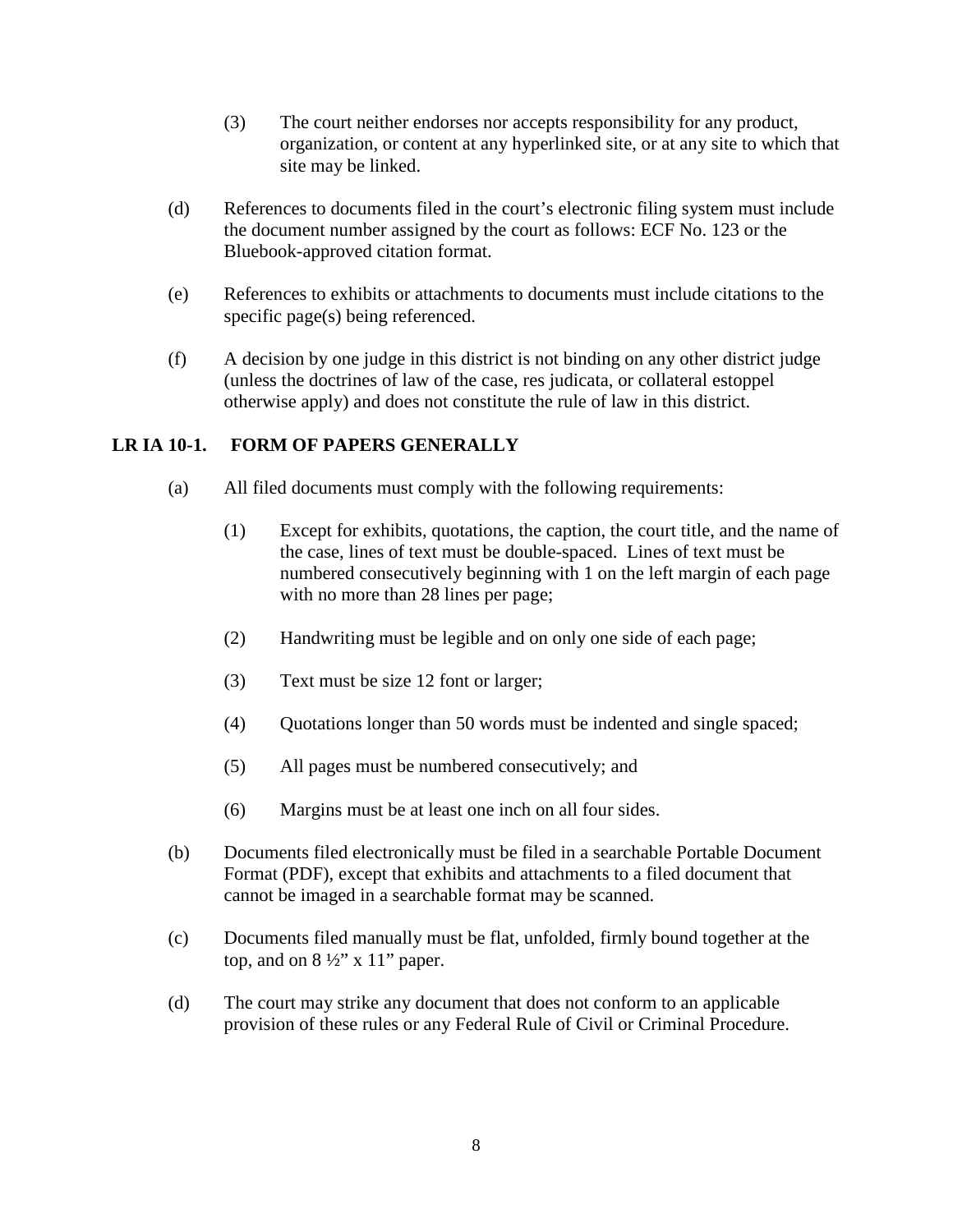#### <span id="page-18-0"></span>**LR IA 10-2. REQUIRED FORMAT FOR FILED DOCUMENTS**

The first page of every document presented for filing must contain the following information in this format, with the attorney or pro se party's name beginning at least one inch below the top of the page:

[*If the party is represented by counsel:*] Attorney's name Attorney's Nevada State Bar number Attorney's address Attorney's phone number Attorney's email address Name of party/parties attorney represents

[*or, if appearing pro se:*] Pro se party's name Pro se party's address Pro se party's phone number Pro se party's email address (if any)

#### **UNITED STATES DISTRICT COURT DISTRICT OF NEVADA**

Name(s) of plaintiff(s),

Plaintiff(s)

v.

Name(s) of defendant(s),

Defendant(s)

Case Number [*Example*: 2:16-CV-115-HDM-RAM**]**

Document Title [*Example: Defendant Richard Roe's Motion in Limine to Exclude Expert Testimony*]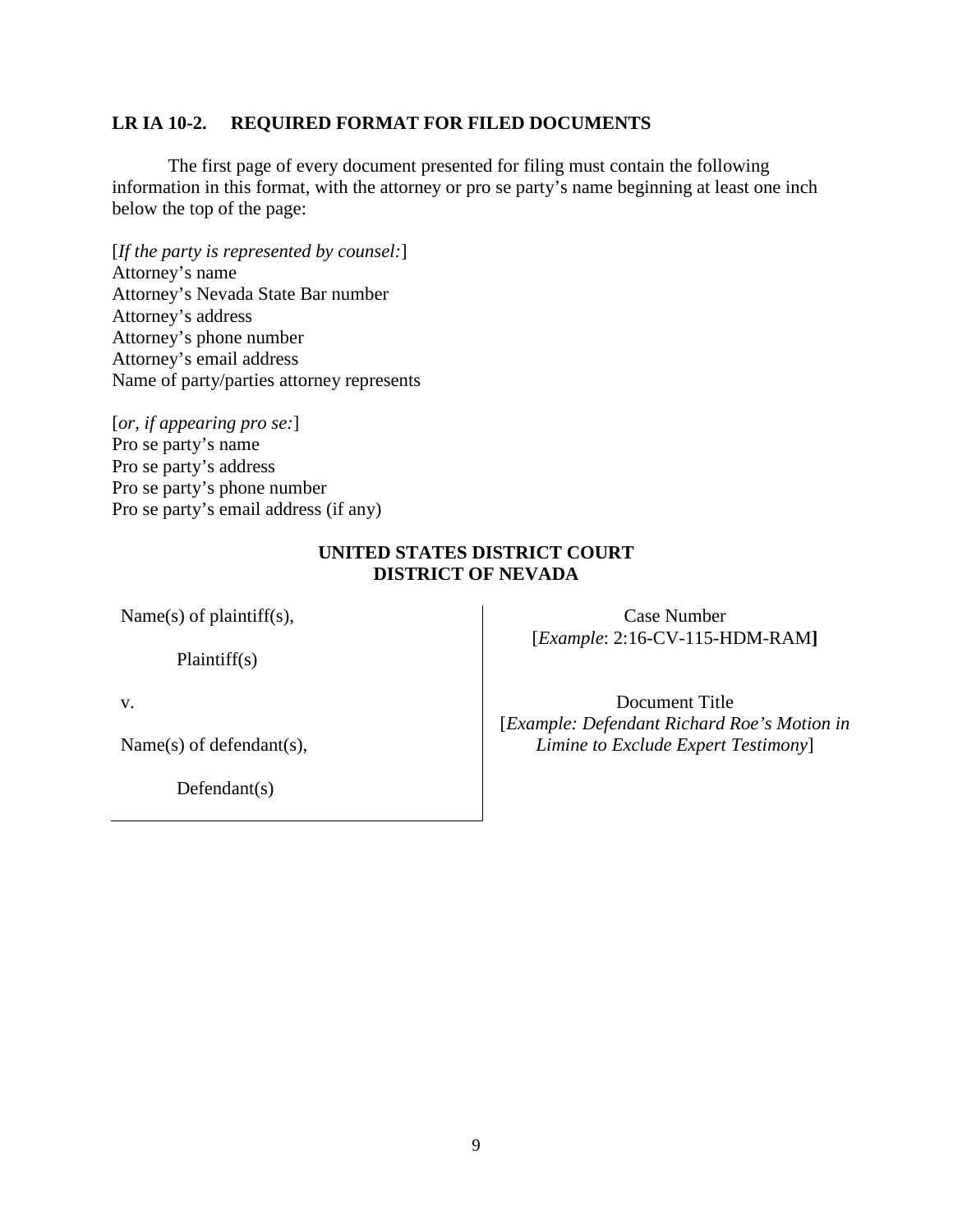#### <span id="page-19-0"></span>**LR IA 10-3. EXHIBITS**

All filed documents with exhibits or attachments must comply with the following requirements:

- (a) Except for citations to authority or to documents that are part of the court record in the action, filed documents should make reference only to documents filed as exhibits or attachments to a document on file with the court;
- (b) Copies of pleadings or other documents filed in the pending matter must not be attached as exhibits or made part of an appendix. Cases, statutes, or other legal authority must not be attached as exhibits or made part of an appendix unless they are not accessible on Westlaw or LexisNexis;
- (c) Exhibits and attachments must be paginated, and page numbers must be referenced when an exhibit or attachment is cited;
- (d) An index of exhibits must be provided;
- (e) A cover sheet referencing the exhibit or attachment by number or letter must be the first page of each exhibit or attachment and must include a descriptor of the exhibit or attachment (e.g., "Exhibit  $1 - \text{Dead of Trust," not simply "Exhibit 1"$ );
- (f) Oversized exhibits must be reduced to  $8\frac{1}{2}$  by 11 inches, unless the reduction would destroy legibility or authenticity. An oversized exhibit that cannot be reduced must be filed separately with a captioned cover sheet identifying the exhibit and the document(s) to which it relates;
- (g) Exhibits filed electronically must comply with LR IC 2-2(a)(3);
- (h) Exhibits need not be typewritten and may be copies, but they must be clearly legible and not unnecessarily voluminous; and
- (i) No more than 100 pages of exhibits may be attached to documents filed or submitted to the court in paper form. Except as otherwise ordered by the assigned judge, exhibits in excess of 100 pages must be submitted in a separately bound appendix. If an appendix exceeds 250 pages, the exhibits must be filed in multiple volumes, with each volume containing no more than 250 pages. The appendix must be bound on the left and must include a table of contents identifying each exhibit and, if applicable, the volume number. Each exhibit must be tabbed. *See* LR IC 2-2(g).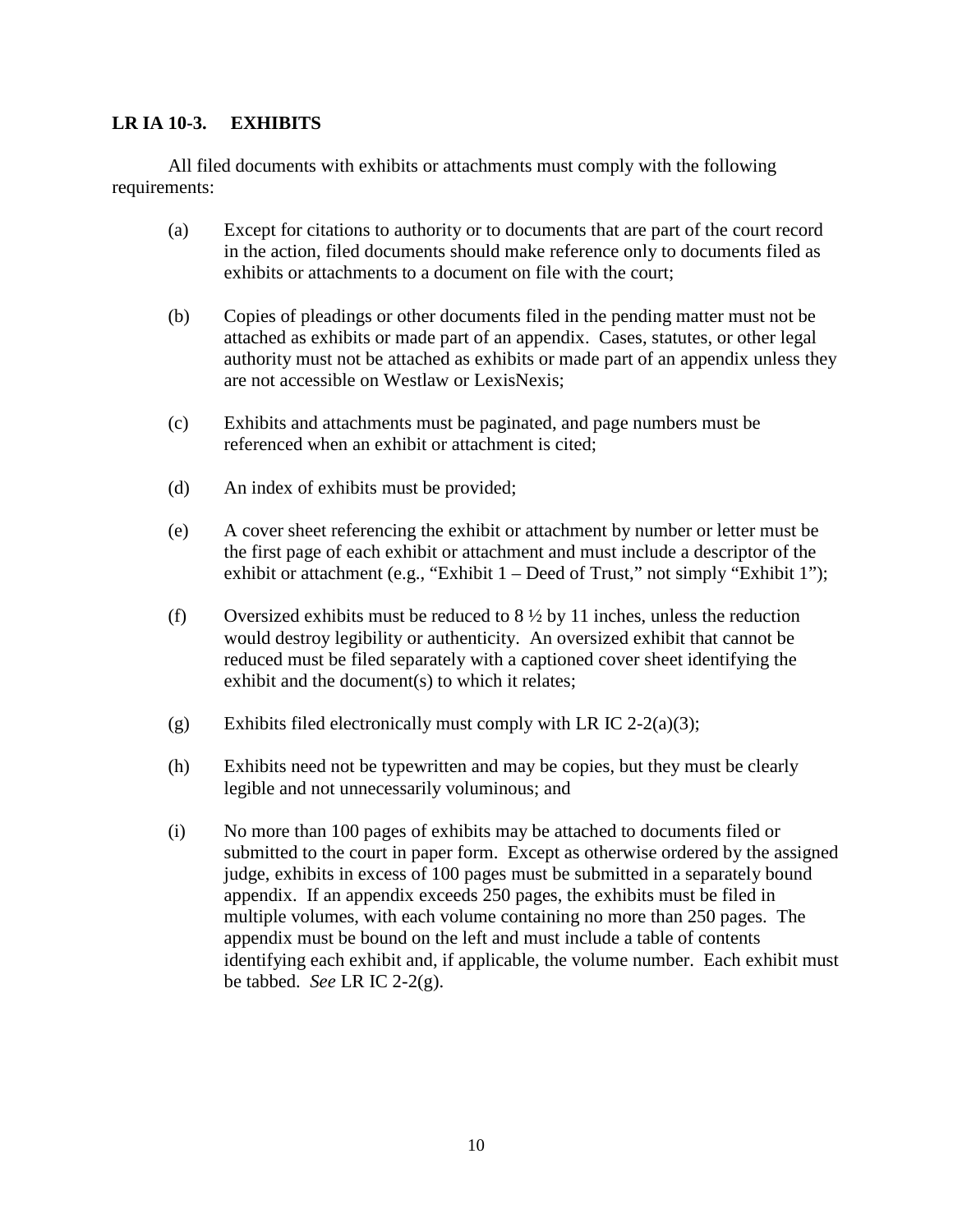#### <span id="page-20-0"></span>**LR IA 10-4. IN CAMERA SUBMISSIONS**

Papers submitted for in camera inspection must not be filed with the court, but must be delivered to chambers of the appropriate judge. Papers submitted for in camera inspection must include a captioned cover sheet complying with LR IA 10-2 that indicates the document is being submitted in camera and must be accompanied by an envelope large enough for the in camera papers to be sealed in without being folded. A notice of in camera submission must be filed.

#### <span id="page-20-1"></span>**LR IA 10-5. SEALED DOCUMENTS**

- (a) Unless otherwise permitted by statute, rule, or prior court order, papers filed with the court under seal must be accompanied by a motion for leave to file those documents under seal. If papers are filed under seal under prior court order, the papers must state on the first page, directly under the case number: "FILED UNDER SEAL UNDER COURT ORDER (ECF No. \_\_\_)." All papers filed under seal will remain sealed until the court either denies the motion to seal or enters an order unsealing them.
- (b) The court may direct the unsealing of papers filed under seal, with or without redactions, after notice to all parties and an opportunity to be heard.
- (c) An attorney or pro se party who files a document under seal must include with the document either (i) a certificate of service certifying that the sealed document was served on the opposing attorneys or pro se parties, or (ii) an affidavit showing good cause why the document has not been served on the opposing attorneys or pro se parties.
- (d) Documents filed under seal in a civil case must be served in accordance with LR IC  $4-1(c)$ .

#### <span id="page-20-2"></span>**LR IA 11-1. ADMISSION TO THE BAR OF THIS COURT; ELIGIBILITY AND PROCEDURE**

- (a) Practice of Attorneys Admitted in Nevada and Maintaining Nevada Offices.
	- (1) An attorney who is admitted to practice before the Supreme Court of Nevada and of good moral and professional character may apply for admission to the bar of this court. Admission to practice before the Supreme Court of Nevada, in good standing, is a continuing condition of admission to the bar of this court.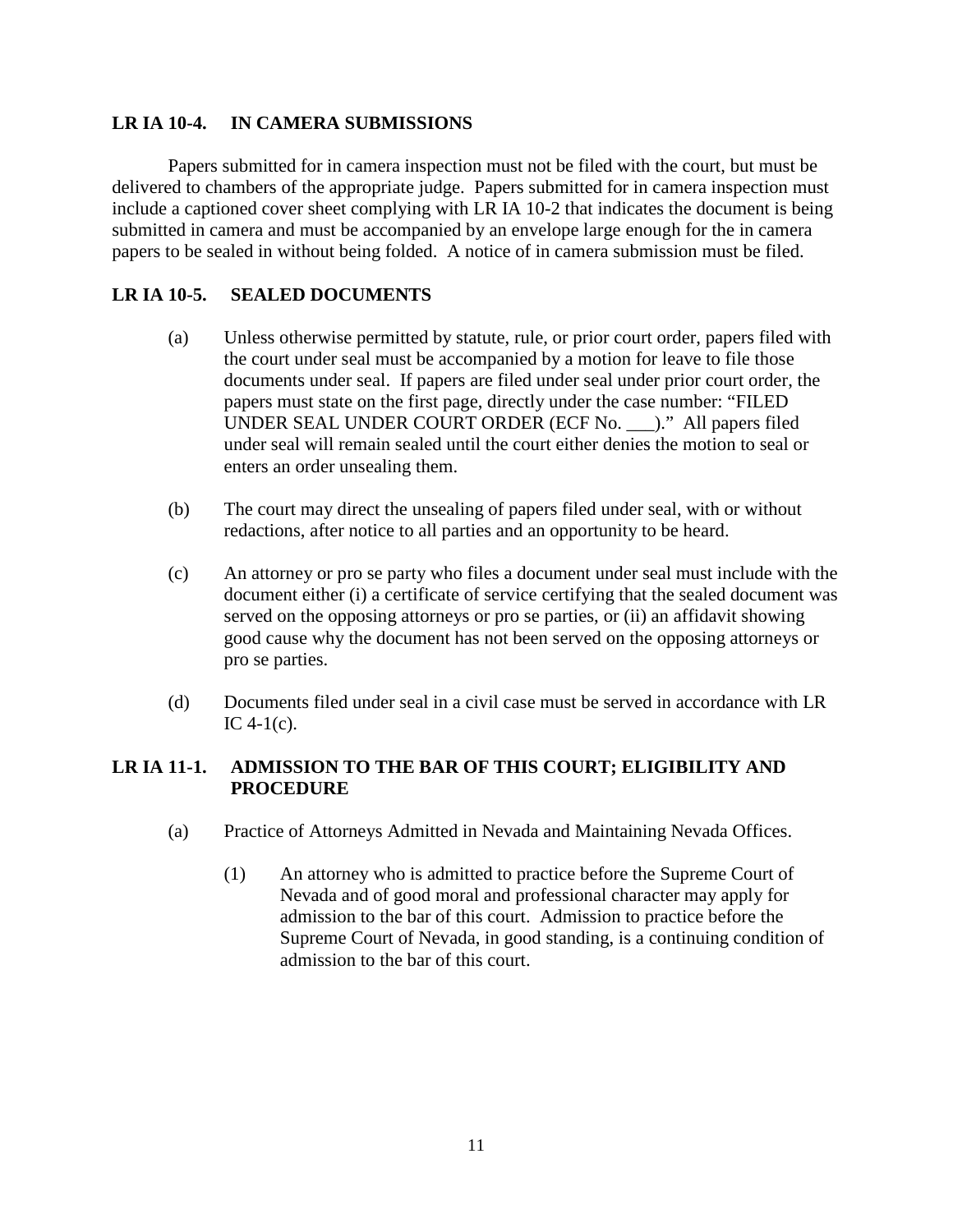- (2) To apply, an applicant must:
	- (A) Submit a motion by a member of the bar of this court on the form provided by the clerk certifying that the applicant is a member of the State Bar of Nevada and of good moral and professional character;
	- (B) Subscribe to the roll of attorneys and pay the clerk the admission fee fixed by the Judicial Conference of the United States, plus any additional amounts as the court may fix from time to time; and
	- (C) Take the following oath or affirmation after which the clerk must issue a certificate of admission to the applicant:

"I, \_\_\_\_\_\_\_\_\_\_\_\_\_\_\_\_\_\_\_\_, do solemnly swear (or affirm) that as an attorney and as a counselor of this court I will conduct myself uprightly and according to law, and that I will support the Constitution of the United States."

- <span id="page-21-0"></span>(b) Practice of Attorneys Admitted in Nevada, but not Maintaining Nevada Offices.
	- (1) Application of Rule. This rule applies to an attorney who is admitted to practice in Nevada but who does not maintain an office in Nevada. A post office box or mail-drop location does not constitute an office under this rule.
	- (2) Association or Designation for Service. Upon filing any pleadings or other papers in this court, an attorney who is subject to this rule must either (i) associate a licensed Nevada attorney maintaining an office in Nevada or (ii) designate a licensed Nevada attorney maintaining an office in Nevada for service of papers, process, or pleadings required to be served on the attorney, including service by hand delivery or facsimile transmission. An attorney who is admitted in Nevada but does not maintain a Nevada office as identified in subsection (b)(1) must, upon initial appearance, file a notice that (i) informs the court the attorney is appearing under subsection  $(b)(1)$  and  $(ii)$  identifies the name and contact information of the associated or designated Nevada attorney. The name and office address of the associated or designated attorney must be endorsed on the pleadings or papers filed in this court, and service on the associated or designated Nevada attorney will be deemed to be service on the out-of-state attorney.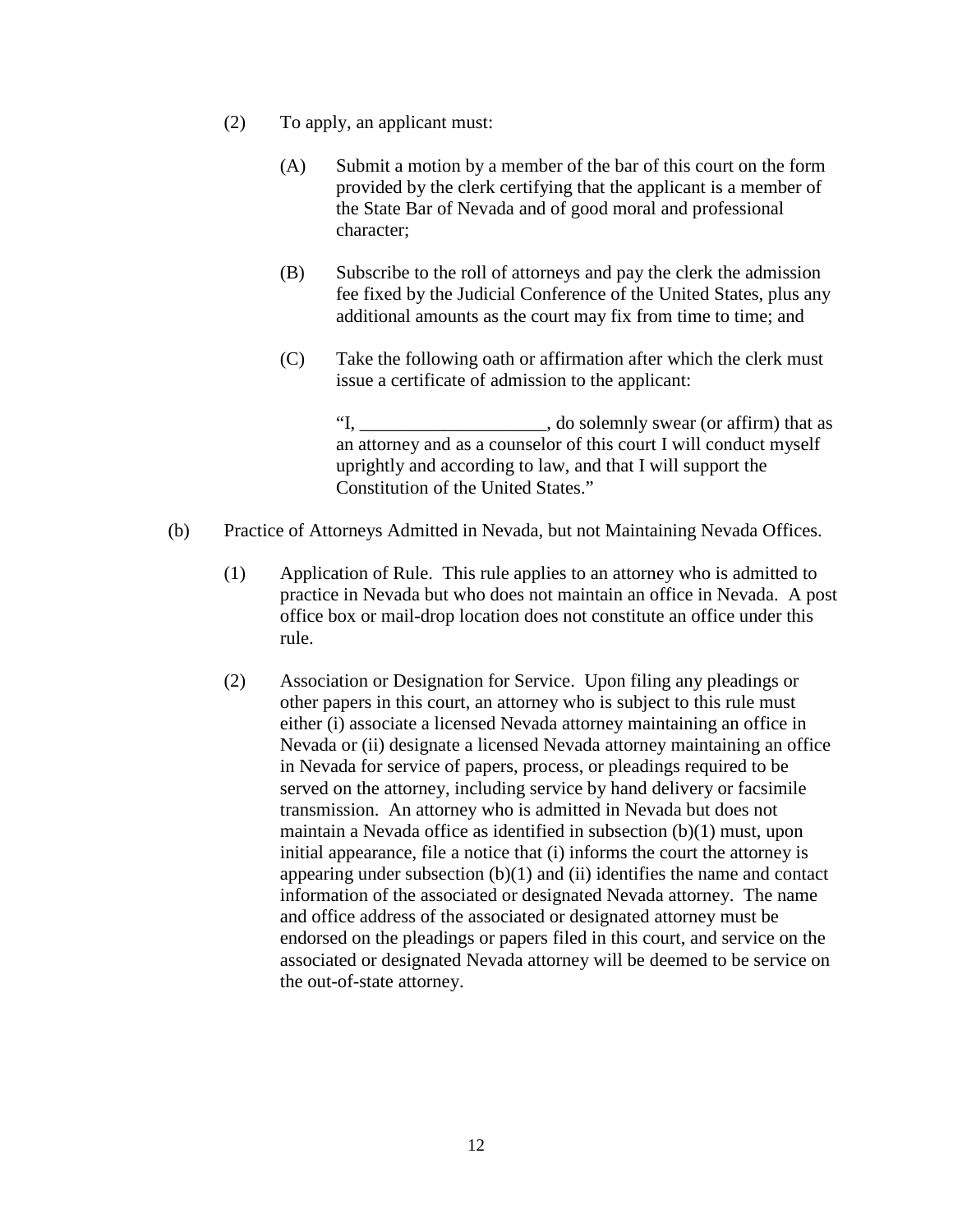#### **LR IA 11-2. ADMISSION TO PRACTICE IN A PARTICULAR CASE**

- (a) An attorney who has been retained or appointed to appear in a particular case but is not a member of the bar of this court may appear only with the court's permission. Applications must be by verified petition on the form furnished by the clerk. The attorney may submit the verified petition only if the following conditions are met:
	- (1) The attorney is not a member of the State Bar of Nevada;
	- (2) The attorney is not a resident of the State of Nevada;
	- (3) The attorney is not regularly employed in the State of Nevada;
	- (4) The attorney is a member in good standing and eligible to practice before the bar of another jurisdiction of the United States; and
	- (5) The attorney associates an active member in good standing of the State Bar of Nevada as attorney of record in the action or proceeding.
- (b) The verified petition must be accompanied by the admission fee set by the court. The petition must state:
	- (1) The attorney's office address;
	- (2) The court or courts to which the attorney has been admitted to practice and the date of admission;
	- (3) That the attorney is a member in good standing of the court or courts, along with an attached certification that the applicant's membership is in good standing from the state bar or from the clerk of the supreme court or highest admitting court of every state, territory, or insular possession of the United States in which the applicant has been admitted to practice law;
	- (4) That the attorney is not currently suspended or disbarred in any court;
	- (5) Whether the attorney is currently subject to any disciplinary proceedings by any organization with authority to discipline attorneys at law;
	- (6) Whether the attorney has ever received public discipline including, but not limited to, suspension or disbarment, by any organization with authority to discipline attorneys at law;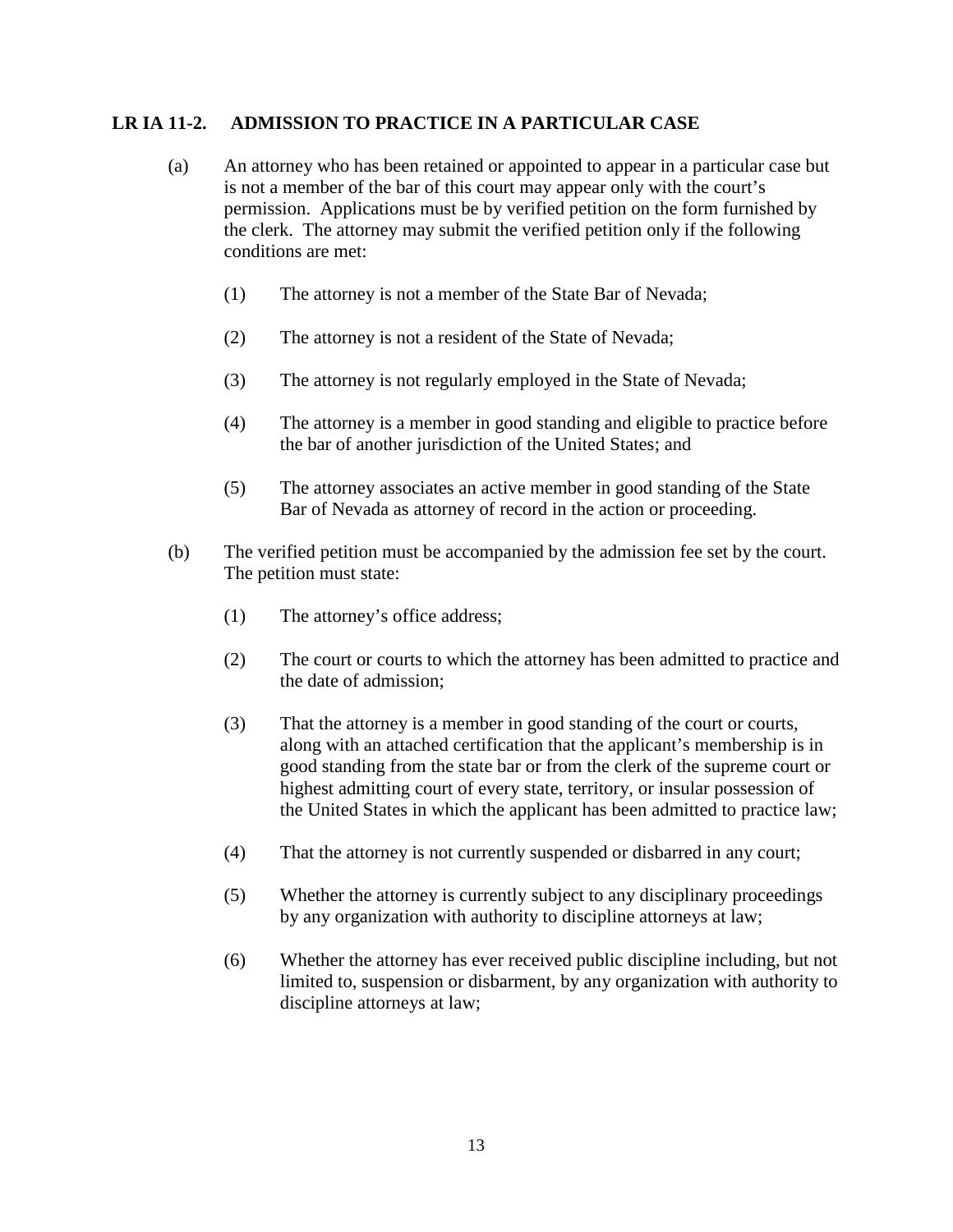- (7) The title and case number of any matter, including arbitrations, mediations, or matters before an administrative agency or governmental body, in which the attorney has filed an application to appear as counsel under this rule in the last 3 years, the date of each application, and whether it was granted;
- (8) That the attorney certifies that he or she will be subject to the jurisdiction of the courts and disciplinary boards of this State with respect to the law of this State governing the conduct of attorneys to the same extent as a member of the State Bar of Nevada; and
- (9) That the attorney understands and will comply with the standards of professional conduct of the State of Nevada and all other standards of professional conduct required of members of the bar of this court.
- (c) An attorney whose verified petition is pending must not take action in this case beyond filing the first pleading or motion. The first pleading or motion must state the attorney "has complied with LR IA 11-2" or "will comply with LR IA 11-2 within \_\_\_ days." Until permission is granted, the clerk must not issue summons or other writ.
- (d) Unless the court orders otherwise, an attorney who is granted permission to practice under this rule must associate a resident member of the bar of this court as co-counsel. The attorneys must confirm the association by filing a completed designation of resident counsel on the form provided by the clerk. The resident attorney must have authority to sign binding stipulations. The time for performing any act under these rules or the Federal Rules of Civil, Criminal, and Bankruptcy Procedure runs from the date of service on the resident attorney. Unless the court orders otherwise, the resident attorney need not personally attend all proceedings in court.
- (e) In civil cases, an attorney must comply with all provisions of this rule within 45 days of his or her first appearance.
- (f) In criminal cases, an attorney must comply with all provisions of this rule within 14 days of his or her first appearance. In addition, the defendant(s) must execute designation(s) of retained counsel bearing the signature of both the attorney appearing pro hac vice and the associated resident attorney. The designation(s) must be filed and served within the same 14-day period.
- (g) In bankruptcy cases, an attorney must comply with all provisions of this rule within 14 days of his or her first appearance.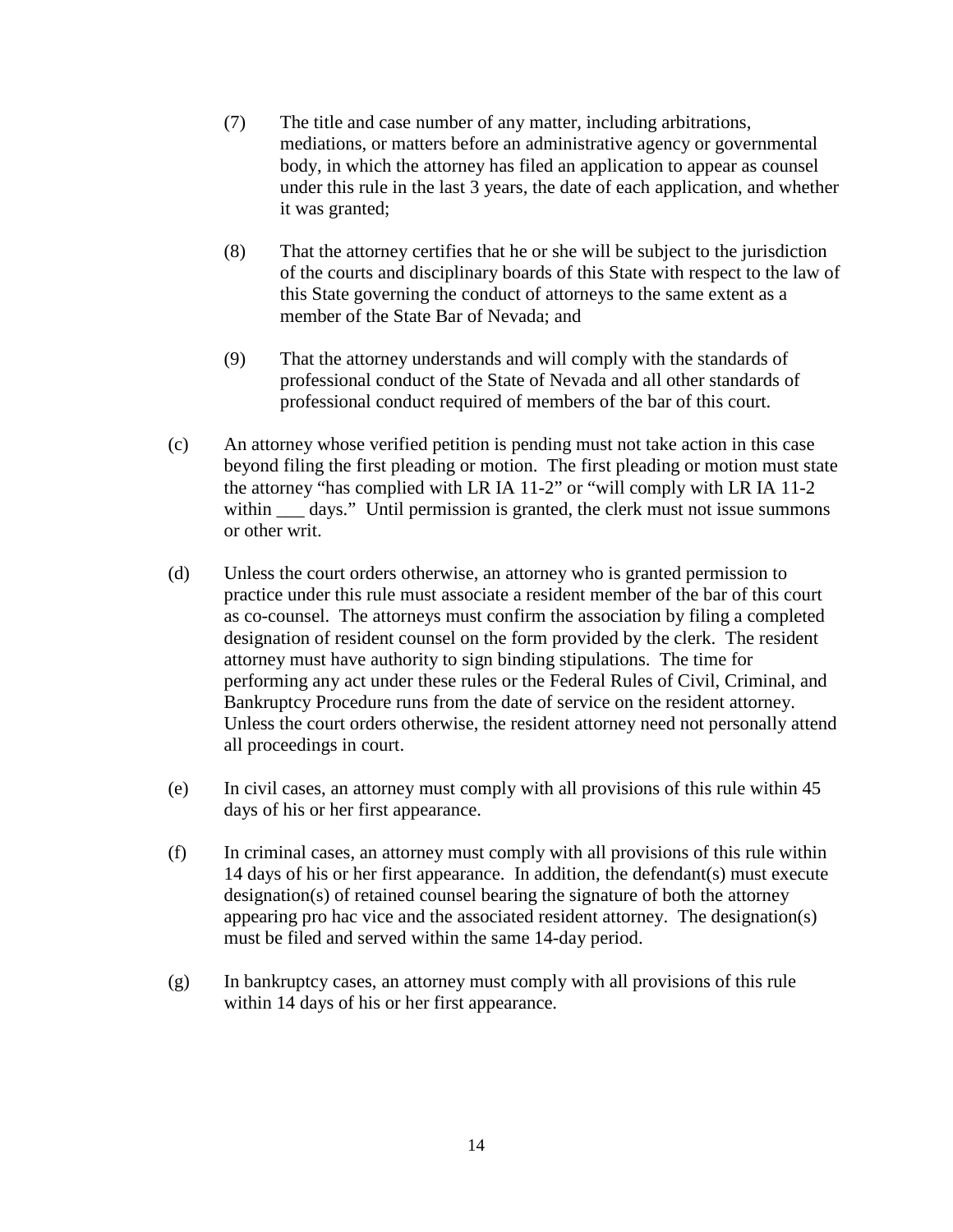- (h) The court may grant or deny a petition to practice under this rule. The court may revoke the authority of the attorney permitted to appear under this rule. Absent special circumstances and a showing of good cause, repeated appearances by any attorney under this rule will be cause for denial of the attorney's verified petition.
	- (1) It is presumed in civil and criminal cases that more than 5 appearances by any attorney granted under this rule in a 3-year period is excessive use of this rule. It is presumed in bankruptcy cases that more than 2 documents filed or more than 10 proof of claims filed on behalf of creditor(s) by any attorney under this rule in a 1-year period is excessive use of this rule.
	- (2) The attorney has the burden to establish special circumstances and good cause for an appearance in excess of limitations set forth in subsection  $(h)(1)$  of this rule. The attorney must set forth the special circumstances and good cause in an affidavit attached to the original verified petition.
- (i) When all the provisions of this rule are satisfied, the court may enter an order approving the verified petition for permission to practice in the particular case. This permission is limited to the particular case. The clerk must not issue a certificate to practice.
- (j) Failure to comply timely with this rule may result in the striking of any and all documents previously filed by the attorney, the imposition of other sanctions, or both.

# <span id="page-24-0"></span>**LR IA 11-3. GOVERNMENT ATTORNEYS**

Unless the court orders otherwise, any attorney who is a member in good standing of the highest court of any state, commonwealth, territory, or the District of Columbia, who is employed by the United States as an attorney and has occasion to appear in this court on behalf of the United States, is entitled to be permitted to practice before this court during the period of employment upon motion by the employing federal entity, the United States Attorney, the United States Trustee's Office, or the Federal Public Defender for this district or one of the assistants.

### <span id="page-24-1"></span>**LR IA 11-4. LIMITED ADMISSION OF EMERITUS PRO BONO ATTORNEYS**

- (a) Unless the court orders otherwise, in bankruptcy cases, an attorney who is certified as an emeritus pro bono attorney under Nevada Supreme Court Rule 49.2 may be admitted to practice before the bankruptcy court under the following conditions:
	- (1) The attorney is an inactive member of the State Bar of Nevada in good standing, or any active or inactive attorney in good standing in any other jurisdiction;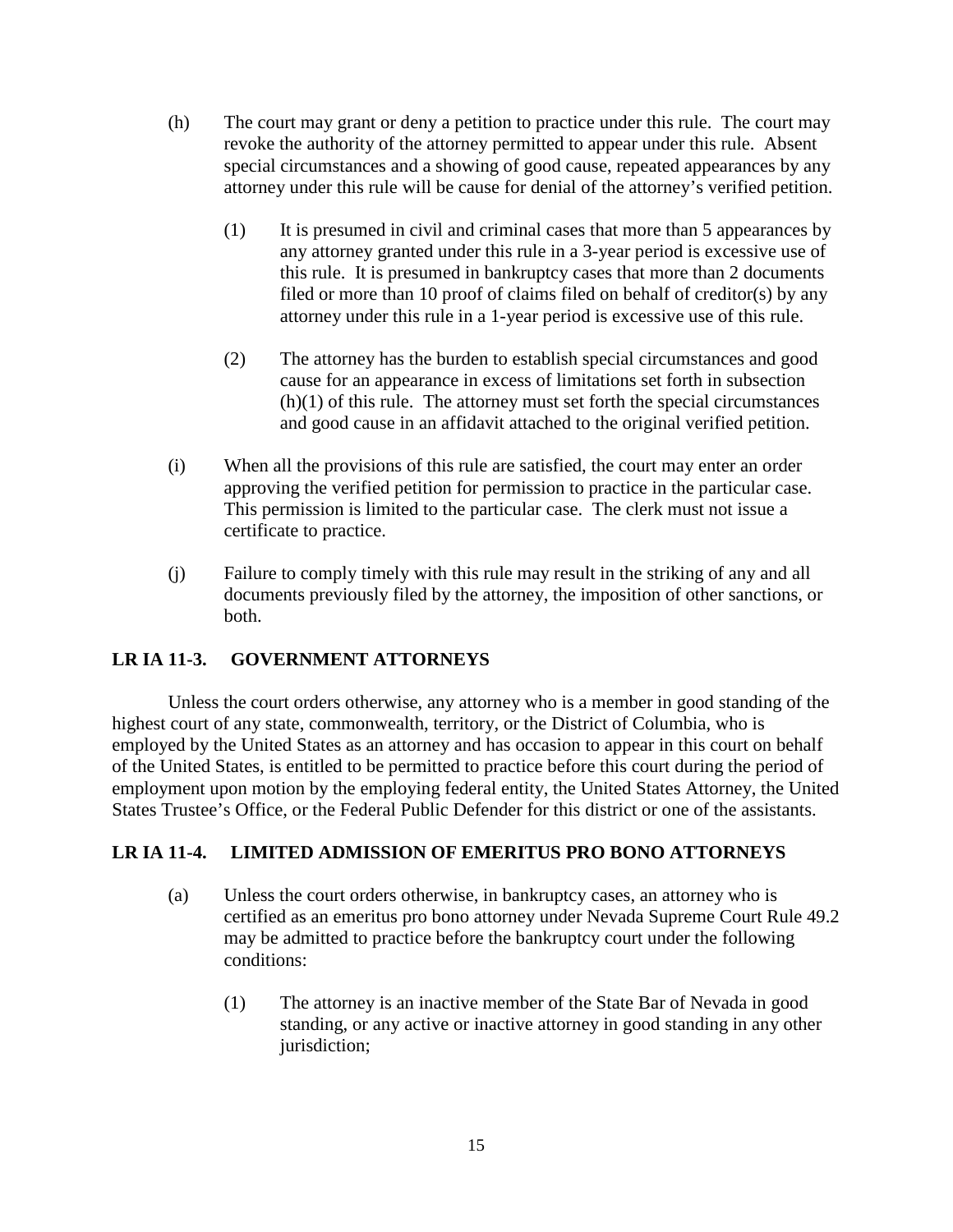- (2) The attorney provides the pro bono services through an approved Emeritus Attorney Pro Bono Program provider as defined in S.C.R. 49.2;
- (3) The attorney only practices before the bankruptcy court during the period of the attorney's association with the provider; and
- (4) The attorney satisfies all other requirements of this rule.
- (b) An application for admission to practice under this rule must be filed with the clerk and be accompanied by:
	- (1) Proof of the attorney's certification as an emeritus pro bono attorney under S.C.R. 49.2; and
	- (2) A statement signed by an authorized representative of the approved Emeritus Attorney Pro Bono Program provider that the attorney will be providing legal services under the auspices of the provider.
- (c) An emeritus pro bono attorney must file proof with the clerk that the attorney's certification as an emeritus attorney has been renewed under S.C.R. 49.2, no later than 30 days after the date of the renewal.
- (d) Permission to practice under this rule is limited to representing the clients of the Emeritus Attorney Pro Bono Program provider that sponsored the emeritus attorney's admission under subsection (b)(2) of this rule. The attorney may not receive personal compensation for the representation.
- (e) Admission to practice under this rule will terminate when:
	- (1) The attorney ceases to be certified as an emeritus pro bono attorney under S.C.R. 49.2;
	- (2) The emeritus pro bono attorney stops providing services for the provider that sponsored the attorney's admission under subsection (b)(2); or
	- (3) The provider that sponsored the attorney's admission under subsection (b)(2) is no longer an approved Emeritus Attorney Pro Bono Program provider under S.C.R. 49.2.

If any of these events occurs, the provider that sponsored the attorney's admission under subsection (b)(2) has five days to file a statement to that effect with both the clerk of this court and with the clerk of the bankruptcy court.

(f) An approved Emeritus Attorney Pro Bono Program provider is entitled to receive all court-awarded attorney's fees arising from the emeritus pro bono attorney's representation.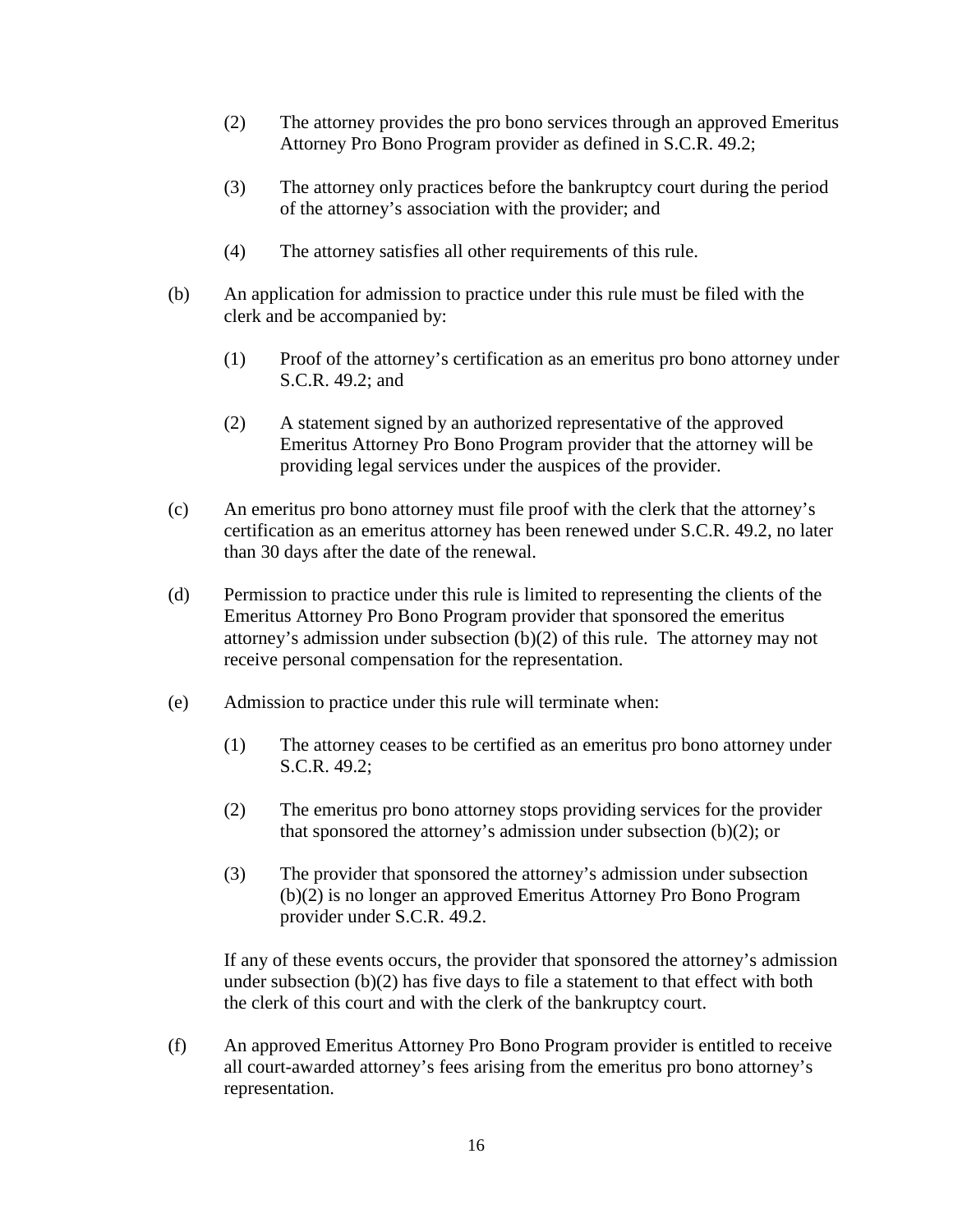- (g) The clerk must not issue a certificate to practice or charge an admission fee.
- (h) An approved Emeritus Attorney Pro Bono Program provider is subject to all local rules to which attorneys appearing before the bankruptcy court are subject, including, without limitation, all rules related to practice and discipline.

#### <span id="page-26-0"></span>**LR IA 11-5. LAW STUDENTS**

- (a) The court may permit a law student acting under the supervision and presence of a member of the bar of this court to appear in court on behalf of any client.
- (b) The supervising attorney must:
	- (1) Have been admitted to practice before the highest court of any state for 2 years or longer and be admitted to practice before this court;
	- (2) Appear with the student at all oral presentations before the court;
	- (3) Sign all documents filed with the court;
	- (4) Assume professional responsibility for the student's work in matters before the court;
	- (5) Assist and counsel the student in preparing matters before the court;
	- (6) Be responsible to supplement the student's presentation to ensure proper representation of the client; and
	- (7) Represent to the court that the student has knowledge of the applicable Federal Rules of Procedures and Evidence, the Model Rules of Professional Conduct as set forth in LR IA 11-7(a), and all other rules of this court.

#### <span id="page-26-1"></span>**LR IA 11-6. APPEARANCES, SUBSTITUTIONS, AND WITHDRAWALS**

- (a) A party who has appeared by attorney cannot while so represented appear or act in the case. This means that once an attorney makes an appearance on behalf of a party, that party may not personally file a document with the court; all filings must thereafter be made by the attorney. An attorney who has appeared for a party must be recognized by the court and all the parties as having control of the client's case, however, the court may hear a party in open court even though the party is represented by an attorney.
- (b) No attorney may withdraw after appearing in a case except by leave of the court after notice has been served on the affected client and opposing counsel.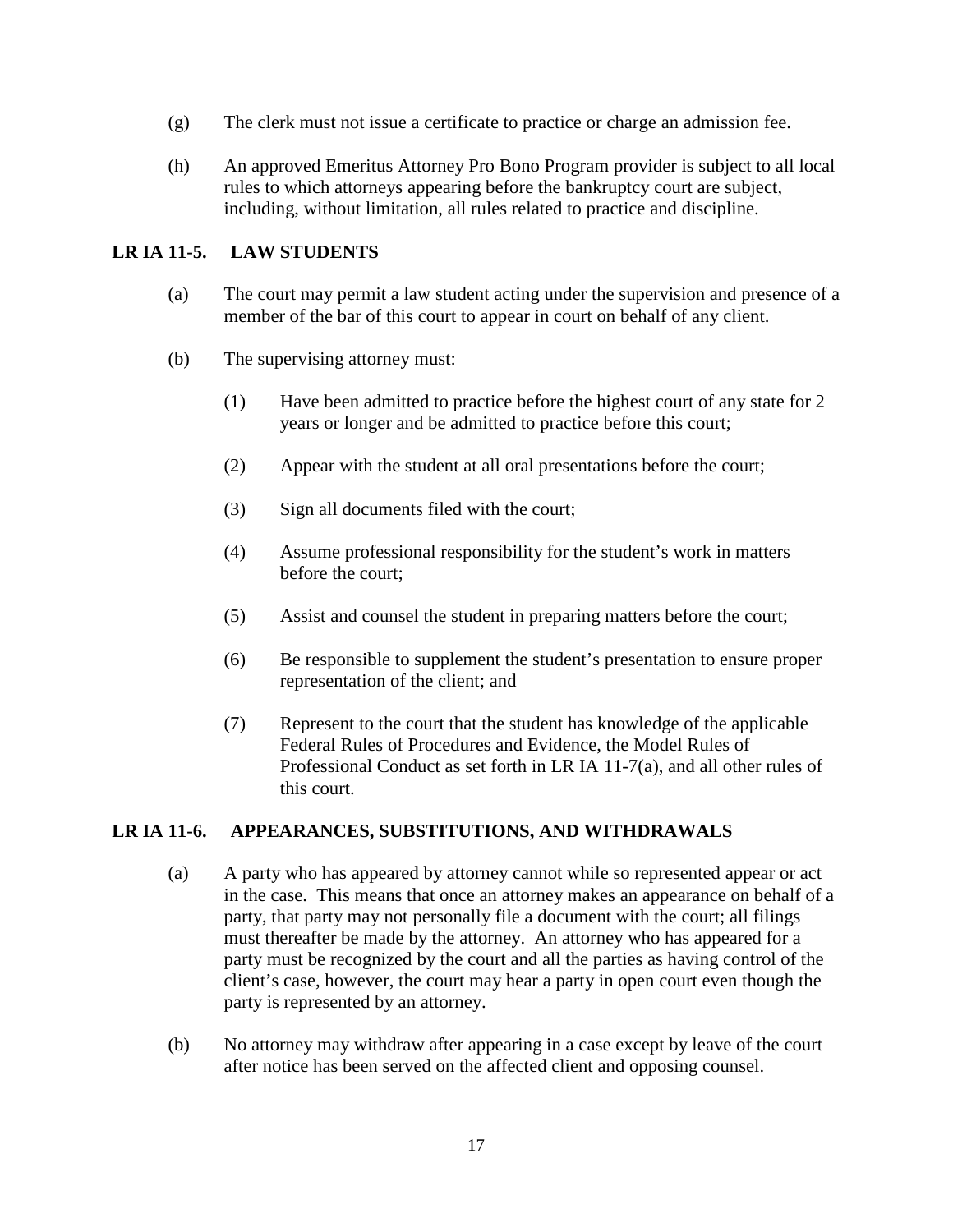- (c) A stipulation to substitute attorneys must be signed by the attorneys and the represented client and be approved by the court. Except where accompanied by a request for relief under subsection (e) of this rule, the attorney's signature on a stipulation to substitute the attorney into a case constitutes an express acceptance of all dates then set for pretrial proceedings, trial, or hearings, by the discovery plan or any court order.
- (d) Discharge, withdrawal, or substitution of an attorney will not alone be reason for delay of pretrial proceedings, discovery, the trial, or any hearing in the case.
- (e) Except for good cause shown, no withdrawal or substitution will be approved if it will result in delay of discovery, the trial, or any hearing in the case. Where delay would result, the papers seeking leave of the court for the withdrawal or substitution must request specific relief from the scheduled discovery, trial, or hearing. If a trial setting has been made, an additional copy of the moving papers must be provided to the clerk for immediate delivery to the assigned district judge, bankruptcy judge, or magistrate judge.

#### <span id="page-27-0"></span>**LR IA 11-7. ETHICAL STANDARDS, DISBARMENT, SUSPENSION, AND DISCIPLINE**

- (a) Model Rules. An attorney admitted to practice under any of these rules must adhere to the standards of conduct prescribed by the Model Rules of Professional Conduct as adopted and amended from time to time by the Supreme Court of Nevada, except as these standards may be modified by this court. An attorney who violates these standards of conduct, or who fails to comply with this court's rules or orders, may be disbarred, suspended from practice before this court for a definite time, reprimanded, or subjected to other discipline as the court deems proper. This subsection does not restrict the court's contempt power.
- (b) Conviction. For the purpose of this rule, "conviction" means a judgment by a jury verdict, bench trial, or entry of a guilty plea.
- (c) If an attorney admitted to practice under these rules is subjected to professional disciplinary action or convicted of any felony or other misconduct that reflects adversely on the attorney's honesty, trustworthiness, or fitness as an attorney in Nevada or in another jurisdiction, the attorney must immediately inform the clerk in writing of the action. Failure to make this report is grounds for discipline under these rules.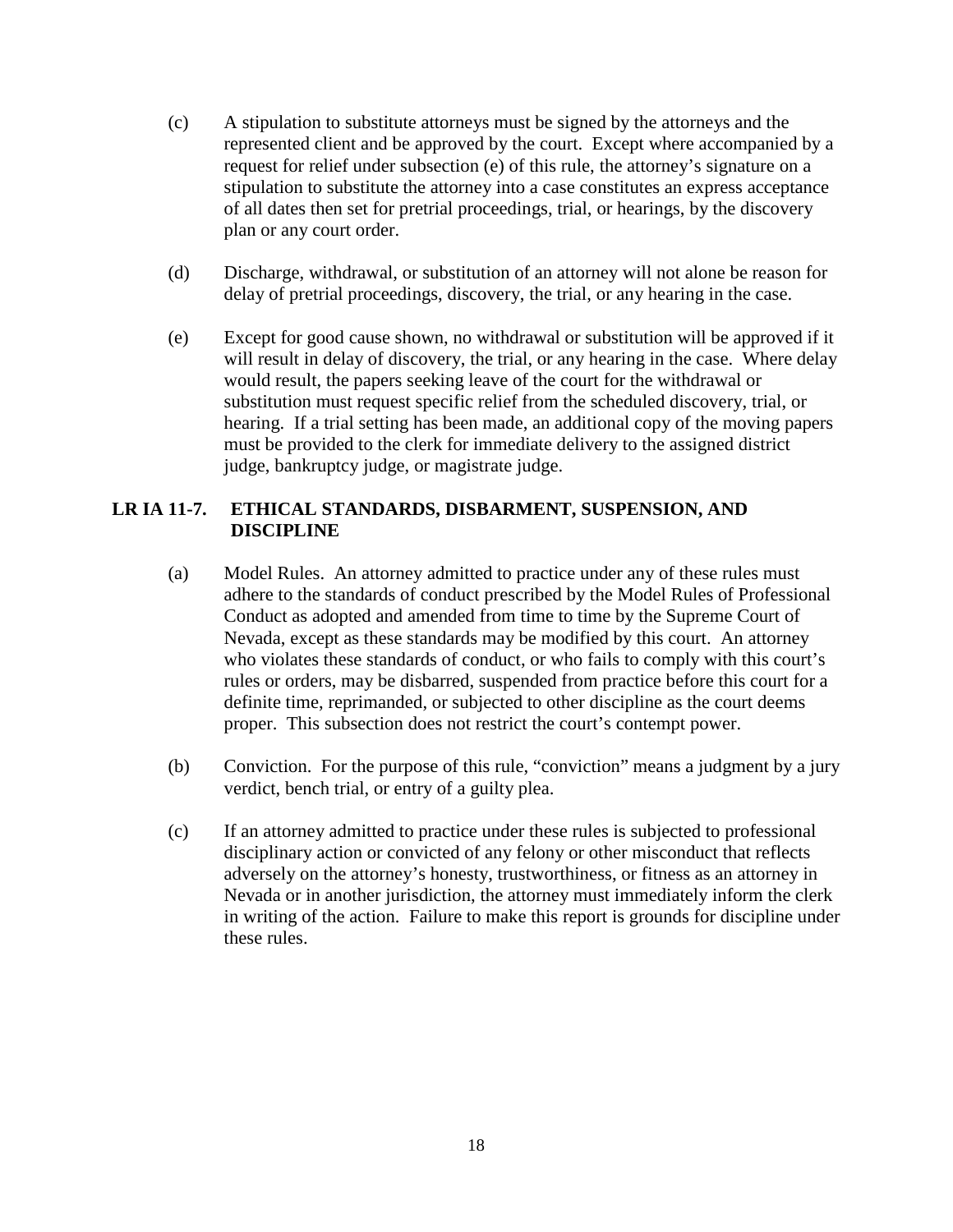- (d) Upon the clerk's receipt of a copy of an order or judgment of suspension, disbarment, transfer to disability inactive status, or of a judicial declaration of incompetency or conviction of any felony or other misconduct that reflects adversely on an attorney's honesty, trustworthiness, or fitness as an attorney concerning a member of the bar of this court, or any other attorney admitted to practice before this court, the clerk must bring the order to the court's attention, and the court must enter the order under subsection (e), (f), or (g) of this rule.
- (e) Reciprocal Discipline
	- (1) The court must enter an order to show cause why the court should not enter an order of suspension or disbarment if it receives reliable information that a member of the bar of this court or any attorney appearing pro hac vice: (A) has been suspended or disbarred from the practice of law by the order of any United States Court, or by the bar, Supreme Court of Nevada, or other governing authority of any state, territory or possession, or the District of Columbia; or (B) has resigned from the bar of any United States Court or of any state, territory or possession, or the District of Columbia, while an investigation or proceedings for suspension or disbarment was pending.
	- (2) If the attorney files a response stating that imposition of an order of suspension or disbarment from this court is not contested, or if the attorney does not respond to the order to show cause within the time specified, then the Chief Judge must enter an order of suspension or disbarment on behalf of the court.
	- (3) If the attorney files a written response to the order to show cause within the time specified contesting the entry of an order of suspension or disbarment, then the Chief Judge or other district judge who may be assigned must determine whether an order of suspension or disbarment should be entered. If the attorney has been suspended or disbarred by another bar, or has resigned from another bar while the disciplinary proceedings were pending, in the response to the order to show cause the attorney must set forth facts establishing one or more of the following by clear and convincing evidence: (A) the procedure in the other jurisdiction was so lacking in notice or opportunity to be heard as to constitute a deprivation of due process; (B) there was such an infirmity of proof establishing the misconduct as to give rise to a clear conviction that the court should not accept as final the other jurisdiction's conclusion(s) on that subject; (C) imposition of like discipline would result in a grave injustice; or (D) other substantial reasons justify not accepting the other jurisdiction's conclusion(s). In addition, at the time the response is filed, the attorney must file a certified copy of the entire record from the other jurisdiction or bear the burden of persuading the court that less than the entire record will suffice.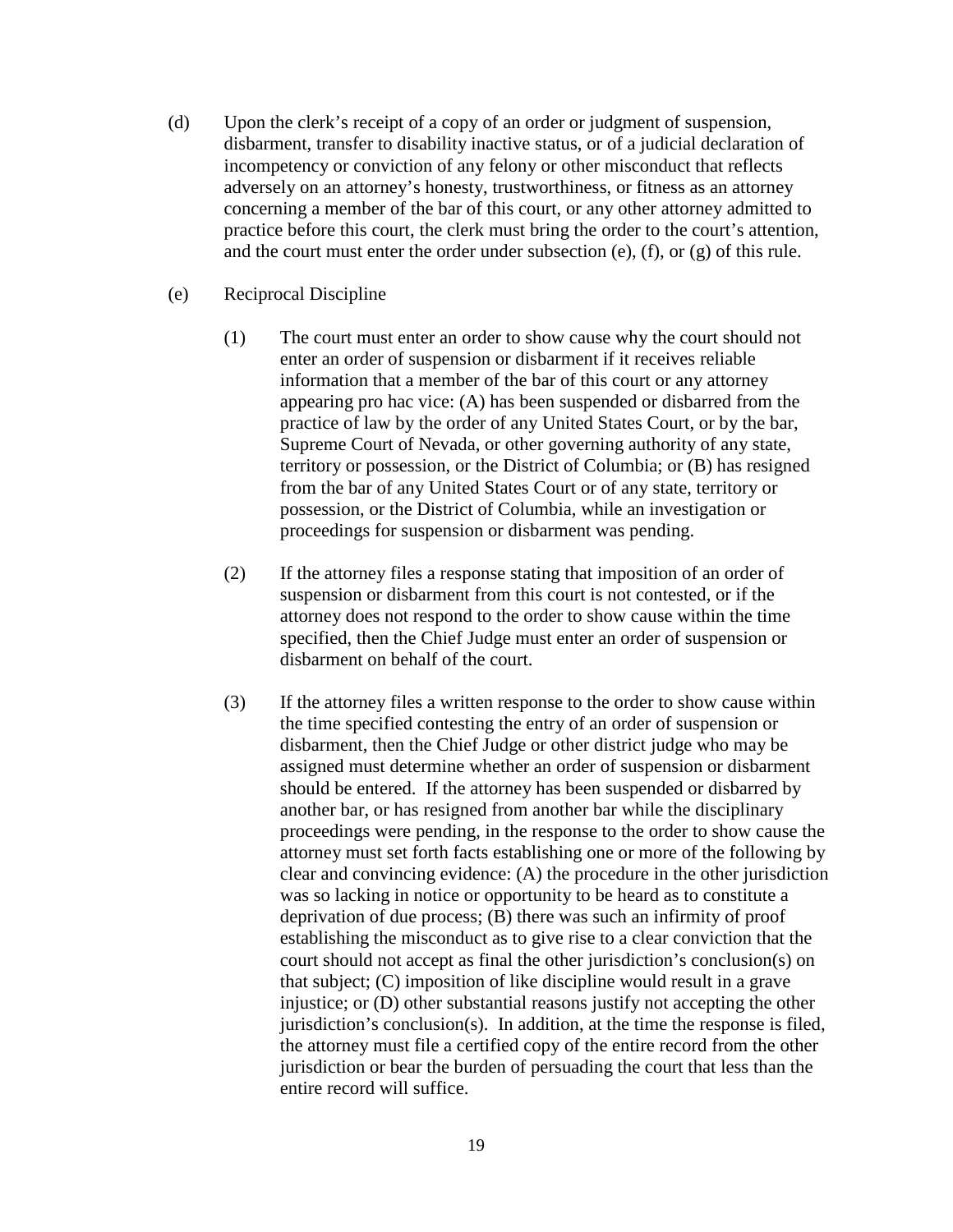- (4) If an attorney admitted to practice under any of these rules is transferred to disability inactive status on the grounds of incompetency or disability by any court of the United States, the Supreme Court of Nevada, or the highest court of another state, commonwealth, territory, or the District of Columbia, the court must enter an order requiring the attorney to show cause why this court should not enter an order placing the attorney on disability inactive status.
- (f) Conviction of Felony or Other Misconduct
	- (1) An attorney admitted to practice in this court who is convicted of any felony or other misconduct that reflects adversely on the attorney's honesty, trustworthiness, or fitness as an attorney in any court of the United States, the District of Columbia, or of any state, territory, commonwealth, or possession of the United States, must report the conviction to this court within 14 days of its entry. Upon receiving notice of an attorney's conviction, regardless of whether sentencing has occurred, the court will immediately disbar the attorney from practice before this court. The Chief Judge must file the order.
	- (2) The Chief Judge will issue an order to show cause at the time of disbarment directing the disbarred attorney to demonstrate why the attorney should be reinstated to practice before the court during the pendency of any appeal of the conviction.
	- (3) If the attorney is permitted to practice before this court pending an appeal, within 14 days of the conviction becoming final, the attorney must again report the conviction and advise the court that it is now final. Once the court receives notice of the final conviction, the Chief Judge will issue an order to show cause directing the attorney to demonstrate why the court should not enter an order of disbarment.
- (g) Original Discipline
	- (1) Initiation. When the clerk or a district, magistrate, or bankruptcy judge of this district believes an attorney's conduct may warrant disbarment, reprimand, or other discipline by this court, other than those matters addressed in sections (e) and (f), the clerk or judge may issue a written report and recommendation for the initiation of disciplinary proceedings (the "recommendation"). The Chief Judge, or another district judge if the Chief Judge is the judge recommending this action be taken (the "reviewing judge"), must review the recommendation to determine if clear and convincing evidence exists for the initiation of disciplinary proceedings. If the reviewing judge determines that disciplinary proceedings should be initiated, the reviewing judge must issue an order to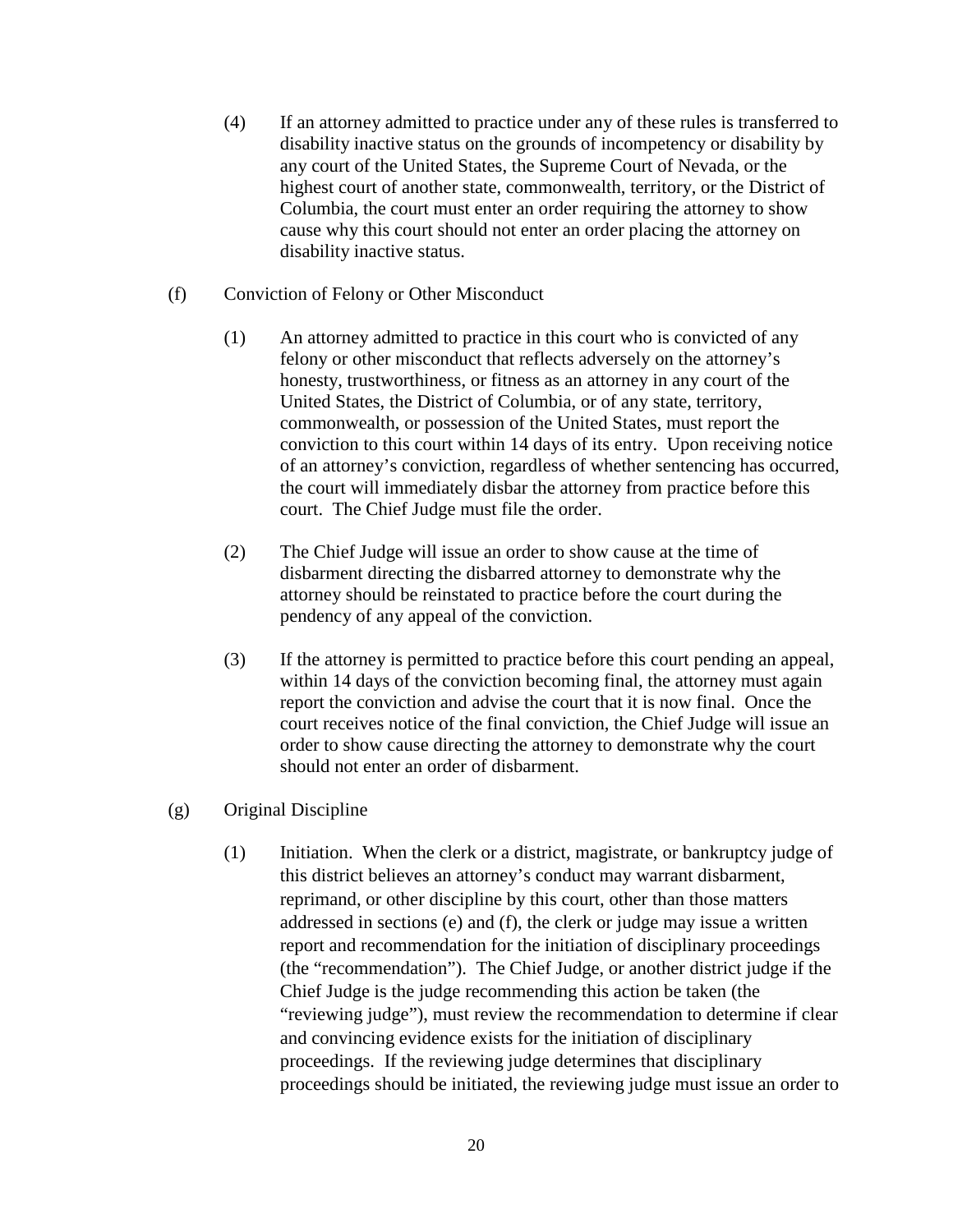show cause under this rule that identifies the basis for and nature of possible discipline.

- (2) Response. An attorney against whom an order to show cause is issued under section  $(g)(1)$  has 30 days from the date of the order to file a response. The attorney may include in the response a request (i) to submit the matter on the recommendation, affidavits, briefs, and the record or (ii) for a hearing. The failure to request a hearing will be deemed a waiver of any right to a hearing. The failure to file a timely response may result in the imposition of discipline by the court without further notice.
- (3) Hearing. If a hearing is requested by the attorney, the reviewing judge must conduct a hearing on the recommendation. If a hearing is not requested, the matter will be determined by the reviewing judge on the record submitted. At any hearing under this rule, the attorney may be represented by counsel, who must file a notice of appearance with the reviewing judge and with any attorney appointed by the court to prosecute the matter.
- (4) Appointment of Counsel to Prosecute Charges. In appropriate cases, the reviewing judge may appoint an attorney to prosecute charges of misconduct and must provide notice of that appointment to the attorney and his counsel, if any. The court may solicit recommendations from the Lawyer Representatives of the District of Nevada on an appropriate appointment. Actual out-of-pocket costs incurred by the attorney prosecuting the charges will be reimbursed from the non-appropriated fund after the court's review and approval.
- (5) Determination and Entry of Order. Upon the completion of the hearing, if any, and the review of the record, the reviewing judge must provide a decision, either orally from the bench or in a written order, which will be entered as a final order.
- (h) The clerk must distribute copies of any order of disbarment, transfer to disability inactive status, or other disciplinary order entered under this rule to the attorney affected, to all the judges in this district, to the clerk of the Nevada Supreme Court, to the Nevada State Bar Counsel and Executive Director, and to the American Bar Association's National Disciplinary Data Bank.
- (i) Reinstatement. An attorney who is the subject of an order of disbarment, suspension, or transfer to disability inactive status may petition for reinstatement to practice before this court or for modification of the order as may be supported by good cause and the interests of justice. To be readmitted, a disbarred attorney must file a petition for reinstatement with the clerk. The petition must contain a concise statement of the circumstances of the disciplinary proceedings, the discipline imposed by the court, and the grounds that justify the attorney's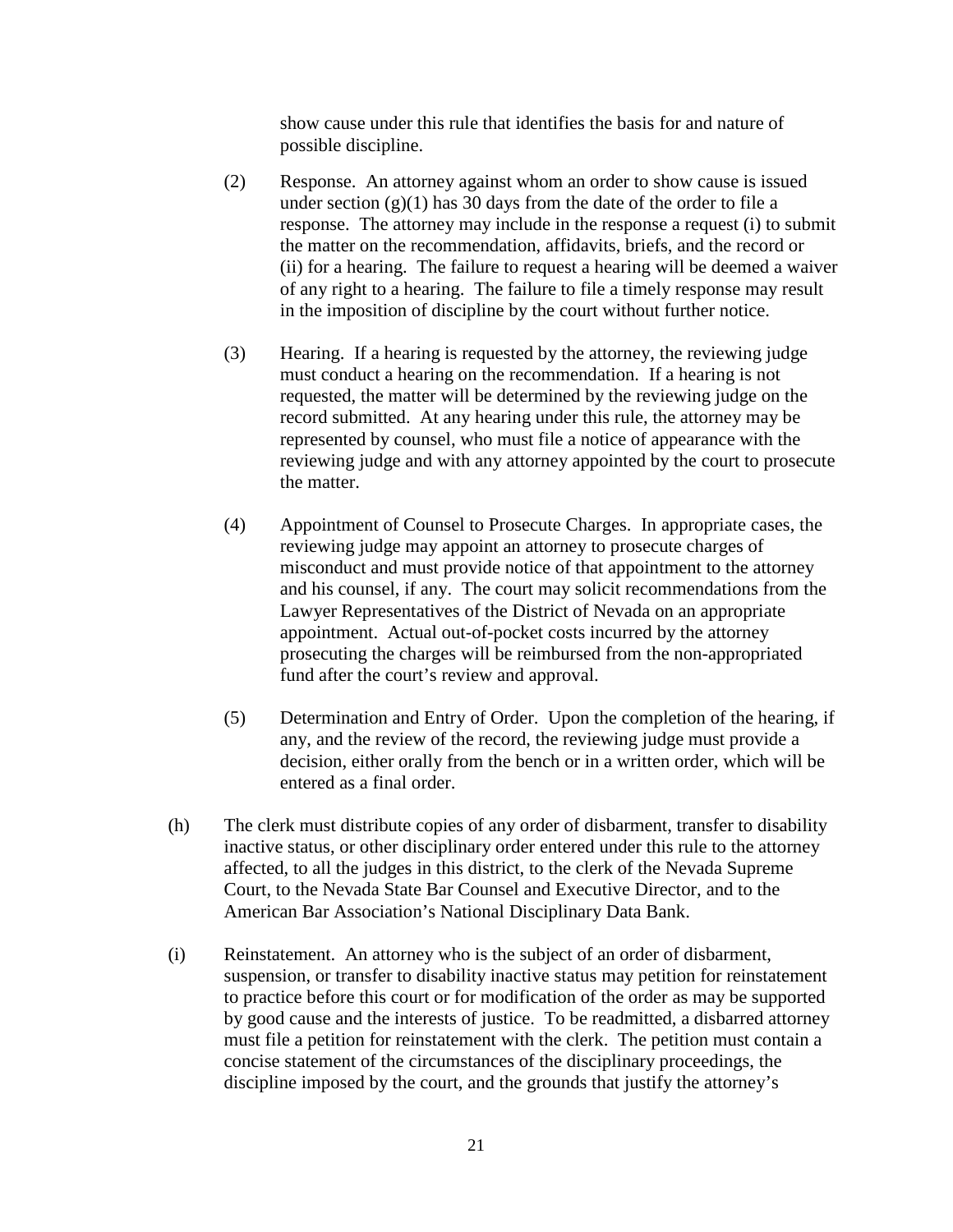reinstatement. If this court imposed reciprocal discipline under section (e) of this rule, and if the attorney was readmitted by the supervising court or the discipline imposed by the supervising court was modified or satisfied, the petition must explain the situation with specificity, including a description of any restrictions or conditions imposed on readmission by the supervising court. The petition will be referred to the Chief Judge or another district judge at the Chief Judge's discretion who will file a determination.

- (j) An attorney who, before admission to practice before this court, or during any period of disbarment, suspension, or transfer to disability inactive status from such practice, exercises any of the privileges of an attorney admitted to practice before this court, or who pretends to be entitled to do so, is guilty of contempt of court and subject to appropriate punishment.
- (k) Unless the court orders otherwise, the disciplined attorney must effect service of the notice of suspension or disbarment on all clients in all active cases, if any, before this court and must file proof of service of the notice in those cases, which must include the client's last known address. Further, the judge presiding over each individual case retains the discretion to take any action deemed appropriate.
- (l) Nothing in this rule limits an individual judge's power to impose sanctions authorized under applicable law. Nothing in this rule is intended to limit the inherent authority of any judge of this court to suspend an attorney from practicing before that judge on a case-by-case basis after appropriate notice and an opportunity to be heard.

### <span id="page-31-0"></span>**LR IA 11-8. SANCTIONS**

The court may, after notice and an opportunity to be heard, impose any and all appropriate sanctions on an attorney or party who:

- (a) Fails to appear when required for pretrial conference, argument on motion, or trial;
- (b) Fails to prepare for a presentation to the court;
- (c) Fails to comply with these rules; or
- (d) Fails to comply with any order of this court.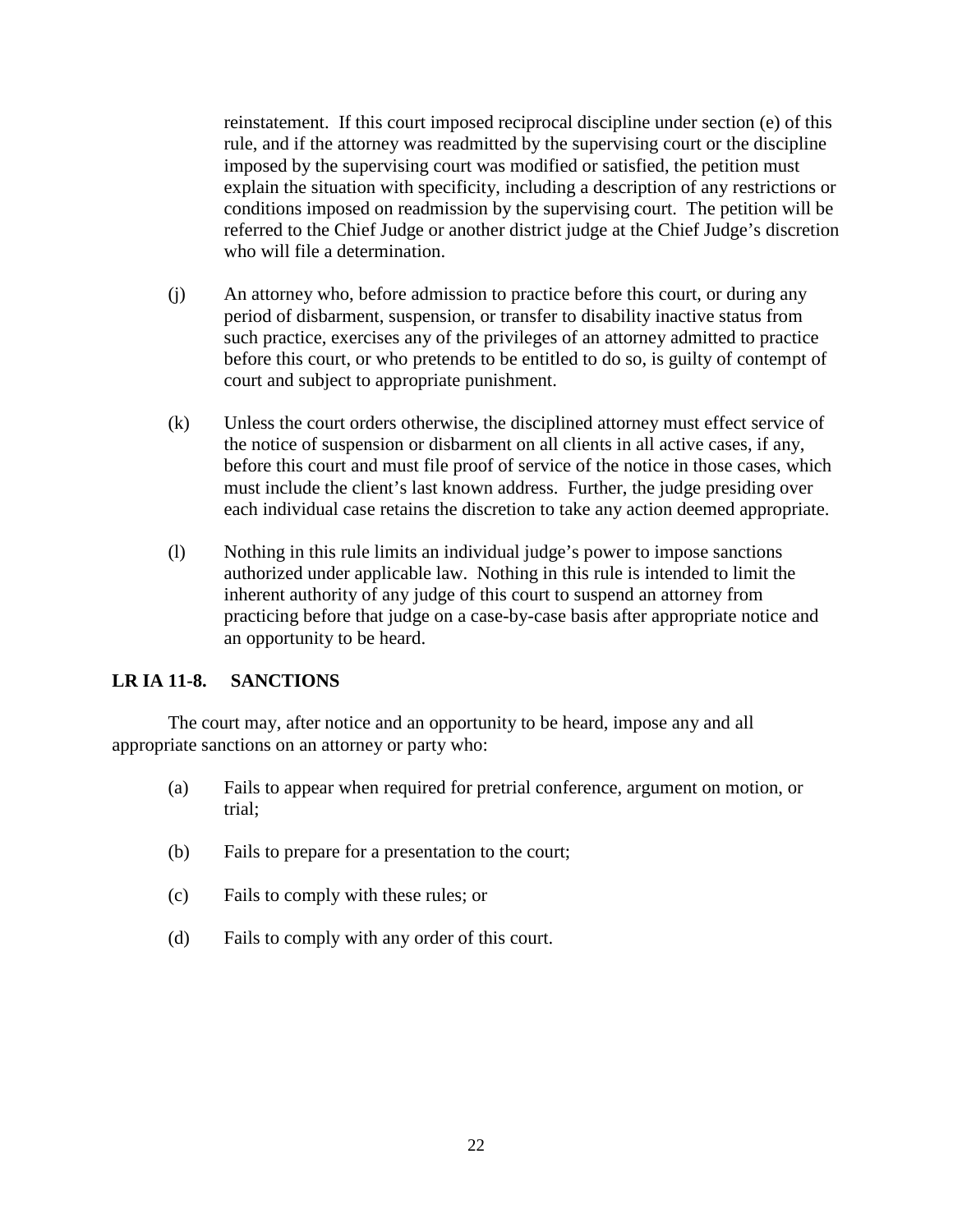## **PART IB—UNITED STATES MAGISTRATE JUDGES**

## <span id="page-32-1"></span><span id="page-32-0"></span>**LR IB 1-1. DUTIES UNDER 28 U.S.C. § 636(a)**

Each United States magistrate judge in this district is authorized to:

- (a) Exercise all powers and duties conferred or imposed upon magistrate judges by 28 U.S.C. § 636(a);
- (b) Conduct extradition proceedings under 18 U.S.C. § 3184; and
- (c) Establish schedules for the payment of fixed sums to be accepted in lieu of appearance and thereby terminate proceedings in petty-offense cases. These schedules may be modified from time to time with the court's prior approval.

### <span id="page-32-2"></span>**LR IB 1-2. DISPOSITION OF MISDEMEANOR CASES—18 U.S.C. § 3401**

A magistrate judge may:

- (a) Try persons accused of, and sentence persons convicted of, misdemeanors committed within this district under 18 U.S.C. § 3401; and
- (b) Direct the court's probation service to conduct a presentence investigation and render a presentence report in any misdemeanor case.

### <span id="page-32-3"></span>**LR IB 1-3. DETERMINATION OF PRETRIAL MATTERS—28 U.S.C. § 636(b)(1)(A)**

A magistrate judge may hear and finally determine any pretrial matter not specifically enumerated as an exception in 28 U.S.C.  $\S$  636(b)(1)(A).

### <span id="page-32-4"></span>**LR IB 1-4. FINDINGS AND RECOMMENDATIONS—28 U.S.C. §636(b)(1)(B)**

When a district judge refers to a magistrate judge a motion, petition, or application that a magistrate judge may not finally determine under 28 U.S.C. § 636 (b)(1)(B), the magistrate judge must review it, conduct any necessary evidentiary or other hearings, and file findings and recommendations for disposition by the district judge. Motions subject to this referral include, but are not limited to:

- (a) Motions for injunctive relief, including temporary restraining orders and preliminary and permanent injunctions;
- (b) Motions for judgment on the pleadings;
- (c) Motions for summary judgment;
- (d) Motions to permit the maintenance of a class action;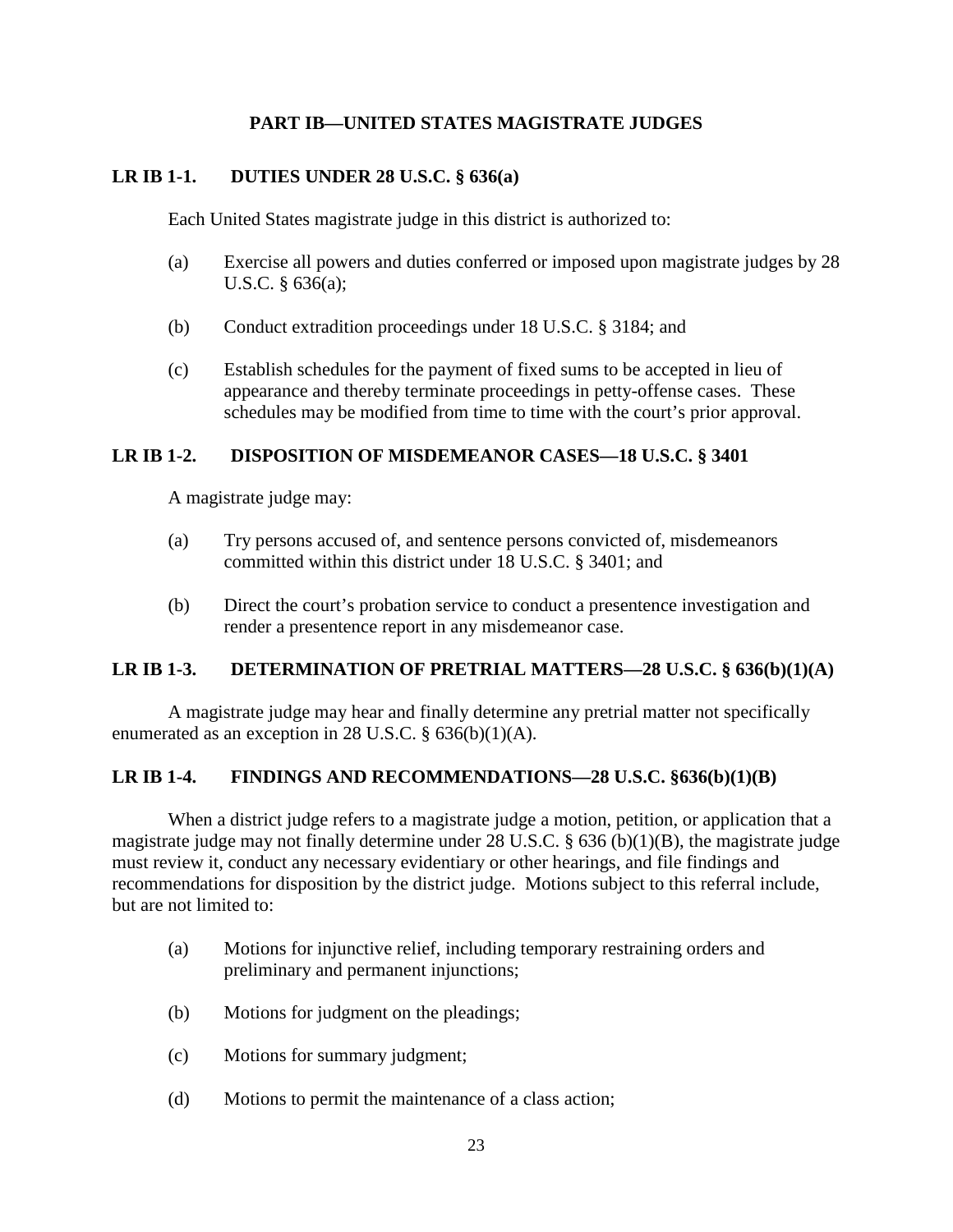- (e) Motions to dismiss;
- (f) Motions for review of default judgments;
- (g) Motions to dismiss or quash an indictment or information made by a defendant in a criminal case;
- (h) Motions to suppress evidence in a criminal case;
- (i) Applications for post-trial relief made by individuals convicted of criminal offenses;
- (j) Petitions by inmates challenging conditions of confinement;
- (k) Internal Revenue Service summons enforcements;
- (l) Review of administrative proceedings; and
- (m) Habeas corpus and criminal cases under 28 U.S.C. §§ 636(b)(1)(B), 2241, 2254, and 2255, except in death penalty cases.

### <span id="page-33-0"></span>**LR IB 1-5. SPECIAL MASTER REFERENCES**

A magistrate judge may be designated by a district judge to serve as a special master in appropriate civil cases under 28 U.S.C. §636(b)(2) and Fed. R. Civ. P. 53.

#### <span id="page-33-1"></span>**LR IB 1-6. (RESERVED)**

#### <span id="page-33-2"></span>**LR IB 1-7. OTHER DUTIES**

A magistrate judge is also authorized to:

- (a) Exercise general supervision of civil and criminal calendars, conduct calendar and status calls, and determine motions to expedite or postpone the trial of cases for the district judges;
- (b) Conduct pretrial conferences, settlement conferences, omnibus hearings, and related pretrial proceedings in civil and criminal cases;
- (c) Preside over all initial appearances, preliminary examinations, and arraignments before the district judge, appoint counsel, accept pleas of not guilty, establish the times within which all pretrial motions will be filed and responded to, and fix trial dates. If a plea of guilty or nolo contendere is offered, the matter will be promptly calendared before a district judge;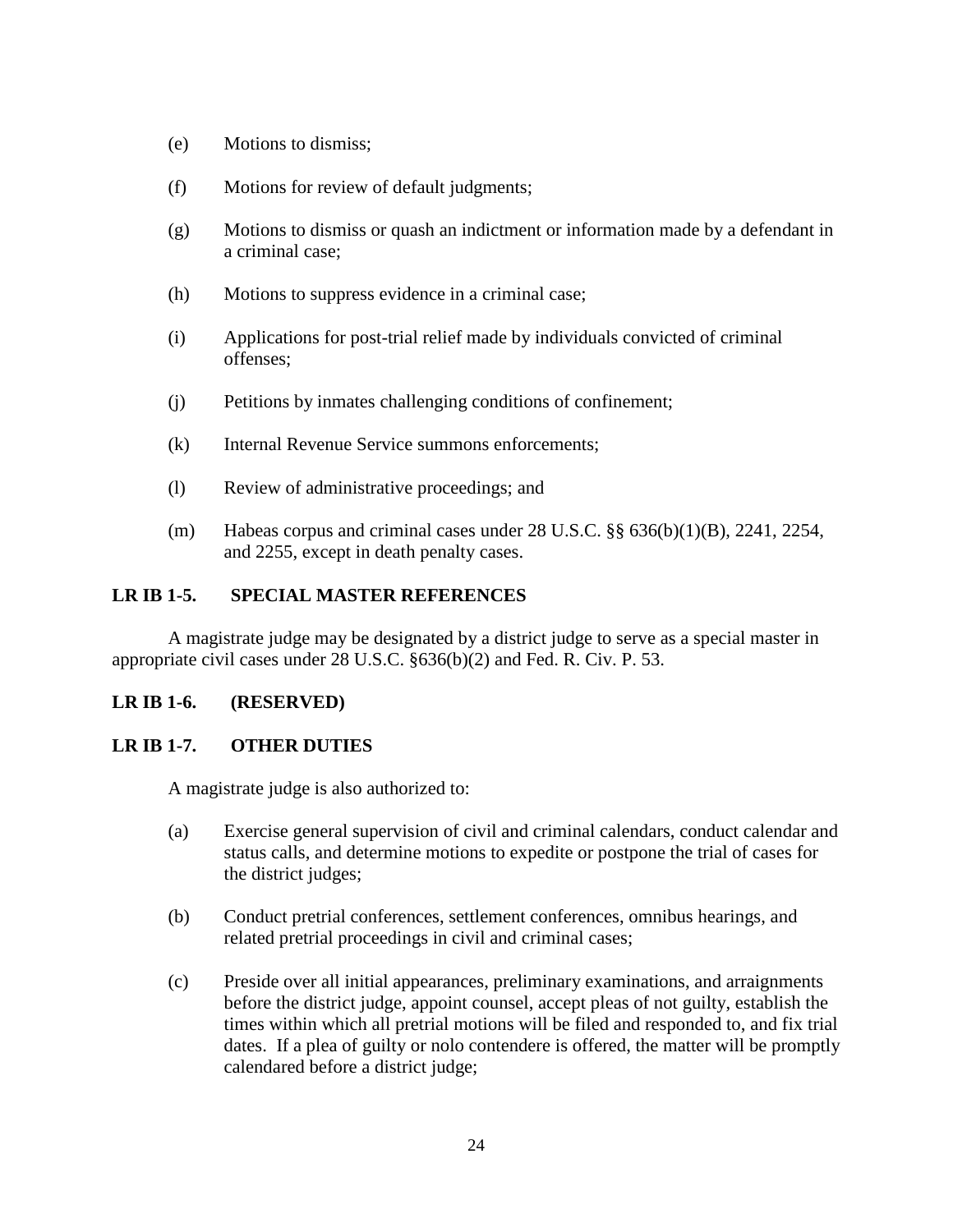- (d) Preside when the Grand Jury reports and accepts for the court any indictments returned, issue warrants and summonses as appropriate, establish the terms of release pending trial, and continue the same if previously fixed, or modify the terms of release;
- (e) Accept waivers of indictment under Fed. R. Crim. P. 7(b);
- (f) Accept petit jury verdicts in civil and criminal cases at the request of a district judge and fix dates for imposition of sentence;
- (g) Issue subpoenas, writs of *habeas corpus ad testificandum* or *prosequendum*, and other orders necessary to obtain the presence of parties, witnesses, or evidence for court proceedings;
- (h) Order the exoneration or forfeiture of bonds;
- (i) Fix the terms of release pending sentencing and appeal;
- (j) Have and exercise the powers of a district judge with respect to the issuance of warrants of removal and in the implementation and execution of Fed. R. Crim. P. 40;
- (k) Conduct examinations of judgment debtors under Fed. R. Civ. P. 69;
- (l) Issue orders authorizing the installation and use of devices to register telephone numbers dialed or pulsed or directing communication common carriers, as defined in 18 U.S.C. § 2510(10), to furnish law enforcement agencies with information, facilities, and technical assistance necessary to accomplish the installation and use of the registering device;
- (m) Decide petitions to enforce administrative summonses;
- (n) Preside over proceedings to enforce civil judgments;
- (o) Issue orders authorizing entries to effect levies;
- (p) Issue administrative inspection warrants;
- (q) Serve as a commissioner in land-condemnation cases;
- (r) Conduct international prisoner-transfer hearings;
- (s) Conduct hearings to determine mental competency under 18 U.S.C. § 4242, et seq.;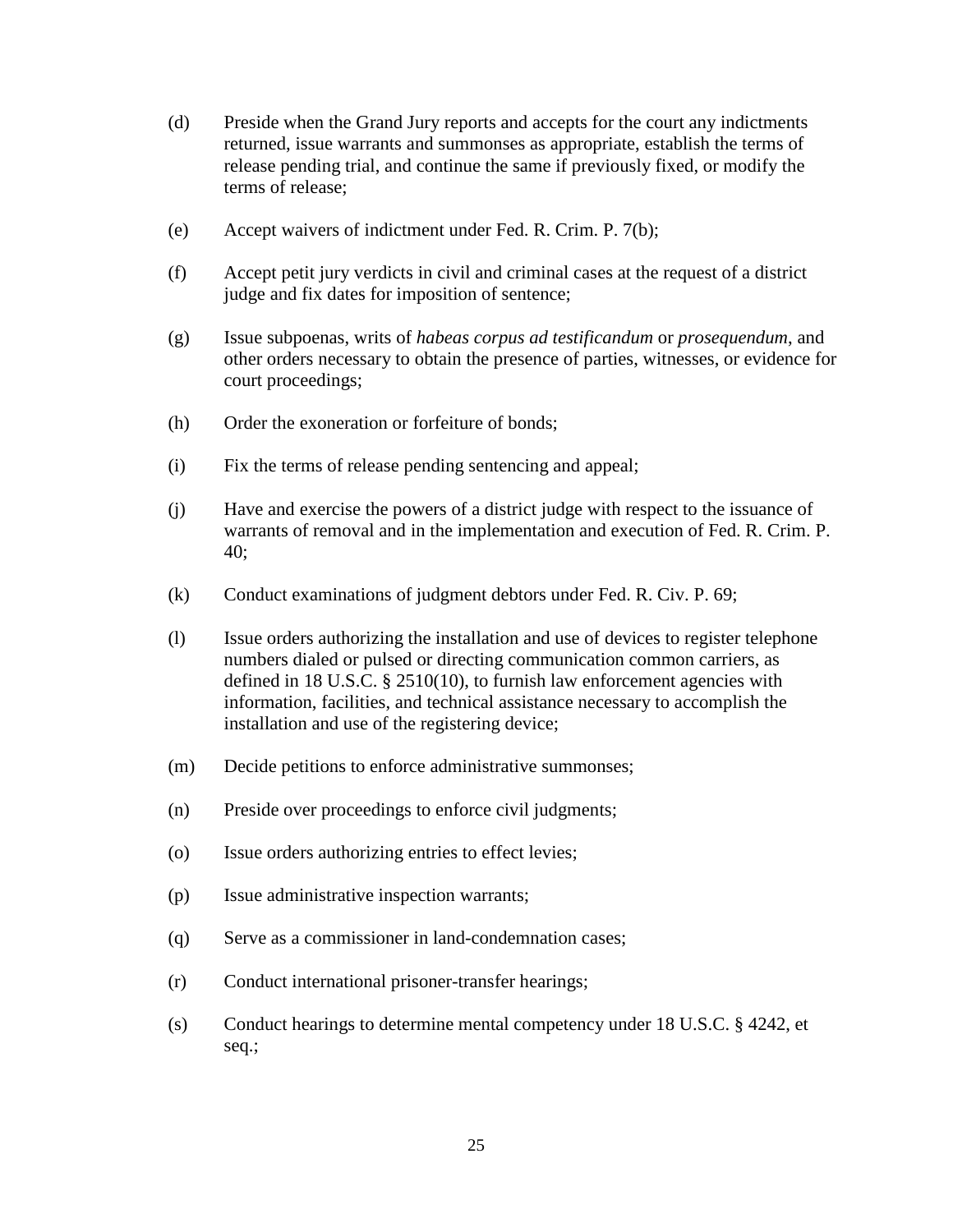- (t) Select petit juries in criminal and civil cases with the consent of the parties; and
- (u) Perform any additional duty not inconsistent with the Constitution and laws of the United States.

## <span id="page-35-0"></span>**LR IB 2-1. CONDUCT OF CIVIL TRIALS BY UNITED STATES MAGISTRATE JUDGES; CONDUCT OF TRIALS AND DISPOSITION OF CIVIL CASES UPON CONSENT OF THE PARTIES—28 U.S.C. § 636(c)**

The magistrate judges of this district are designated to exercise all jurisdiction in civil jury and non-jury cases under 28 U.S.C. § 636(c). Upon the written consent of the parties and a reference of a civil case by the district judge to a magistrate judge, a magistrate judge may conduct any or all proceedings in the case, including the conduct of a jury or non-jury trial, and may order the entry of a final judgment under 28 U.S.C. § 636(c). In conducting those proceedings, a magistrate judge may hear and determine any and all pretrial and post-trial motions filed by the parties, including case-dispositive motions.

### <span id="page-35-1"></span>**LR IB 2-2. SPECIAL PROVISIONS FOR THE DISPOSITION OF CIVIL CASES BY A UNITED STATES MAGISTRATE JUDGE ON CONSENT OF THE PARTIES—28 U.S.C. § 636(c)**

- (a) Unless the court orders otherwise, the clerk must notify the parties in all civil cases that they may consent to have a magistrate judge conduct any or all proceedings in the case and order the entry of a final judgment. The clerk must serve the notice on all parties at the time of the filing of the scheduling order required by LR 26-1(a). Additional notices may be furnished to the parties at later stages of the proceedings and may be included with pretrial notices and instructions.
- (b) After consent forms have been executed and submitted by all parties, the clerk must transmit the case and the consent forms to the district judge to whom the case has been assigned to consider referral of the case to a magistrate judge. If the case is referred to a magistrate judge, the magistrate judge will have the authority to conduct any and all proceedings to which the parties have consented and to direct the clerk to enter a final judgment in the same manner as if a district judge had presided.
- (c) Parties may consent to a trial by a magistrate judge up to the date of trial even though they may have previously declined to sign such a consent.
- (d) Parties may consent to have a magistrate judge hear all or any portions of a case pending before the district judge.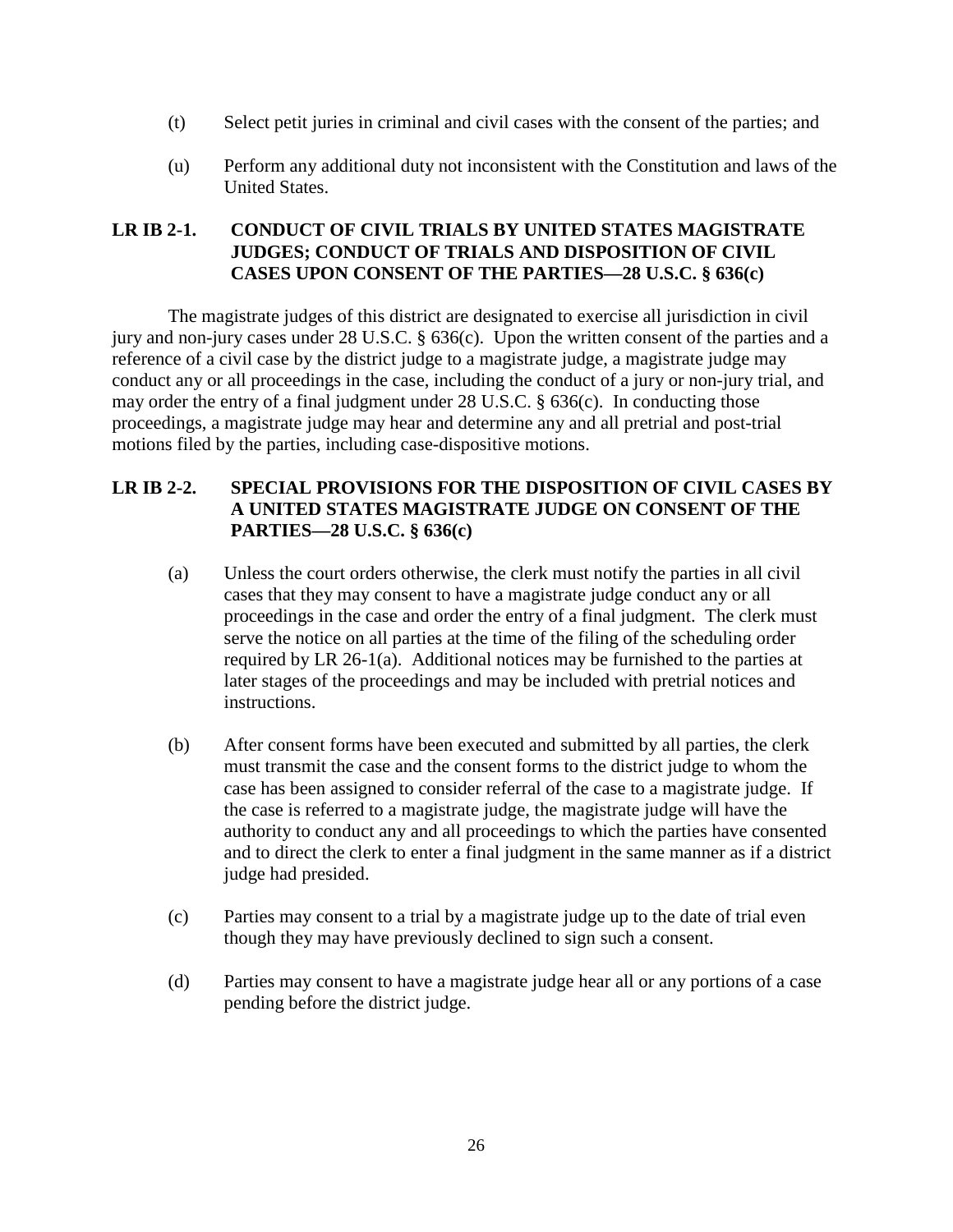### **LR IB 3-1. REVIEW AND APPEAL—UNITED STATES MAGISTRATE JUDGE; REVIEW OF MATTERS THAT MAY BE FINALLY DETERMINED BY A MAGISTRATE JUDGE IN CIVIL AND CRIMINAL CASES—28 U.S.C. § 636(b)(1)(A)**

- (a) A district judge may reconsider any pretrial matter referred to a magistrate judge in a civil or criminal case under LR IB 1-3, when it has been shown the magistrate judge's order is clearly erroneous or contrary to law. Any party wishing to object to the magistrate judge's order on a pretrial matter must file and serve specific written objections. The deadline to file and serve any objections to a magistrate judge's order is 14 days after service of the order. The deadline to file and serve any responses to the objections is 14 days after service of the objection. Replies will be allowed only with leave of the court. Objections, responses, and replies are subject to the page limits in LR 7-3 and LCR 47-2.
- (b) The district judge may affirm, reverse, or modify, in whole or in part, the magistrate judge's order. The district judge may also remand the matter to the magistrate judge with instructions.

# **LR IB 3-2. REVIEW OF MATTERS THAT MAY NOT BE FINALLY DETERMINED BY A UNITED STATES MAGISTRATE JUDGE IN CIVIL AND CRIMINAL CASES, ADMINISTRATIVE PROCEEDINGS, PROBATION-REVOCATION PROCEEDINGS—28 U.S.C. § 636(b)(1)(B)**

- (a) Any party wishing to object to a magistrate judge's findings and recommendations made under LR IB 1-4, IB 1-5, IB 1-6, and IB 1-7 must file and serve specific written objections with supporting points and authorities. The deadline to file and serve any objections to a magistrate judge's findings and recommendations is 14 days after service of the findings and recommendations. The deadline to file and serve any responses to objections is 14 days after service of the objection. Replies will be allowed only with leave of court. Objections, responses, and replies are subject to the page limits in LR 7-3 and LCR 47-2.
- (b) The district judge must conduct a de novo review of those portions of the specified findings or recommendations to which objections have been made. The district judge may accept, reject or modify, in whole or in part, the magistrate judge's findings or recommendations. The district judge may also receive further evidence or remand the matter to the magistrate judge with instructions.

# **LR IB 3-3. APPEAL FROM JUDGMENTS IN MISDEMEANOR CASES—18 U.S.C. § 3402**

A defendant may appeal a judgment of conviction by a magistrate judge in a misdemeanor case to a district judge by filing a notice of appeal within 14 days after entry of the judgment and by serving a copy of the notice on the United States Attorney. The scope of appeal will be the same as on an appeal from a judgment of this court to the Court of Appeals.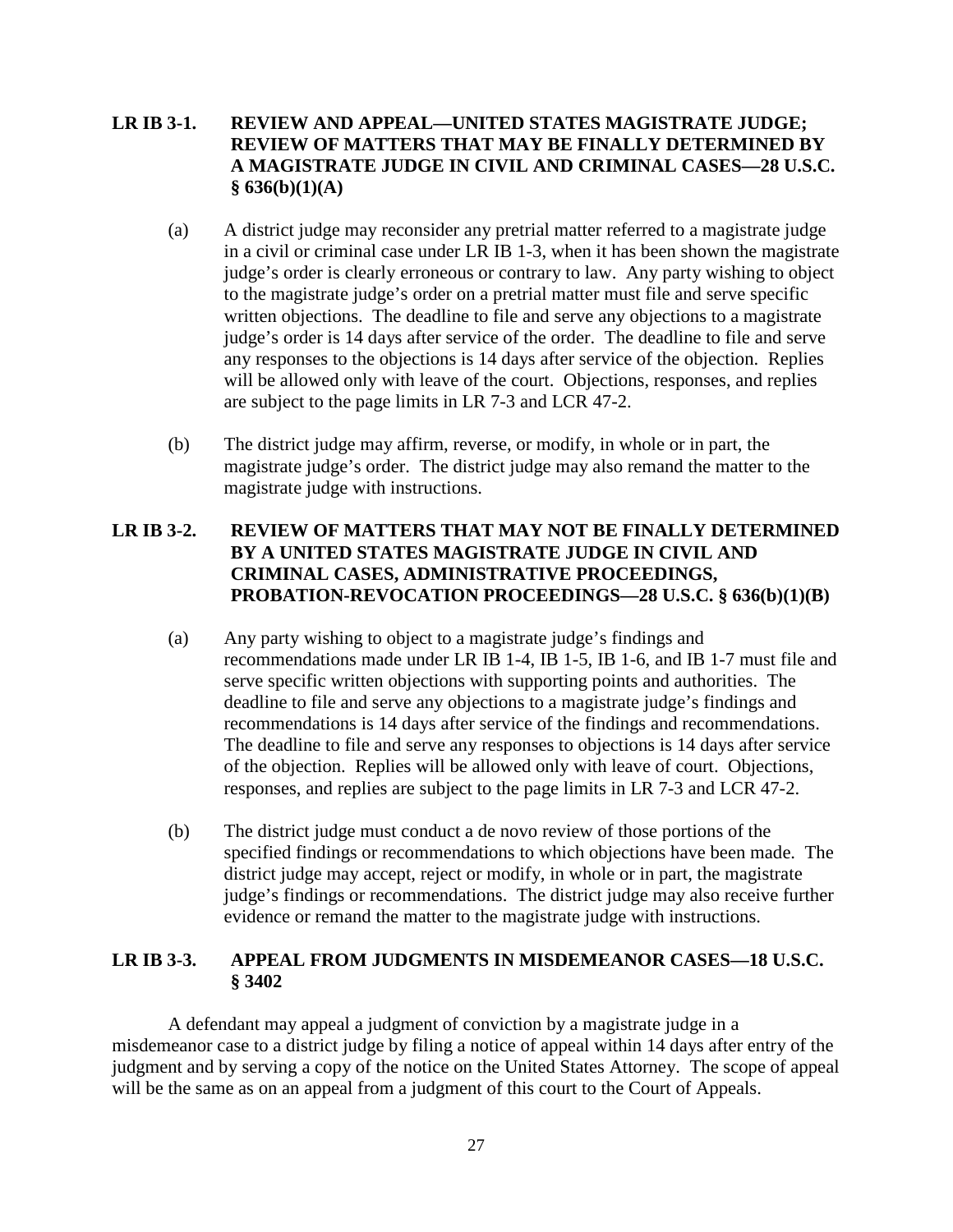### **LR IB 3-4. APPEAL FROM JUDGMENTS IN CIVIL CASES DISPOSED OF ON CONSENT OF THE PARTIES—28 U.S.C. § 636(c)**

Upon the entry of judgment in any civil case disposed of by a magistrate judge on consent of the parties under 28 U.S.C. § 636(c) and LR IB 2-1, an appeal by an aggrieved party may be taken directly to the Court of Appeals in the same manner as an appeal from any other judgment of this court.

#### **LR IB 3-5. REVIEW OF UNITED STATES MAGISTRATE JUDGE'S RELEASE AND DETENTION ORDERS**

A motion under 18 U.S.C. § 3145(a) or (b) seeking review of a magistrate judge's release or detention order must be titled "Review of Magistrate Judge's Release (or Detention) Order." Any party seeking review of a release or detention order by a district judge must, within 14 days from the date of service of the release or detention order, file and serve a motion for review. Any party may, within 7 days, respond to the motion. Replies will be allowed only with leave of the court. Motions, responses, and replies are subject to the page limits set forth in LCR 47-2. The district judge must conduct a de novo review, and it may, but need not, hold an evidentiary hearing to make this determination.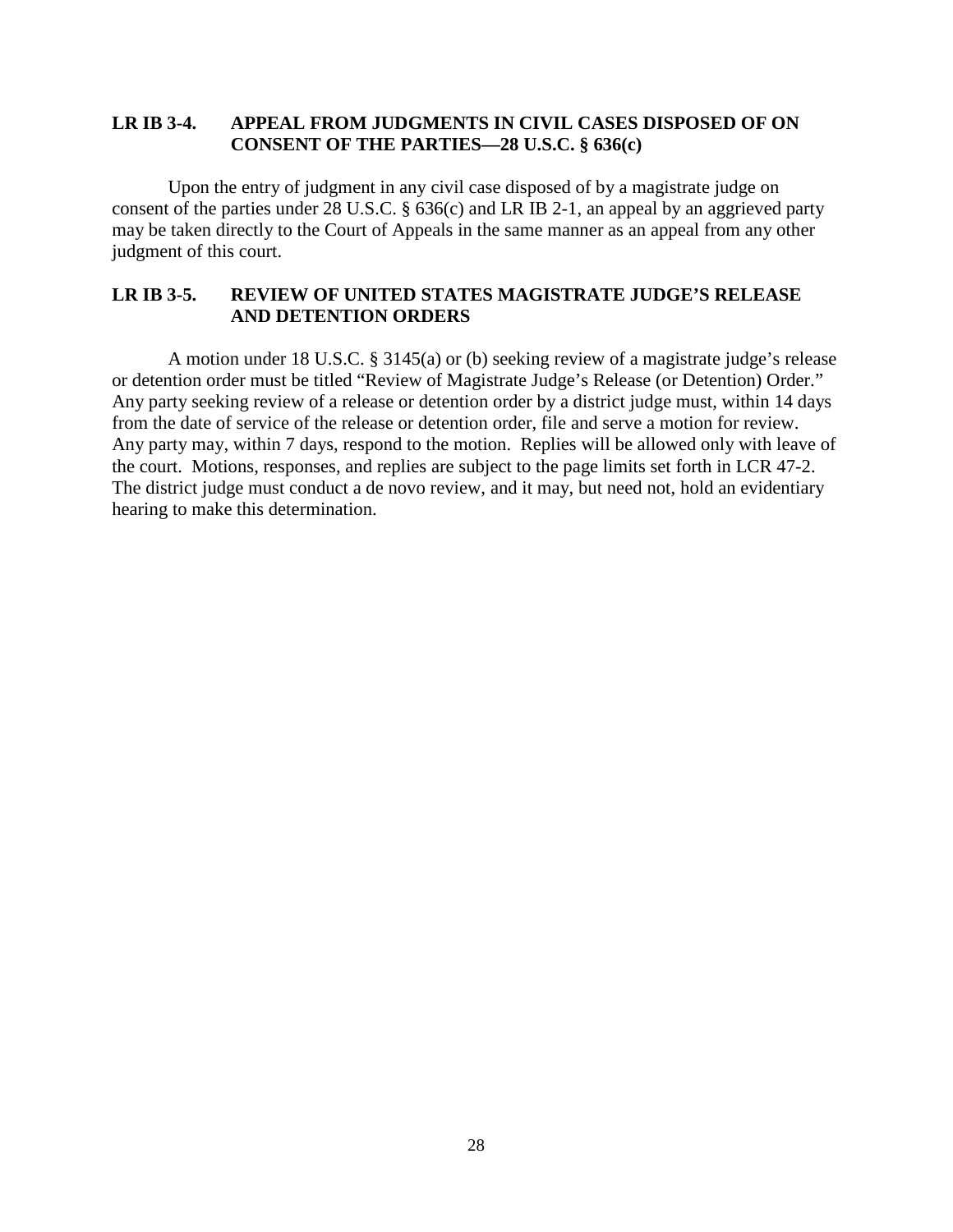### **PART IC—ELECTRONIC CASE FILING**

### **LR IC 1-1. REQUIREMENTS FOR ELECTRONIC FILING OF COURT DOCUMENTS**

- (a) Effective November 7, 2005, the clerk is authorized to maintain the official files for all cases in electronic form. All cases and proceedings filed on or after January 1, 2006, will be assigned to the electronic filing system to the extent required under these rules.
- (b) Filer Defined. A "filer" is a person who is issued a login and password to file documents in the court's electronic filing system.
- (c) Unless the court orders otherwise, the following documents will not be filed electronically:
	- (1) Miscellaneous cases;
	- (2) Documents filed in open court, except that documents otherwise appropriate for electronic filing must be filed electronically after conclusion of the hearing or trial;
	- (3) Settlement Conference Statements;
	- (4) Early Neutral Evaluation Statements;
	- (5) Inmate Early Mediation Statements;
	- (6) Documents presented for in camera review;
	- (7) Consents to proceed before a magistrate judge;
	- (8) Documents pertaining to Grand Jury proceedings;
	- (9) Documents initiating a criminal case;
	- (10) Bond documents;
	- (11) Documents not susceptible to electronic filing, such as large maps, diagrams, photographs, and drawings described in LR IA 10-3(f); and
	- (12) Discovery documents under LR 26-8.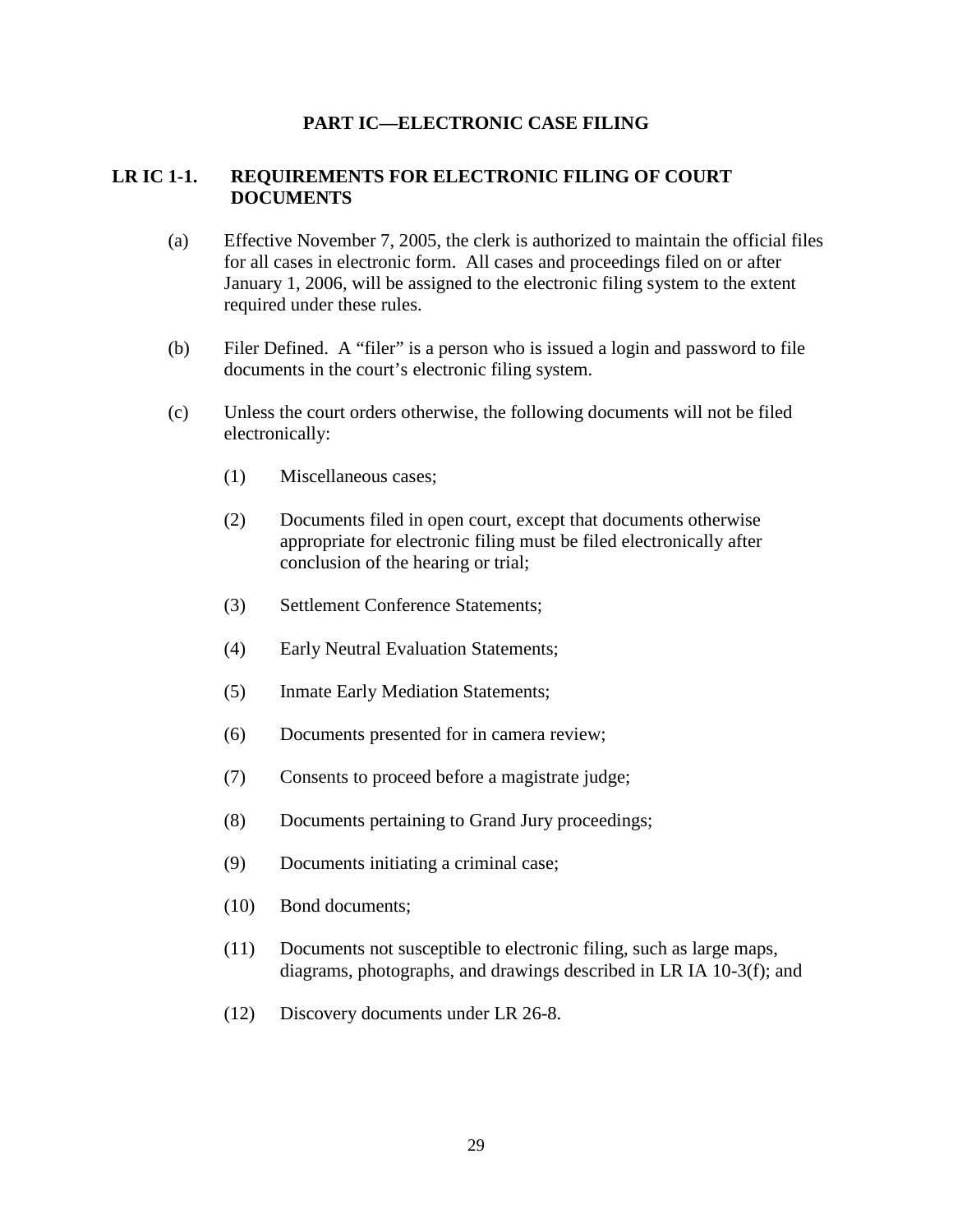- (d) Notice of Manual Filing. A "Notice of Manual Filing" must be filed electronically when a document or other item is filed in person at the clerk's office. The notice must include: (1) a description of the item, e.g., DVD, CD, map, etc.; (2) the size of the item, e.g., number of pages, discs, maps, etc.; and (3) references to other documents filed in the case that the document or item supports. A copy of the electronically-filed notice must be attached to the item being manually filed in the clerk's office. If the filer wants a conformed copy of the notice, a second copy of the notice must be provided to the clerk.
- (e) Electronic Record Is the Official Record. Electronic files consist of the images of documents filed in legal actions or proceedings and documents created and filed by electronic means. Together with the other records kept by the court, electronic files constitute the court's official record. The clerk will not maintain a hard copy of documents once the documents are electronically filed.
- (f) Court Docket. The electronic filing of a document under these rules constitutes entry of that document on the docket kept by the clerk under Fed. R. Civ. P. 58 and 79 and Fed. R. Crim. P. 49 and 55 and must be deemed accepted for filing by the clerk.
- (g) The clerk must enter all orders, decrees, judgments and proceedings of the court under the rules applicable to the electronic filing system.
- (h) Notice of Electronic Filing. Upon the entry of a judgment or order generated by the court in a case assigned to the electronic filing system, the clerk promptly must transmit to filers a "Notice of Electronic Filing." The clerk must give notice in paper form to any person who has not consented to electronic service under the Federal Rules of Civil and/or Criminal Procedure and these rules.
- (i) Public Access. Access to the documents and files maintained in electronic form is available free of charge in the clerk's office during regular business hours. Access also is available via the Internet through the Public Access to Court Electronic Records system (PACER), a web-based system that provides access to electronic federal case dockets and filings at the per-page fee established by the Judicial Conference of the United States.
	- (1) Access in the Clerk's Office. Internet access to the documents filed on the electronic filing system and Internet access to the docket is available for viewing, without obtaining a PACER login and password, in the clerk's office during regular business hours.
	- (2) Internet Access. Any person or organization may access the electronic filing system at the court's website, [www.nvd.uscourts.gov,](http://www.nvd.uscourts.gov/) by obtaining a PACER login and password. Those who have PACER access but are not filers may retrieve docket sheets and documents, but may not file documents.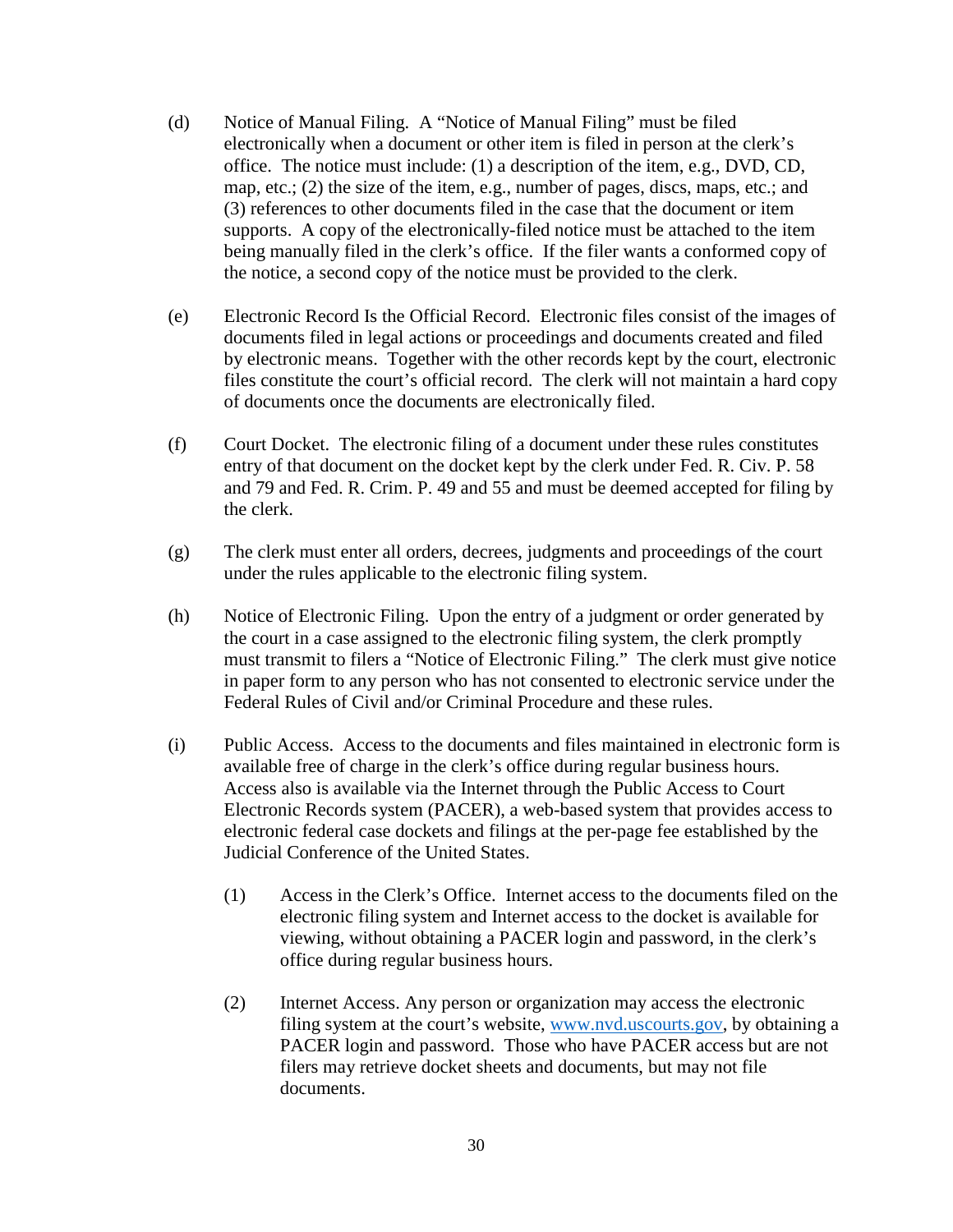- (3) Limiting Electronic Filing or Access. Any person may move for an order limiting electronic access to, or prohibiting the electronic filing of, certain specifically identified materials on the grounds that the materials are subject to privacy interests and that electronic access or electronic filing in the action is likely to prejudice those privacy interests.
- (4) Prohibited Use. Information posted on the electronic filing system must not be used for any purpose inconsistent with the privacy concerns of any person or entity.
- (5) Paper Copies of Electronically Filed Documents. Conventional paper copies and certified copies of electronically filed documents may be obtained from the clerk's office during regular business hours. The fee for copying and certification is established by the Judicial Conference for the United States in 28 U.S.C. § 1914.

### **LR IC 2-1. ELECTRONIC FILING SYSTEM FILERS: REGISTRATION, TRAINING, AND RESPONSIBILITIES**

- (a) Required Filers. Attorneys who are admitted to the bar of this court, admitted to participate in a case pro hac vice under LR IA 11-2, authorized to represent the United States and its agencies under LR IA 11-3, or appearing by special appointment must register as a "filer" to file documents electronically and must file all documents electronically as set forth in these rules.
- (b) A pro se litigant may request the court's authorization to register as a filer in a specific case.
- (c) A litigant who is not registered as a filer must file documents by delivering originals of the documents to the clerk's office by hand delivery, U.S. Mail, or similar carrier service such as Federal Express.
- (d) Registration. Any attorney or other applicant seeking to become a filer must submit a completed registration form available on the court's website at www.nvd.uscourts.gov.
- (e) Filer Login and Passwords.
	- (1) Each filer will be issued a login and password to permit the filer to access and file documents in the electronic filing system.
	- (2) Change of Password. Filers are encouraged to change their passwords periodically for online security purposes.
	- (3) The clerk does not maintain a record of a filer's password.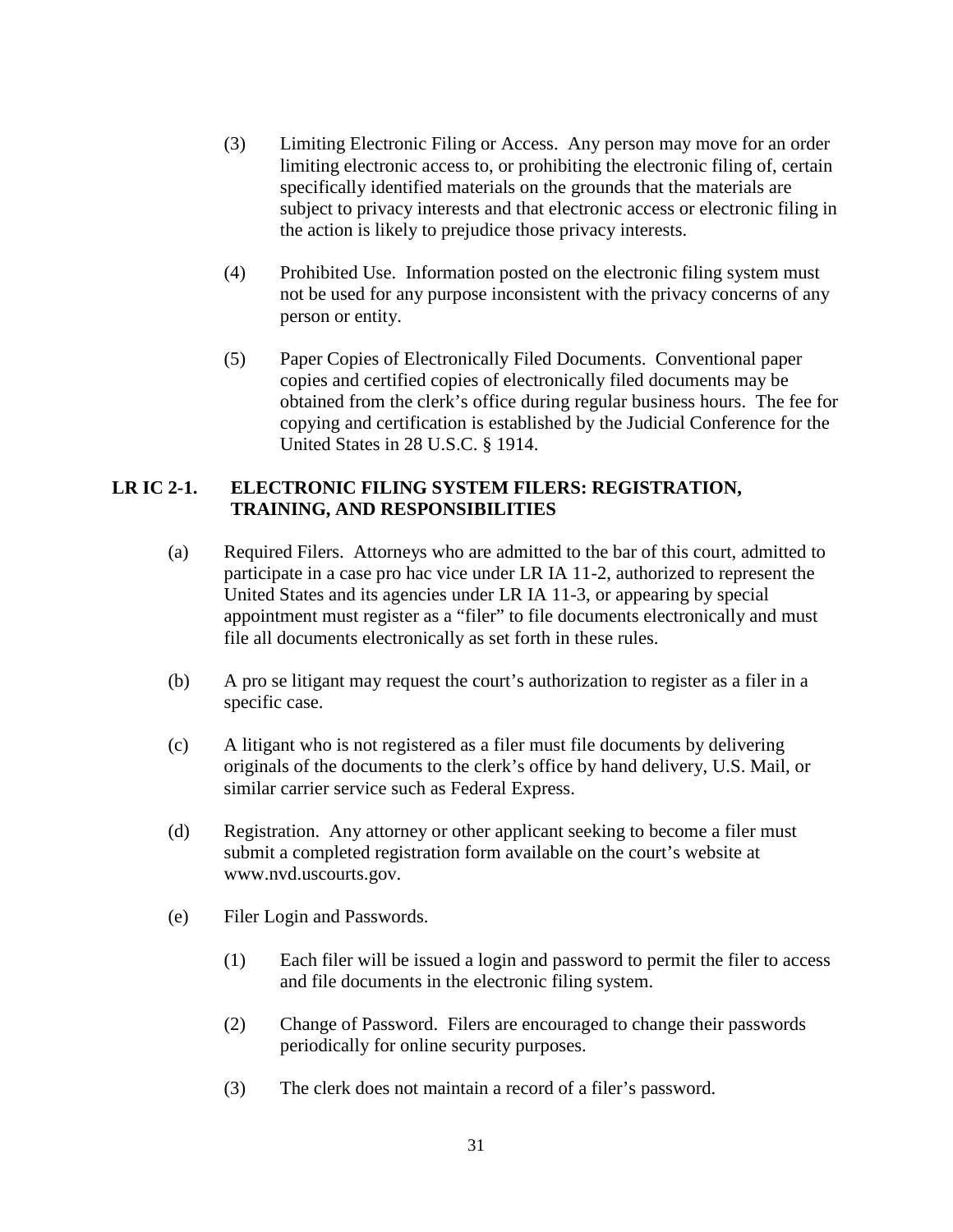- (4) For login and password retrieval, the filer should access the court's website at www.nvd.uscourts.gov.
- (f) Notice to Clerk's Office of Compromised Password. A filer is responsible for safeguarding his or her user login and password. If a filer believes the security of an existing password has been compromised, the filer must immediately notify the clerk of the apparent security breach.
- (g) Updating Filer Account Information. It is the filer's responsibility to maintain and update his or her user account information, including his or her email address.
- (h) Prohibited Use. The court deems the filer's login and password to be confidential. No person is permitted to use a filer's login and password unless specifically authorized by the filer.
- (i) Signature. The filing of a document through the use of an authorized filer's login and password constitutes the "signature" of that attorney or party for purposes of Fed. R. Civ. P. 11.
- (j) Each filer is responsible to monitor his or her email to ensure timely receipt of electronically filed and served documents.
- (k) Training. The clerk may offer training for filers or prospective filers on a case by case basis.

# **LR IC 2-2. FILER RESPONSIBILITIES WHEN ELECTRONICALLY FILING DOCUMENT**

- (a) Form of Documents.
	- (1) PDF Format. To be filed in the electronic filing system, all documents must be in a searchable Portable Document Format (PDF), except that exhibits and attachments to a filed document that cannot be imaged in a searchable format may be scanned.
	- (2) Size of Documents. Documents must not be larger than the limit set forth in the electronic filing system. Documents that exceed the limit must be divided into separate documents.
	- (3) Exhibits and Attachments. All filed documents with exhibits or attachments must comply with the following requirements:
		- (A) Exhibits and attachments must not be filed as part of the base document in the electronic filing system. They must be attached as separate files; and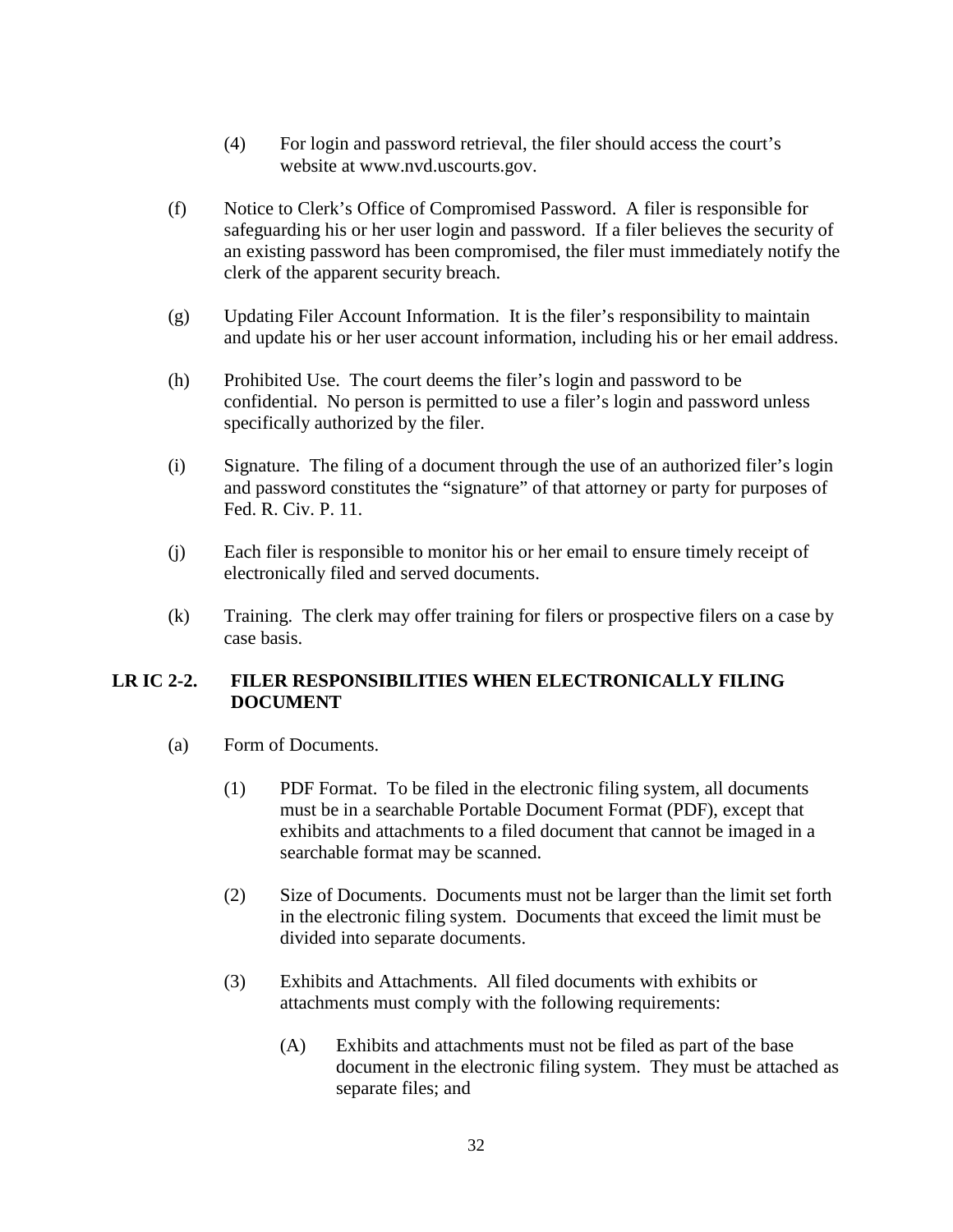- (B) Exhibits and attachments that must be separated due to size must be individually identified when they are filed in the court's electronic filing system. (Example: "Affidavit of Joe Smith," pages 1–30; Affidavit of Joe Smith," pages 31–45, etc.")
- (4) Legibility. Before filing a PDF document, a filer must verify its legibility. Illegible documents may be stricken.
- (b) Document Events. The electronic filing system categorizes documents by the type of "event." The filer must select a type of "event" for each filed document based on the relief requested or the purpose of a document. For each type of relief requested or purpose of the document, a separate document must be filed and a separate event must be selected for that document. Examples: (i) separate documents must be filed for a response to a motion and a countermotion, with the appropriate event selected for each document, rather than filing a response and a countermotion in one document; (ii) separate documents must be filed for a motion to dismiss and a motion to sever, rather than filing a motion to dismiss and to sever in one document.
- (c) Title of Docket Entry. The filer is responsible for designating the accurate title of a document filed in the electronic filing system. The filer must correct or complete the title of the document filed in the electronic filing system.
- (d) Linking Documents. Electronically filed documents—such as responses, replies, and declarations—that pertain to a motion or other document must be linked properly to the document to which they pertain in the electronic filing system. This enables the establishment of a docket-entry relationship or proper setting or termination of scheduled deadlines.
- (e) Hearing-Related Documents. Unless the court orders otherwise, a filer must electronically file documents required for court hearings. When these documents are filed in close proximity to the hearing, the filer must advise the courtroom administrator for the assigned district judge or magistrate judge that the documents were filed.
- (f) Submission of Proposed Orders. A filer who submits a proposed order, judgment, findings of fact, or other document requiring a judge's signature may submit the proposed order electronically in a searchable PDF format. A judge may direct proposed documents be submitted by other means and in other formats.
- (g) Paper Copies for Chambers. Unless the presiding judge orders otherwise, a filer must provide to chambers a paper copy of all electronically filed documents that exceed 50 pages in length, including exhibits or attachments. Paper copies must be appropriately tabbed. *See* LR IA 10-3(i).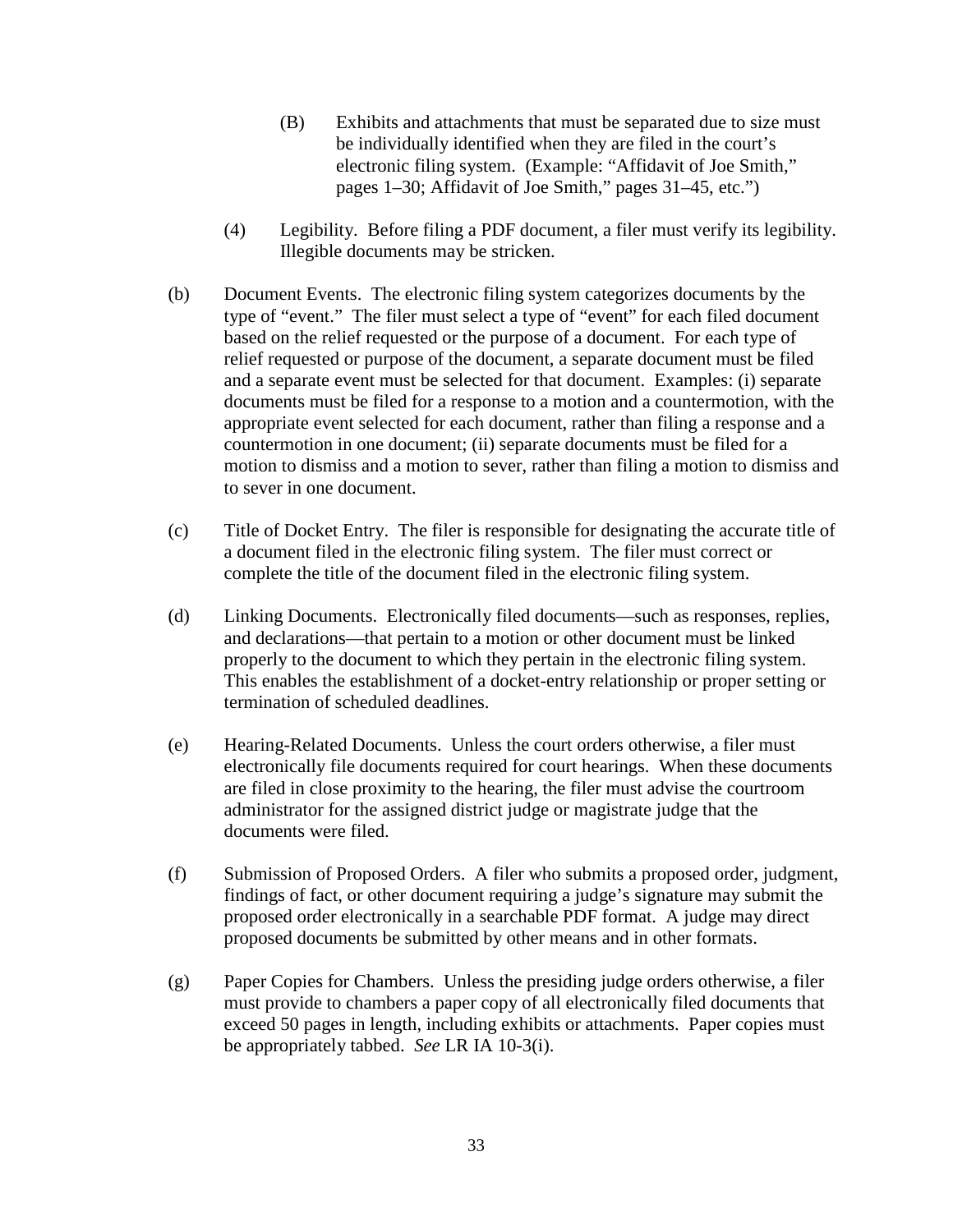### **LR IC 3-1. TIME OF FILING AND CHANGES TO DEADLINES WHEN DOCUMENTS ARE ELECTRONICALLY SERVED AND FILED**

- (a) Filing Deadline When Document Is Electronically Filed. Unless the court orders otherwise, when a document is required to be filed by a deadline set by any rule or order, the deadline is 11:59 p.m. on the date due.
- (b) Time Filed. An electronic document is deemed filed as of the date and time stated on the "Notice of Electronic Filing." The Notice of Electronic Filing is emailed to each filer and the date of filing is shown on the docket. The date and time stated in the Notice of Electronic Filing is determined by the date and time in the time zone in which the court is located. For transactions in which documents are filed under seal, only the filer who filed the document will receive a Notice of Electronic Filing that informs the filer that no electronic notice will be sent because the document was filed under seal.
- (c) Technical Failures. A filer whose filing is made untimely because of a technical failure may seek appropriate relief from the court.
- (d) Deadlines Contained in Notices of Electronic Filing. Filing deadlines listed in Notices of Electronic Filing are provided as a courtesy only. To the extent these deadlines conflict with a court order, the court order controls. In the absence of a court order, the applicable Federal Rules, statutes, or local rules govern computing and extending time for serving and filing of all documents notwithstanding any contrary deadline in a Notice of Electronic Filing.

# **LR IC 4-1. SERVICE**

- (a) Participation in the court's electronic filing system by registration and receipt of a login and password constitutes consent to the electronic service of pleadings and other papers under applicable rules, statutes, or court orders.
- (b) Except as otherwise set forth in this rule, electronic transmission of the Notice of Electronic Filing constitutes service of a document on filers. Parties and attorneys who are not filers must be served conventionally under applicable Federal Rules, statutes, or court orders.
- (c) Paper Service. Service of documents in paper form is required in the following circumstances, even if the document is electronically filed:
	- (1) When the document is a summons, complaint, petition, or other document initiating a civil case, it must be served under applicable Federal Rules of Civil Procedure or court orders.
	- (2) When a document is a summons or warrant arising from an indictment, it must be served under applicable Federal Rules of Criminal Procedure.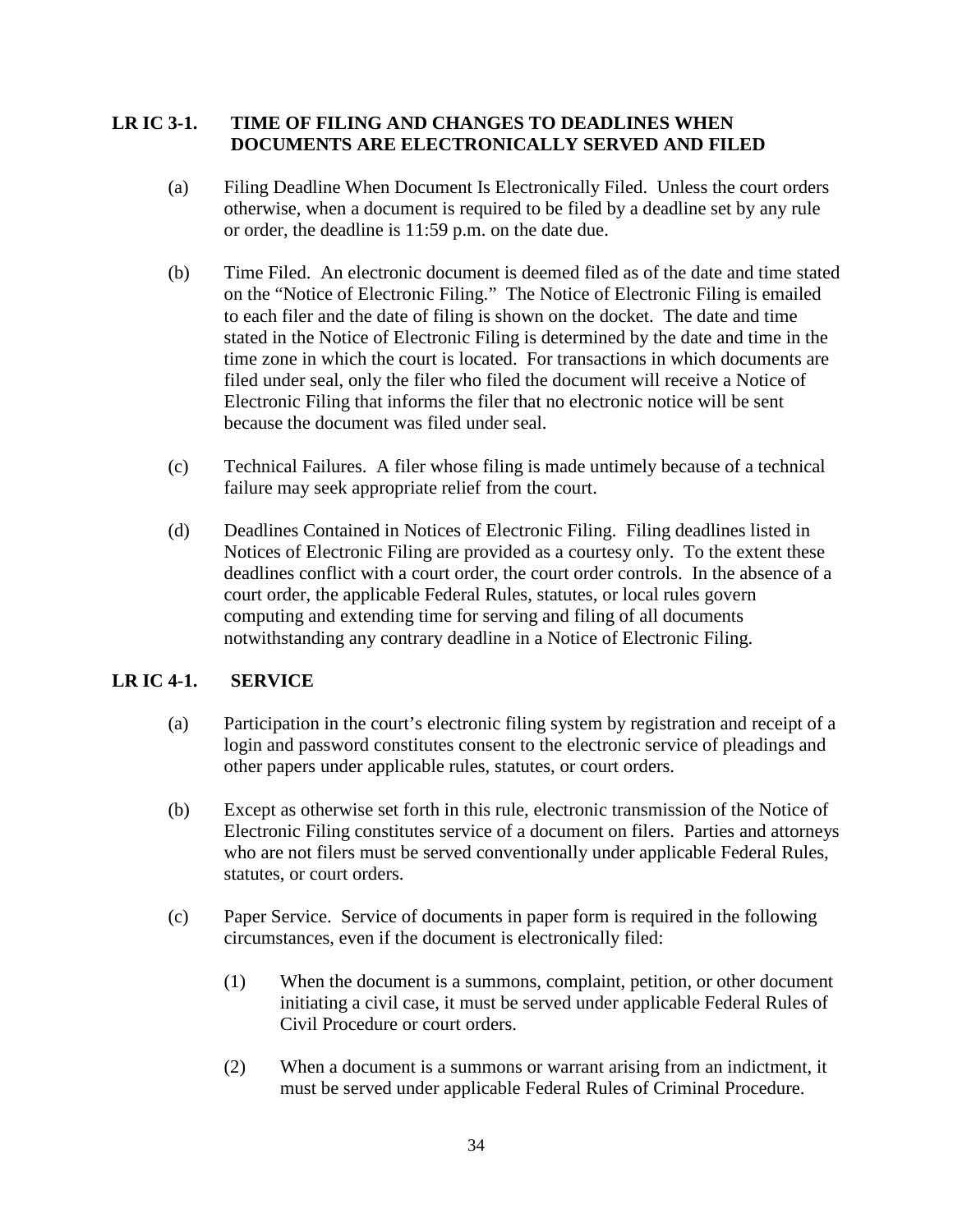- (3) When a document is a subpoena, it must be served under applicable Federal Rules of Procedure.
- (4) When a document is filed under seal. *See* LR IA 10-5.
- (5) When a document is filed exclusively in paper form.
- (6) When a document is served on non-filers.
- (7) When the court orders otherwise.
- (d) Proof of Service. Unless the face of the document demonstrates that all parties to the case have signed the document (e.g., a stipulation), a certificate of service, indicating how service was accomplished, must accompany all electronically filed documents.

# **LR IC 5-1. SIGNATURES**

- (a) Electronic Signature Defined. An electronic signature may be either in the form of "/s/ [name]" or a facsimile of a handwritten signature.
- (b) Filer Signature. A filer's electronic signature in the signature block of an electronic document constitutes a signature for all purposes under applicable rules, statutes, or court orders. The signatory must be the attorney or pro se party who electronically files the document.
- (c) Non-Filers. An electronic signature in the signature block of an electronic document will constitute the signature of person who is not a filer for all purposes under applicable rules, statutes, or orders. The original signed document or any document confirming that the non-filer consented to the electronic signature must be maintained by the filer who filed the document for the duration of the case and any subsequent appeal.
- (d) Multiple Electronic Signatures. Where a filer plans to electronically file a document containing signatures of more than one party or attorney, the filer must obtain either the original signature or consent to apply the "/s/[name]" signature of each party or attorney. The filer who files the document with the other parties' electronic signatures must maintain, for the duration of the case and any subsequent appeal, the document with the original signatures and/or proof that the other parties consented to the use of their "/s/[name]" signature. The filer's filing of a document containing the other parties' electronic signatures constitutes the filer's certification that the filer obtained the required consent of the other parties. The electronic signature in the signature block of an electronically filed document constitutes a signature for all purposes under applicable rules, statutes, or court orders.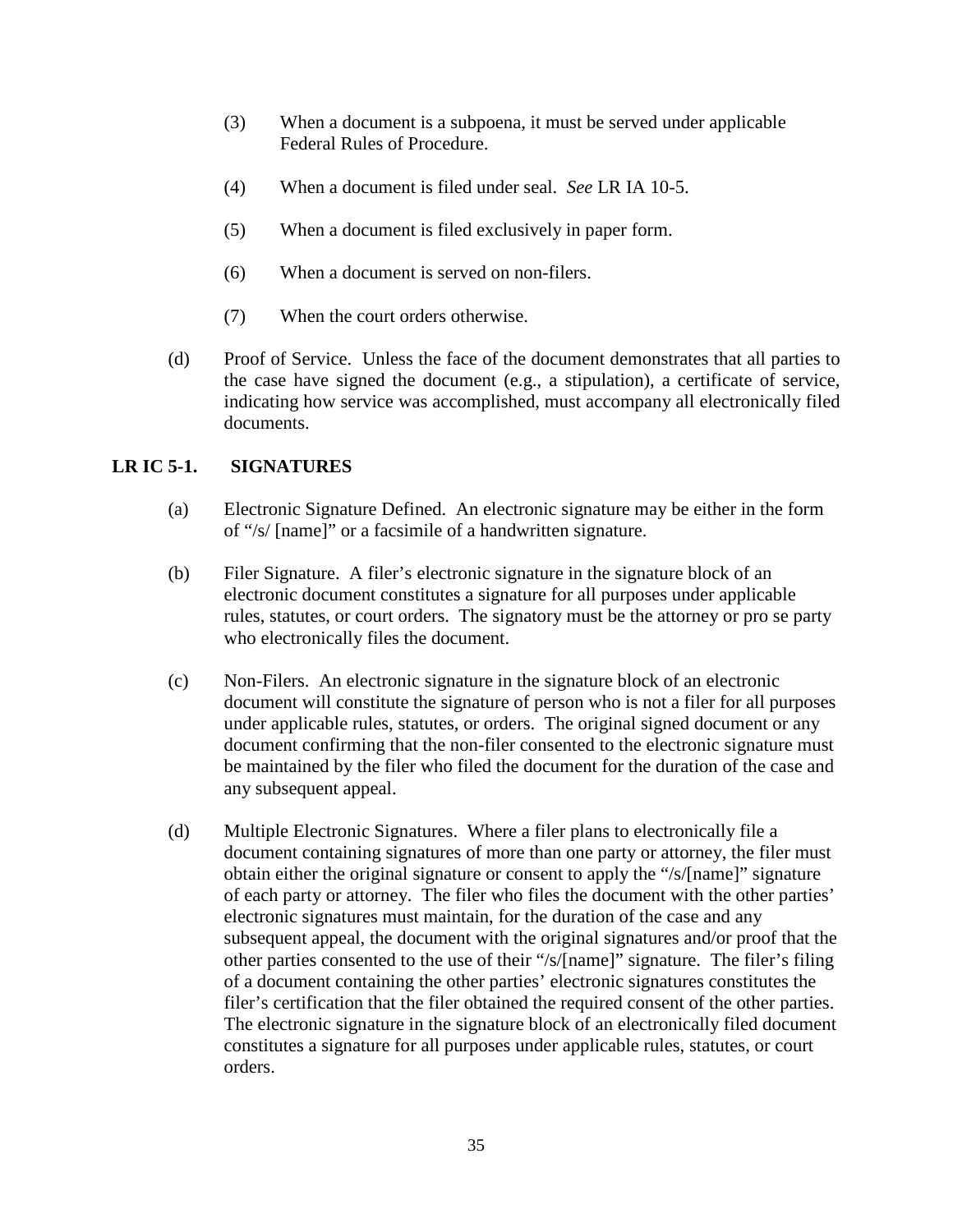(e) Review of Retained Documents. Upon request, the original document or written authorization must be provided to other parties or the court.

# **LR IC 5-2. RETENTION REQUIREMENTS**

- (a) Time for Retention. Documents that are electronically filed and require original signatures other than that of the filer must be maintained in original paper form by the filer who made the filing for the duration of the case and any subsequent appeal.
- (b) Review of Retained Documents. Upon request, the original document must be provided to other parties or the court for review.

# **LR IC 6-1. REDACTION**

- (a) Parties must refrain from including—or must partially redact, where inclusion is necessary—the following personal-data identifiers from all documents filed with the court, including exhibits, whether filed electronically or in paper, unless the court orders otherwise:
	- (1) Social Security Numbers. If an individual's Social Security number must be included, only the last four digits of that number should be used.
	- (2) Names of Minor Children. If the involvement of a minor child must be mentioned, only the initials of that child should be used.
	- (3) Dates of Birth. If an individual's date of birth must be included, only the year should be used.
	- (4) Financial Account Numbers. If financial account numbers must be included, only the last four digits of these numbers should be used.
	- (5) Home Addresses. If a home address must be included, only the city and state should be listed.
	- (6) Tax Identification Number. If a tax identification number must be used, only the last four digits of that number should be used.
- (b) A pro se party or attorney making a redacted filing also may file an unredacted copy under seal. The document must contain the following heading in the document: "SEALED DOCUMENT UNDER FED. R. CIV. P. 5.2" or "SEALED DOCUMENT UNDER FED. R. CRIM. P. 49.1," as appropriate. This document must be retained by the court as part of the record until further court order. But the court may still require the party to file a redacted copy for the public record.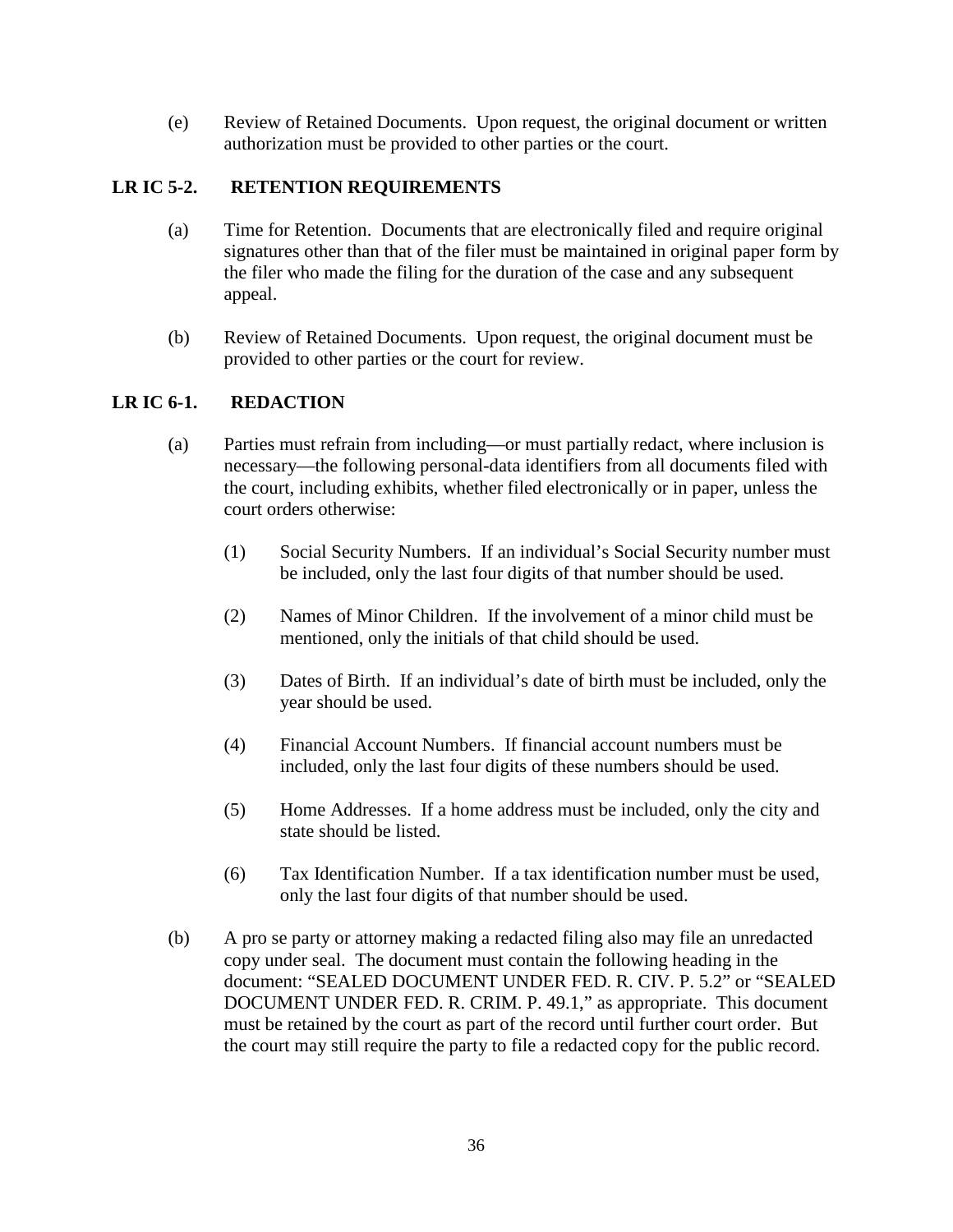(c) The responsibility for redacting these personal identifiers rests solely with attorneys and the parties. The clerk will not review each filing for compliance with this rule.

# **LR IC 7-1. NONCOMPLIANT DOCUMENTS.**

The court may strike documents that do not comply with these rules.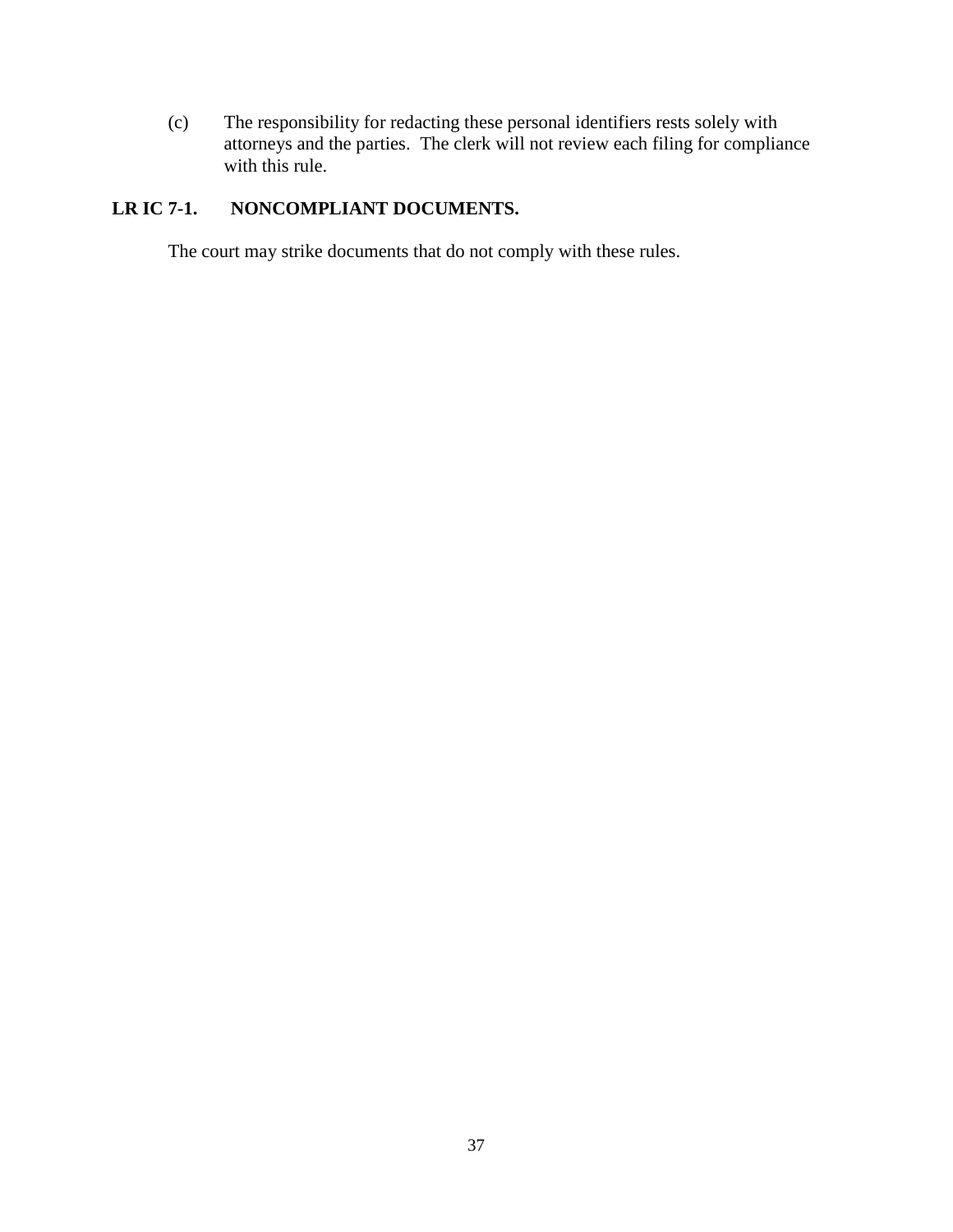### **PART II—CIVIL PRACTICE**

### **LR 1-1. SCOPE AND PURPOSE**

- (a) These are the Local Rules of Civil Practice for the United States District Court for the District of Nevada. These rules are promulgated under 28 U.S.C. § 2071 and Fed. R. Civ. P. 83 and apply to all civil proceedings unless the court orders otherwise. These rules will be administered in a manner to secure the just, speedy, and inexpensive determination of every action and proceeding.
- (b) The court is committed to assisting attorneys and parties in reducing costs in civil cases. It is the obligation of attorneys, as officers of the court, to work toward the prompt completion of each case and to minimize the costs of discovery. These rules provide the basic tools for management of civil cases, including discovery. Effective advocacy depends on cooperative use of these rules to manage cases in a cost-effective manner.

Attorneys and litigants should consider the following non-exhaustive means for reducing costs: (1) limiting and phasing discovery; (2) using the assigned magistrate judge to resolve discovery disputes by telephone or informal conference; (3) using pre-discovery alternative dispute resolution, including, if appropriate, a pre-discovery early settlement conference with a magistrate judge; (4) consent to trial by a magistrate judge under 28 U.S.C. § 636(c) and Fed. R. Civ. P. 73; and (5) use of the Short Trial Program, General Order 2013-1. The court will support the utilization of these tools and, if necessary, impose them when appropriate and helpful to reduce costs or more effectively manage and resolve civil cases.

(c) The court expects a high degree of professionalism and civility from attorneys. There should be no difference between an attorney's professional conduct when appearing before the court and when engaged outside it, whether in discovery or any other phase of a case.

### **LR 3-1. CIVIL COVER SHEET**

Except in actions initiated by inmates appearing pro se, every civil action tendered for filing in this court must be accompanied by a properly completed civil cover sheet.

#### **LR 4-1. SERVICE AND ISSUANCE OF PROCESS**

(a) The United States Marshal is authorized to serve summons and civil process on behalf of the United States.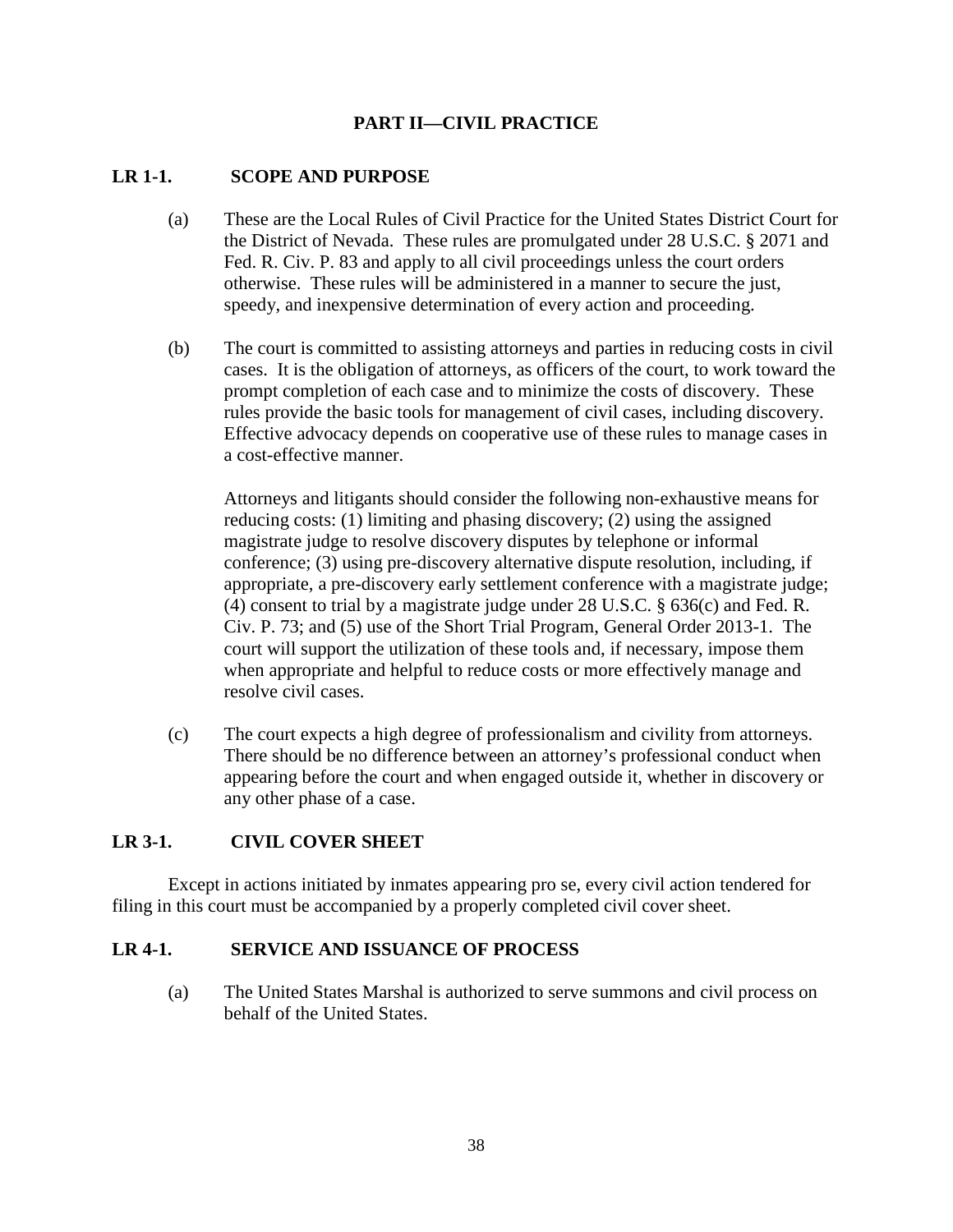(b) In cases where service of process is authorized and sought under state or international procedure, the attorney for the party seeking service must furnish the clerk with all forms and papers needed to comply with the requirements of the state or international procedure.

# **LR 5-1. PROOF OF SERVICE**

- (a) All papers required or permitted to be served must have attached, when presented for filing, a written proof of service. The proof must show the day and manner of service and the name of the person served. Proof of service may be by written acknowledgment of service or certificate of the person who made service.
- (b) The court may refuse to take action on any paper until a proof of service is filed. Either on its own initiative or on a motion by a party, the court may strike the unserved paper or vacate any decision made on the unserved paper.
- (c) Failure to make the proof of service required by this rule does not affect the validity of the service. Unless material prejudice would result, the court may at any time allow the proof of service to be amended or supplied.

# **LR 7-1. STIPULATIONS**

- (a) Stipulations relating to proceedings before the court, except stipulations made in open court that are noted in the clerk's minutes or the court reporter's notes, must be in writing and signed by all parties who have appeared or their attorneys.
- (b) No stipulations relating to proceedings before the court, except those set forth in Fed. R. Civ. P. 29, are effective until approved by the court.
- (c) A stipulation that has been signed by fewer than all the parties or their attorneys will be treated—and must be filed—as a joint motion.
- (d) The clerk has authority to approve the stipulations described in LR 77-1.
- (e) Stipulations must be in the form required by LR IA 6-2.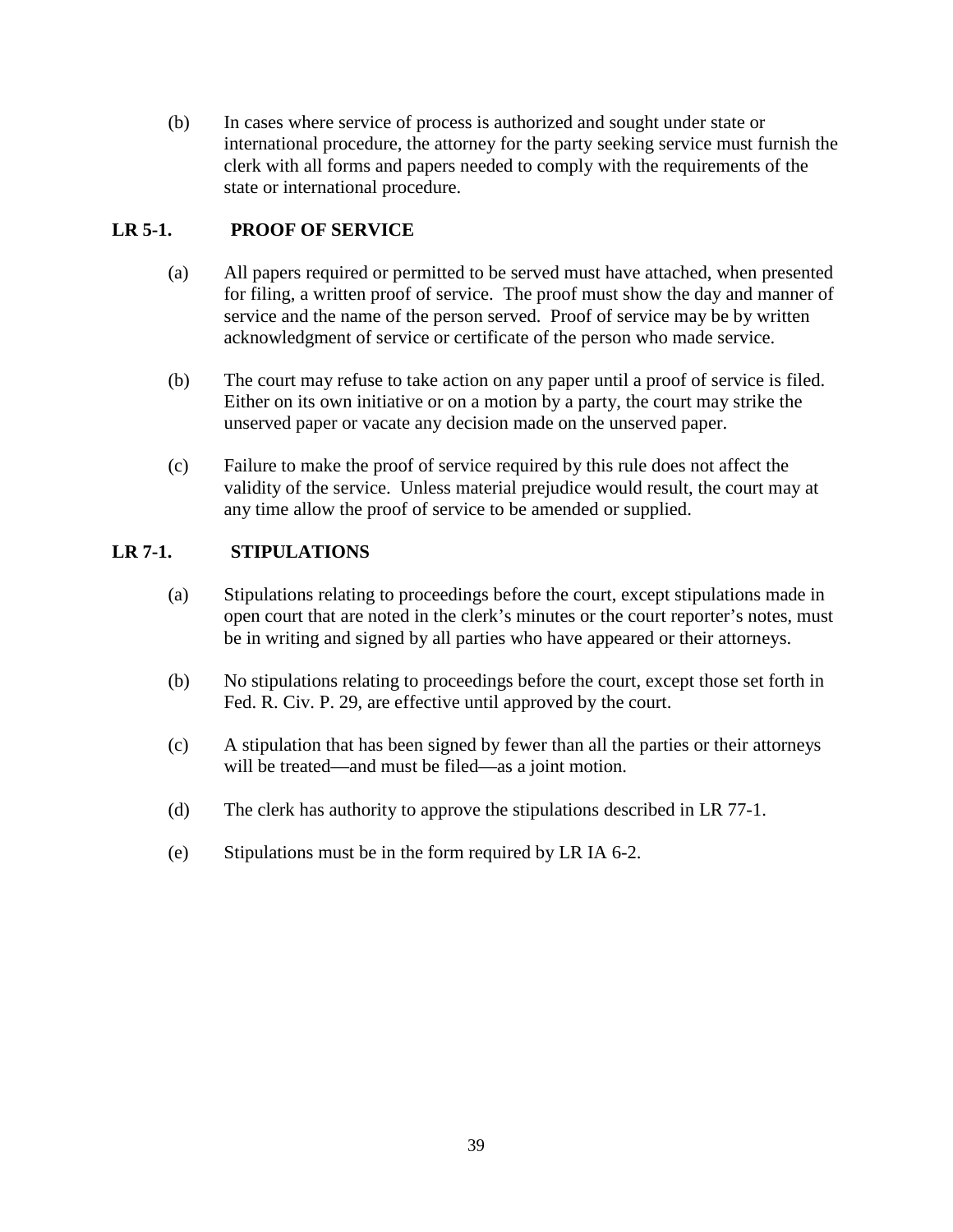# **LR 7.1-1. CERTIFICATE OF INTERESTED PARTIES**

(a) Unless the court orders otherwise, in all cases except habeas corpus cases, pro se parties and attorneys for private non-governmental parties must identify in the disclosure statement all persons, associations of persons, firms, partnerships or corporations (including parent corporations) that have a direct, pecuniary interest in the outcome of the case.

The disclosure statement must include the following certification:

The undersigned, pro se party or attorney of record for \_\_\_\_\_\_\_\_, certifies that the following may have a direct, pecuniary interest in the outcome of this case: (here list the names of all such parties and identify their connection and interests.) These representations are made to enable judges of the court to evaluate possible disqualifications or recusal.

Signature, Pro Se Party or Attorney of Record for \_\_\_\_\_\_\_\_\_\_.

- (b) If there are no known interested parties other than those participating in the case, a statement to that effect will satisfy this rule.
- (c) A party must file its disclosure statement with its first appearance, pleading, petition, motion, response, or other request addressed to the court. A party must promptly file a supplemental certification upon any change in the information that this rule requires.

# **LR 7-2. MOTIONS**

- (a) All motions—unless made during a hearing or trial—must be in writing and served on all other parties who have appeared. The motion must be supported by a memorandum of points and authorities. The motion and supporting memorandum of points and authorities must be combined into a single document that complies with the page limits in LR 7-3.
- (b) Unless the court orders otherwise, the time for filing a motion for summary judgment is governed by Fed. R. Civ. P. 56(b). The deadline to file and serve any points and authorities in response to a motion for summary judgment is 21 days after service of the motion. The deadline to file and serve any reply in support of the motion is 14 days after service of the response. For all other motions, the deadline to file and serve any points and authorities in response to the motion is 14 days after service of the motion. The deadline to file and serve any reply in support of the motion is seven days after service of the response. Surreplies are not permitted without leave of court; motions for leave to file a surreply are discouraged.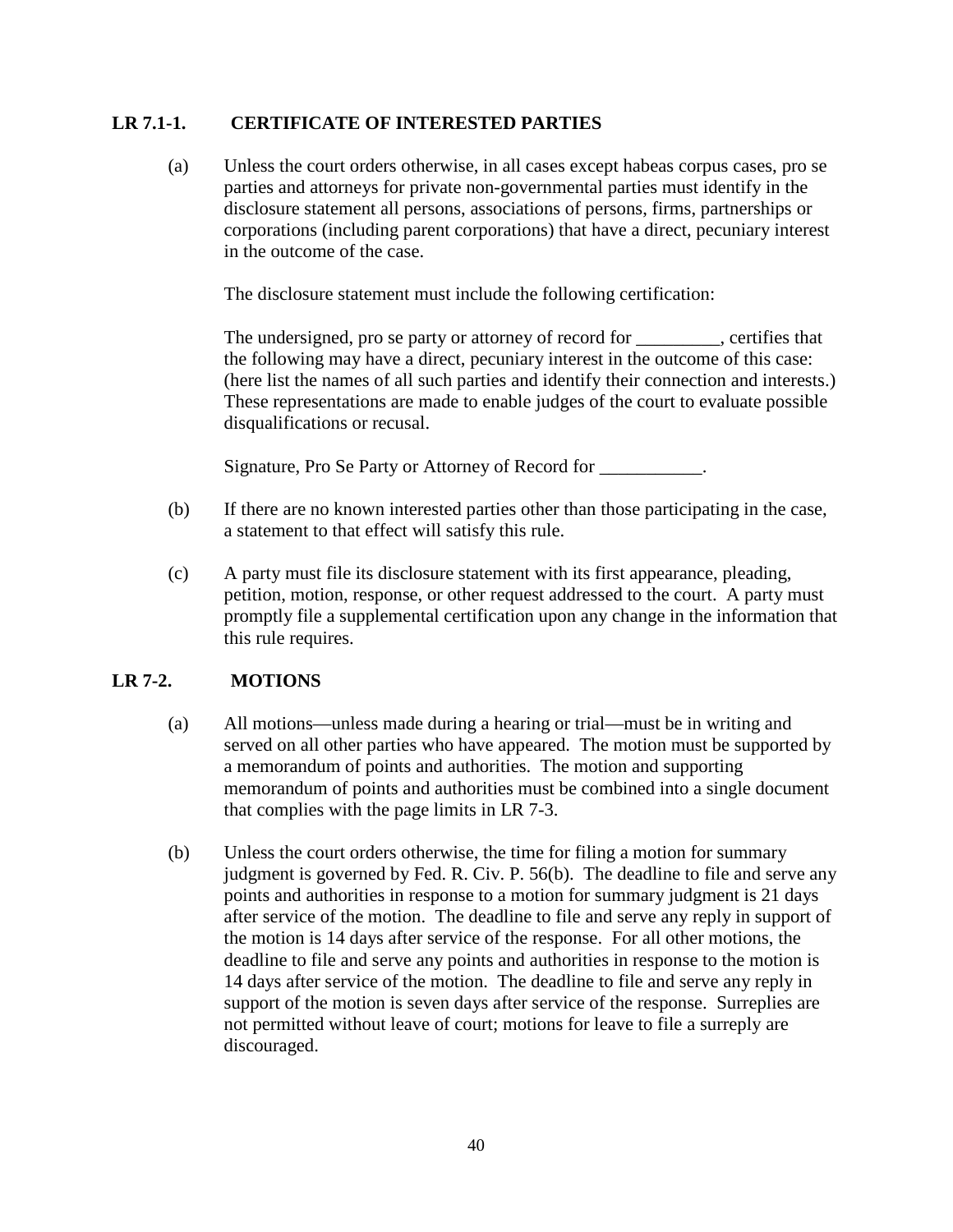- (c) Motions for summary judgment are also governed by LR 56-1. Motions for reconsideration of interlocutory orders are also governed by LR 59-1.
- (d) The failure of a moving party to file points and authorities in support of the motion constitutes a consent to the denial of the motion. The failure of an opposing party to file points and authorities in response to any motion, except a motion under Fed. R. Civ. P. 56 or a motion for attorney's fees, constitutes a consent to the granting of the motion.
- (e) The procedure for requesting oral argument on a motion is set forth in LR 78-1.
- (f) If the court instructs a prevailing party to file a proposed order, the prevailing party must serve the proposed order on all opposing parties or attorneys for approval as to form. The opposing parties (or, if represented by counsel, their attorneys) then have three days after service of the proposed order to notify the prevailing party of any reason for disapproval; failure to notify the prevailing party within three days of any reason for disapproval will be deemed an approval. The prevailing party must then file the order with the word PROPOSED in the title and must certify to the court that it served the proposed order and that three days have passed and state any reasons for disapproval received (or that none were received). Opposing parties who have timely served reasons for disapproval may file a competing proposed order within three days of being served with notice that the prevailing party filed its proposed order.
- (g) Supplementation prohibited without leave of court. A party may not file supplemental pleadings, briefs, authorities, or evidence without leave of court granted for good cause. The judge may strike supplemental filings made without leave of court.

# **LR 7-3. PAGE LIMITS**

- (a) Motions for summary judgment and responses to motions for summary judgment are limited to 30 pages, excluding exhibits. Replies in support of a motion for summary judgment are limited to 20 pages.
- (b) All other motions, responses to motions, and pretrial and post-trial briefs are limited to 24 pages, excluding exhibits. All other replies are limited to 12 pages, excluding exhibits.
- (c) The court looks with disfavor on motions to exceed page limits, so permission to do so will not be routinely granted. A motion to file a brief that exceeds these page limits will be granted only upon a showing of good cause. A motion to exceed these page limits must be filed before the motion or brief is due and must be accompanied by a declaration stating in detail the reasons for, and number of, additional pages requested. The motion must not be styled as an ex parte or emergency motion and is limited to three pages in length. Failure to comply with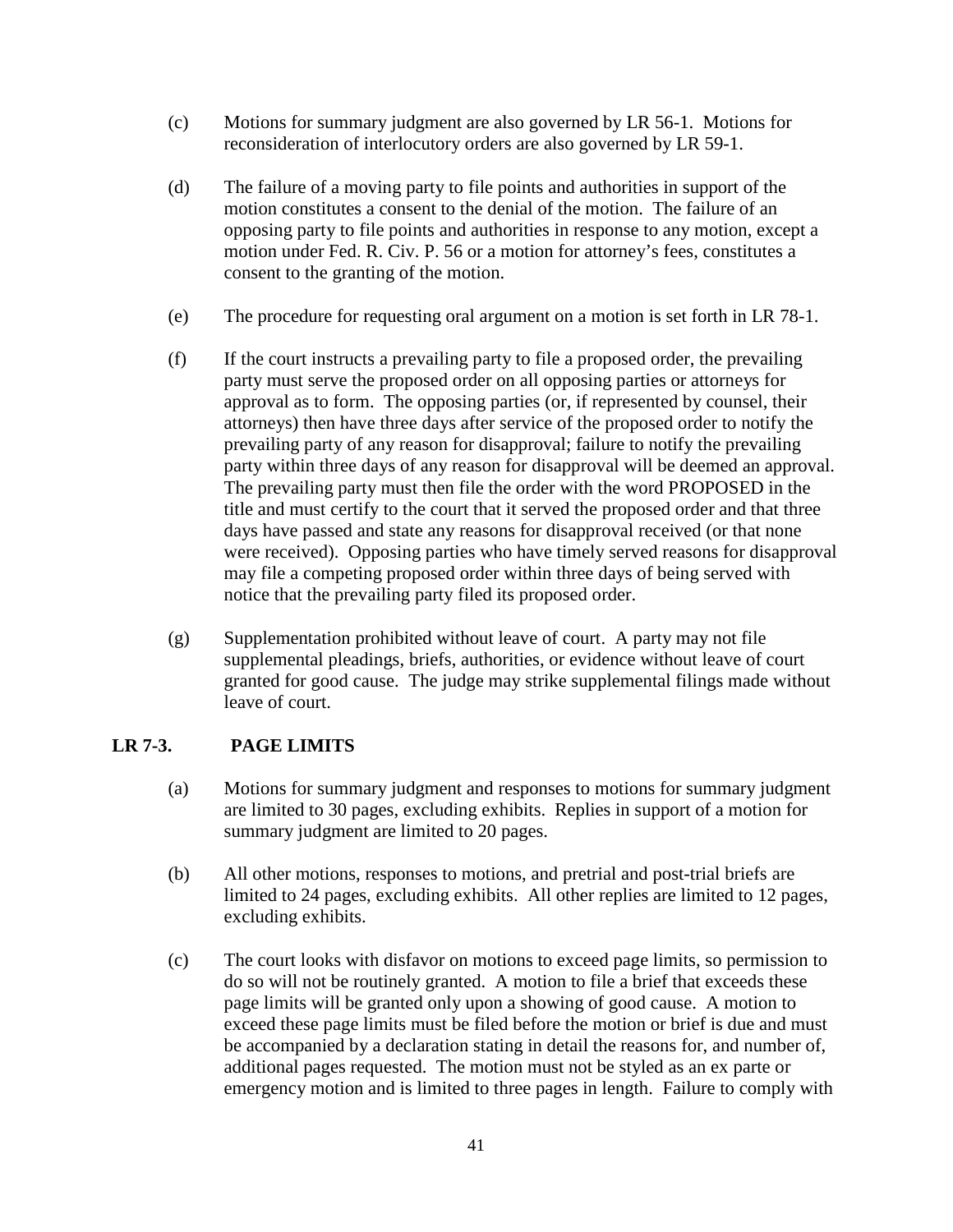this subsection will result in denial of the request. The filing of a motion to exceed the page limit does not stay the deadline for the underlying motion or brief. In the absence of a court order by the deadline for the underlying motion or brief, the motion to exceed page limits is deemed denied. If the court permits a longer document, the oversized document must include a table of contents and a table of authorities.

# **LR 7-4. EMERGENCY MOTIONS**

- (a) Written requests for judicial assistance in resolving an emergency dispute must be titled "Emergency Motion" and be accompanied by a declaration setting forth:
	- (1) The nature of the emergency;
	- (2) The office addresses and telephone numbers of movant and all affected parties; and
	- (3) A statement of movant certifying that, after participation in the meet-andconfer process to resolve the dispute, the movant has been unable to resolve the matter without court action. The statement also must state when and how the other affected people or entities were notified of the motion or, if not notified, why it was not practicable to do so. If the nature of the emergency precludes a meet and confer, the statement must include a detailed description of the emergency, so the court can evaluate whether a meet and confer truly was precluded.
- (b) Emergency motions should be rare. A party or attorney's failure to effectively manage deadlines, discovery, trial, or any other aspect of litigation does not constitute an emergency. This rule's provisions are not intended for requests for procedural relief, e.g., a motion to extend time to file a brief or for enlargement of page limits.
- (c) The court may determine whether any matter submitted as an "emergency" is, in fact, an emergency. Failure to comply with the requirements for submitting an emergency motion may result in denial of the motion.
- (d) Concurrent with the emergency motion, or promptly after it is filed, the moving party must advise the courtroom administrators for the assigned district judge and magistrate judge that the motion was filed.

#### **LR 8-1. PLEADING JURISDICTION**

The first allegation of any complaint, counterclaim, cross-claim, third-party complaint, or petition for affirmative relief must state the statutory or other basis of claimed federal jurisdiction and the facts to support it.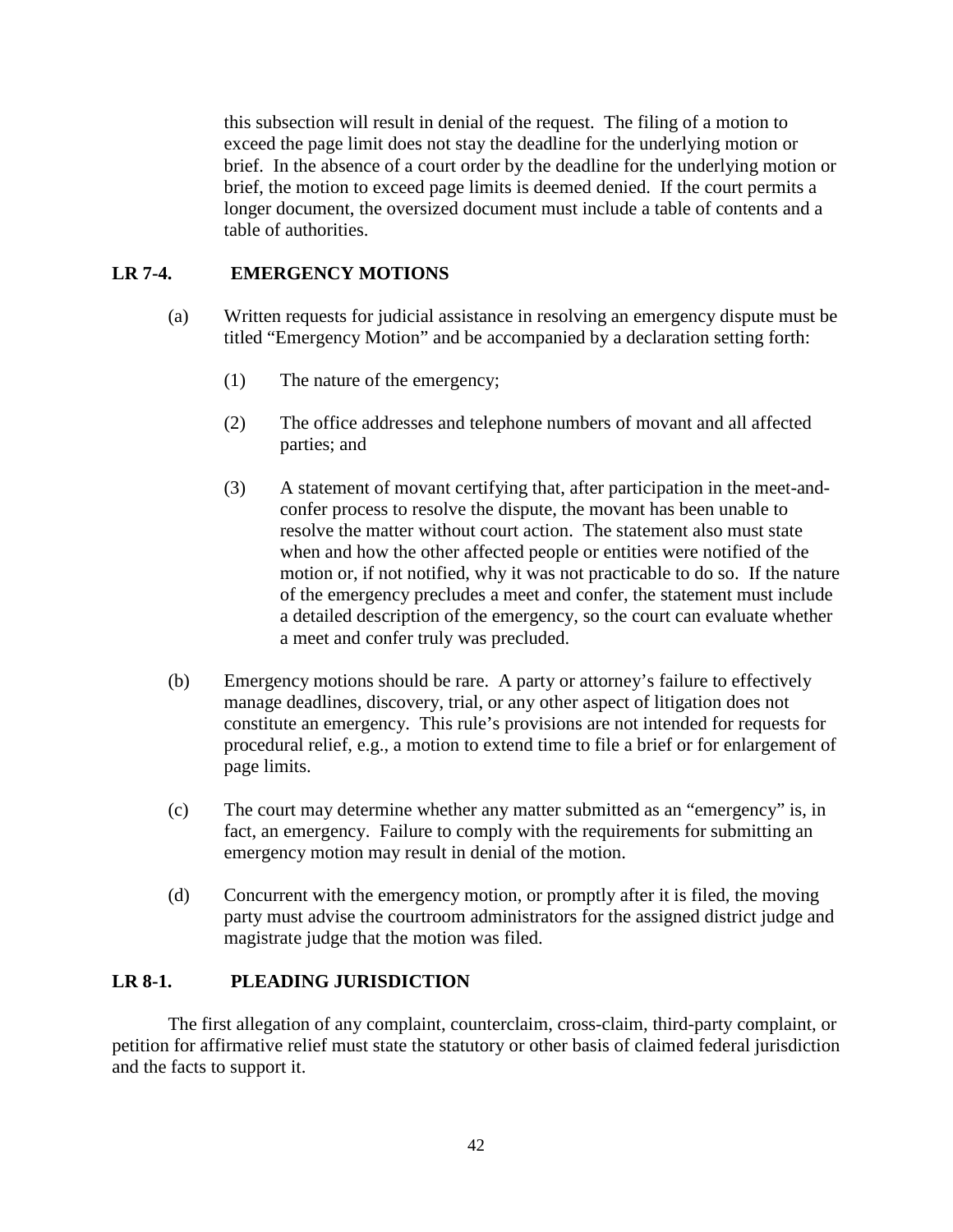### **LR 10-1. COPIES**

An attorney or pro se party who wishes to receive a file-stamped copy of any pleading or other paper must submit one additional copy and, if by mail, a self-addressed, postage-paid envelope. A party who is granted leave to proceed in forma pauperis need not submit a selfaddressed, postage-paid envelope.

### **LR 15-1. AMENDED PLEADINGS**

- (a) Unless the court orders otherwise, the moving party must attach the proposed amended pleading to a motion seeking leave of the court to file an amended pleading. The proposed amended pleading must be complete in and of itself without reference to the superseded pleading and must include copies of all exhibits referred to in the proposed amended pleading.
- (b) If the court grants leave to file an amended pleading, and unless the court orders otherwise, the moving party must then file and serve the amended pleading.

#### **LR 16-1. S**C**HEDULING AND CASE MANAGEMENT; TIME AND ISSUANCE OF SCHEDULING ORDER**

- (a) In cases where a discovery plan is required, the court must approve, disapprove, or modify the discovery plan and enter the scheduling order within 30 days from the date the discovery plan is submitted.
- (b) In actions by or on behalf of inmates under 42 U.S.C. § 1983 or the principles of *Bivens v. Six Unknown Named Agents of Federal Bureau of Narcotics*, 403 U.S. 388 (1971), and in forfeiture and condemnation actions, no discovery plan is required. In those cases, a scheduling order must be entered within 30 days after the first defendant answers or otherwise appears.
- (c) The following categories of cases are governed by the entry of an order establishing a briefing schedule and other appropriate matters:
	- (1) Actions for review on an administrative record;
	- (2) Petitions for habeas corpus or other proceedings to challenge a criminal conviction of sentence;
	- (3) Actions brought without an attorney by a person in custody of the United States, a state, or a state subdivision;
	- (4) Actions to enforce or quash an administrative summons or subpoena;
	- (5) Actions by the United States to recover benefit payments;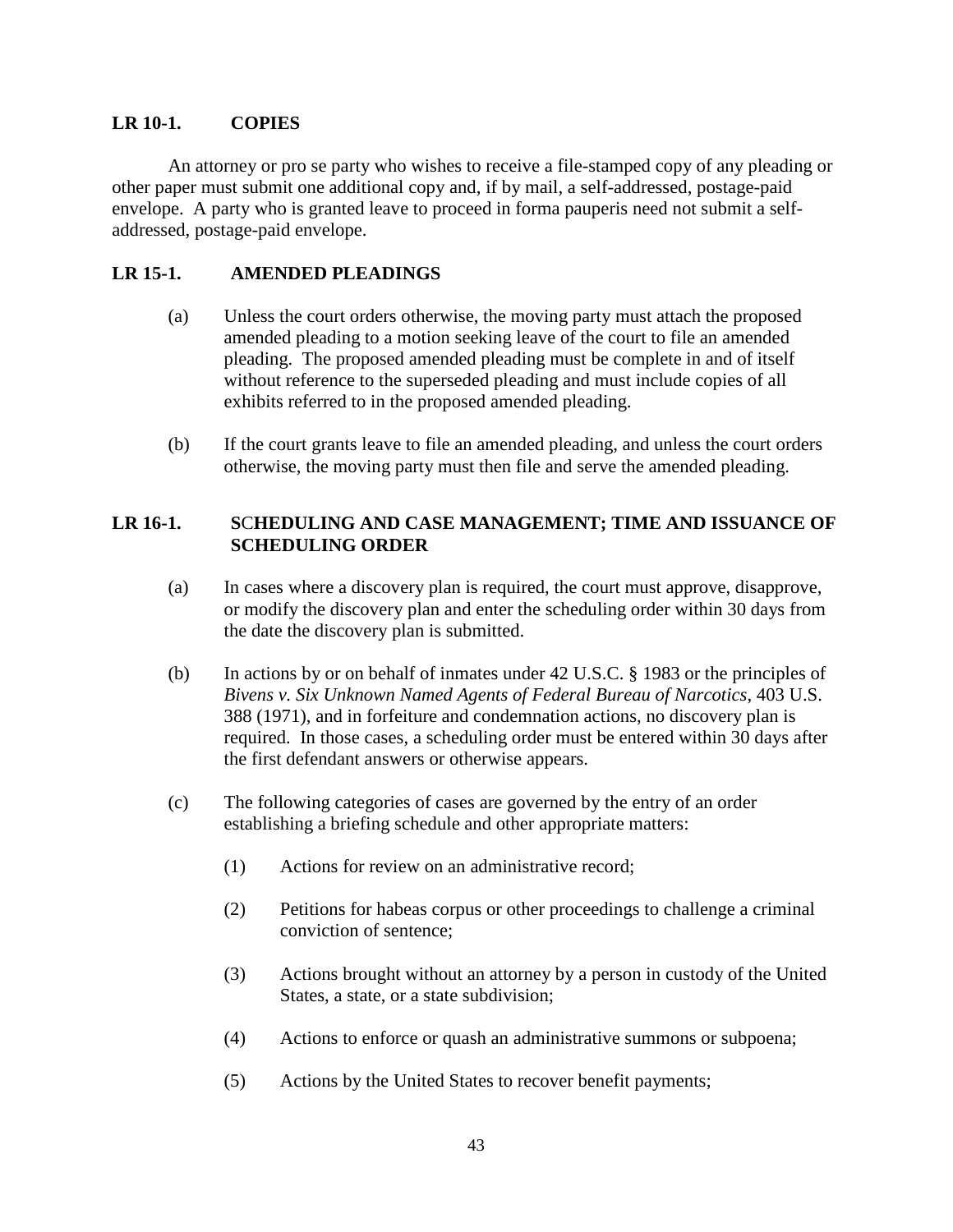- (6) Actions by the United States to collect on a student loan guaranteed by the United States;
- (7) Proceedings ancillary to proceedings in other courts; and
- (8) Actions to enforce an arbitration award.
- (d) In all cases, the court may order the parties to meet and confer to discuss a discovery plan, scheduling order, briefing schedule, or any other matters the court deems appropriate.

# **LR 16-2. PRETRIAL CONFERENCES**

Unless the court orders otherwise, the court will not conduct pretrial conferences. A party may at any time make a written request for a pretrial conference to expedite disposition of any case, particularly one that is complex or in which there has been delay.

### **LR 16-3. MOTIONS IN LIMINE, PRETRIAL ORDER, AND TRIAL SETTING**

- (a) Motions in limine will not be considered unless the movant attaches a statement certifying that the parties have participated in the meet-and-confer process and have been unable to resolve the matter without court action. Motions in limine must identify the particular evidence or argument to be excluded and state the constitutional, statutory, or regulatory reasons why the evidence is inadmissible or the argument is inappropriate. Unless the court orders otherwise, motions in limine must be filed 30 days before trial. Responses must be filed and served no later than 14 days after service of the motion. Replies will be allowed only with leave of the court.
- (b) Upon the initiative of a pro se plaintiff or plaintiff's attorney, the attorneys or parties who will try the case and who are authorized to make binding stipulations must personally discuss settlement and prepare and file a proposed joint pretrial order containing the following:
	- (1) A concise statement of the nature of the action and the parties' contentions;
	- (2) A statement of the basis for this court's jurisdiction with specific legal citations;
	- (3) A statement of all uncontested facts deemed material in the action;
	- (4) A statement of the contested issues of fact in the case as agreed upon by the parties;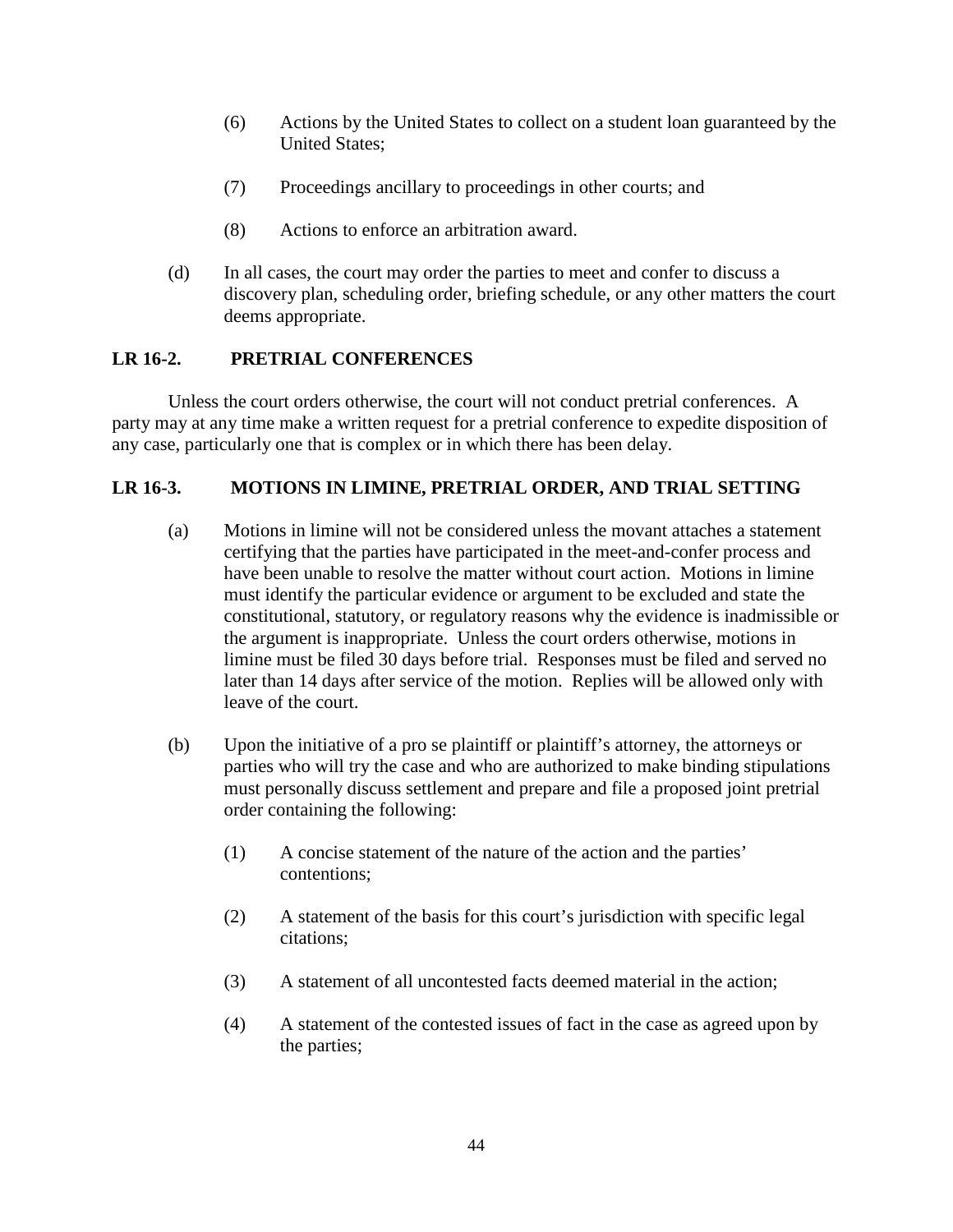- (5) A statement of the contested issues of law in the case as agreed upon by the parties;
- (6) Plaintiff's statement of any other issues of fact or law deemed to be material;
- (7) Defendant's statement of any other issues of fact or law deemed to be material;
- (8) Lists or schedules of all exhibits that will be offered in evidence by the parties at the trial. The lists or schedules must describe the exhibits sufficiently for ready identification and:
	- (A) Identify the exhibits the parties agree can be admitted at trial; and
	- (B) List those exhibits to which objection is made and state the grounds for the objection. Stipulations on admissibility, authenticity, and/or identification of documents should be made whenever possible;
- (9) A statement by each party of whether they intend to present evidence in electronic format to jurors for purposes of jury deliberations. Parties should consult the court's website or contact the assigned judge's courtroom administrator for instructions on how to prepare evidence in electronic format and other requirements;
- (10) A statement by each party identifying any depositions intended to be offered at the trial, except for impeachment purposes, and designating the portions of the deposition to be offered;
- (11) A statement of the objections, and the grounds for them, to deposition testimony the opposing party has designated;
- (12) A list of witnesses, with their addresses, who may be called at the trial. The list may not include witnesses whose identities were not, but should have been, revealed in response to permitted discovery unless the court, for good cause and on such conditions as are just, orders otherwise; and
- (13) A list of motions in limine filed, if any.
- (c) Unless offered for impeachment purposes, no exhibit will be received and no witnesses will be permitted to testify at the trial unless listed in the pretrial order. However, for good cause shown, the court may allow an exception to this provision.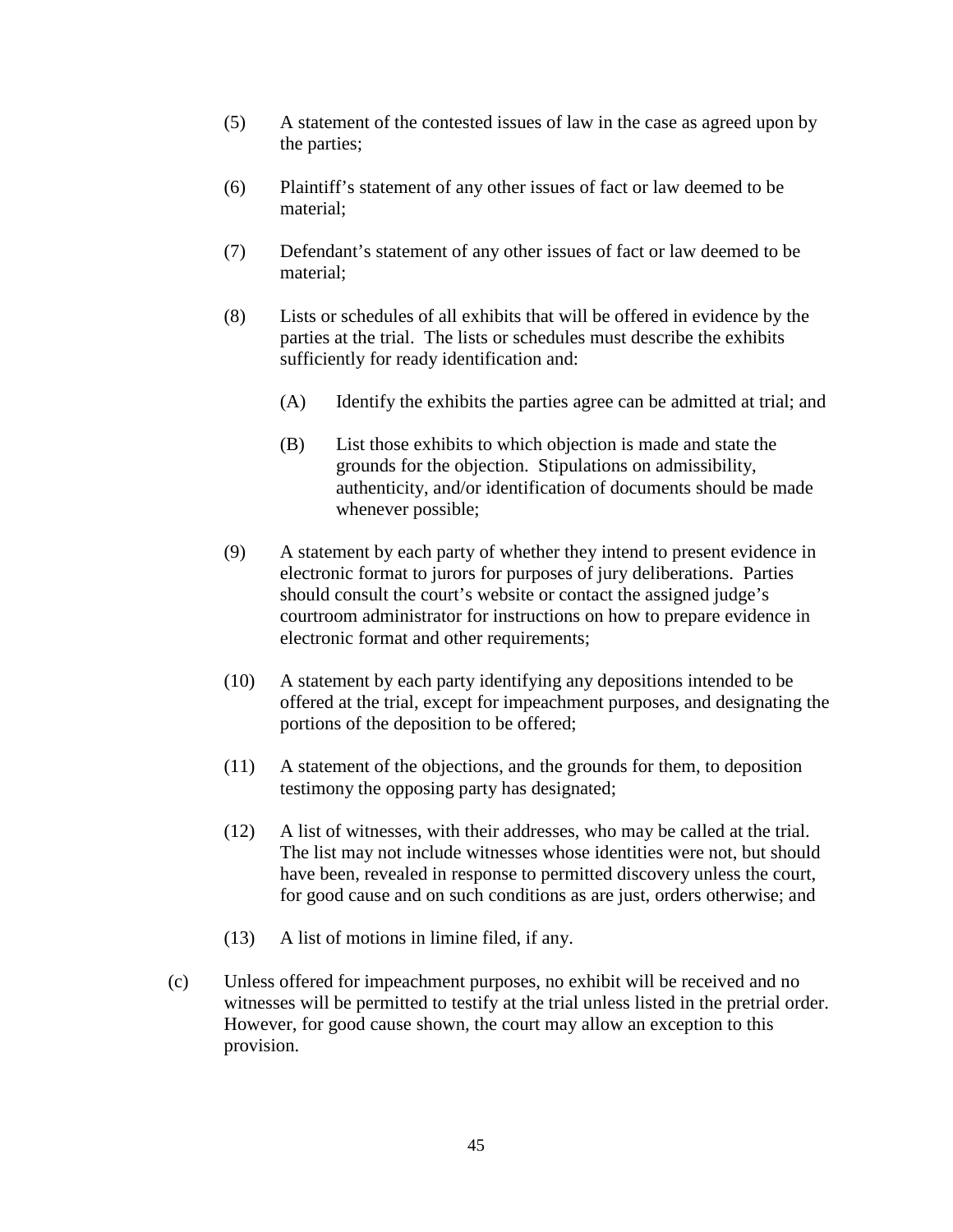### **LR 16-4. FORM OF PRETRIAL ORDER**

Unless the court orders otherwise, the pretrial order must be in the following format:

### UNITED STATES DISTRICT COURT DISTRICT OF NEVADA



After pretrial proceedings in this case,

IT IS ORDERED:

I.

This is an action for: [State nature of action, relief sought, identification and contentions of parties.]

II.

Statement of jurisdiction: [State the facts and cite the statutes that give this court jurisdiction of the case.]

III.

\_\_\_\_\_\_\_\_\_\_\_\_\_\_\_\_\_\_\_\_\_\_\_\_\_\_\_\_\_\_\_\_\_\_\_\_\_\_\_\_\_\_\_\_\_\_\_\_\_\_\_\_\_\_\_\_\_\_\_\_\_\_\_\_\_\_\_\_\_\_\_\_\_\_\_\_\_\_ \_\_\_\_\_\_\_\_\_\_\_\_\_\_\_\_\_\_\_\_\_\_\_\_\_\_\_\_\_\_\_\_\_\_\_\_\_\_\_\_\_\_\_\_\_\_\_\_\_\_\_\_\_\_\_\_\_\_\_\_\_\_\_\_\_\_\_\_\_\_\_\_\_\_\_\_\_\_ \_\_\_\_\_\_\_\_\_\_\_\_\_\_\_\_\_\_\_\_\_\_\_\_\_\_\_\_\_\_\_\_\_\_\_\_\_\_\_\_\_\_\_\_\_\_\_\_\_\_\_\_\_\_\_\_\_\_\_\_\_\_\_\_\_\_\_\_\_\_\_\_\_\_\_\_\_\_

The following facts are admitted by the parties and require no proof: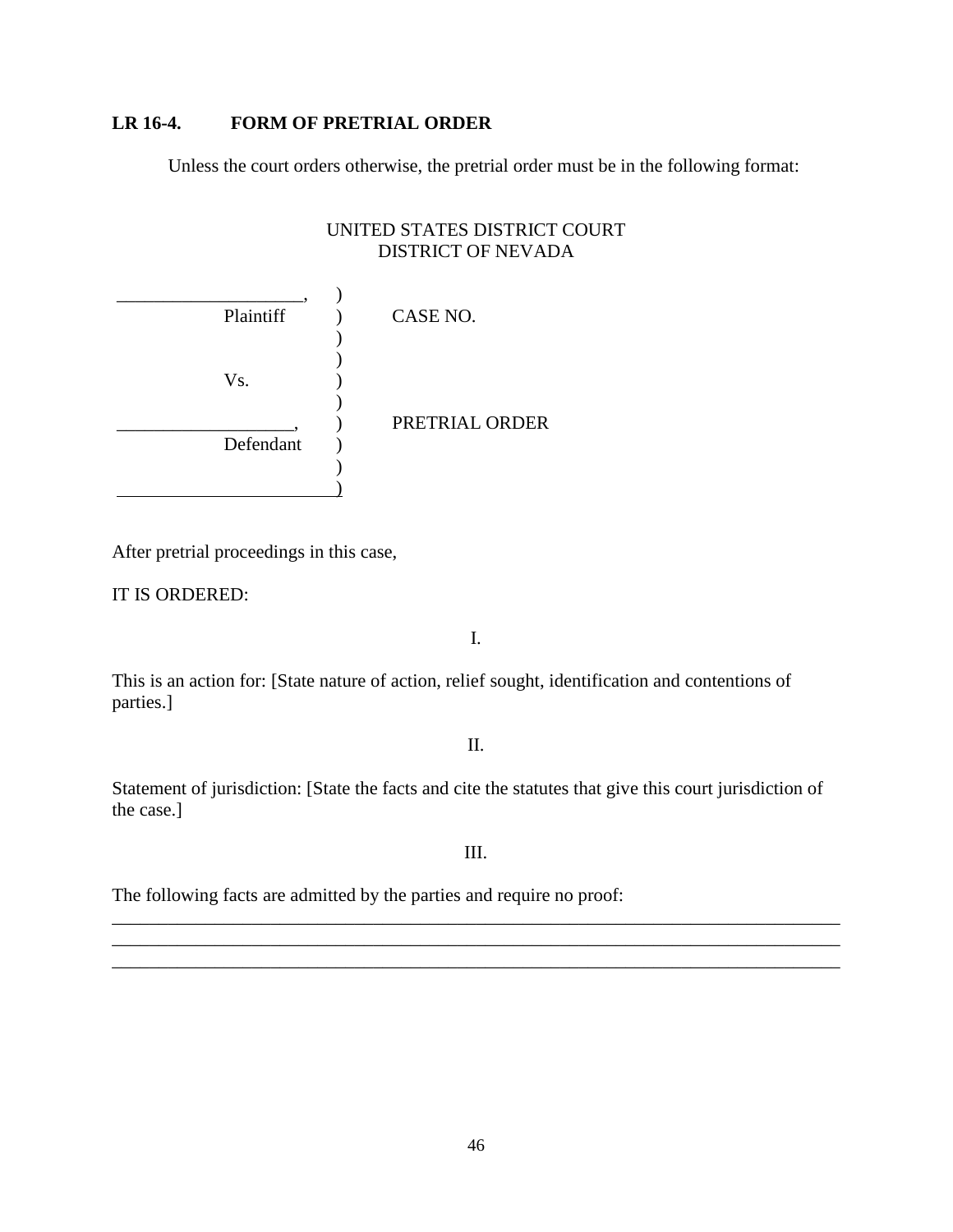IV.

The following facts, though not admitted, will not be contested at trial by evidence to the contrary:

#### V.

\_\_\_\_\_\_\_\_\_\_\_\_\_\_\_\_\_\_\_\_\_\_\_\_\_\_\_\_\_\_\_\_\_\_\_\_\_\_\_\_\_\_\_\_\_\_\_\_\_\_\_\_\_\_\_\_\_\_\_\_\_\_\_\_\_\_\_\_\_\_\_\_\_\_\_\_\_\_ \_\_\_\_\_\_\_\_\_\_\_\_\_\_\_\_\_\_\_\_\_\_\_\_\_\_\_\_\_\_\_\_\_\_\_\_\_\_\_\_\_\_\_\_\_\_\_\_\_\_\_\_\_\_\_\_\_\_\_\_\_\_\_\_\_\_\_\_\_\_\_\_\_\_\_\_\_\_ \_\_\_\_\_\_\_\_\_\_\_\_\_\_\_\_\_\_\_\_\_\_\_\_\_\_\_\_\_\_\_\_\_\_\_\_\_\_\_\_\_\_\_\_\_\_\_\_\_\_\_\_\_\_\_\_\_\_\_\_\_\_\_\_\_\_\_\_\_\_\_\_\_\_\_\_\_\_

The following are the issues of fact to be tried and determined at trial.<sup>[1](#page-56-0)</sup> [Each issue of fact must be stated separately and in specific terms.]

\_\_\_\_\_\_\_\_\_\_\_\_\_\_\_\_\_\_\_\_\_\_\_\_\_\_\_\_\_\_\_\_\_\_\_\_\_\_\_\_\_\_\_\_\_\_\_\_\_\_\_\_\_\_\_\_\_\_\_\_\_\_\_\_\_\_\_\_\_\_\_\_\_\_\_\_\_\_ \_\_\_\_\_\_\_\_\_\_\_\_\_\_\_\_\_\_\_\_\_\_\_\_\_\_\_\_\_\_\_\_\_\_\_\_\_\_\_\_\_\_\_\_\_\_\_\_\_\_\_\_\_\_\_\_\_\_\_\_\_\_\_\_\_\_\_\_\_\_\_\_\_\_\_\_\_\_ \_\_\_\_\_\_\_\_\_\_\_\_\_\_\_\_\_\_\_\_\_\_\_\_\_\_\_\_\_\_\_\_\_\_\_\_\_\_\_\_\_\_\_\_\_\_\_\_\_\_\_\_\_\_\_\_\_\_\_\_\_\_\_\_\_\_\_\_\_\_\_\_\_\_\_\_\_\_

#### VI.

The following are the issues of law to be to be tried and determined at trial.<sup>[2](#page-56-1)</sup> [Each issue of law must be stated separately and in specific terms.]

\_\_\_\_\_\_\_\_\_\_\_\_\_\_\_\_\_\_\_\_\_\_\_\_\_\_\_\_\_\_\_\_\_\_\_\_\_\_\_\_\_\_\_\_\_\_\_\_\_\_\_\_\_\_\_\_\_\_\_\_\_\_\_\_\_\_\_\_\_\_\_\_\_\_\_\_\_\_ \_\_\_\_\_\_\_\_\_\_\_\_\_\_\_\_\_\_\_\_\_\_\_\_\_\_\_\_\_\_\_\_\_\_\_\_\_\_\_\_\_\_\_\_\_\_\_\_\_\_\_\_\_\_\_\_\_\_\_\_\_\_\_\_\_\_\_\_\_\_\_\_\_\_\_\_\_\_ \_\_\_\_\_\_\_\_\_\_\_\_\_\_\_\_\_\_\_\_\_\_\_\_\_\_\_\_\_\_\_\_\_\_\_\_\_\_\_\_\_\_\_\_\_\_\_\_\_\_\_\_\_\_\_\_\_\_\_\_\_\_\_\_\_\_\_\_\_\_\_\_\_\_\_\_\_\_

- (a) The following exhibits are stipulated into evidence in this case and may be so marked by the clerk:
	- (1) Plaintiff's exhibits.
	- (2) Defendant's exhibits.

 $\overline{\phantom{a}}$ 

- (b) As to the following additional exhibits, the parties have reached the stipulations stated:
	- (1) Set forth stipulations on plaintiff's exhibits.
	- (2) Set forth stipulations on defendant's exhibits.
- (c) As to the following exhibits, the party against whom the same will be offered objects to their admission on the grounds stated:

<span id="page-56-0"></span><sup>&</sup>lt;sup>1</sup> Should the attorneys or parties be unable to agree on the statement of issues of fact, the joint pretrial order should include separate statements of issues of fact to be tried and determined upon trial.

<span id="page-56-1"></span> $2$  Should the attorneys or parties be unable to agree on the statement of issues of law, the joint pretrial order should include separate statements of issues of law to be tried and determined upon trial.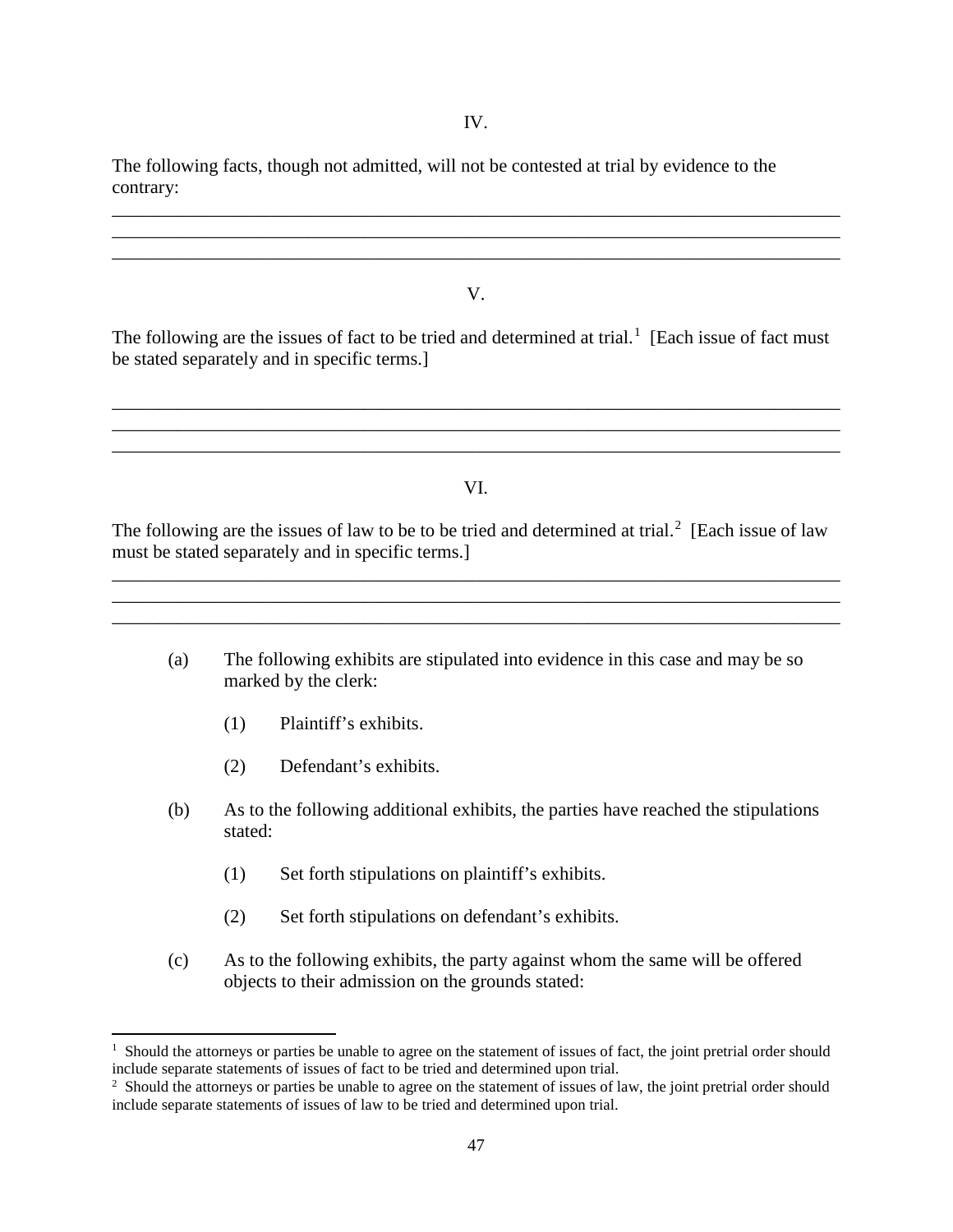- (1) Set forth the plaintiff's exhibits and objections to them.
- (2) Set forth the defendant's exhibits and objections to them.
- (d) Electronic evidence: [State whether the parties intent to present electronic evidence for purposes of jury deliberations.]
- (e) Depositions:
	- (1) Plaintiff will offer the following depositions: [Indicate name of deponent and identify portions to be offered by pages and lines and the party or parties against whom offered.]
	- (2) Defendant will offer the following depositions: [Indicate name of deponent and identify portions to be offered by pages and lines and the party or parties against who offered.]
- (f) Objections to Depositions:
	- (1) Defendant objects to plaintiff's depositions as follows:

\_\_\_\_\_\_\_\_\_\_\_\_\_\_\_\_\_\_\_\_\_\_\_\_\_\_\_\_\_\_\_\_\_\_\_\_\_\_\_\_\_\_\_\_\_\_\_\_\_\_\_\_\_\_\_\_\_\_\_\_\_\_\_\_\_\_\_\_\_\_\_\_\_\_\_\_\_\_ \_\_\_\_\_\_\_\_\_\_\_\_\_\_\_\_\_\_\_\_\_\_\_\_\_\_\_\_\_\_\_\_\_\_\_\_\_\_\_\_\_\_\_\_\_\_\_\_\_\_\_\_\_\_\_\_\_\_\_\_\_\_\_\_\_\_\_\_\_\_\_\_\_\_\_\_\_\_ \_\_\_\_\_\_\_\_\_\_\_\_\_\_\_\_\_\_\_\_\_\_\_\_\_\_\_\_\_\_\_\_\_\_\_\_\_\_\_\_\_\_\_\_\_\_\_\_\_\_\_\_\_\_\_\_\_\_\_\_\_\_\_\_\_\_\_\_\_\_\_\_\_\_\_\_\_\_

(2) Plaintiff objects to defendant's depositions as follows:

#### VII.

\_\_\_\_\_\_\_\_\_\_\_\_\_\_\_\_\_\_\_\_\_\_\_\_\_\_\_\_\_\_\_\_\_\_\_\_\_\_\_\_\_\_\_\_\_\_\_\_\_\_\_\_\_\_\_\_\_\_\_\_\_\_\_\_\_\_\_\_\_\_\_\_\_\_\_\_\_\_ \_\_\_\_\_\_\_\_\_\_\_\_\_\_\_\_\_\_\_\_\_\_\_\_\_\_\_\_\_\_\_\_\_\_\_\_\_\_\_\_\_\_\_\_\_\_\_\_\_\_\_\_\_\_\_\_\_\_\_\_\_\_\_\_\_\_\_\_\_\_\_\_\_\_\_\_\_\_ \_\_\_\_\_\_\_\_\_\_\_\_\_\_\_\_\_\_\_\_\_\_\_\_\_\_\_\_\_\_\_\_\_\_\_\_\_\_\_\_\_\_\_\_\_\_\_\_\_\_\_\_\_\_\_\_\_\_\_\_\_\_\_\_\_\_\_\_\_\_\_\_\_\_\_\_\_\_

The following witnesses may be called by the parties at trial:

- (a) Provide names and addresses of plaintiff's witnesses.
- (b) Provide names and addresses of defendant's witnesses.

#### VIII.

The attorneys or parties have met and jointly offer these three trial dates:

\_\_\_\_\_\_\_\_\_\_\_\_\_\_\_\_\_\_\_\_ \_\_\_\_\_\_\_\_\_\_\_\_\_\_\_\_\_\_\_\_ \_\_\_\_\_\_\_\_\_\_\_\_\_\_\_\_\_\_\_\_

It is expressly understood by the undersigned that the court will set the trial of this matter on one of the agreed-upon dates if possible; if not, the trial will be set at the convenience of the court's calendar.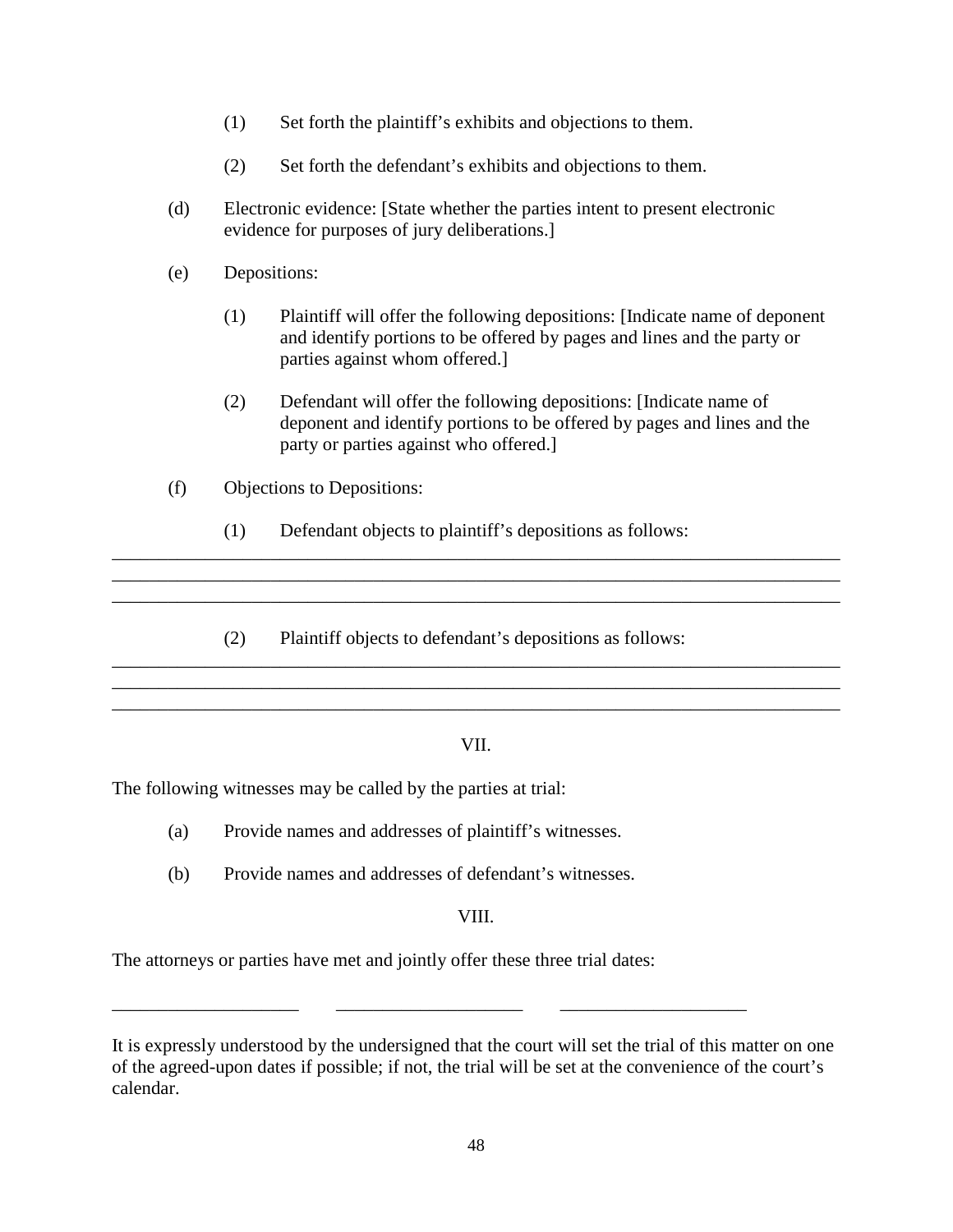IX.

It is estimated that the trial will take a total of \_\_\_\_\_\_ days.

APPROVED AS TO FORM AND CONTENT:

\_\_\_\_\_\_\_\_\_\_\_\_\_\_\_\_\_\_\_\_\_\_\_\_\_\_\_\_\_\_\_\_\_\_\_\_\_\_\_\_\_\_\_ Signature of Attorney for Plaintiff or Pro Se Plaintiff

\_\_\_\_\_\_\_\_\_\_\_\_\_\_\_\_\_\_\_\_\_\_\_\_\_\_\_\_\_\_\_\_\_\_\_\_\_\_\_\_\_\_\_\_\_\_ Signature of Attorney for Defendant or Pro Se Defendant

X.

### ACTION BY THE COURT

This case is set for court/jury trial on the fixed/stacked calendar on \_\_\_\_\_\_\_\_\_\_\_. Calendar call will be held on  $\blacksquare$ 

This pretrial order has been approved by the parties to this action as evidenced by their signatures or the signatures of their attorneys hereon, and the order is hereby entered and will govern the trial of this case. This order may not be amended except by court order and based upon the parties' agreement or to prevent manifest injustice.

DATED:

\_\_\_\_\_\_\_\_\_\_\_\_\_\_\_\_\_\_\_\_\_\_\_\_\_\_\_\_\_\_\_\_\_\_\_\_ UNITED STATES DISTRICT JUDGE or UNITED STATES MAGISTRATE JUDGE

# **LR 16-5. SETTLEMENT CONFERENCE AND ALTERNATIVE METHODS OF DISPUTE RESOLUTION**

The court may set any appropriate civil case for settlement conference or other alternative method of dispute resolution (ADR) and may propose that the parties participate in the Short Trial Program (General Order 2013-01).

The court's ADR process is confidential. Unless otherwise agreed by the parties or ordered by the court, no disclosure may be made to anyone, including the judicial officer to whom the case is assigned, of any confidential dispute-resolution communication that reveals the parties' dispute-resolution positions or the evaluating magistrate judge's advice or opinions. Confidential dispute-resolution communications will not be admissible in any subsequent proceeding except as permitted by the Federal Rules of Evidence. In the event of a dispute to enforce a settlement agreement, the court may order the disclosure of confidential information.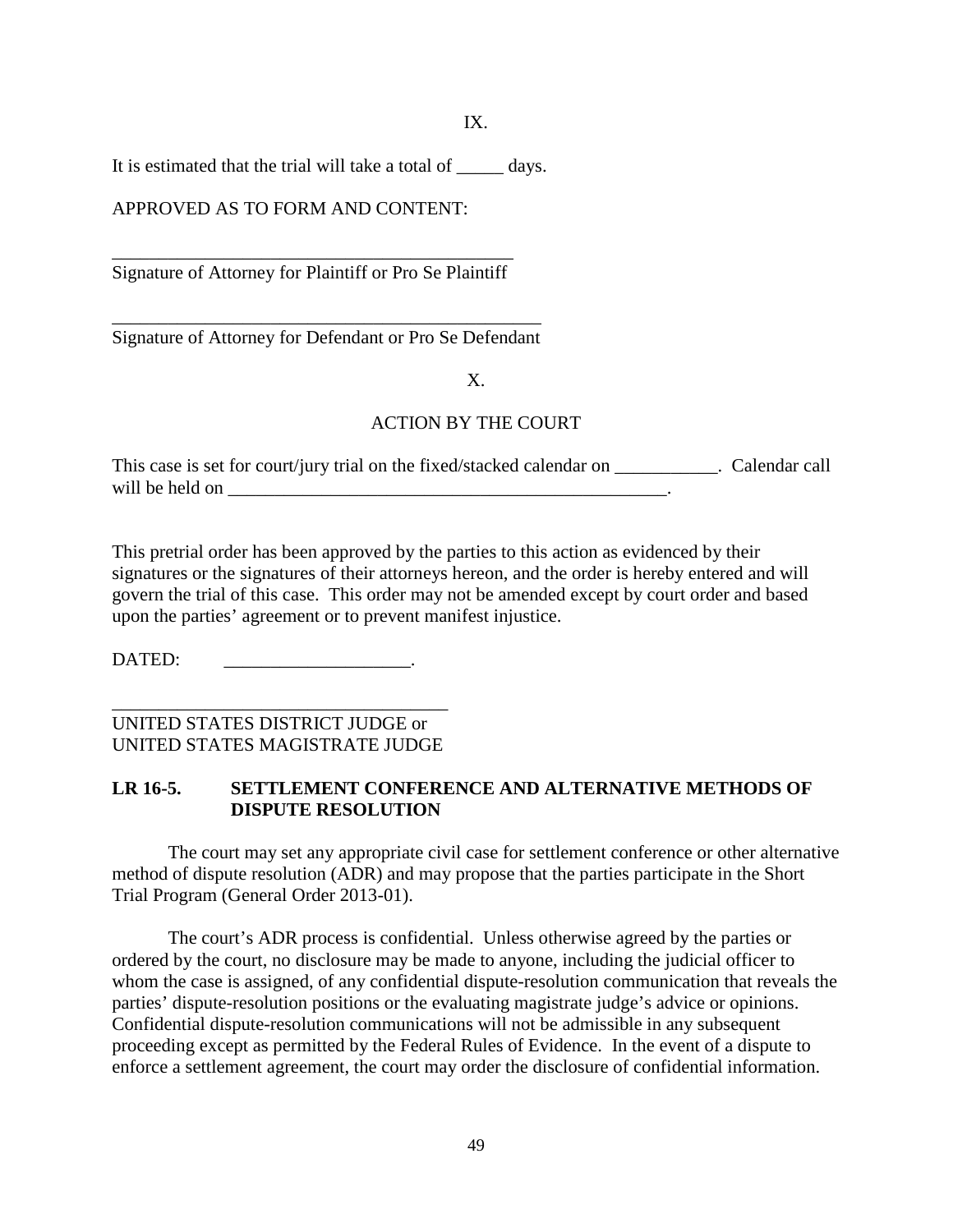### **LR 16-6. EARLY NEUTRAL EVALUATION**

- (a) All employment-discrimination actions filed in this court must undergo early neutral evaluation as defined by this rule. The purpose of the early neutral evaluation session is for the evaluating magistrate judge to give the parties a candid evaluation of the merits of their claims and defenses. For purposes of this rule, "employment-discrimination action" includes actions filed under the following statutes: Title VII of the Civil Rights Act of 1964, as amended, 42 U.S.C. § 2000e, *et seq.*; Title I of the Americans With Disabilities Act, as amended, 42 U.S.C. § 12101, *et seq.*; prohibition of employment discrimination under 42 U.S.C. § 1981; Age Discrimination in Employment Act, 29 U.S.C. § 626, *et seq.*; Equal Pay Act, 29 U.S.C. § 206; Genetic Information Non-Discrimination Act of 2008, 42 U.S.C. § 2000ff, *et seq.*; Vocational Rehabilitation Act of 1973, 29 U.S.C. § 794; and under 42 U.S.C. § 1983, if the complaint alleges discrimination in employment on the basis of race, color, gender, national origin, or religion.
- (b) If an action is not initially assigned to the Early Neutral Evaluation Program, an action must be assigned to the program upon the filing by any party of a notice stating that action falls under one or more of the statutes listed in LR 16-6(a).
- (c) A motion for exemption from the Early Neutral Evaluation Program must be filed no later than seven days after entry of an order scheduling the early neutral evaluation session. A response to the motion for exemption must be filed within 14 days after service of the original motion. A reply will not be allowed. The evaluating magistrate judge has final authority to grant or deny any motion requesting exemption from the program and may exempt any case from early neutral evaluation on the judge's own motion. These orders are not appealable.
- (d) Unless good cause is shown, the early neutral evaluation session must be held by the court not later than 90 days after the first responding party appears in the case.
- (e) Unless excused by the evaluating magistrate judge, the parties with authority to settle the case and their attorneys must attend the early neutral session in person.
- (f) Parties must submit their written evaluation statements to the chambers of the evaluating magistrate judge by 4:00 p.m. seven days before the session. The written evaluation statement must not be filed with the clerk or served on the opposing parties.
	- (1) Evaluation statements must be concise and must:
		- (A) Identify by name or status the person(s) with decision-making authority who, in addition to the attorney, will attend the early neutral evaluation session as representative(s) of the party, and persons connected with a party opponent (including an insurer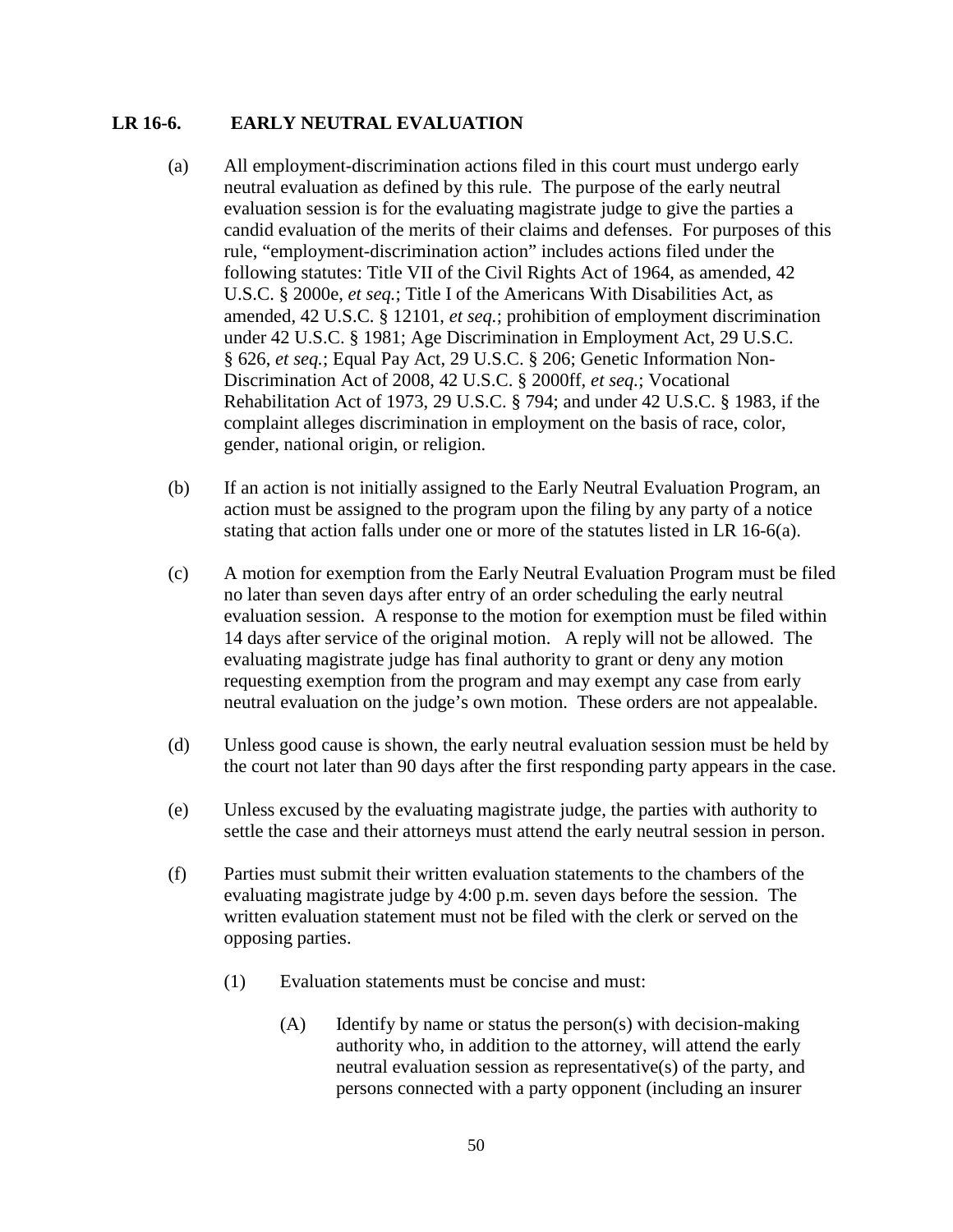representative) whose presence might substantially improve the utility of the early neutral evaluation session or the prospects of settlement;

- (B) Describe briefly the substance of the suit, addressing the party's views on the key liability and damages issues;
- (C) Address whether there are legal or factual issues whose early resolution would reduce significantly the scope of the dispute or contribute to settlement negotiations;
- (D) Describe the history and status of settlement negotiations;
- (E) Include copies of documents, pictures, recordings, etc. out of which the suit arose, or whose availability would materially advance the purposes of the evaluation session (e.g., medical reports, documents by which special damages might be determined);
- (F) Discuss the strongest and weakest points of your case, both factual and legal, including a candid evaluation of the merits of your case;
- (G) Estimate the costs (including attorney's fees and costs) of taking this case through trial;
- (H) Describe the history of any settlement discussions and detail the demands and offers that have been made and the reason settlement discussions have been unsuccessful; and
- (I) Certify that the party has made initial disclosures under Fed. R. Civ. P. 26(a)(1) and that the plaintiff has provided a computation of damages to the defendant under Fed. R. Civ. P. 26(a)(1)(A)(iii).
- (2) Each evaluation statement must remain confidential unless a party gives the court permission to reveal some or all of the information in the statement during the session. The parties should consider whether it would be beneficial to exchange non-confidential portions of the evaluation statement.
- (g) Each evaluating magistrate judge must:
	- (1) Permit each party (through an attorney or otherwise), orally and through documents or other media, to present its claims or defenses and to describe the principal evidence on which they are based;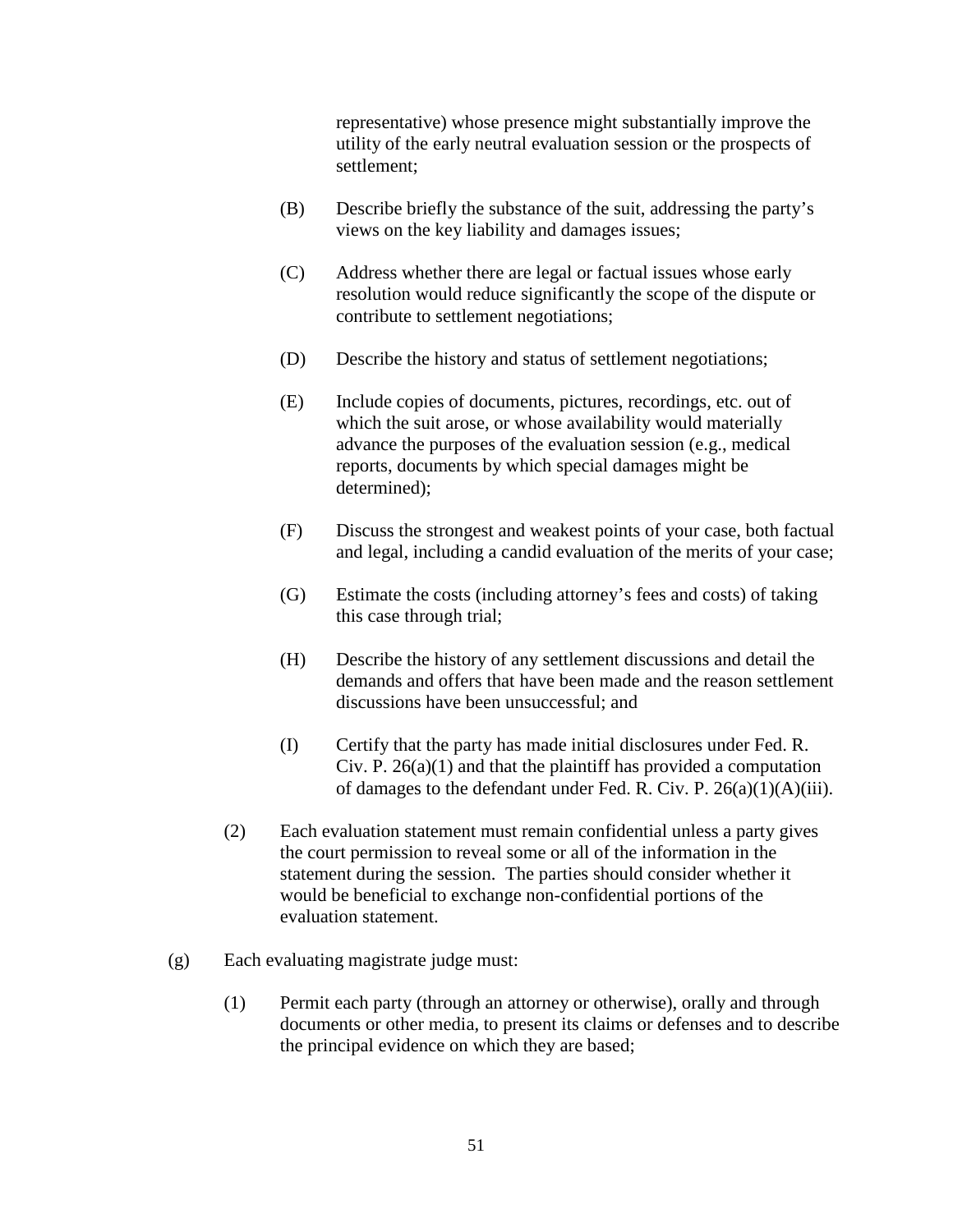- (2) Assist the parties to identify areas of agreement and, where feasible, enter stipulations;
- (3) Assess the relative strengths and weaknesses of the parties' contentions and evidence, and carefully explain the reasoning that supports them;
- (4) When appropriate, assist the parties through private caucusing or otherwise to explore the possibility of settling the case;
- (5) Estimate, where feasible, the likelihood of liability and the range of damages;
- (6) Assist the parties to devise a plan for expediting discovery, both formal and informal, to enter into meaningful settlement discussions or to position the case for disposition by other means;
- (7) Assist the parties to realistically assess litigation costs; and
- (8) Determine whether some form of follow-up to the session would contribute to the case-development process or promote settlement.
- (h) The early neutral evaluation process is subject to the confidentiality provision of LR 16-5.

# **LR 22-1. INTERPLEADER ACTIONS**

In all interpleader actions, the plaintiff must file a motion requesting that the court set a scheduling conference. The motion must be filed within 30 days after the first defendant answers or otherwise appears. At the scheduling conference, the plaintiff must advise the court about the status of service on all defendants who have not appeared. In addition, the court and parties will develop a briefing schedule or discovery plan and scheduling order for resolving the parties' competing claims. If the plaintiff fails to prosecute the interpleader action by failing to file the motion required by this rule, the court may dismiss the action. No discharge will be granted and no plaintiff will be dismissed before the scheduling conference takes place.

# **LR 26-1. DISCOVERY PLANS AND MANDATORY DISCLOSURES**

(a) Fed. R. Civ. P. 26(f) Meeting; Filing and Contents of Discovery Plan and Scheduling Order.

The pro se plaintiff or plaintiff's attorney must initiate the scheduling of the conference required by Fed. R. Civ. P. 26(f) to be held within 30 days after the first defendant answers or otherwise appears. Fourteen days after the mandatory Fed. R. Civ. P. 26(f) conference, the parties must submit a stipulated discovery plan and scheduling order. The plan must be formatted to permit the plan, once the court approves it, to become the scheduling order required by Fed. R. Civ. P.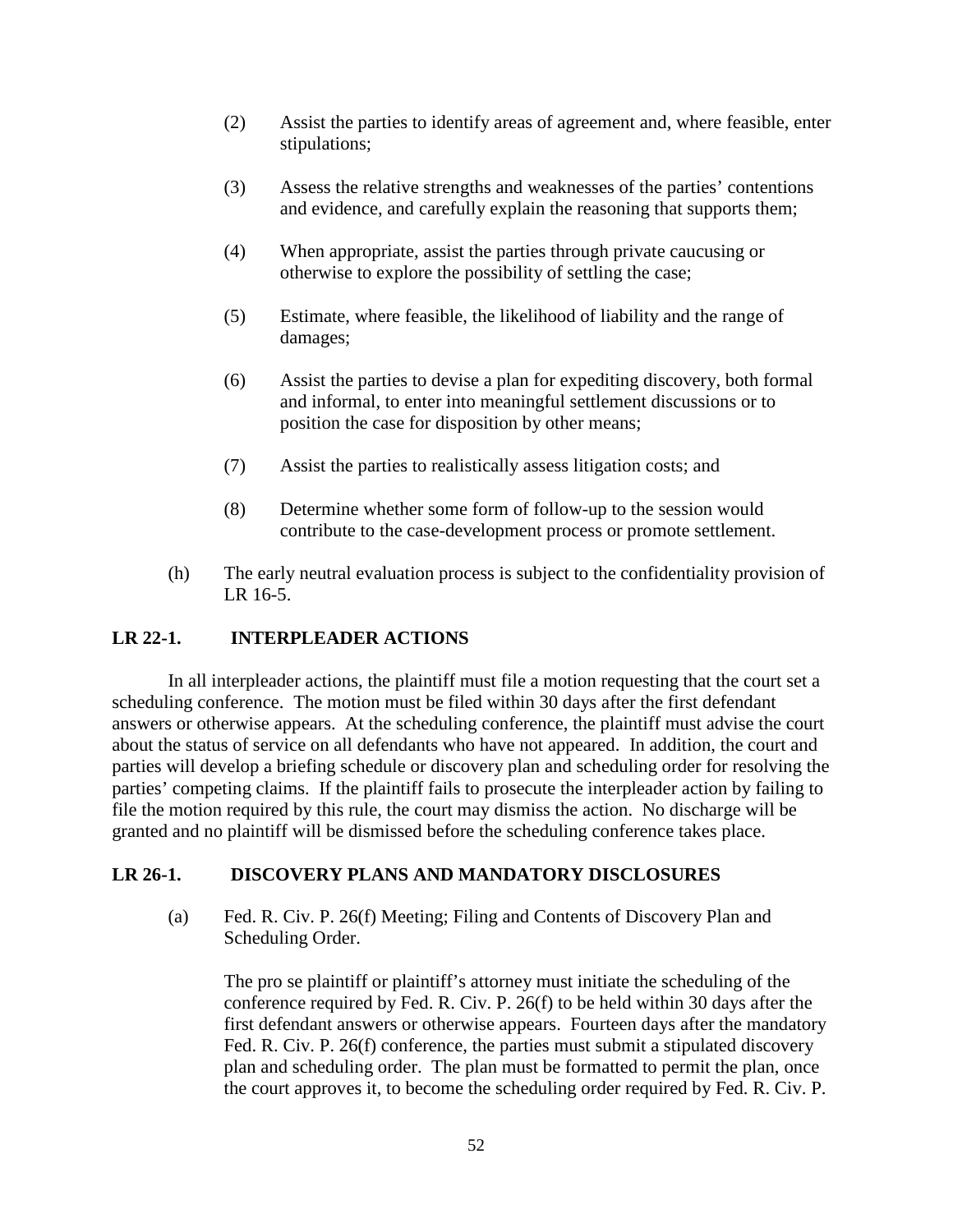16(b). If the plan sets deadlines within those specified in LR 26-1(b), the plan must state on its face in bold type, "SUBMITTED IN COMPLIANCE WITH LR 26-1(b)." If longer deadlines are proposed, the plan must state on its face "SPECIAL SCHEDULING REVIEW REQUESTED." Plans requesting special scheduling review must include, in addition to the information required by Fed. R. Civ. P. 26(f) and LR 26-1(b), a statement of the reasons why longer or different time periods should apply to the case or, in cases in which the parties disagree on the form or contents of the discovery plan, a statement of each party's position on each point in dispute.

- (b) Form of Stipulated Discovery Plan and Scheduling Order; Applicable Deadlines. The discovery plan must include, in addition to the information required by Fed. R. Civ. P. 26(f), the following information:
	- (1) Discovery Cut-Off Date. The plan must state the date the first defendant answered or otherwise appeared, the number of days required for discovery measured from that date, and the calendar date on which discovery will close. Unless the court orders otherwise, discovery periods longer than 180 days from the date the first defendant answers or appears will require special scheduling review;
	- (2) Amending the Pleadings and Adding Parties. Unless the discovery plan otherwise provides and the court so orders, the deadline for filing motions to amend the pleadings or to add parties is 90 days before the close of discovery. The plan must state the calendar date on which these amendments are due;
	- (3) Fed. R. Civ. P. 26(a)(2) Disclosures (Experts). Unless the discovery plan otherwise provides and the court so orders, the deadlines in Fed. R. Civ. P.  $26(a)(2)(D)$  for expert disclosures are modified to require that the disclosures be made 60 days before the discovery cut-off date and that rebuttal-expert disclosures be made 30 days after the initial disclosure of experts. The plan must state the calendar dates on which these exchanges are due;
	- (4) Dispositive Motions. Unless the discovery plan otherwise provides and the court so orders, the deadline for filing dispositive motions is 30 days after the discovery cut-off date. The plan must state the calendar date on which dispositive motions are due;
	- (5) Pretrial Order. Unless the discovery plan otherwise provides and the court so orders, the deadline for the joint pretrial order is 30 days after the dispositive-motion deadline. If dispositive motions are filed, the deadline for filing the joint pretrial order will be suspended until 30 days after decision on the dispositive motions or further court order;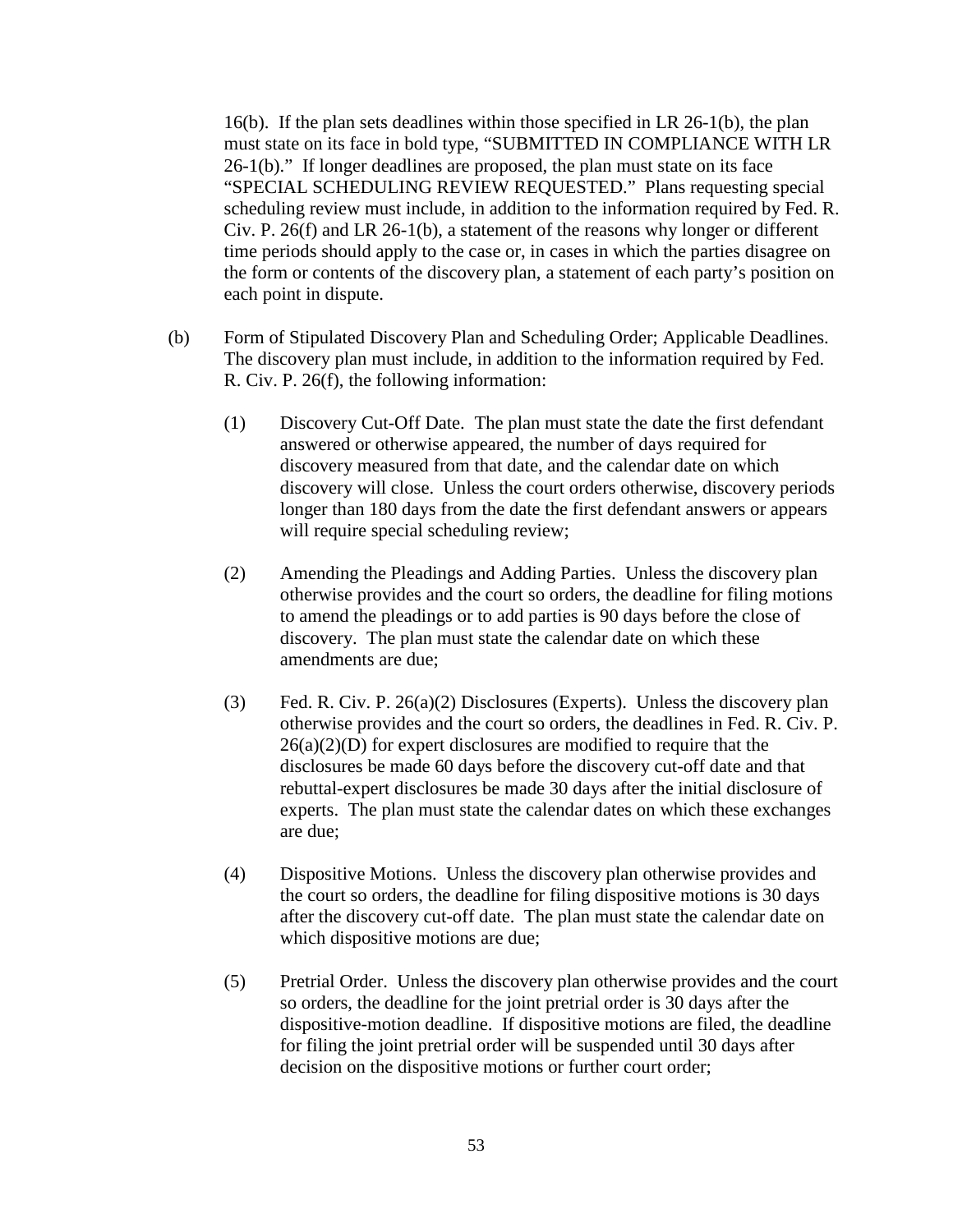- (6) Fed. R. Civ. P. 26(a)(3) Disclosures. Unless the discovery plan otherwise provides and the court so orders, the disclosures required by Fed. R. Civ. P. 26(a)(3) and any objections to them must be included in the joint pretrial order;
- (7) Alternative Dispute Resolution. The parties must certify that they met and conferred about the possibility of using alternative dispute-resolution processes including mediation, arbitration, and if applicable, early neutral evaluation;
- (8) Alternative Forms of Case Disposition. The parties must certify that they considered consent to trial by a magistrate judge under 28 U.S.C. § 636(c) and Fed. R. Civ. P. 73 and the use of the Short Trial Program (General Order 2013-01);
- (9) Electronic Evidence. In cases in which a jury trial has been demanded, the parties must certify that they discussed whether they intend to present evidence in electronic format to jurors for the purposes of jury deliberations. The plan must state any stipulations the parties reached regarding providing discovery in an electronic format compatible with the court's electronic jury evidence display system. Parties should consult the court's website or contact the assigned judge's courtroom administrator for instructions about how to prepare evidence in an electronic format and other requirements for the court's electronic jury evidence display system; and
- (10) Form of Order. All discovery plans must include on the last page of the plan the words "IT IS SO ORDERED" with a date and signature block for the judge in the manner set forth in LR IA 6-2.
- (c) Unless the court orders otherwise, subsections (a) and (b) do not apply to interpleader actions. The procedures in LR 22-1 govern all interpleader actions.

### **LR 26-2. TIME FOR COMPLETION OF DISCOVERY WHEN NO SCHEDULING ORDER IS ENTERED**

Unless the court orders otherwise, in cases where no discovery plan is required, discovery must be completed within 180 days from the time the first defendant answers or otherwise appears.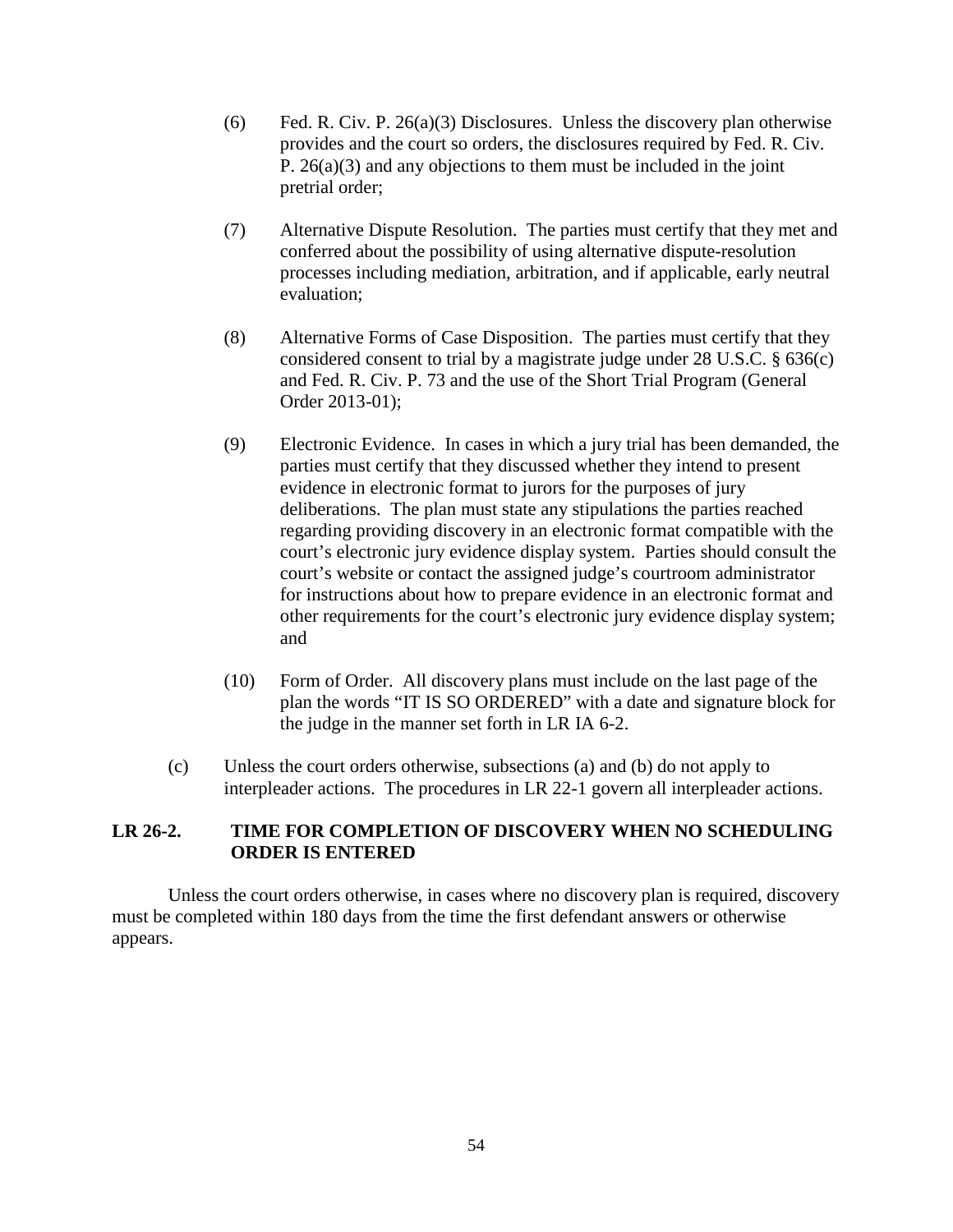#### **LR 26-3. INTERIM STATUS REPORTS**

Not later than 60 days before the discovery cut-off, the parties must file an interim status report stating the time they estimate will be required for trial, giving 3 alternative available trial dates, and stating whether, in the opinion of the attorneys or pro se parties who will try the case, trial will be eliminated or its length affected by substantive motions. The parties must certify that they considered consent to trial by a magistrate judge under 28 U.S.C. § 636(c) and Fed. R. Civ. P. 73, use of the Short Trial Program (General Order 2013-01), and the use of alternative dispute-resolution processes including mediation, arbitration, and early neutral evaluation. This status report must be signed by the attorney for each party or by the party if appearing pro se.

#### **LR 26-4. EXTENSION OF SCHEDULED DEADLINES**

A motion or stipulation to extend any date set by the discovery plan, scheduling order, or other order must, in addition to satisfying the requirements of LR IA 6-1, be supported by a showing of good cause for the extension. A motion or stipulation to extend a deadline set forth in a discovery plan must be received by the court no later than 21 days before the expiration of the subject deadline. A request made within 21 days of the subject deadline must be supported by a showing of good cause. A request made after the expiration of the subject deadline will not be granted unless the movant also demonstrates that the failure to act was the result of excusable neglect. A motion or stipulation to extend a discovery deadline or to reopen discovery must include:

- (a) A statement specifying the discovery completed;
- (b) A specific description of the discovery that remains to be completed;
- (c) The reasons why the deadline was not satisfied or the remaining discovery was not completed within the time limits set by the discovery plan; and
- (d) A proposed schedule for completing all remaining discovery.

### **LR 26-5. RESPONSES TO WRITTEN DISCOVERY**

All responses to written discovery must, immediately preceding the response, identify the number or other designation and set forth in full the text of the discovery sought.

#### **LR 26-6. DEMAND FOR PRIOR DISCOVERY**

A party who enters a case after discovery has begun is entitled, on written request, to inspect and copy, at the requesting party's expense, all discovery provided or taken in the case by any other party. The request must be directed to the party who provided the discovery or, if the discovery was obtained from a person not a party to the case, to the party who took the discovery.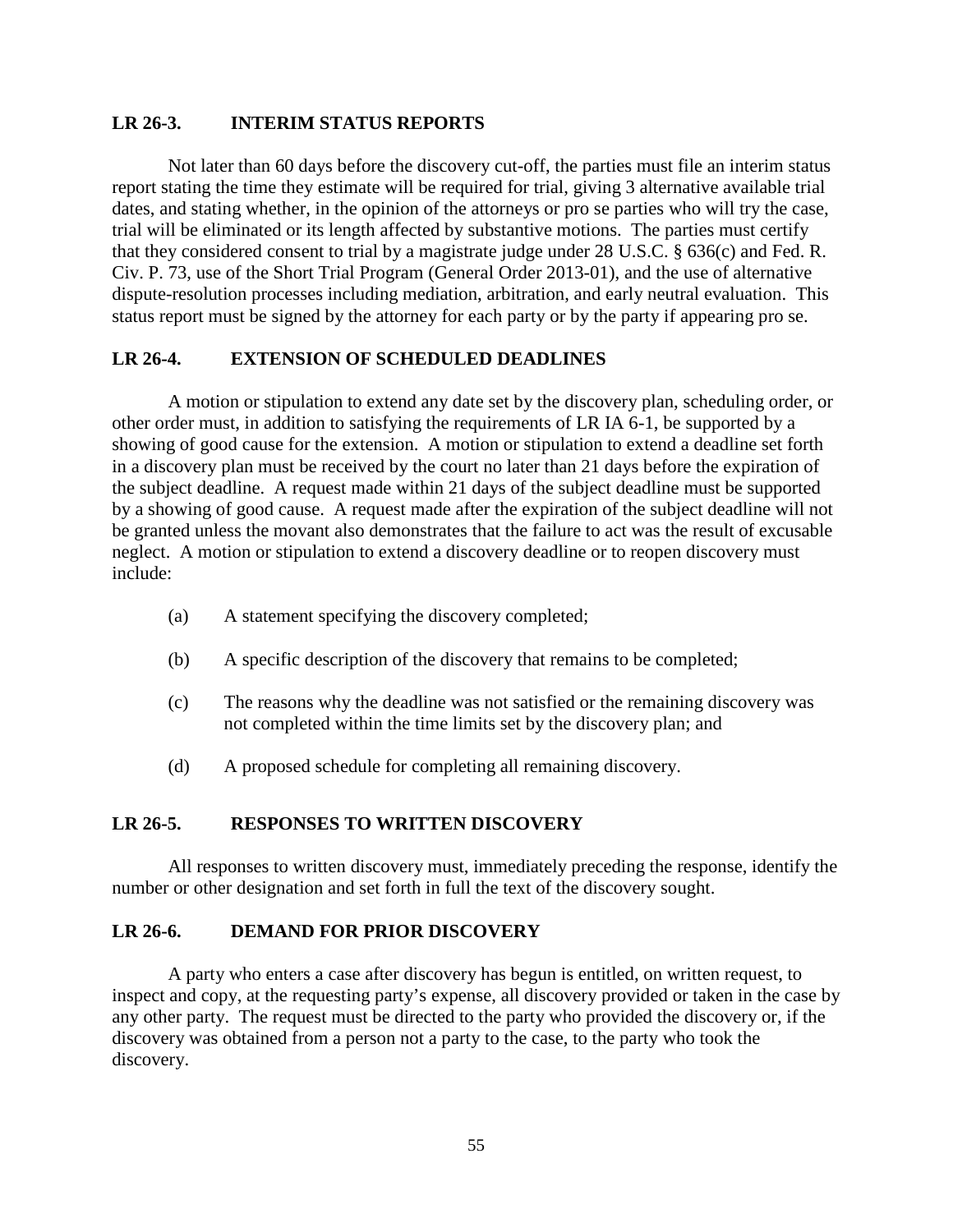# **LR 26-7. DISCOVERY MOTIONS**

- (a) Unless the court orders otherwise, all discovery disputes are referred to the magistrate judge assigned to the case.
- (b) All motions to compel discovery or for a protective order must set forth in full the text of the discovery originally sought and any response to it.
- (c) Discovery motions will not be considered unless the movant (1) has made a goodfaith effort to meet and confer as defined in LR IA 1-3(f) before filing the motion, and (2) includes a declaration setting forth the details and results of the meet-andconfer conference about each disputed discovery request.
- (d) In the event of an emergency discovery dispute, the movant may apply for relief by written motion or, when time does not permit, by a telephone call to the magistrate judge assigned to the case. The court may determine whether a discovery dispute is an emergency. Written requests for judicial assistance to resolve an emergency discovery dispute must satisfy LR 7-4.

# **LR 26-8. FILING OF DISCOVERY PAPERS**

Unless the court orders otherwise, written discovery, including discovery requests, discovery responses, deposition notices, and deposition transcripts, must not be filed with the court. Originals of responses to written discovery requests must be served on the party who served the discovery request, and that party must make the originals available at the pretrial hearing, at trial, or when ordered by the court. Likewise, a deposing party must make the original transcript of a deposition available at any pretrial hearing, at trial, or when ordered by the court.

# **LR 38-1. JURY DEMAND**

When a party demands a jury trial in a pleading under Fed. R. Civ. P. 38(b), the words "JURY DEMAND" must be typed or printed in capital letters on the first page immediately below the title of the pleading.

# **LR 41-1. DISMISSAL FOR WANT OF PROSECUTION**

All civil actions that have been pending in this court for more than 270 days without any proceeding of record having been taken may, after notice, be dismissed for want of prosecution by the court sua sponte or on the motion of an attorney or pro se party.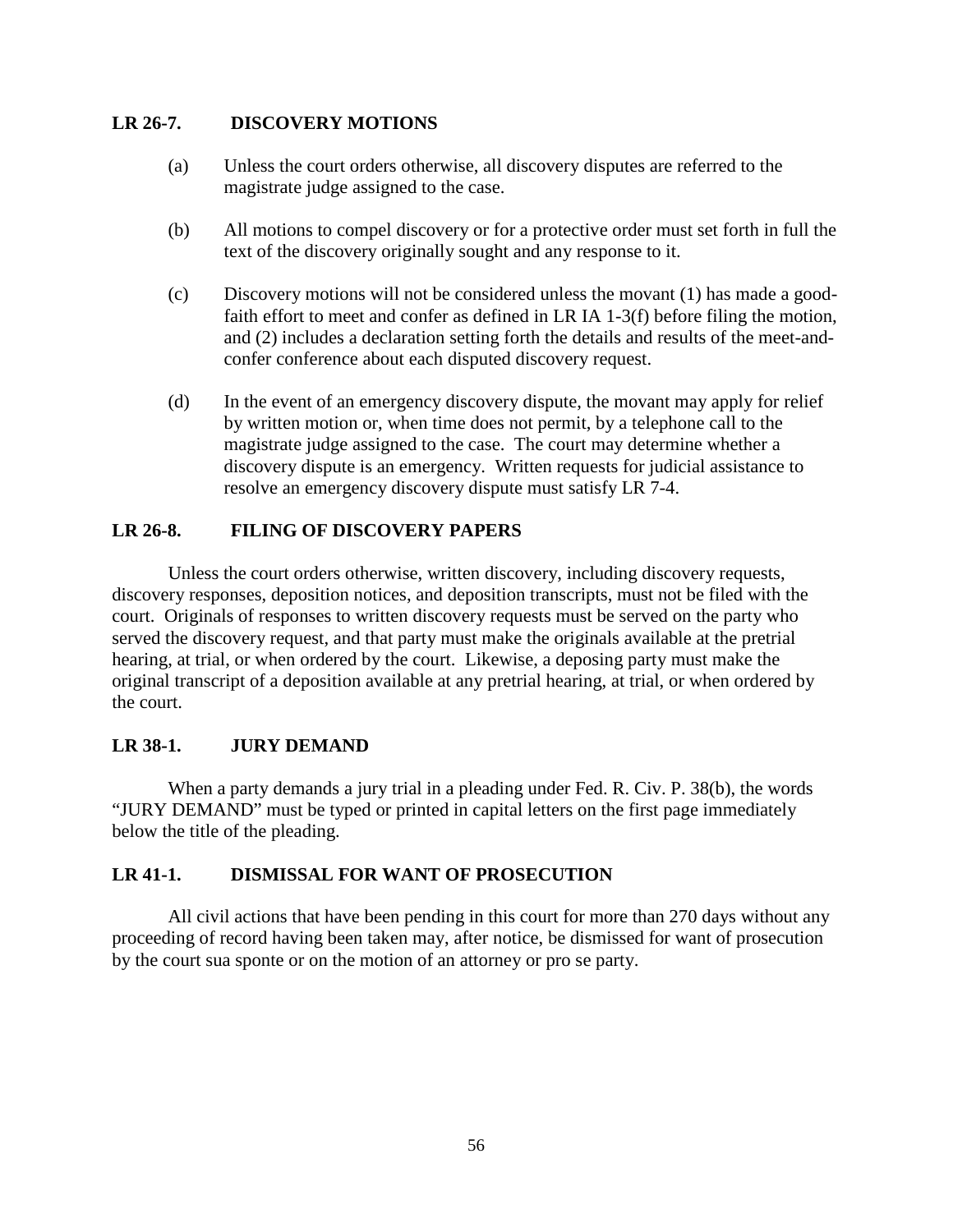### **LR 42-1. NOTICING THE COURT ON RELATED CASES; CONSOLIDATION OF CASES**

(a) Related Cases. A party who has reason to believe that an action on file or about to be filed is related to another action on file (whether active or terminated) must file in each action and serve on all parties in each action a notice of related cases. This notice must set forth the title and case number of each possibly related action, together with a brief statement of their relationship and the reasons why assignment to a single district judge or magistrate judge is desirable.

An action may be considered to be related to another action when:

- (1) Both actions involve the same parties and are based on the same or similar claim;
- (2) Both actions involved the same property, transaction, or event;
- (3) Both actions involve similar questions of fact and the same question of law, and their assignment to the same district judge or magistrate judge is likely to effect a substantial savings of judicial effort;
- (4) Both actions involve the same patent, trademark, or copyright, and one of the factors identified in  $(1)$ ,  $(2)$ , or  $(3)$  above is present; or
- (5) For any other reason, it would entail substantial duplication of labor if the actions were heard by different district judges or magistrate judges.

If a notice of related cases is filed, the assigned judges will determine whether the actions will be assigned to a single district judge or magistrate judge.

(b) Consolidation of Cases. Under Fed. R. Civ. P. 42(a), if actions before the court involve a common question of law or fact, the court may: (1) join for hearing or trial any or all matters at issue in the actions; (2) consolidate the actions; or (3) issue any other orders to avoid unnecessary cost or delay.

The court may make a determination to consolidate actions sua sponte. A party may file a motion for consolidation as soon as it reasonably appears the actions involve common questions of law or fact and consolidation would aid in the efficient and economic disposition of an action. A party seeking consolidation must file and serve the motion in each of the pending lawsuits the party seeks to have consolidated. If the party seeking to consolidate actions is not a party to an action it seeks to have consolidated, it may file a motion for leave to intervene in that action for the limited purpose of seeking consolidation of actions. The party must include the proposed motion for consolidation as an exhibit to the motion for leave to intervene.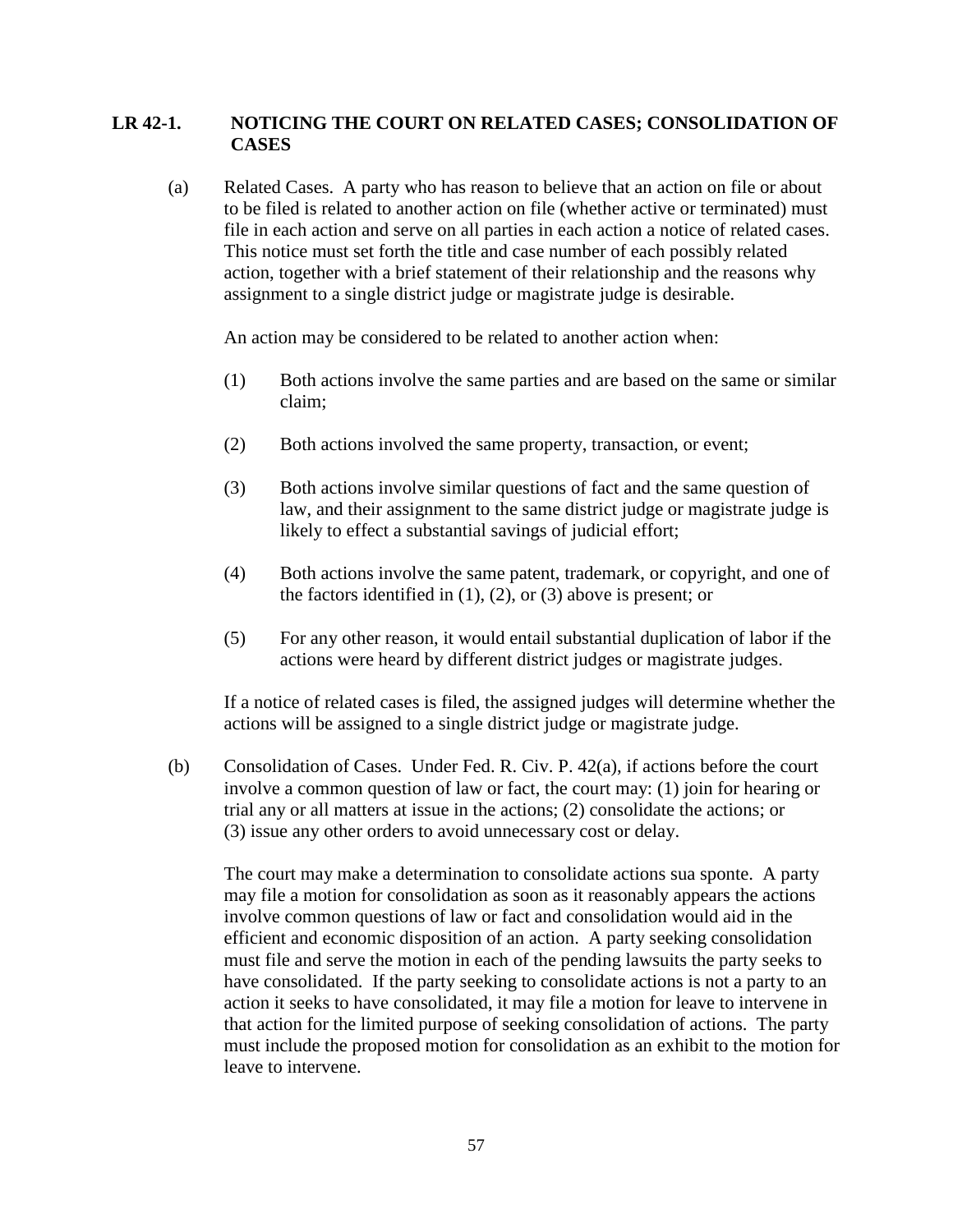A motion to consolidate must identify all actions that are the subject of the motion by case name and number and must address in detail the asserted common questions of law or fact in the actions the party seeks to consolidate.

The motion to consolidate will be decided by the judge to whom the earliest-filed action is assigned. If the actions are consolidated, they will be transferred to the judge to whom the earliest-filed action is assigned. A joint order signed by all judges in the cases to be consolidated will be filed in each of the pending cases.

### **LR 43-1. USE OF INTERPRETERS IN COURT PROCEEDINGS**

A party who anticipates needing the services of an interpreter in a court proceeding must make the necessary arrangements at its own expense and file a written notice at least 14 days before the proceeding in which the interpreter's services will be used. The notice must include the name and credentials of the interpreter, the name of the witness or witnesses requiring the interpreter, and the reason the interpreter is needed. Any party anticipating the need for an American Sign Language interpreter must contact the assigned judge's courtroom administrator at least 14 days before the proceeding.

# **LR 48-1. CONTACT WITH JURORS PROHIBITED**

Unless the court permits otherwise, no party, attorney, or other interested person may communicate with or contact any juror until the jury concludes its deliberations and is discharged.

# **LR 54-1. COSTS OTHER THAN ATTORNEY'S FEES**

- (a) Unless the court orders otherwise, the prevailing party is entitled to reasonable costs. A prevailing party who claims costs must file and serve a bill of costs and disbursements on the form provided by the clerk no later than 14 days after the date of entry of the judgment or decree. *See* 28 U.S.C. §§ 1920, 1921, and 1923; Fed. R. Civ. P. 54(d)(1).
- (b) A bill of costs and disbursements must be supported by an affidavit and distinctly set forth each item so that its nature can be readily understood. An itemization and, where available, documentation of requested costs in all categories must be attached to the bill of costs. *See* 28 U.S.C. § 1924.
- (c) The deadline to file and serve any objection to a bill of costs is 14 days after service of the bill of costs. An objection must specify each item to which objection is made and the grounds for the objection and, if appropriate, must include supporting declarations or other material. The deadline to file and serve any response to an objection is seven days after service of the objection.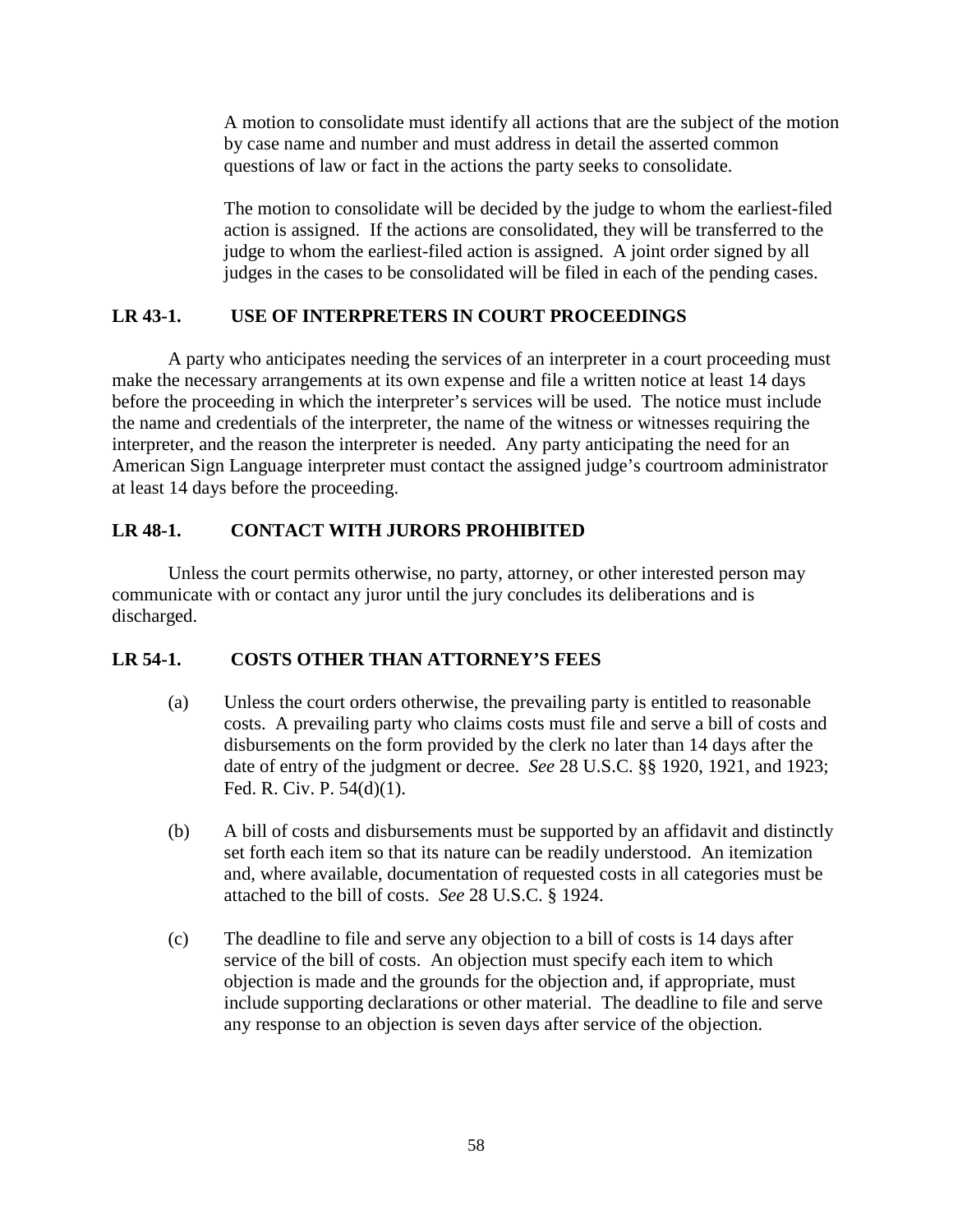- (d) If no objection is filed, the clerk must enter the bill of costs as submitted. Failure to object to a bill of costs may constitute a consent to the award of all costs included, but it does not prevent a party from filing a motion to re-tax as provided in LR 54-12, subject to the court's consideration of the party's failure to file an objection.
- (e) If an objection is filed, once a response to the objection is filed or the deadline for doing so has passed, the clerk may prepare, sign, and enter an order disposing of a bill of costs, subject to a motion to re-tax under LR 54-12. The clerk's taxation of costs is final, unless modified on review as provided in these rules.
- (f) Notice of the clerk's taxation of costs must be given by serving a copy of the bill of costs approved by the clerk on all parties in compliance with Fed. R. Civ. P. 5.
- (g) Neither the parties nor their attorneys may appear on the date set for the taxation of costs.

### **LR 54-2. PROCESS SERVER'S FEES**

An authorized process server's fees are ordinarily taxable.

# **LR 54-3. TRANSCRIPTS OF COURT PROCEEDINGS**

The cost of transcripts of pretrial, trial, and post-trial proceedings is not taxable unless the transcripts are (1) requested by the court or (2) prepared under a stipulation approved by the court. Mere acceptance of the transcripts by the court does not constitute a request. The cost of copies of transcripts for an attorney or party's own use is not taxable absent a prior court order.

#### **LR 54-4. DEPOSITION COSTS**

- (a) The following are taxable deposition costs:
	- (1) The cost of a deposition transcript, either the original or a copy, but not both, whether taken solely for discovery or for use at trial;
	- (2) Reasonable costs of a deposition reporter and the notary or other official presiding at the deposition including travel, where necessary, and subsistence;
	- (3) Reasonable costs for videography;
	- (4) Witness fees at the same rate as the rate for attendance at trial. The witness need not be under subpoena; and
	- (5) Reasonable costs for a necessary interpreter at the taking of a taxable-cost deposition.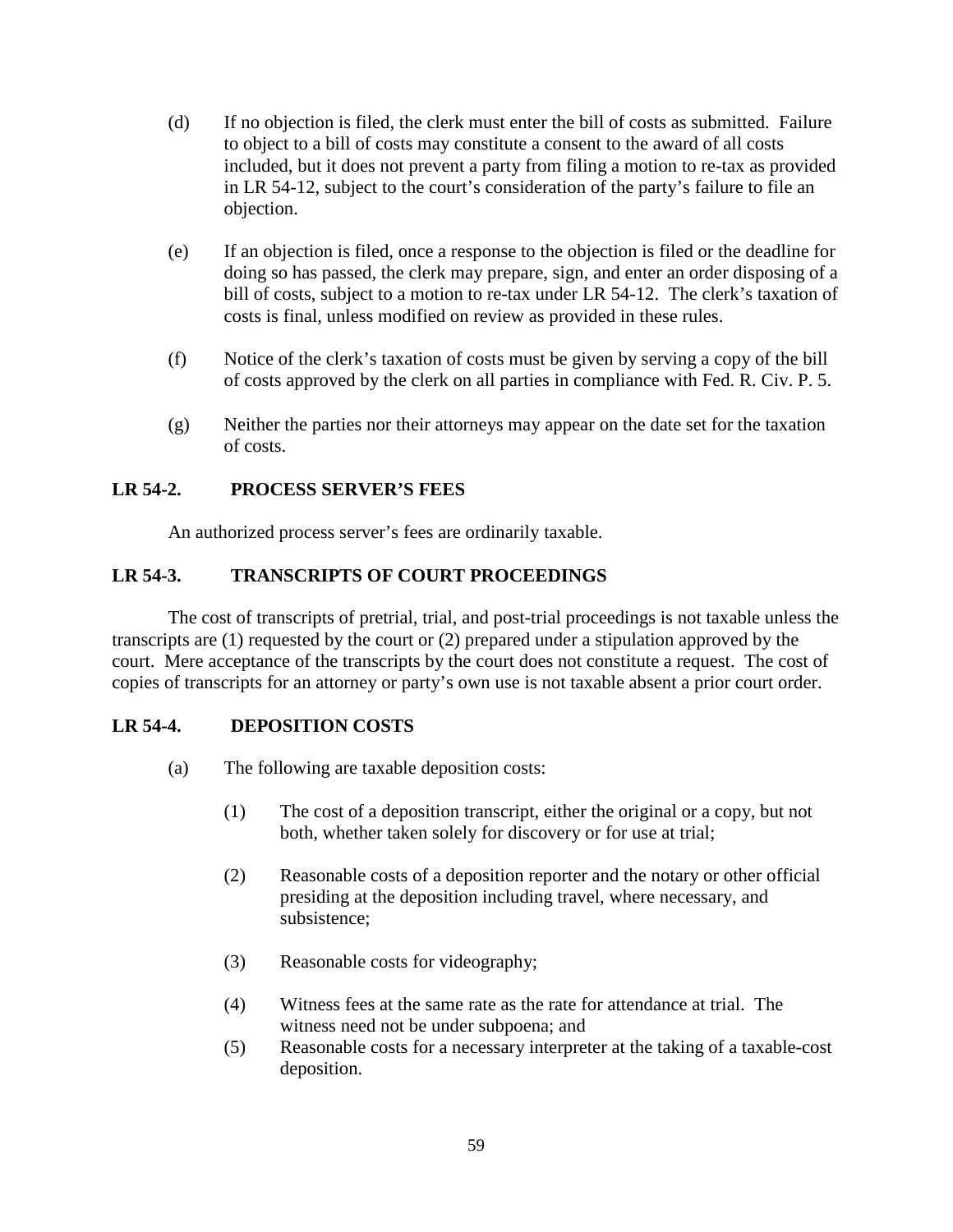- (b) The following are not taxable deposition costs:
	- (1) Attorney's fees, expenses in arranging for taking a deposition, and expenses in attending the deposition are not taxable, except as provided by statute or by the Federal Rules of Civil Procedure;
	- (2) Postage, handling, and delivery fees for deposition transcripts; and
	- (3) Condensed, ASCII, or other special formatting or production of deposition transcripts.

#### **LR 54-5. WITNESS FEES, MILEAGE, AND SUBSISTENCE**

- (a) The rate for witness fees, mileage, and subsistence are fixed by statute. *See* 28 U.S.C. § 1821. These fees are taxable even if the witness did not testify when it is shown that the attendance was necessary. But if a witness is not used, the presumption is that the attendance was unnecessary. The witness need not be under subpoena. Costs may be taxed for each day the witness is necessarily in attendance and are not limited to the actual day the witness testified. Fees will be limited, however, to the days of actual testimony and the days required for travel unless a showing is made that the witness necessarily attended for a longer time.
- (b) No party may receive witness fees for testifying on that party's own behalf, unless the party is subpoenaed to court by the opposing party. Witness fees for officers of a corporation are taxable if the officers are not defendants and recovery is not sought against the officers individually. Fees for expert witnesses are not taxable in a greater amount than statutorily allowable for ordinary witnesses.
- (b) The reasonable fee of a competent interpreter is taxable if the fee of the witness for whom the interpreting services were required is taxable. The reasonable fee of a competent translator is taxable if the document translated is necessarily filed or admitted into evidence.

#### **LR 54-6. EXEMPLIFICATION, COPIES OF PAPERS, AND DISBURSEMENTS FOR PRINTING**

- (a) The following are taxable costs for exemplification, copies of papers, and disbursements for printing:
	- (1) The cost of copies of an exhibit necessarily attached to a filed document;
	- (2) The costs of copies of trial exhibits for the judge and opposing parties;
	- (3) An official's fee for certification or proof regarding the non-existence of a document;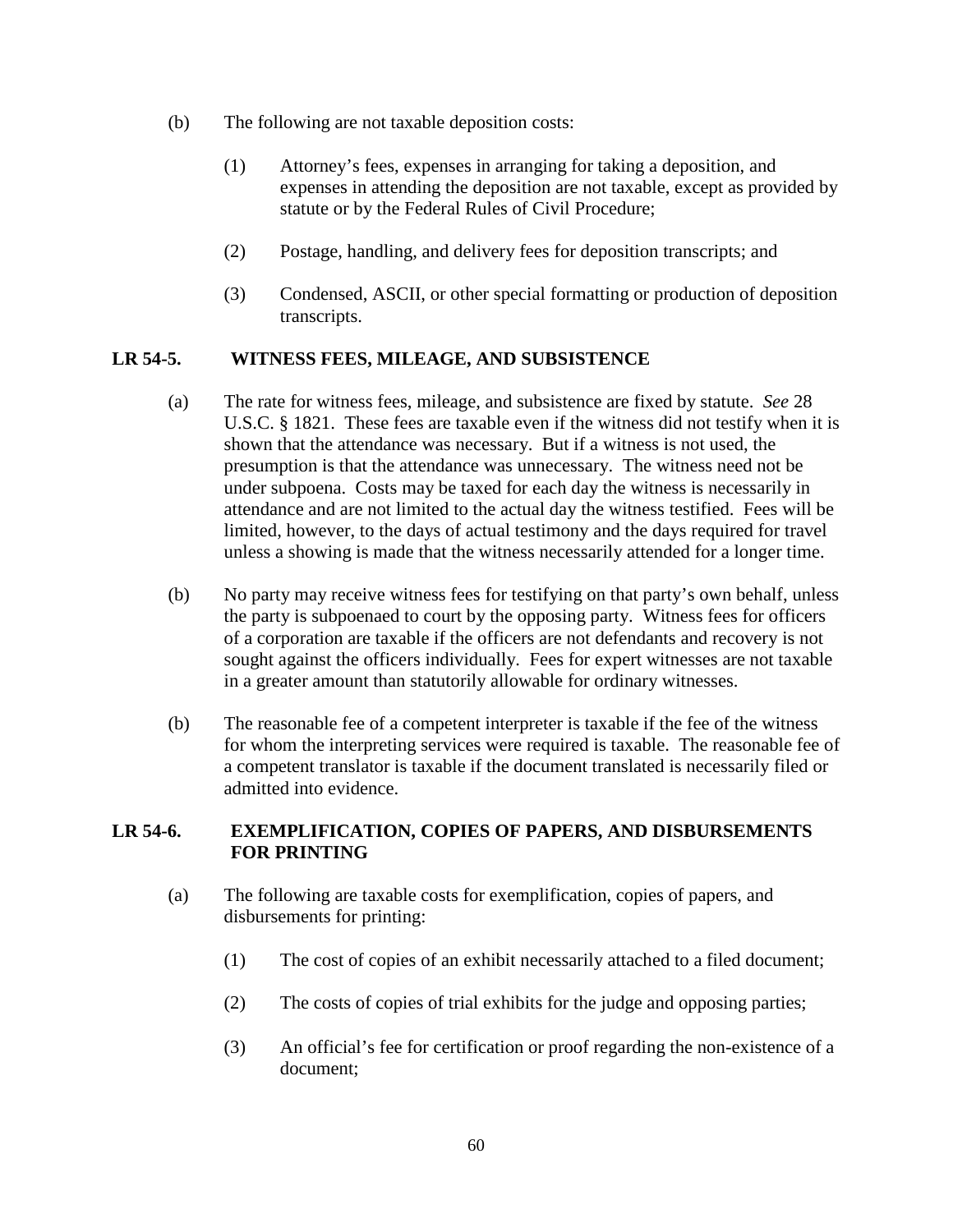- (4) Notary fees, but only for documents that are required to be notarized and that are necessarily filed; and
- (5) The cost of patent file wrappers and prior art patents at the rate charged by the United States Patent and Trademark Office.
- (b) The following costs are not taxable:
	- (1) The cost of reproducing copies of motions, pleadings, notices, and other routine case papers;
	- (2) The costs and page fees for electronic access to court records;
	- (3) The cost of copies obtained for an attorney's own use; and
	- (4) Expenses for services of persons checking patent office records to determine what should be ordered.
- (c) An itemization of costs claimed under subsection (a) must be attached to the bill of costs with a detailed description of the specific nature of the costs and, when available, documentation to support the costs.

# **LR 54-7. MAPS, CHARTS, MODELS, PHOTOGRAPHS, SUMMARIES, COMPUTATIONS, AND STATISTICAL SUMMARIES**

The cost of maps and charts is taxable if they are admitted into evidence. The cost of photographs, 8" x 10" in size or less, is taxable if the photographs are admitted into evidence or attached to documents required to be filed and served on opposing parties. The cost of enlargements greater than 8" x l0," models, summaries, computations, and statistical comparisons are not taxable except by prior court order.

# **LR 54-8. FEES OF RECEIVERS AND COMMISSIONERS**

Unless the court orders otherwise, fees of receivers and commissioners are taxable costs.

#### **LR 54-9. PREMIUMS ON UNDERTAKINGS AND BONDS**

Premiums paid on undertakings and bonds are ordinarily taxable when they were furnished by reason of express requirement of law, when they were ordered by the court, or when they were provided to enable the party to secure some right in the action or proceeding.

#### **LR 54-10. REMOVED CASES**

In a removed case, costs incurred in the state court before removal are taxable in favor of the prevailing party.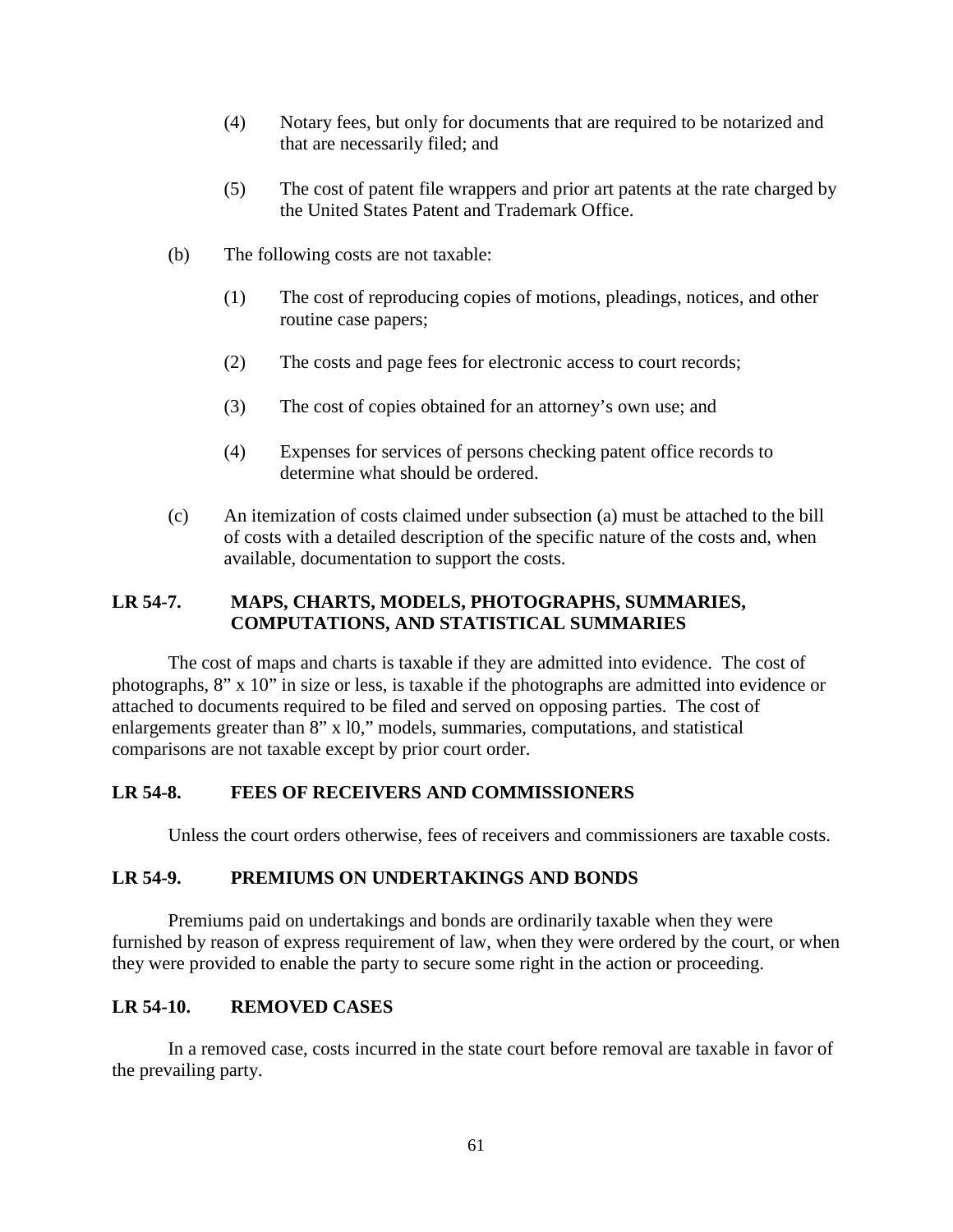### **LR 54-11. COSTS NOT ORDINARILY ALLOWED**

The following costs will not ordinarily be allowed:

- (a) Accountant's fees incurred for investigation;
- (b) The purchase of infringing devices in patent cases;
- (c) The physical examination of an opposing party;
- (d) Courtesy copies of exhibits furnished to opposing counsel without request, except as provided in LR 54-6(a)(2);
- (e) Motion pictures;
- (f) Pro hac vice admission fees;
- (g) Computer research fees;
- (h) Expert witness fees;
- (i) Fees for investigative or paralegal services;
- (j) Fees for general office overhead; and
- (k) An attorney's travel expenses.

#### **LR 54-12. REVIEW OF COSTS**

- (a) A party may obtain review of the clerk's taxation of costs by filing a motion to retax under Fed. R. Civ. P. 54(d), accompanied by points and authorities. A motion to re-tax costs must be filed and served within seven days after receipt of the notice under LR 54-1(f).
- (b) A motion to re-tax must specify the particular portions of the clerk's ruling to which the party objects, and only those portions of the clerk's ruling will be considered by the court. The motion to re-tax will be decided on the same papers and evidence submitted to the clerk.

# **LR 54-13. APPELLATE COSTS**

The district court does not tax or re-tax appellate costs. The certified copy of the judgment or the mandate of the Court of Appeals, without further action by the district court, is sufficient basis to request the clerk of the district court to issue a writ of execution to recover costs taxed by the Court of Appeals.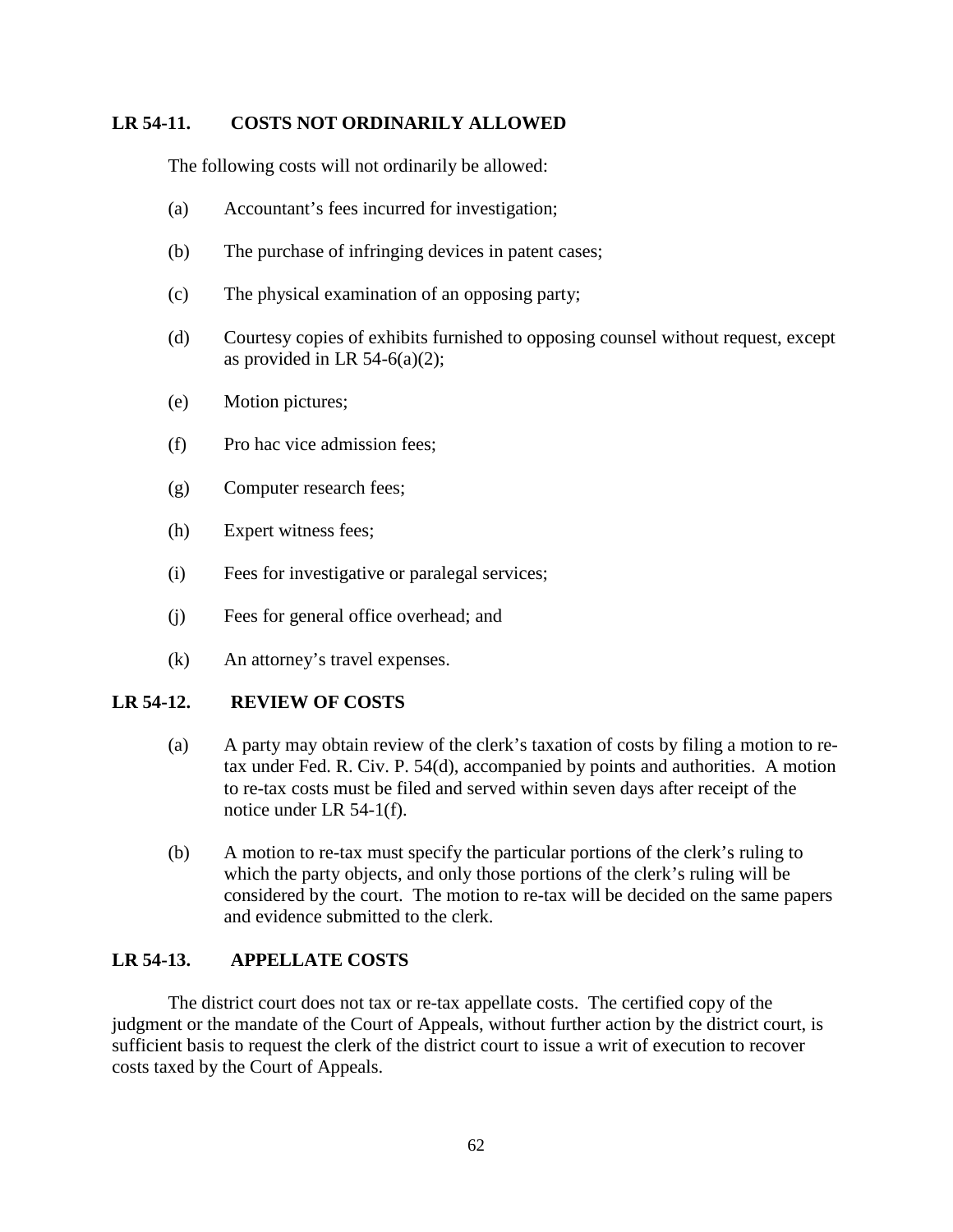### **LR 54-14. MOTIONS FOR ATTORNEY'S FEES**

- (a) Time for Filing. When a party is entitled to move for attorney's fees, the motion must be filed with the court and served within 14 days after entry of the final judgment or other order disposing of the action.
- (b) Content of Motions. Unless the court orders otherwise, a motion for attorney's fees must include the following in addition to those matters required by Fed. R. Civ. P. 54(d)(2)(B):
	- (1) A reasonable itemization and description of the work performed;
	- (2) An itemization of all costs sought to be charged as part of the fee award and not otherwise taxable under LR 54-1 through 54-13;
	- (3) A brief summary of:
		- (A) The results obtained and the amount involved;
		- (B) The time and labor required;
		- (C) The novelty and difficulty of the questions involved;
		- (D) The skill requisite to perform the legal service properly;
		- (E) The preclusion of other employment by the attorney due to acceptance of the case;
		- (F) The customary fee;
		- (G) Whether the fee is fixed or contingent;
		- (H) The time limitations imposed by the client or the circumstances;
		- (I) The experience, reputation, and ability of the attorney(s);
		- (J) The undesirability of the case, if any;
		- (K) The nature and length of the professional relationship with the client;
		- (L) Awards in similar cases; and
		- (M) Any other information the court may request.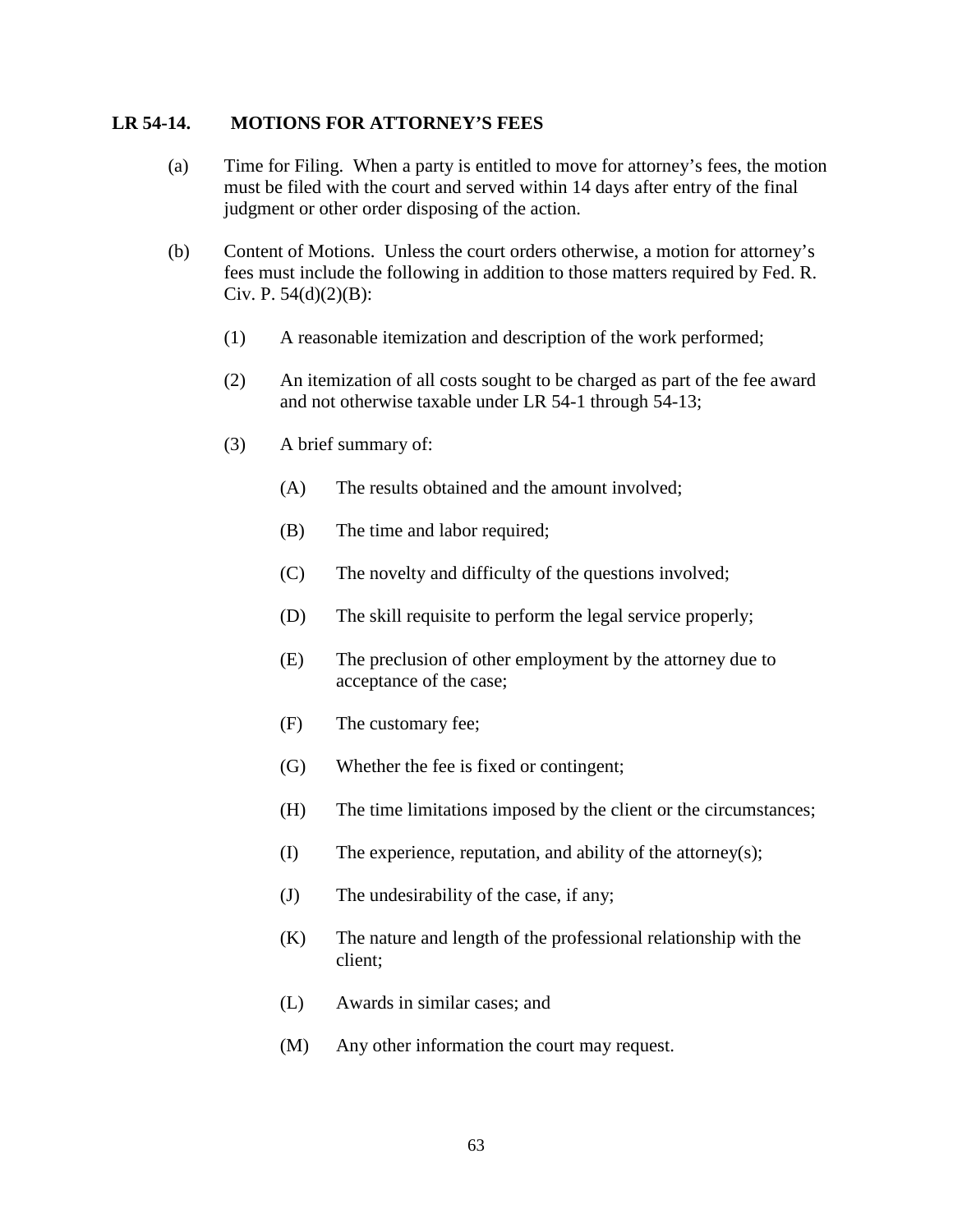- (c) Attorney Affidavit. Each motion must be accompanied by an affidavit from the attorney responsible for the billings in the case authenticating the information contained in the motion and confirming that the bill was reviewed and edited and that the fees and costs charged are reasonable.
- (d) Failure to provide the information required by subsections (b) and (c) in a motion for attorney's fees may be deemed a consent to the denial of the motion.
- (e) Opposition. If no opposition is filed, the court may grant the motion after independent review of the record. If an opposition is filed, it must set forth the specific charges that are disputed and state with reasonable particularity the basis for the opposition. The opposition must include affidavits to support any contested fact.
- (f) Hearing. If either party wishes to examine the affiant, the party must specifically make that request in writing. Absent such a request, the court may decide the motion on the papers or set the matter for evidentiary hearing.

## **LR 56-1. MOTIONS FOR SUMMARY JUDGMENT**

Motions for summary judgment and responses thereto must include a concise statement setting forth each fact material to the disposition of the motion that the party claims is or is not genuinely in issue, citing the particular portions of any pleading, affidavit, deposition, interrogatory, answer, admission, or other evidence on which the party relies. The statement of facts will be counted toward the applicable page limit in LR 7-3.

## **LR 59-1. MOTIONS FOR RECONSIDERATION OF INTERLOCUTORY ORDERS**

- (a) Motions seeking reconsideration of case-dispositive orders are governed by Fed. R. Civ. P. 59 or 60, as applicable. A party seeking reconsideration under this rule must state with particularity the points of law or fact that the court has overlooked or misunderstood. Changes in legal or factual circumstances that may entitle the movant to relief also must be stated with particularity. The court possesses the inherent power to reconsider an interlocutory order for cause, so long as the court retains jurisdiction. Reconsideration also may be appropriate if (1) there is newly discovered evidence that was not available when the original motion or response was filed, (2) the court committed clear error or the initial decision was manifestly unjust, or (3) if there is an intervening change in controlling law.
- (b) Motions for reconsideration are disfavored. A movant must not repeat arguments already presented unless (and only to the extent) necessary to explain controlling, intervening law or to argue new facts. A movant who repeats arguments will be subject to appropriate sanctions.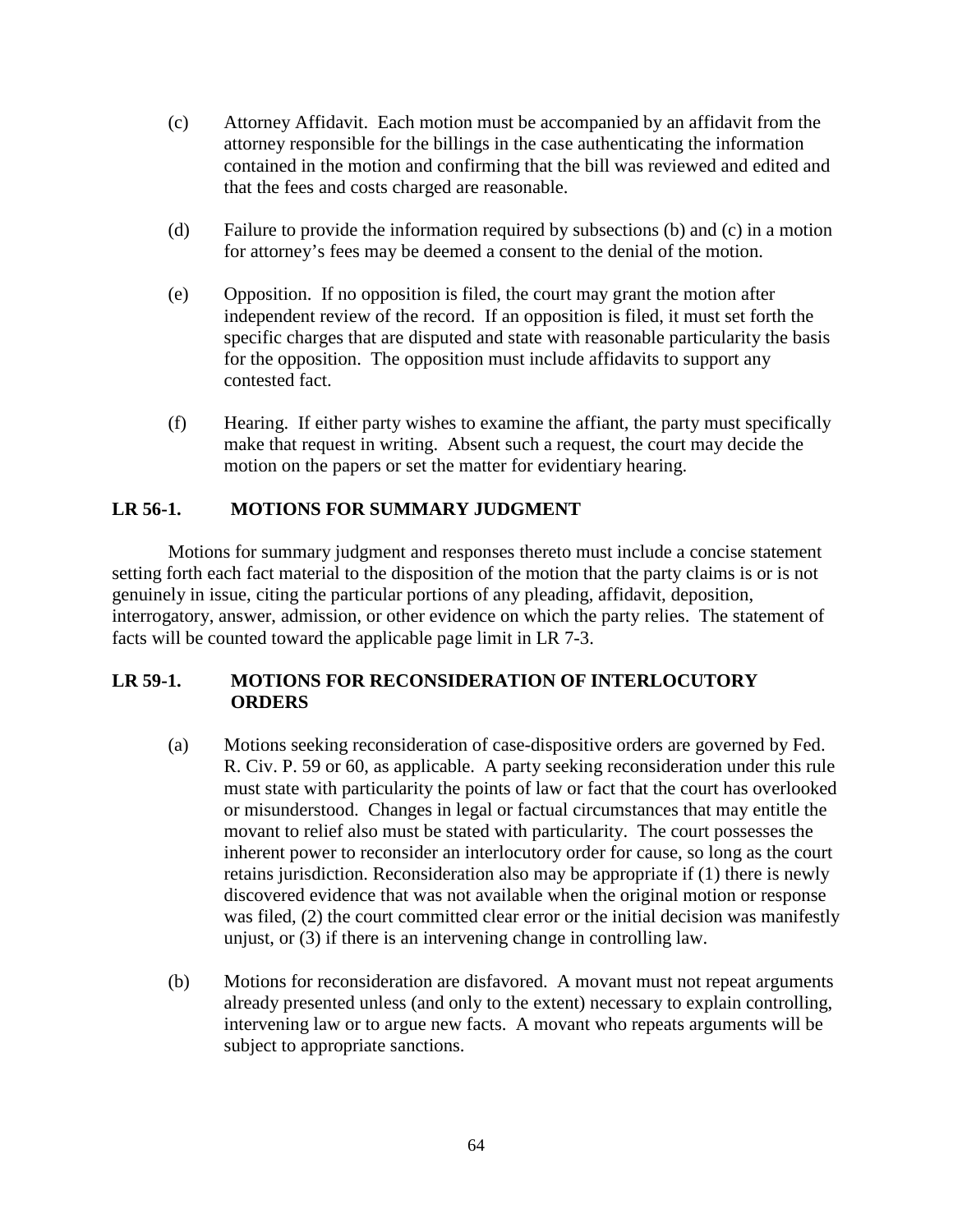## **LR 65.1-1. QUALIFICATION OF SURETY**

Except for bonds secured by cash or negotiable bonds or notes of the United States governed by LR 65.1-2, every bond must have as surety:

- (a) A corporation authorized by the United States Secretary of the Treasury to act as surety on official bonds under 31 U.S.C. §§ 9304 through 9306;
- (b) A corporation authorized to act as surety under the laws of the State of Nevada, which corporation must have on file with the clerk a certified copy of its certificate of authority to do business in Nevada, together with a certified copy of the power of attorney appointing the agent authorized to execute the bond;
- (c) One or more individuals each of whom owns real or personal property sufficient to justify the full amount of the suretyship; or
- (d) Any other security the court may require by order.

## **LR 65.1-2. DEPOSIT OF MONEY OR UNITED STATES OBLIGATION IN LIEU OF SURETY**

When ordered by the court, there may be deposited with the clerk in lieu of surety:

- (a) Lawful money accompanied by an affidavit that identifies the money's legal owner; or
- (b) Negotiable bonds or notes of the United States accompanied by an executed agreement as required by 31 U.S.C. § 9303(a)(3) authorizing the clerk to collect or sell the bonds or notes in the event of default.

## **LR 65.1-3. APPROVAL**

Unless approval of the bond or the individual sureties is endorsed thereon by opposing counsel or the party, if appearing pro se, the party offering the bond must apply to the court for approval. The clerk is authorized to approve bonds unless court approval is expressly required by law.

## **LR 65.1-4. PERSONS NOT TO ACT AS SURETIES**

Officers of this court, members of the bar of this court, nonresident attorneys specially admitted to practice before this court, and their office associates or employees may not act as surety in this court.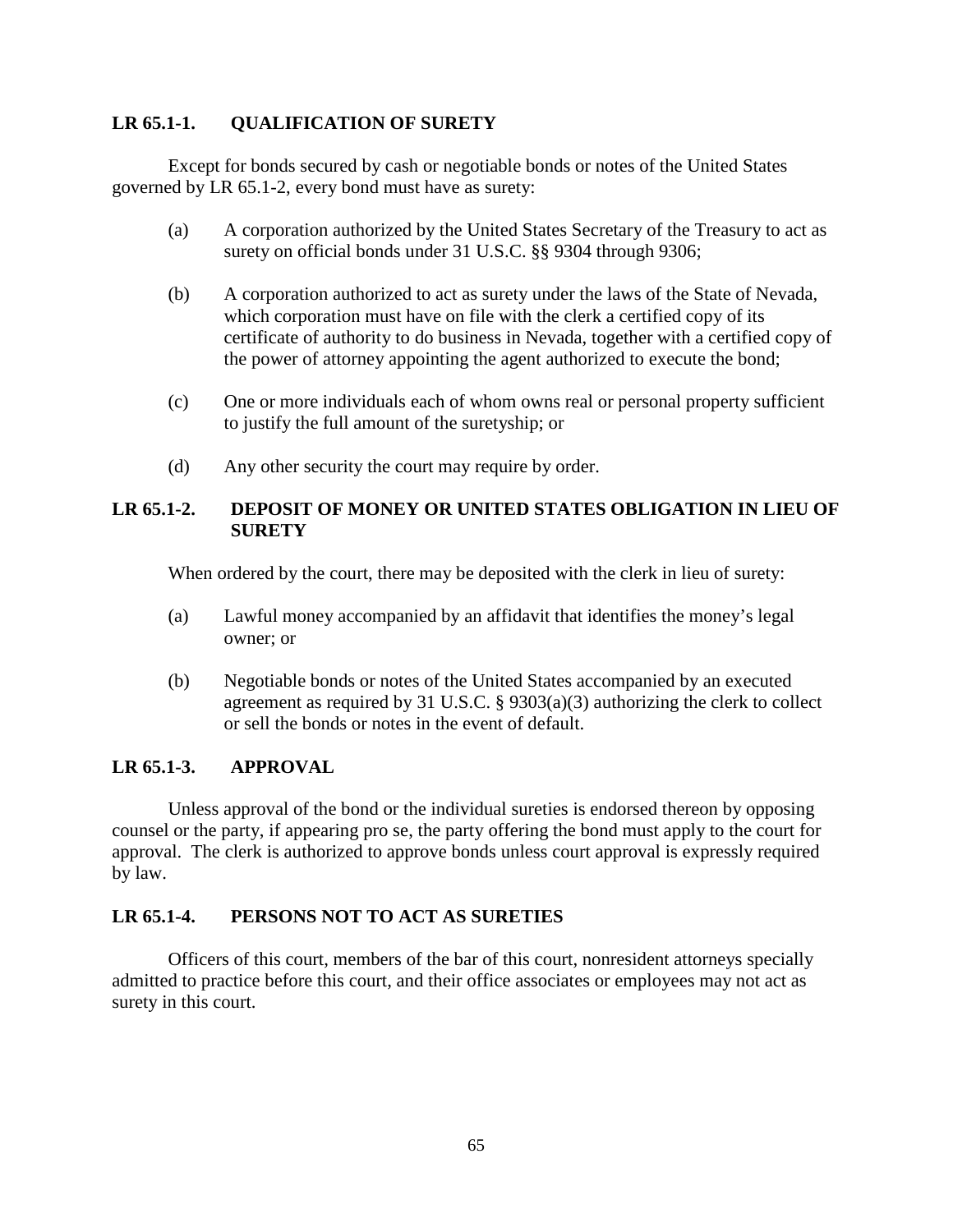## **LR 65.1-5. JUDGMENT AGAINST SURETIES**

Regardless of what may be otherwise provided in any security instrument, every surety who provides a bond or other undertaking for filing with this court thereby submits to the court's jurisdiction and irrevocably appoints the clerk as agent on whom any paper affecting liability on the bond or undertaking may be served. Liability will be joint and several and may be enforced summarily without independent action. Service may be made on the clerk, who must immediately mail a copy to the surety at the last known address.

### **LR 65.1-6. FURTHER SECURITY OR JUSTIFICATION OF PERSONAL SURETIES**

At any time and upon reasonable notice to all other parties, a party for whose benefit a bond is presented or posted may apply to the court for further or different security or for an order requiring personal sureties.

### **LR 66-1. RECEIVERS IN GENERAL**

Rules 66-1 through 66-9 are promulgated under Fed. R. Civ. P. 66 for the administration of estates by receivers or other similar officers appointed by the court.

## **LR 66-2. NOTICE; TEMPORARY RECEIVER**

A receiver must not be appointed except after hearing, preceded by at least 14 days' notice to the party sought to be subjected to receivership and to all known creditors, but a temporary receiver may be appointed without notice upon adequate showing provided by Fed. R. Civ. P. 65(b).

### **LR 66-3. REVIEW OF APPOINTMENT OF TEMPORARY RECEIVER**

Upon being appointed, a temporary receiver must give the notice required in LR 66-2, and at the hearing the court must determine whether a receiver should be appointed and the receivership continued or terminated in the same manner as though no temporary receiver had been appointed.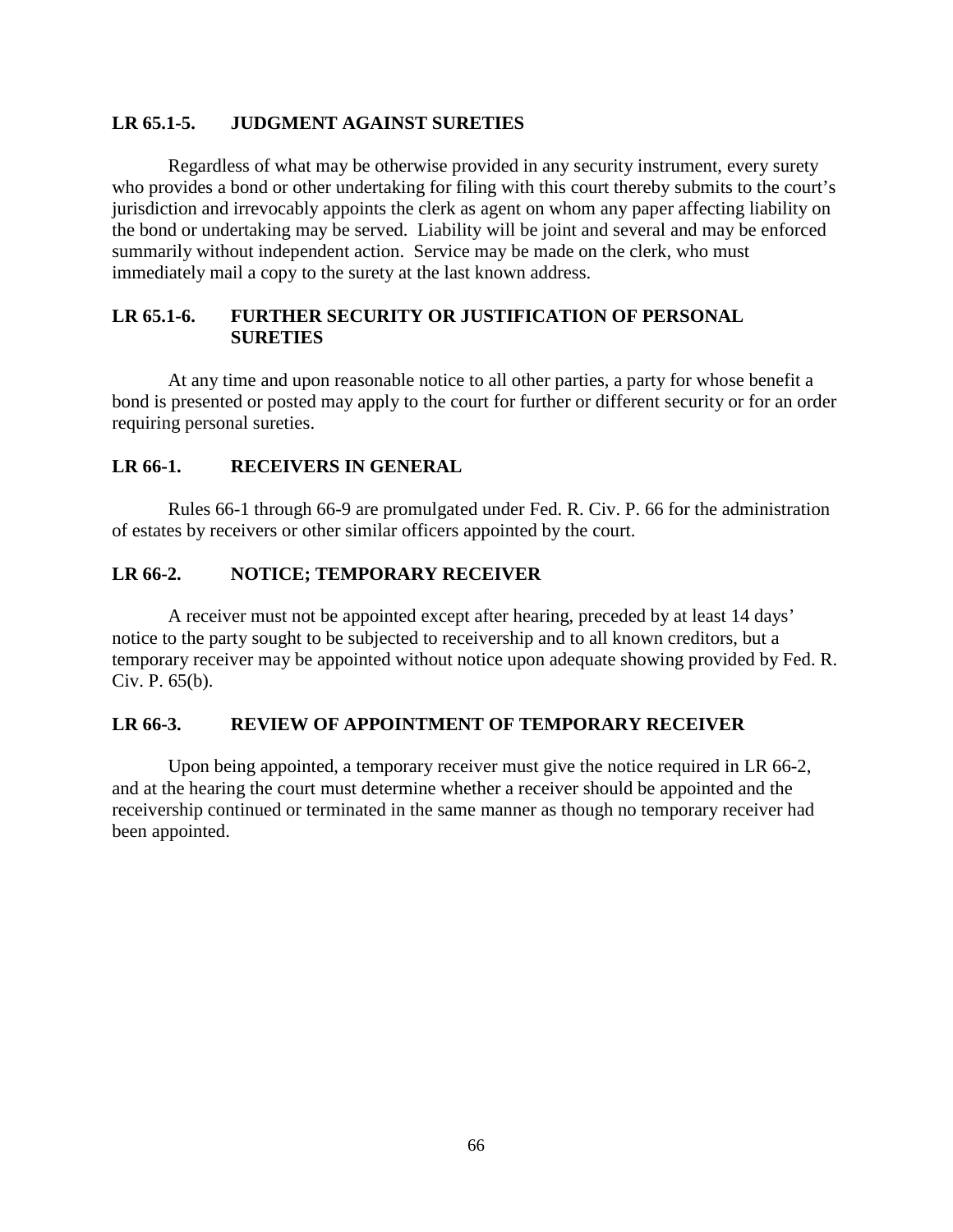## **LR 66-4. REPORTS OF RECEIVERS**

- (a) At the hearing provided for in LR 66-3, the temporary receiver must file with the court a summary report of the temporary receivership.
- (b) Within 60 days of being appointed, a permanent receiver must file a verified report and account of the receiver's administration, which must be heard on 14 days' notice to all parties and known creditors of the party subject to receivership. The report and account must contain the following:
	- (1) A summary of the receiver's operations;
	- (2) An inventory of the assets and their appraised value;
	- (3) A schedule of all the receiver's receipts and disbursements;
	- (4) A list of all known creditors with their addresses and the amounts of their claims; and
	- (5) The receiver's recommendations for a continuation or discontinuation of the receivership and the reasons for the recommendations.
- (c) At the hearing, the court must approve or disapprove the receiver's report and account, determine whether the receivership may continue, and fix the time for further regular reports by the receiver, if applicable.

## **LR 66-5. NOTICE OF HEARINGS**

Unless the court orders otherwise, the receiver must give all interested parties and creditors at least 14 days' notice of the time and place of hearings of:

- (a) All further reports of the receiver;
- (b) All petitions for approval of the payment of dividends to creditors;
- (c) All petitions for confirmation of sales of real or personal property;
- (d) All applications for fees of the receiver, or of any attorney, accountant, or investigator;
- (e) Any application for the discharge of the receiver; and
- (f) All petitions for authority to sell property at private sale.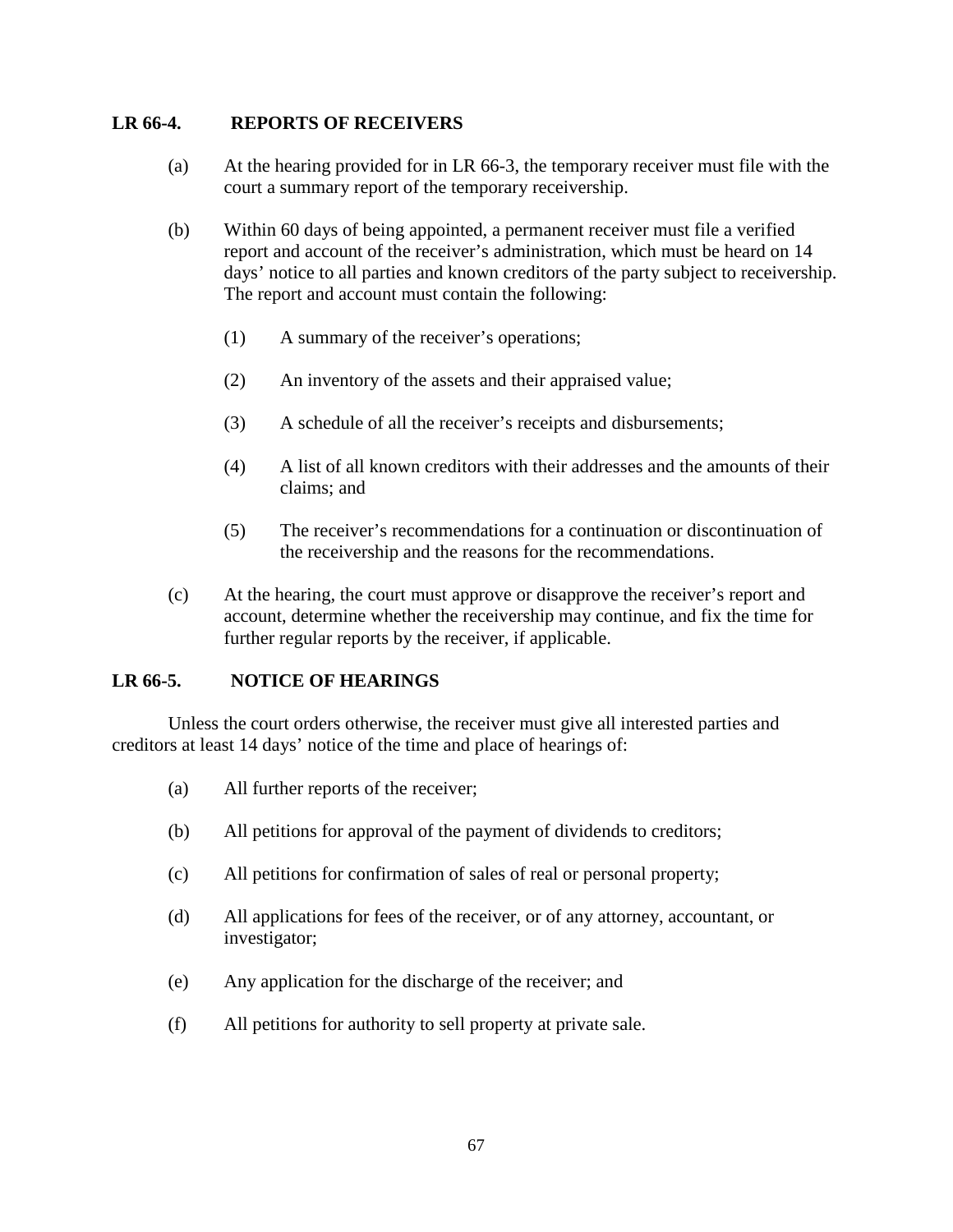### **LR 66-6. EMPLOYMENT OF ATTORNEYS, ACCOUNTANTS, AND INVESTIGATORS**

A receiver must not employ an attorney, accountant, or investigator without first obtaining a court order authorizing the employment. The compensation of an attorney, accountant, or investigator will be fixed by the court, after hearing, upon the receiver's verified application setting forth in reasonable detail the nature of the services. The application must state under oath that the receiver has not entered into any agreement, written or oral, express or implied, with any other person concerning the amount of compensation paid or to be paid from the assets of the estate, or any sharing of it.

### **LR 66-7. PERSONS PROHIBITED FROM ACTING AS RECEIVERS**

Except as otherwise allowed by statute or court order, no party in interest, attorney, accountant, employee, or representative of a party in interest may be appointed as a receiver or employed by the receiver.

### **LR 66-8. DEPOSIT OF FUNDS**

All funds received by a receiver must be deposited in a depository designated by the court in an account entitled "Receiver's Account," together with the name of the action.

## **LR 66-9. UNDERTAKING OF RECEIVER**

A receiver must not act as such until a sufficient undertaking in an adequate amount as determined by the court is filed with the clerk.

### **LR 67-1. DEPOSIT AND INVESTMENT OF FUNDS IN THE REGISTRY ACCOUNT; CERTIFICATE OF CASH DEPOSIT**

- (a) Cash tendered to the clerk for deposit into the court's Registry Account must be accompanied by a written statement titled "Certificate of Cash Deposit," which must be signed by the attorney or pro se party. The certificate must contain the following information:
	- (1) The amount of cash tendered for deposit;
	- (2) The party on whose behalf the tender is being made;
	- (3) The nature of the tender (e.g., interpleader funds deposit, cash bond in lieu of corporate surety in support of temporary restraining order, etc.);
	- (4) The court order permitting the deposit;
	- (5) The conditions of the deposit signed and acknowledged by the depositor;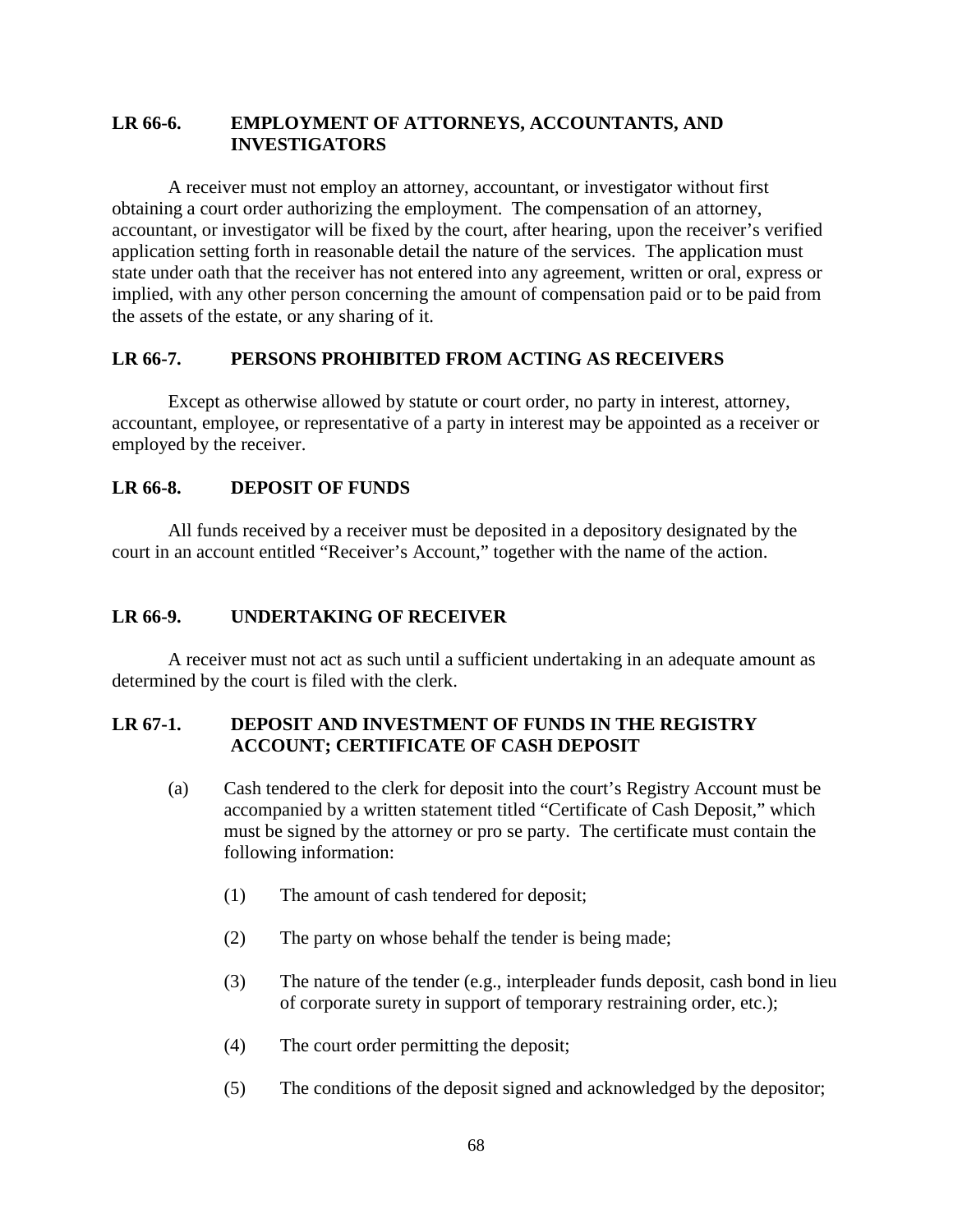- (6) The name and address of the legal owner to whom a refund, if applicable, should be made; and
- (7) A signature block on which the clerk can acknowledge receipt of the cash tendered. The signature block must not be on a separate page, but must appear approximately one inch below the last typewritten line on the lefthand side of the last page of the certificate and must read as follows:

**RECEIPT** Cash as identified herein is hereby acknowledged as being received this date. Dated: CLERK, U.S. DISTRICT COURT

By: \_\_\_\_\_\_\_\_\_\_\_\_\_\_\_\_\_\_\_\_\_\_\_\_\_\_\_

Deputy Clerk

- (b) The depositing party must attach a copy of the order permitting the deposit.
- (c) The clerk may refuse cash tendered without the Certificate of Cash Deposit required by this rule.

## **LR 67-2. INVESTMENT OF FUNDS ON DEPOSIT**

- (a) Unless the court orders otherwise, funds on deposit in the court's Registry Account under to 28 U.S.C. § 2041 will be invested in an interest-bearing account established by the clerk.
- (b) All motions or stipulations for an order directing the clerk to invest Registry Account funds in an account other than the court's standard interest-bearing account must contain the following:
	- (1) The name of the bank or financial institution where the funds are to be invested;
	- (2) The type of account or instrument and the terms of investment where a timed instrument is involved; and
	- (3) Language that either:
		- (A) Directs the clerk to deduct from income earned on the investment a fee, not exceeding that authorized by the Judicial Conference of the United States and set by the Director of the Administrative Office; or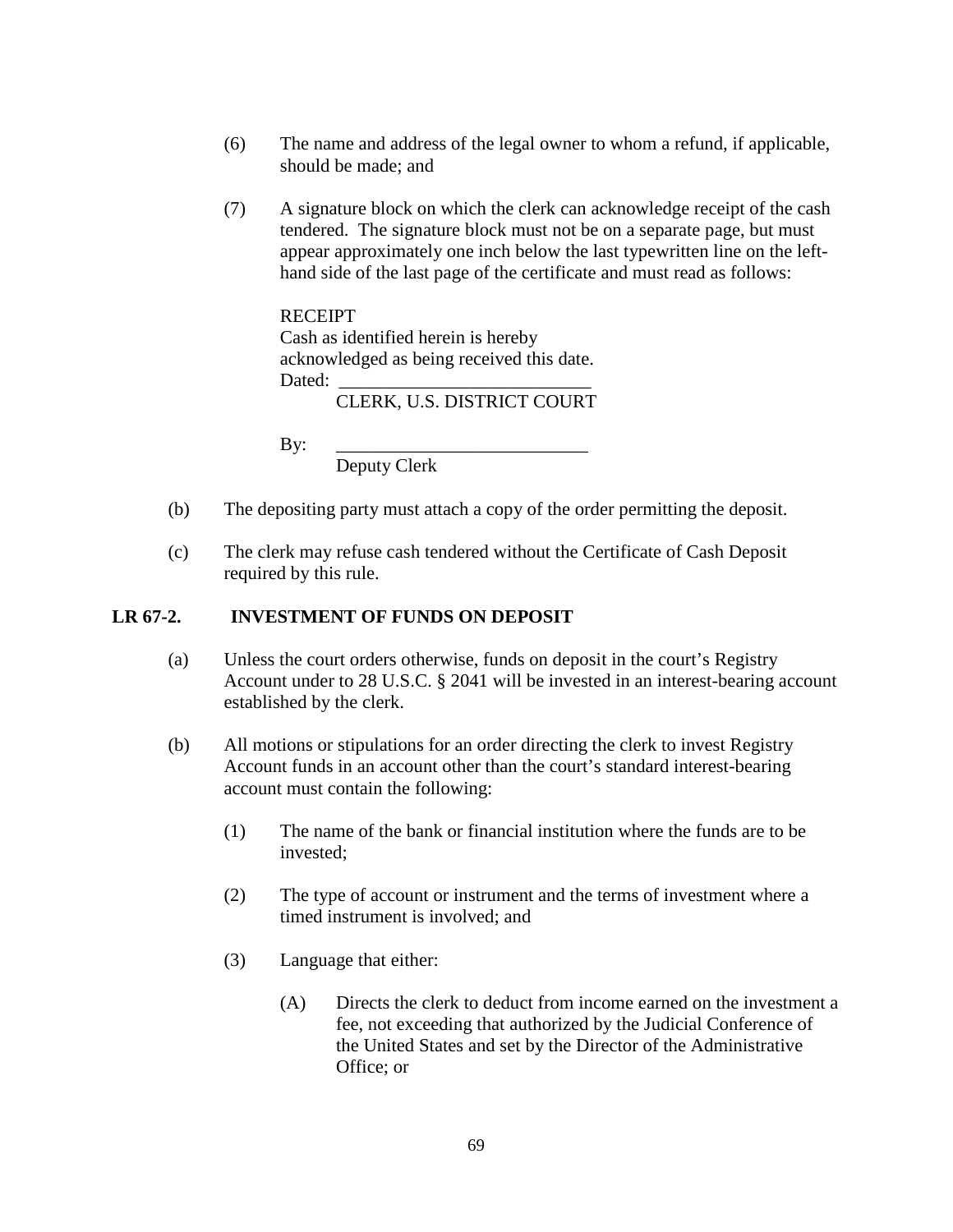- (B) States affirmatively the investment is being made for the benefit of the United States and, therefore, no fee may be charged.
- (c) An attorney or pro se party obtaining an order under these rules must cause a copy of the order to be served personally on (1) the clerk or (2) the chief deputy and the financial deputy. A supervisory deputy clerk may accept service on behalf of the clerk, chief deputy, or financial deputy in their absence.
- (d) The clerk must take all reasonable steps to deposit funds into interest-bearing accounts or instruments within 14 days after service of the order for such investment.
- (e) An attorney or pro se party who obtains an order directing investment of funds by the clerk must, within 14 days after service of the order on the clerk, verify the funds were invested as ordered.
- (f) An attorney or pro se party's failure to personally serve (1) the clerk or (2) the chief deputy and the financial deputy, or in their absence a supervisory deputy clerk, with a copy of the order, or failure to verify investment of the funds, will release the clerk from any liability for lost earned interest on the funds.
- (g) An attorney or pro se party must notify the clerk regarding disposition of funds at maturity of a timed instrument. In the absence of such notice, funds invested in a timed instrument subject to renewal must be reinvested for a like period of time at the prevailing interest rate. Funds invested in a timed instrument not subject to renewal will be re-deposited by the clerk into the court's Registry Account, which is a non-interest-bearing account.
- (h) Service of notice by an attorney or pro se party required by LR 67-2(g) must be made as provided in LR 67-2(c) not later than 14 days before maturity of the timed instrument.
- (i) Any change in terms or conditions of an investment must be only by court order, and an attorney or pro se party must comply with LR 67-2(b) and (c).

## **LR 77-1. JUDGMENTS AND ORDERS GRANTABLE BY THE CLERK**

- (a) The clerk is authorized, without further direction by the court, to sign and enter any order permitted to be signed by the clerk under the Federal Rules of Civil Procedure and the following:
	- (1) Orders specially appointing persons to serve process;
	- (2) Orders withdrawing exhibits under LR 79-1;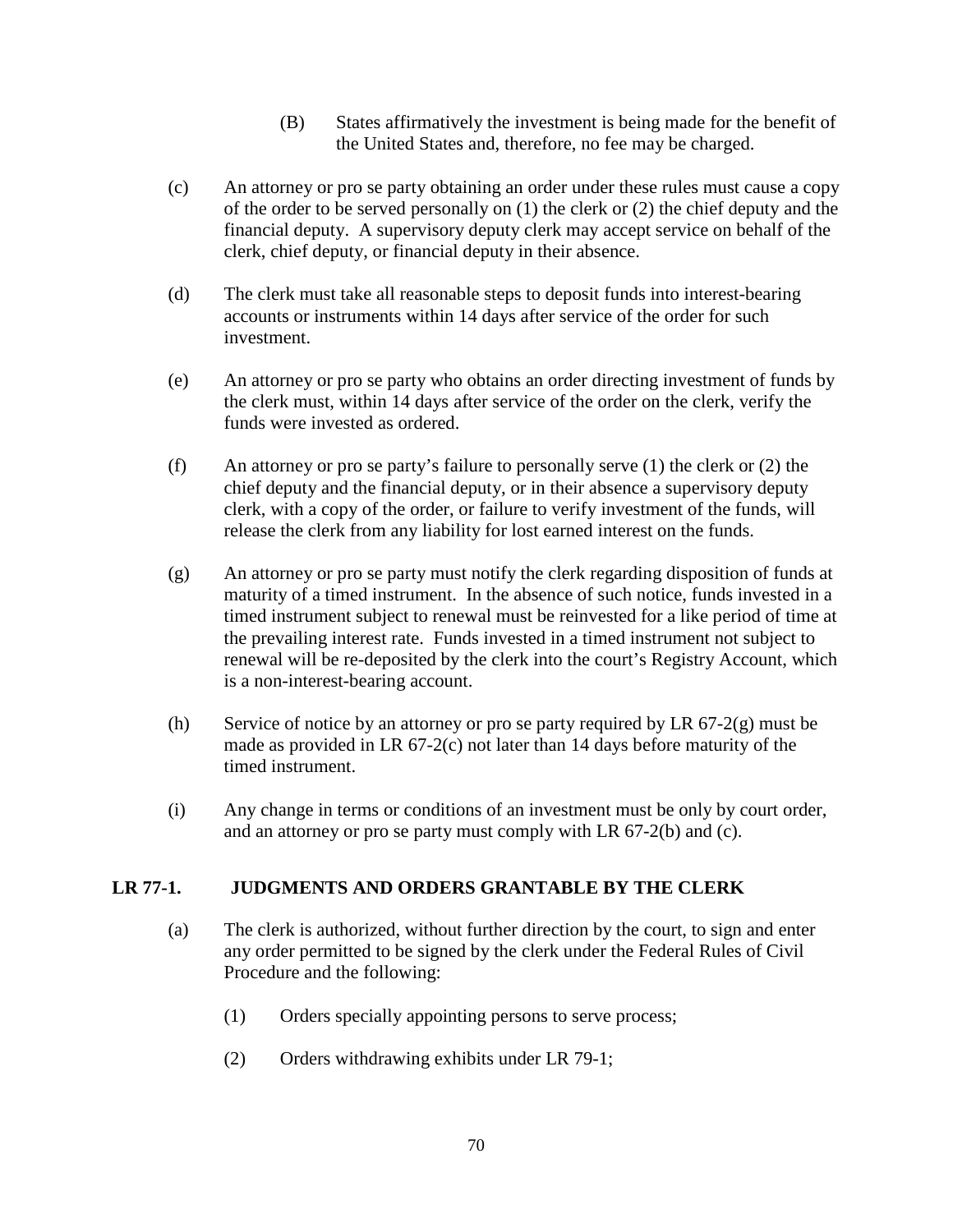- (3) Orders on stipulations:
	- (A) Satisfying judgments;
	- (B) Noting satisfaction of orders for the payment of money;
	- (C) Withdrawing stipulations;
	- (D) Annulling bonds; or
	- (E) Exonerating sureties.
- (b) The clerk must:
	- (1) Enter judgments on verdicts or decisions of the court in circumstances authorized by Fed. R. Civ. P.  $58(b)(1)$ ;
	- (2) Enter default for failure to plead or otherwise defend under Fed. R. Civ. P. 55(a);
	- (3) Enter judgments by default in the circumstances authorized by Fed. R. Civ. P. 55(b)(1);
	- (4) Enter judgments after acceptance of an offer of judgment in the circumstances authorized by Fed. R. Civ. P. 68(a);
	- (5) When ordered by the court in the particular case or in all cases assigned to a particular judge, enter orders under LR IA 11-2 granting permission to an attorney to practice in a particular case and orders under LR IA 11-6 granting leave of the court for substitution of counsel; and
	- (6) Enter any other order that, under Fed. R. Civ. P.  $77(c)(2)(D)$ , does not require special direction by the court.
- (c) For the purposes of subsection  $(b)(3)$ , "sum certain or a sum that can be made certain by computation" means an amount that appears in, or can be simply calculated from, the complaint and supporting affidavits. If the complaint and supporting affidavits leave doubt about the amount to which a plaintiff is entitled as a result of the defendant's default, the claim is not for a sum certain.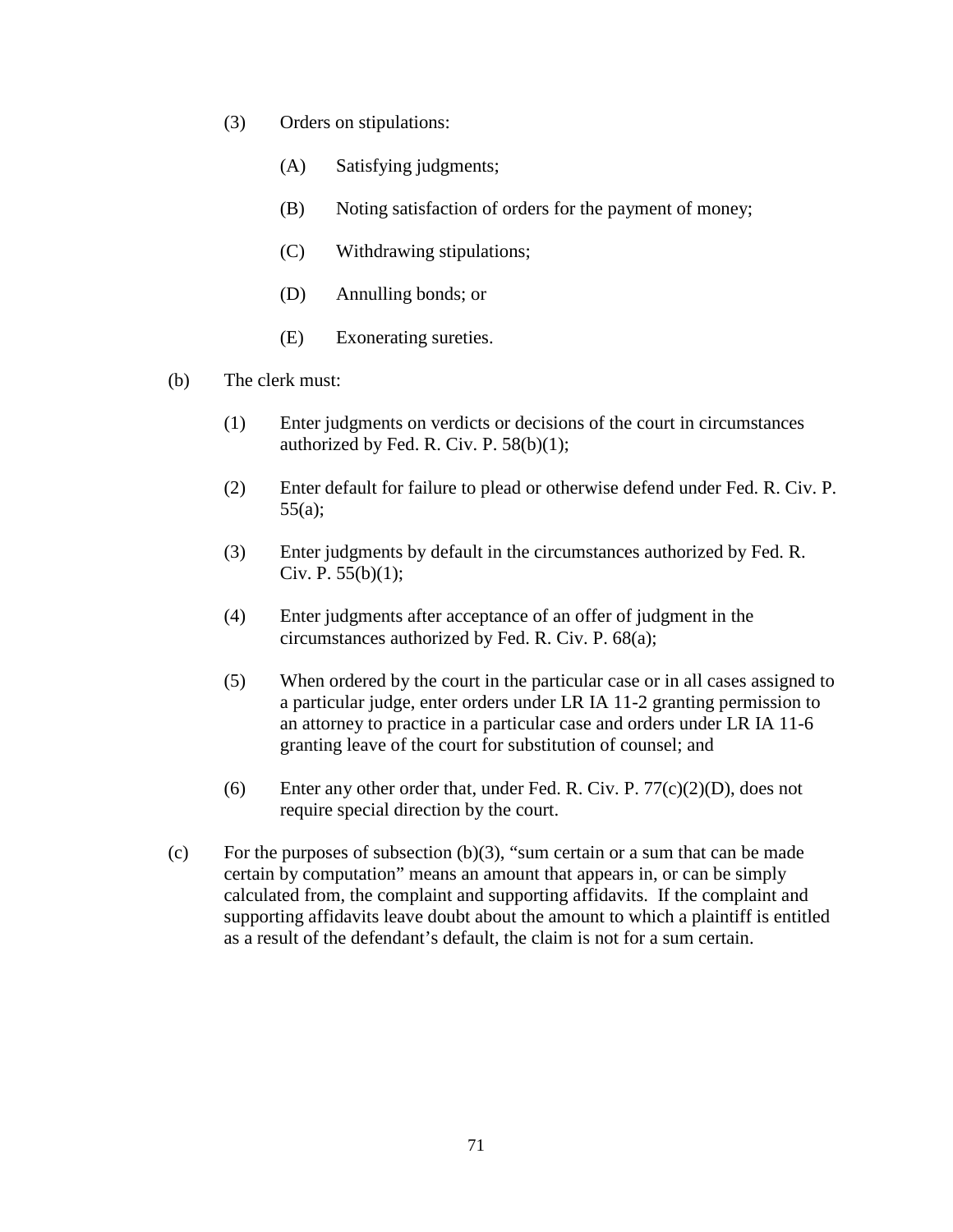### **LR 78-1. ORAL ARGUMENT**

All motions may be considered and decided with or without a hearing. Any party making or opposing a motion who believes oral argument may assist the court and wishes to be heard may request a hearing by inserting the words ORAL ARGUMENT REQUESTED below the title of the document on the first page of the motion or response. Parties must not file separate motions requesting a hearing.

## **LR 79-1. FILES AND EXHIBITS: CUSTODY AND WITHDRAWAL**

- (a) All files and records of the court must remain in the custody of the clerk, and records or papers in the court's files may not be taken from the clerk's custody without the court's written permission, and then, only after a receipt has been signed by the person obtaining the record or paper.
- (b) The clerk must mark and have safekeeping responsibility for all exhibits marked and identified at trial or hearing. Unless there is some special reason why the originals should be retained, the court may order exhibits to be returned to the party who offered the exhibits upon the filing of true copies of the exhibits in place of the originals.
- (c) Unless the court orders otherwise, the clerk must continue to have custody of the exhibits until the judgment has become final and the deadlines for filing a notice of appeal and motion for a new trial have passed, or appeal proceedings have terminated.
- (d) If no appeal is taken, after final judgment has been entered and the deadline for filing a notice of appeal and a motion for a new trial have passed, or upon the filing of a stipulation waiving the right to appeal and to a new trial, any party may, upon 21-days' prior written notice to all parties, withdraw any exhibit originally produced by it unless some other party or person files prior notice with the clerk of a claim to the exhibit. If a notice of claim is filed, the clerk must not deliver the exhibit unless both the party who produced it and the claimant consent in writing, or until the court has determined who is entitled to the exhibit.
- (e) If exhibits are not withdrawn within 21 days after the clerk notifies the parties to claim the exhibits, the clerk must destroy or otherwise dispose of the exhibits as ordered by the court.

## **LR 81-1. REMOVED ACTIONS**

All pending motions and other requests directed to the state court are automatically denied without prejudice upon removal, and they may be refiled in this court. Motions refiled in this court must include citation to all relevant federal law and must be revised as necessary to comply with this court's rules.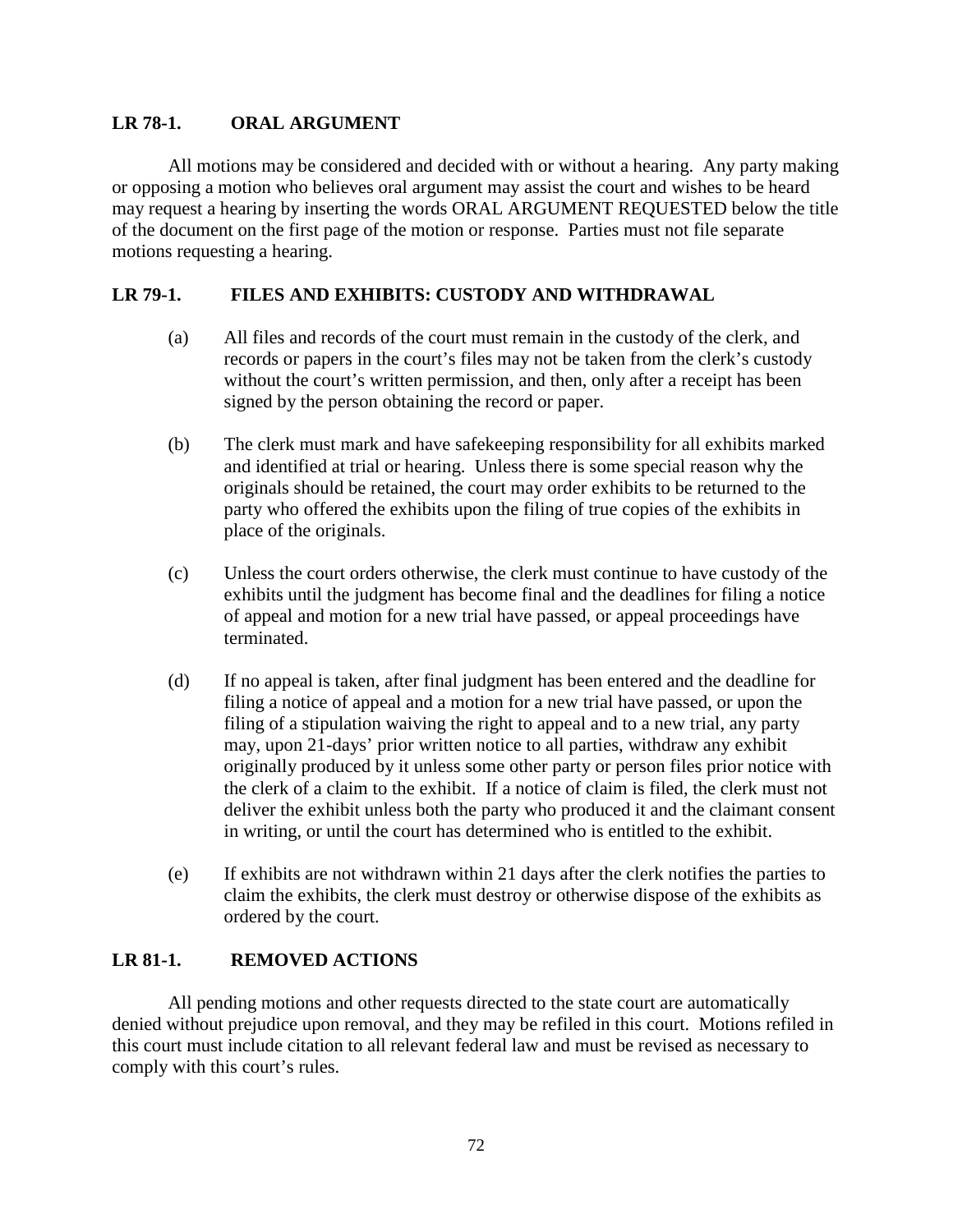#### **PART III—PATENT PRACTICE**

#### **LPR 1-1. TITLE**

These are the Local Rules of Practice for Patent Cases before the United States District Court for the District of Nevada.

### **LPR 1-2. SCOPE AND CONSTRUCTION**

These rules apply to all civil actions filed in or transferred to this court that allege infringement of a utility patent in a complaint, counterclaim, cross-claim, or third-party claim, or that seek a declaratory judgment that a patent is not infringed, is invalid, or is unenforceable. The Local Rules of Civil Practice in Part II also apply to these actions, except to the extent that they are inconsistent with these Patent Local Rules. For the purposes of these rules, citations to Title 35 of the United States Code refer to pre-America Invents Act statutes.

### **LPR 1-3. MODIFICATION OF RULES**

The court may apply all or part of these rules to any case already pending on the effective date of these rules. The court may modify the obligations and deadlines of these rules based on the circumstances of any particular case, including, without limitation, the simplicity or complexity of the case as shown by the patents, claims, products, or parties involved. Modifications may be proposed by one or more parties at the mandatory Fed. R. Civ. P. 26(f) meeting ("Initial Scheduling Conference"), and then submitted in the stipulated discovery plan and scheduling order. Modifications also may be proposed by request upon a showing of good cause. Before submitting any request for a modification, the parties must meet and confer for purposes of reaching an agreement, if possible, on any modification.

#### **LPR 1-4. CONFIDENTIALITY**

Discovery and initial disclosures under these rules cannot be withheld on the basis of confidentiality absent court order. Not later than 14 days after the Initial Scheduling Conference, the parties must file a proposed protective order. Pending entry of a discovery confidentiality protective order, disclosures deemed confidential by a party must be produced with a confidential designation (e.g., "Confidential—Attorneys Eyes Only"), and the disclosure of the information will be limited to each party's outside attorney of record, including employees of outside attorney of record, and used only for litigation purposes.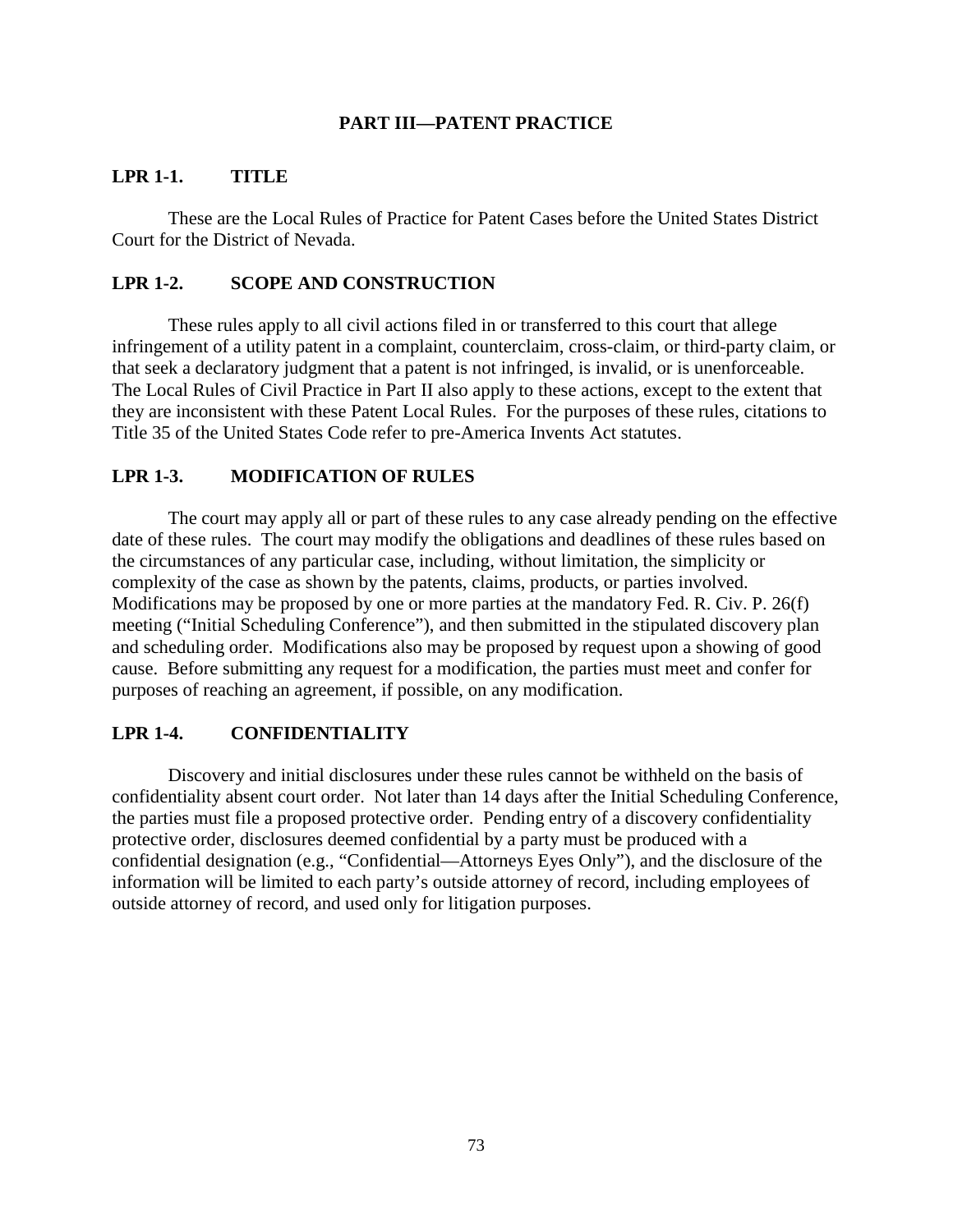## **LPR 1-5. CERTIFICATION OF DISCLOSURES**

- (a) All statements, disclosures, and charts filed or served under these rules must be dated and signed by the attorney of record. The attorney's signature must attest that, to the best of his or her knowledge, information, and belief, formed after an inquiry that is reasonable under the circumstances, the disclosure is made in good faith and the information contained in the statement, disclosure, or chart is correct at the time it is made and provides a complete statement of the information presently known to the party. Disclosures required by these rules are in addition to others required under the Federal Rules of Civil Procedure.
- (b) The parties must file with the court a notice certifying that all disclosures required under LPR 1-6 through 1-11 have been timely provided. The parties must file the notice within seven days after the deadline for service of the disclosures required under LPR 1-10. Any variation from these deadlines requires court approval.

## **LPR 1-6. INITIAL DISCLOSURE OF ASSERTED CLAIMS AND INFRINGEMENT CONTENTIONS**

Within 14 days after the Initial Scheduling Conference under Fed. R. Civ. P. 26(f), a party claiming patent infringement must serve on all parties a Disclosure of Asserted Claims and Infringement Contentions. Separately for each opposing party, the Disclosure of Asserted Claims and Infringement Contentions must contain the following information:

- (a) Each claim of each patent in suit that is allegedly infringed by each opposing party, including for each claim the applicable statutory subsections of 35 U.S.C. § 271 asserted;
- (b) Separately for each asserted claim, each accused apparatus, product, device, process, method, act, or other instrumentality ("Accused Instrumentality") of each opposing party of which the party is aware. This identification must be as specific as possible. Each product, device, and apparatus must be identified by name or model number, if known. Each method or process must be identified by name, if known, or by any product, device, or apparatus which, when used, allegedly results in the practice of the claimed method or process;
- (c) A chart identifying specifically where each limitation of each asserted claim is found within each Accused Instrumentality, including for each limitation that such party contends is governed by 35 U.S.C. § 112(6), the identity of the structure(s), act(s), or material(s) in the Accused Instrumentality that performs the claimed function;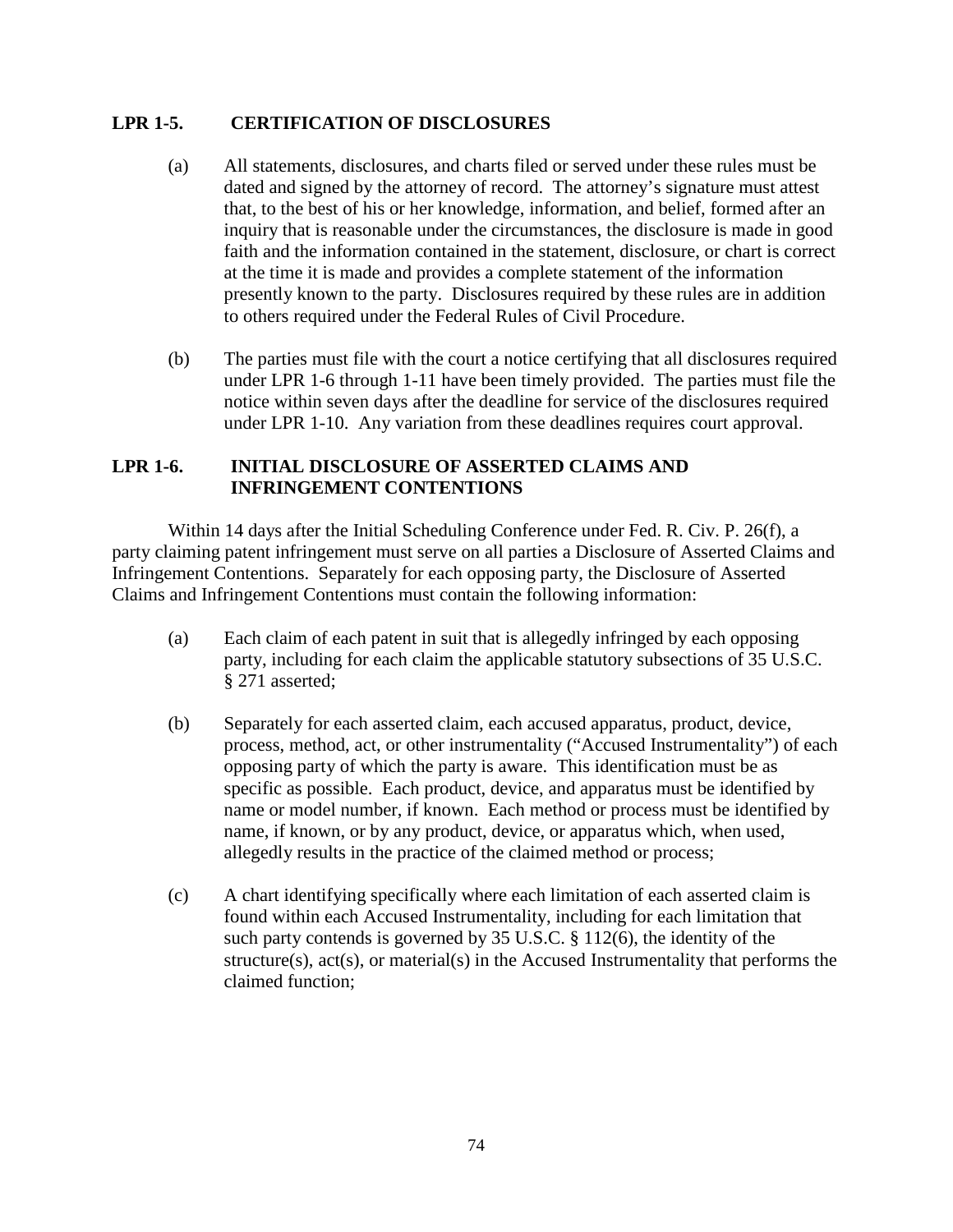- (d) For each claim that is alleged to have been indirectly infringed, an identification of any direct infringement and a description of the acts of the alleged indirect infringer that contribute to or are inducing that direct infringement. If alleged direct infringement is based on joint acts of multiple parties, the role of each party in the direct infringement must be described;
- (e) Whether each limitation of each asserted claim is alleged to be literally present or present under the doctrine of equivalents in the Accused Instrumentality;
- (f) For any patent that claims priority to an earlier application, the priority date to which each asserted claim allegedly is entitled;
- (g) If a party claiming patent infringement wishes to preserve the right to rely, for any purpose, on the assertion that its own apparatus, product, device, process, method, act, or other instrumentality practices the claimed invention, the party must identify, separately for each asserted claim, each such apparatus, product, device, process, method, act, or other instrumentality that incorporates or reflects that particular claim; and
- (h) If a party claiming patent infringement alleges willful infringement, the basis for the allegation.

## **LPR 1-7. DOCUMENT PRODUCTION ACCOMPANYING ASSERTED CLAIMS AND INFRINGEMENT CONTENTIONS**

With the Disclosure of Asserted Claims and Infringement Contentions, the party claiming patent infringement must produce to each opposing party or make available for inspection and copying:

- (a) Documents (e.g., contracts, purchase orders, invoices, advertisements, marketing materials, offer letters, beta site testing agreements, and third-party or joint development agreements) sufficient to evidence each discussion with, disclosure to, or other manner of providing to a third party, or sale of or offer to sell, or any public use of, the claimed invention before the date of application for the patent in suit. A party's production of a document required herein does not constitute an admission that the document evidences or is prior art under 35 U.S.C. § 102;
- (b) All documents evidencing the conception, reduction to practice, design, and development of each claimed invention, which were created on or before the date of application for the patent in suit or the priority date identified under LPR 1- 6(f), whichever is earlier;
- (c) A copy of the file history for each patent in suit;
- (d) All documents evidencing ownership of the patent rights by the party asserting patent infringement; and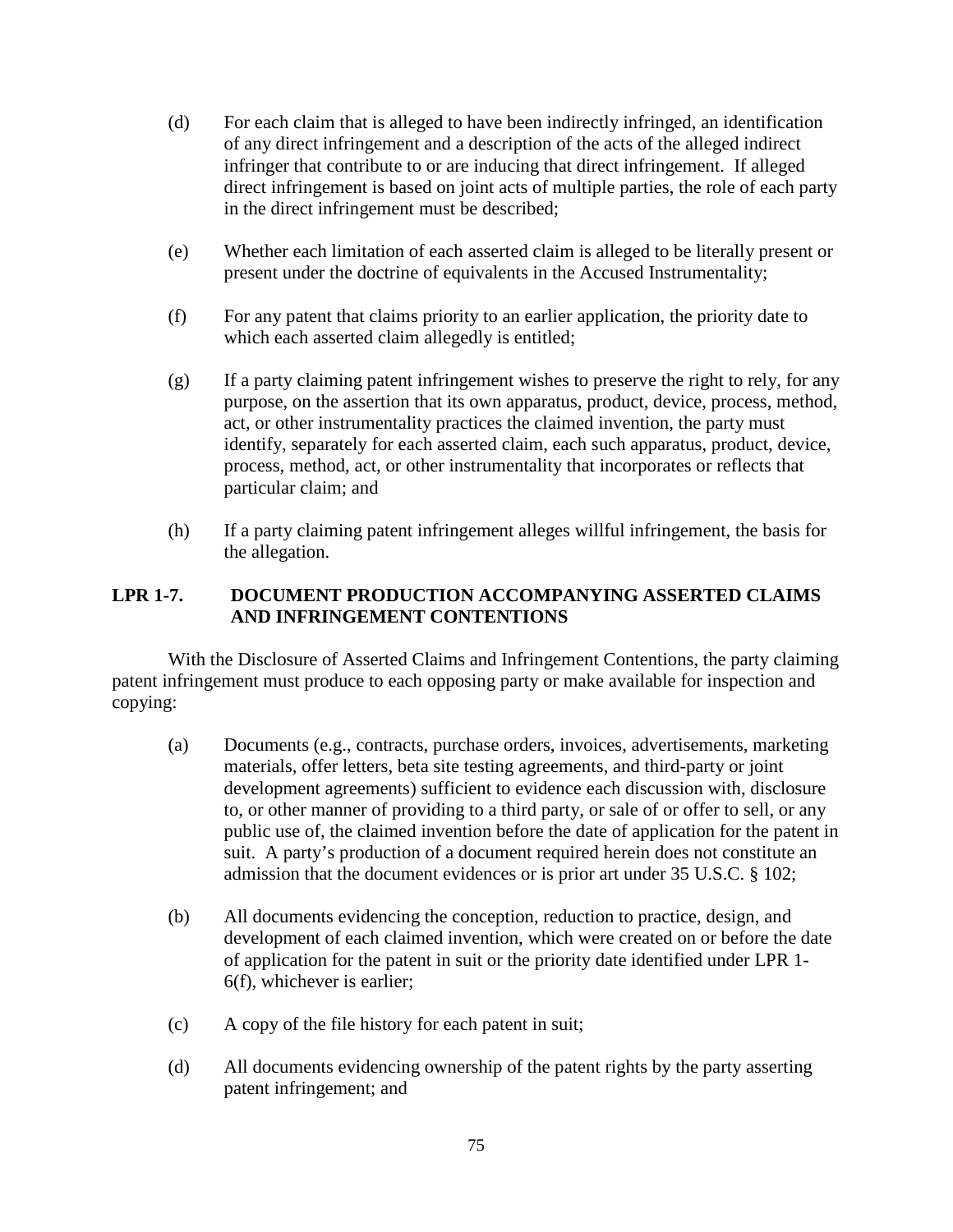(e) If a party identifies instrumentalities under LPR 1-6(g), documents sufficient to show the operation of any aspects or elements of such instrumentalities the patent claimant relies on as embodying any asserted claims. The producing party must separately identify by production number the documents that correspond to each category.

### **LPR 1-8. INITIAL DISCLOSURE OF NON-INFRINGEMENT, INVALIDITY, AND UNENFORCEABILITY CONTENTIONS**

Within 45 days after service of the Initial Infringement Contentions, each party opposing a claim of patent infringement must serve on all other parties Non-Infringement, Invalidity, and Unenforceability Contentions that must include:

- (a) A detailed description of the factual and legal grounds for contentions of noninfringement, if any, including a clear identification of each limitation of each asserted claim alleged not to be present in the Accused Instrumentality;
- (b) A detailed description of the factual and legal grounds for contentions of invalidity, if any, including an identification of the prior art relied upon and where in the prior art each element of each asserted claim is found. Each prior-art patent must be identified by its number, country of origin, and date of issue. Each priorart publication must be identified by its title, date of publication, and where feasible, author and publisher. Prior art under 35 U.S.C. § 102(b) must be identified by specifying the item offered for sale or publicly used or known, the date the offer or use took place or the information became known, and the identity of the person or entity who made the use or made and received the offer, or the person or entity who made the information known or to whom it was made known. Prior art under 35 U.S.C. § 102(f) must be identified by providing the name of the person(s) from whom and the circumstances under which the invention or any part of it was derived. Prior art under 35 U.S.C. § 102(g) must be identified by providing the identities of the person(s) or entities involved in, and the circumstances surrounding, the making of the invention before the patent applicant(s);
- (c) Whether each item of prior art anticipates each asserted claim or renders it obvious. If obviousness is alleged, an explanation of why the prior art renders the asserted claim obvious, including an identification of any combinations of prior art showing obviousness;
- (d) A chart identifying specifically where in each alleged item of prior art each limitation of each asserted claim is found, including for each limitation that a party contends is governed by 35 U.S.C. § 112(6), the identity of the structure(s), act(s), or material(s) in each item of prior art that performs the claimed function;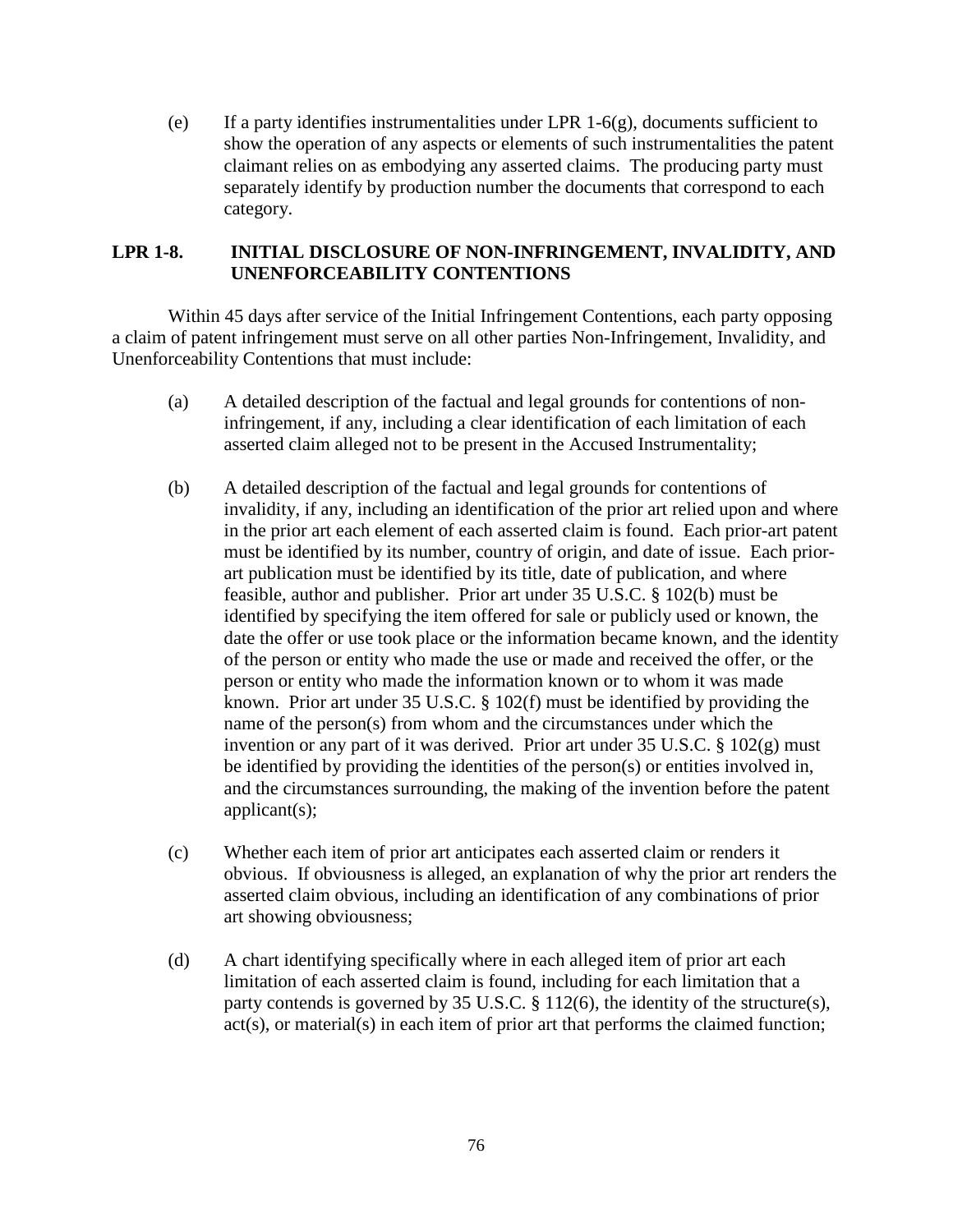- (e) A detailed statement of any grounds of invalidity based on 35 U.S.C. § 101, indefiniteness under 35 U.S.C. § 112(2) or failure of enablement, best mode, or written description requirements under 35 U.S.C. § 112(1); and
- (f) A detailed description of the factual and legal grounds for contentions of unenforceability, if any, including the identification of all dates, conduct, persons involved, and circumstances relied on for the contention, and when unenforceability is based on any alleged affirmative misrepresentation or omission of material fact committed before the United States Patent and Trademark Office, the identification of all prior art, dates of the prior art, dates of relevant conduct, and persons responsible for the alleged affirmative misrepresentation or omission of material fact.

## **LPR 1-9. DOCUMENT PRODUCTION ACCOMPANYING INVALIDITY CONTENTIONS**

At the time of service of the Non-Infringement, Invalidity, and Unenforceability Contentions, each party defending against patent infringement must also produce to each opposing party or make available for inspection and copying:

- (a) Source code, specifications, schematics, flow charts, artwork, formulas, or other documentation sufficient to show the operation of any aspects or elements of an Accused Instrumentality identified by the patent claimant in its LPR 1-6(c) chart; and
- (b) A copy or sample of the prior art identified under LPR 1-8(b) that does not appear in the file history of the patent(s) at issue. To the extent the item is not in English, an English translation of the portion(s) relied on must be produced. The producing party must separately identify by production number the documents that correspond to each category.

## **LPR 1-10. RESPONSE TO INITIAL NON-INFRINGEMENT, INVALIDITY, AND UNENFORCEABILITY CONTENTIONS**

Within 14 days after service of the initial Non-Infringement, Invalidity, and Unenforceability Contentions, each party claiming patent infringement must serve on all other parties its response to Non-Infringement, Invalidity, and Unenforceability Contentions. The response must include a detailed description of the factual and legal grounds responding to each contention of non-infringement; invalidity (including whether the party admits to the identity of elements in asserted prior art and, if not, the reason for denial); and unenforceability.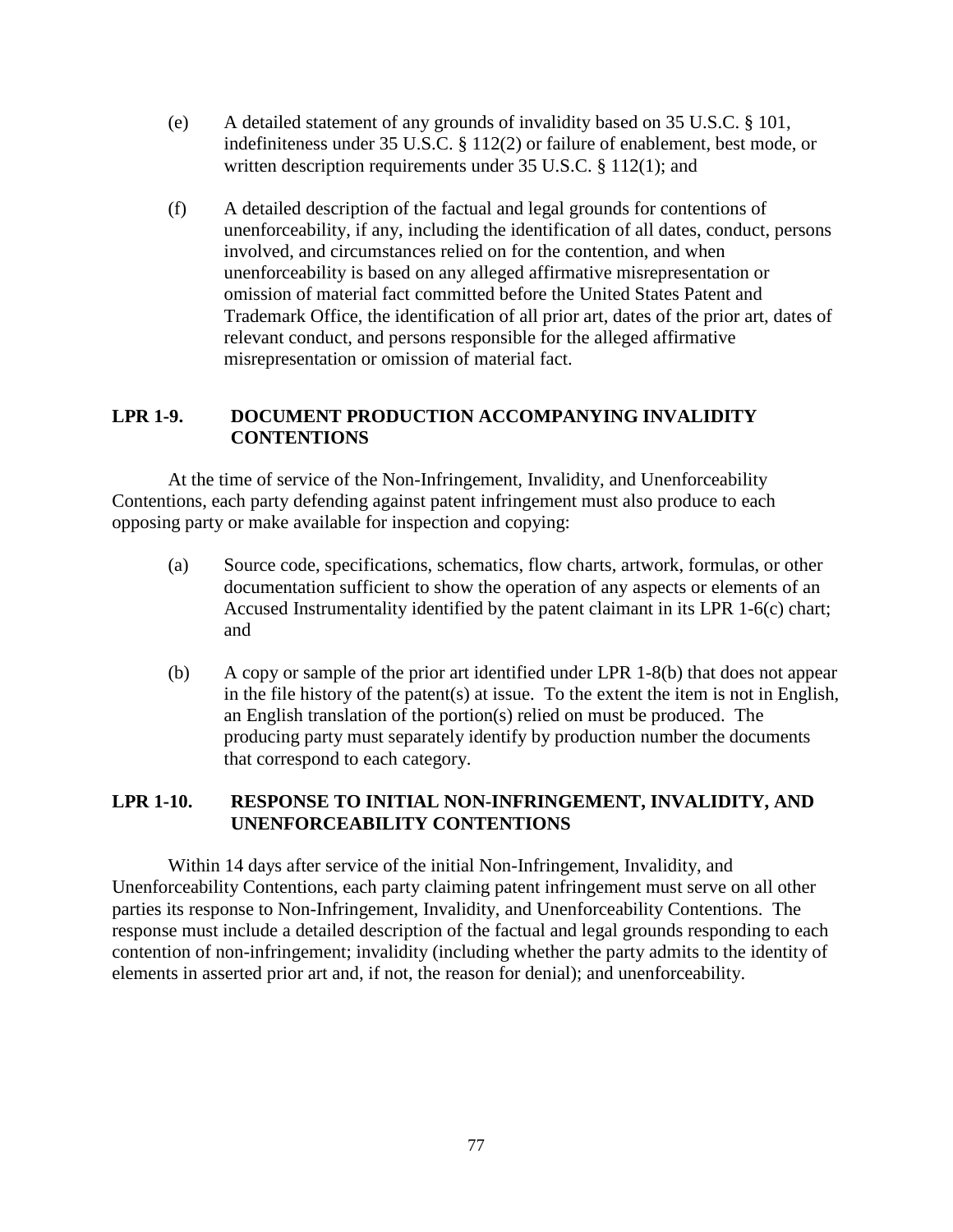### **LPR 1-11. DISCLOSURE REQUIREMENT IN PATENT CASES FOR DECLARATORY JUDGMENT OF INVALIDITY**

In all cases in which a party files a complaint seeking a declaratory judgment that a patent is not infringed, is invalid, or is unenforceable, each party seeking a declaratory judgment must serve on all other parties its initial Non-Infringement, Invalidity, and Unenforceability Contentions and corresponding LPR 1-9 document production within 14 days after the Initial Scheduling Conference. Within 45 days after service of the initial Non-Infringement, Invalidity, and Unenforceability Contentions, each party opposing the declaratory judgment must serve on all other parties its response to these initial contentions and, if the opposing party asserts a claim for patent infringement, its initial Disclosure of Asserted Claims and Infringement Contentions, including corresponding LPR 1-7 document production. LPR 1-11 does not apply to cases in which a request for a declaratory judgment that a patent is invalid is filed in response to a complaint for infringement of the same patent.

### **LPR 1-12. AMENDMENT TO DISCLOSURES**

Amendment of initial disclosures required by these rules may be made for good cause without leave of the court anytime before the discovery cut-off date. Thereafter, the disclosures are final and amendment of the disclosures may be made only by court order upon a timely showing of good cause. Non-exhaustive examples of circumstances that may, absent undue prejudice to the nonmoving party, support a finding of good cause include: (a) a claim construction by the court different from that proposed by the party seeking amendment; (b) recent discovery of material prior art despite earlier diligent search; and (c) recent discovery of nonpublic information about the Accused Instrumentality despite earlier diligent search. The duty to supplement discovery responses does not excuse the need to obtain leave of the court to amend contentions.

### **LPR 1-13. EXCHANGE OF PROPOSED TERMS FOR CONSTRUCTION**

Not later than 90 days after the Initial Scheduling Conference under Fed. R. Civ. P. 26(f), each party must serve on each other party a list of patent claim terms that the party contends should be construed by the court, and identify any claim term that the party contends should be governed by 35 U.S.C. § 112(6). The parties must thereafter meet and confer for the purposes of limiting the terms in dispute by narrowing or resolving differences and facilitating the ultimate preparation of a Joint Claim Construction and Prehearing Statement. The parties must jointly identify the terms likely to be most significant to resolving the parties' dispute, including those terms for which construction may be case or claim dispositive.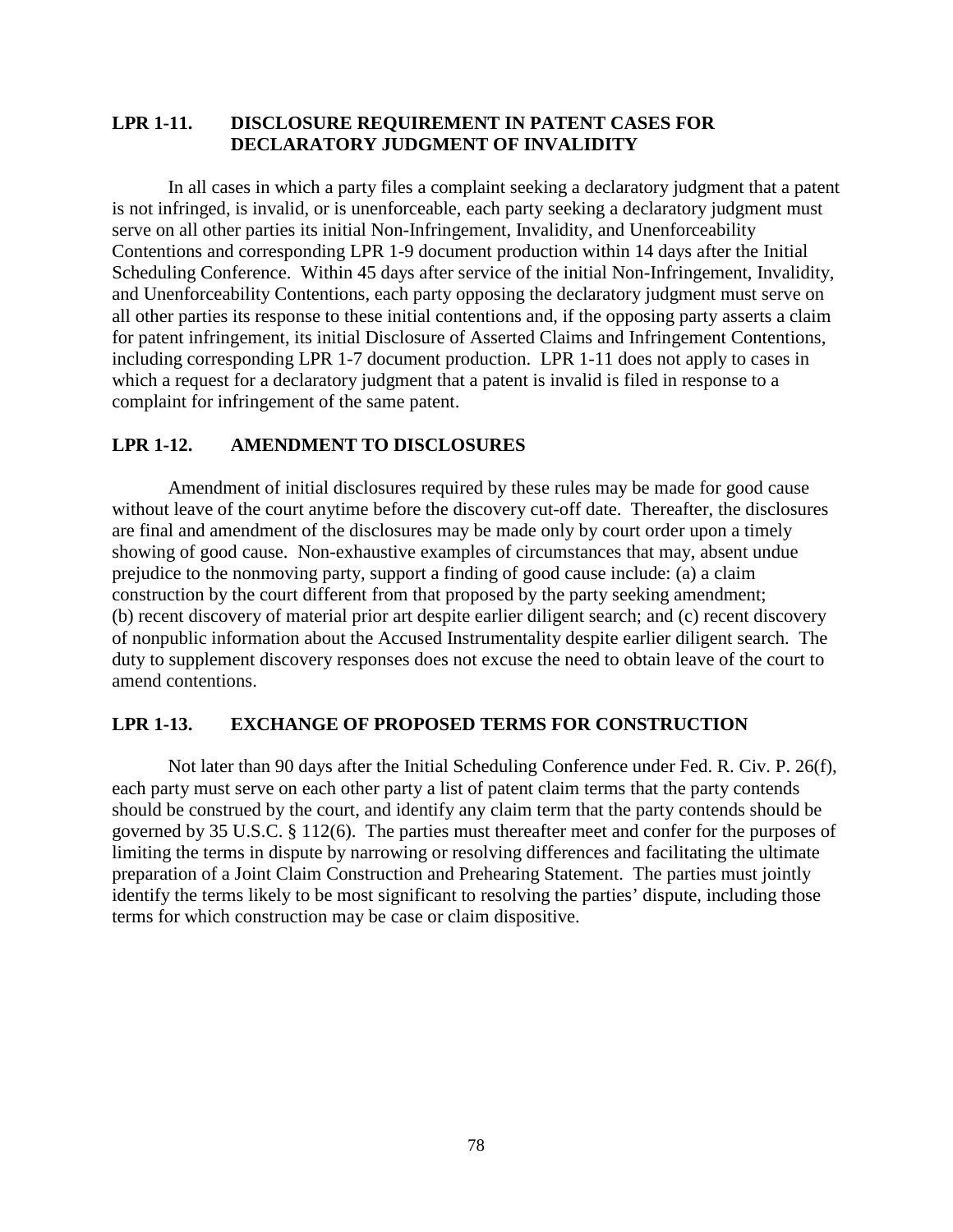## **LPR 1-14. EXCHANGE OF PRELIMINARY CLAIM CONSTRUCTIONS AND EXTRINSIC EVIDENCE**

Not later than 14 days after the exchange of lists under LPR 1-13, the parties must simultaneously exchange proposed constructions of each term identified by either party for claim construction. Each Preliminary Claim Construction must also, for each term that any party contends is governed by 35 U.S.C.  $\S$  112(6), identify the structure(s), act(s), or material(s) corresponding to that term's function.

At the same time the parties exchange their respective Preliminary Claim Constructions, each party must also:

- (a) Identify all references from the specifications or prosecution history that support its proposed construction and designate any supporting extrinsic evidence including, without limitation, dictionary definitions, citations to learned treatises and prior art, and testimony of percipient and expert witnesses. Extrinsic evidence must be identified by production number or by producing a copy if not previously produced. With respect to any supporting witness, percipient or expert, the identifying party also must provide a description of the substance of that witness's proposed testimony that includes a list of any opinions to be rendered in connection with claim construction; and
- (b) Schedule a time for counsel to meet and confer for the purposes of narrowing the issues and finalizing preparation of a Joint Claim Construction and Prehearing Statement.

### **LPR 1-15. JOINT CLAIM CONSTRUCTION AND PREHEARING STATEMENT**

Not later than 14 days after the exchange of Preliminary Claim Constructions and Extrinsic Evidence under LPR 1-14, the parties must prepare and submit to the court a Joint Claim Construction and Prehearing Statement, which must contain the following information:

- (a) The construction of those terms on which parties agree;
- (b) Each party's proposed construction of each disputed term, together with an identification of all references from the specification or prosecution history that support that construction, and an identification of any extrinsic evidence known to the party on which it intends to rely either to support its proposed construction or to oppose any other party's proposed construction, including, but not limited to, as permitted by law, dictionary definitions, citations to learned treatises and prior art, and testimony of percipient and expert witnesses;
- (c) An identification of the terms whose construction will be most significant to the resolution of the case. The parties must also identify any term whose construction will be case or claim dispositive;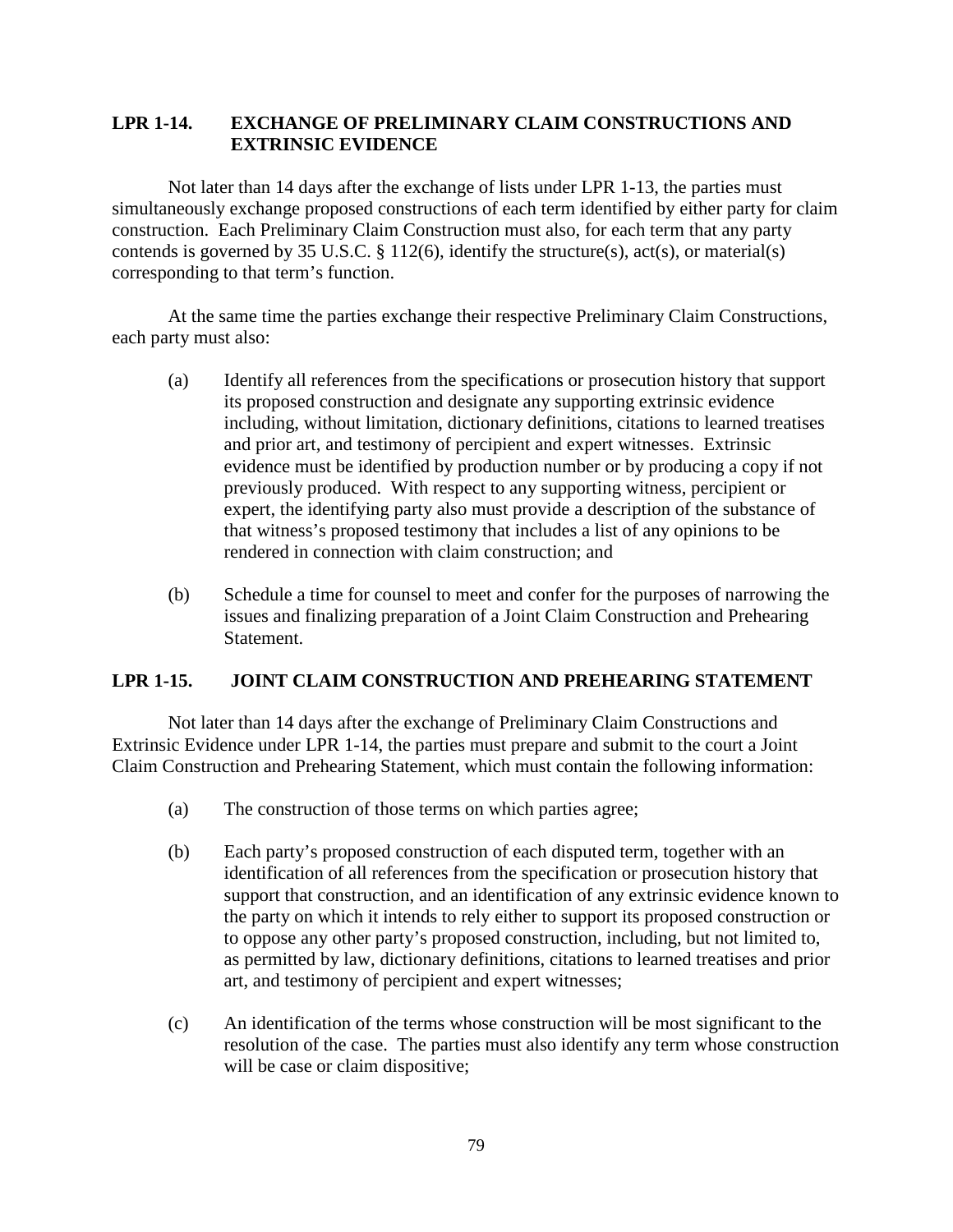- (d) The anticipated length of time necessary for the Claim Construction Hearing; and
- (e) Whether any party proposes to call one or more witnesses at the Claim Construction Hearing, the identity of those witnesses, and for each witness, a summary of his or her testimony including, for any expert, each opinion to be offered related to claim construction. Terms to be construed by the court must be included in a chart that sets forth the claim language as it appears in the patent with terms and phrases to be construed in bold and include each party's proposed construction and any agreed proposed construction.

### **LPR 1-16. CLAIM CONSTRUCTION BRIEFING**

Not later than 21 days after submitting to the court the Joint Claim Construction and Prehearing Statement, the party claiming patent infringement (or the party asserting invalidity if there is no infringement issue present in the case) must serve and file an opening claim construction brief and any evidence supporting its claim construction.

Not later than 21 days after service of the opening brief, each opposing party must serve and file its responsive brief and supporting evidence.

Not later than seven days after service on it of a responsive brief, the party claiming patent infringement, or the party asserting invalidity if there is no infringement issue present in the case, must serve and file any reply brief and any evidence directly rebutting the supporting evidence contained in an opposing party's response.

## **LPR 1-17. CLAIM CONSTRUCTION HEARING**

The court may conduct a Claim Construction Hearing, if it believes a hearing is necessary for construction of the claims. A party may request a hearing at the time of its briefing under LPR 1-16.

### **LPR 1-18. AMENDING CLAIM CONSTRUCTION SCHEDULE**

The claim-construction schedule under this rule may be amended with leave of the court if circumstances warrant, including the court's decision to adjudicate issues regarding patent validity, patent enforceability, or both before claim construction is necessary.

### **LPR 1-19. MANDATORY SETTLEMENT CONFERENCES FOR PATENT CASES**

Mandatory settlement conferences for patent cases must be conducted by the magistrate judge assigned to the case as follows:

(a) A Pre-Claim Construction Settlement Conference must be held within 30 days after the parties have submitted all initial disclosures and responses thereto as required under LPR 1-6 through LPR 1-12;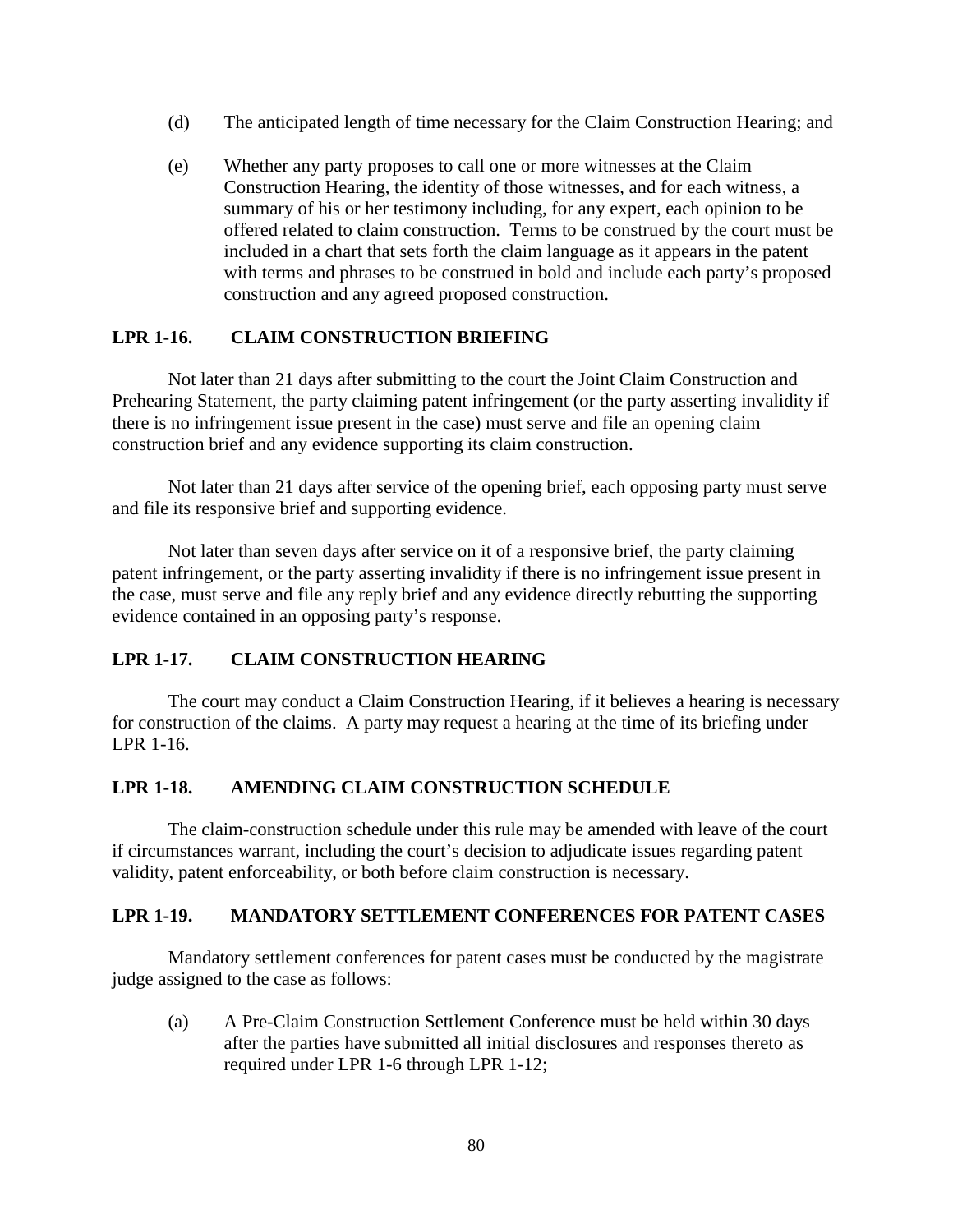- (b) A Post-Claim Construction Order Settlement conference must be held within 30 days after entry of the claim construction order;
- (c) A Pretrial Settlement Conference must be held within 30 days after filing the Pretrial Order or further order of the court.

### **LPR 1-20. STAY OF FEDERAL COURT PROCEEDINGS**

The court may order a stay of litigation pending the outcome of a reexamination proceeding before the United States Patent and Trademark Office that concerns a patent at issue in the federal court litigation. Whether the court stays litigation upon the request of a party will depend on the circumstances of each particular case, including without limitation: (1) whether a stay will unduly prejudice or present a clear tactical disadvantage to the nonmoving party, (2) whether a stay will simplify the issues in question and the trial of the case, (3) whether discovery is complete, and (4) whether a trial date has been set.

## **LPR 1-21. GOOD FAITH PARTICIPATION**

A failure to make a good-faith effort to provide initial disclosures, narrow the instances of disputed claim-construction terms, participate in the meet-and-confer process, or comply with any other obligations under these rules may expose an attorney to sanctions, including under 28 U.S.C. § 1927.

### **LPR 1-22. USE OF COURT APPOINTED MASTERS**

In a patent case, the court may appoint a master under Fed. R. Civ. P. 53.

### **LPR 1-23. FORM OF DISCOVERY PLAN AND SCHEDULING ORDER**



UNITED STATES DISTRICT COURT DISTRICT OF NEVADA

Under Fed. R. Civ. P. 26(f), Local Rule 26-1, and Patent Local Rules 16.1-1 et seq., the respective parties conducted a discovery-planning conference on **January \_\_, 20\_\_**, and hereby submit to the court the following proposed Discovery Plan and Scheduling Order: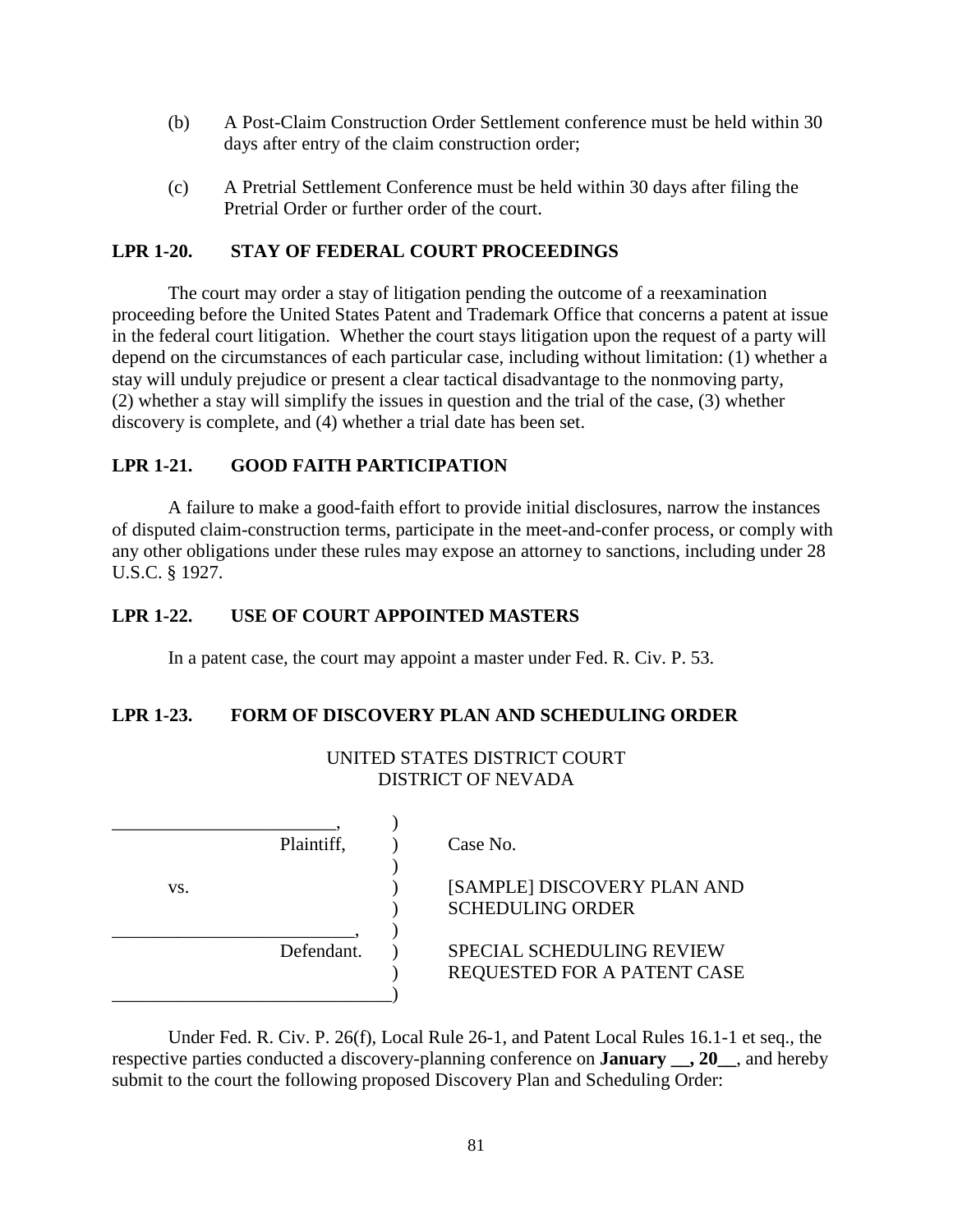| 1. Discovery Cut-Off                       | October $\_\_$ , 20 $\_\_$ (270 days)                                                                                                                                                                                                   |
|--------------------------------------------|-----------------------------------------------------------------------------------------------------------------------------------------------------------------------------------------------------------------------------------------|
| 2. Joint Protective Order                  | January __, 20 __ [14 days after discovery-                                                                                                                                                                                             |
|                                            | planning conference]                                                                                                                                                                                                                    |
| 3. Disclosure of Rule 26(a) Initial        | January $\_, 20$                                                                                                                                                                                                                        |
| Disclosures, Asserted Claims, and          |                                                                                                                                                                                                                                         |
| <b>Infringement Contentions</b>            |                                                                                                                                                                                                                                         |
| 4. Disclosure of Non-Infringement,         | March $\_\_$ , 20 $\_\_$ [45 days later]                                                                                                                                                                                                |
| Invalidity, and Unenforceability           |                                                                                                                                                                                                                                         |
| Contentions                                |                                                                                                                                                                                                                                         |
| 5. Response to Non-Infringement            | March $\_\_$ , 20 $\_\_$ [14 days later]                                                                                                                                                                                                |
| Contentions                                |                                                                                                                                                                                                                                         |
| Three Proposed Dates for Pre-Claim<br>6.   | April __, 20__; April __, 20__; April __,                                                                                                                                                                                               |
| <b>Construction Settlement Conference</b>  | 20 [3 proposed dates that are within 30                                                                                                                                                                                                 |
|                                            | days after the completion of the Initial                                                                                                                                                                                                |
|                                            | Disclosures and Responses]                                                                                                                                                                                                              |
| 7. Motion to Amend Pleadings/Parties       | July _, 20_ [90 days to close of discovery]                                                                                                                                                                                             |
| 8. Expert Designations                     | <b>August</b> $\_\_$ , 20 $\_\_$ [60 days to close of                                                                                                                                                                                   |
|                                            | discovery, or as the parties may stipulate after                                                                                                                                                                                        |
|                                            | claim construction order issued by court]                                                                                                                                                                                               |
| 9. Rebuttal Expert Designations            | <b>September</b> $\_\_$ , 20 $\_\_$ [30 days to close of                                                                                                                                                                                |
|                                            | discovery]                                                                                                                                                                                                                              |
| 10. Interim Status Report                  | August $\_\_$ , 20 $\_\_$ [60 days to close of                                                                                                                                                                                          |
|                                            | discovery]                                                                                                                                                                                                                              |
| 11. Exchange of Proposed Terms of          | April __, 20_ [90 days from Scheduling                                                                                                                                                                                                  |
| Construction                               | Conference]                                                                                                                                                                                                                             |
| 12. Exchange of Preliminary Claim          | April __, 20_[14 days later]                                                                                                                                                                                                            |
| Construction                               |                                                                                                                                                                                                                                         |
| 13. Submit Joint Claim Construction and    | <b>April</b> __, 20_ [14 days later]                                                                                                                                                                                                    |
| <b>Prehearing Statement</b>                |                                                                                                                                                                                                                                         |
| 14. Opening Claim Construction Brief       | $May \_\_220$<br>[21 days later]                                                                                                                                                                                                        |
| 15. Response to Claim Construction Brief   | June $\_,20$<br>[21 days later]                                                                                                                                                                                                         |
| 16. Reply Claim Construction Brief and     | , 20<br>[7 days later]<br>June                                                                                                                                                                                                          |
| Matter Submitted to court for Hearing      |                                                                                                                                                                                                                                         |
| 17. Claim Construction Tutorials, Hearing, | <b>July</b> $\_\_$ , 20 $\_\_$ [within 28 days after the Reply                                                                                                                                                                          |
| and Order from the court                   | brief is filed, the court will complete its                                                                                                                                                                                             |
|                                            | hearing and issue its order. If the court is                                                                                                                                                                                            |
|                                            |                                                                                                                                                                                                                                         |
|                                            |                                                                                                                                                                                                                                         |
|                                            |                                                                                                                                                                                                                                         |
|                                            |                                                                                                                                                                                                                                         |
|                                            |                                                                                                                                                                                                                                         |
| 18. Dispositive Motion Deadline            | unable to issue its order within 28 days after<br>submission of the Reply brief, the court may<br>reset expert disclosure deadlines as requested<br>by a party or stipulation.]<br>November __, 20_ [30 days after discovery<br>closes] |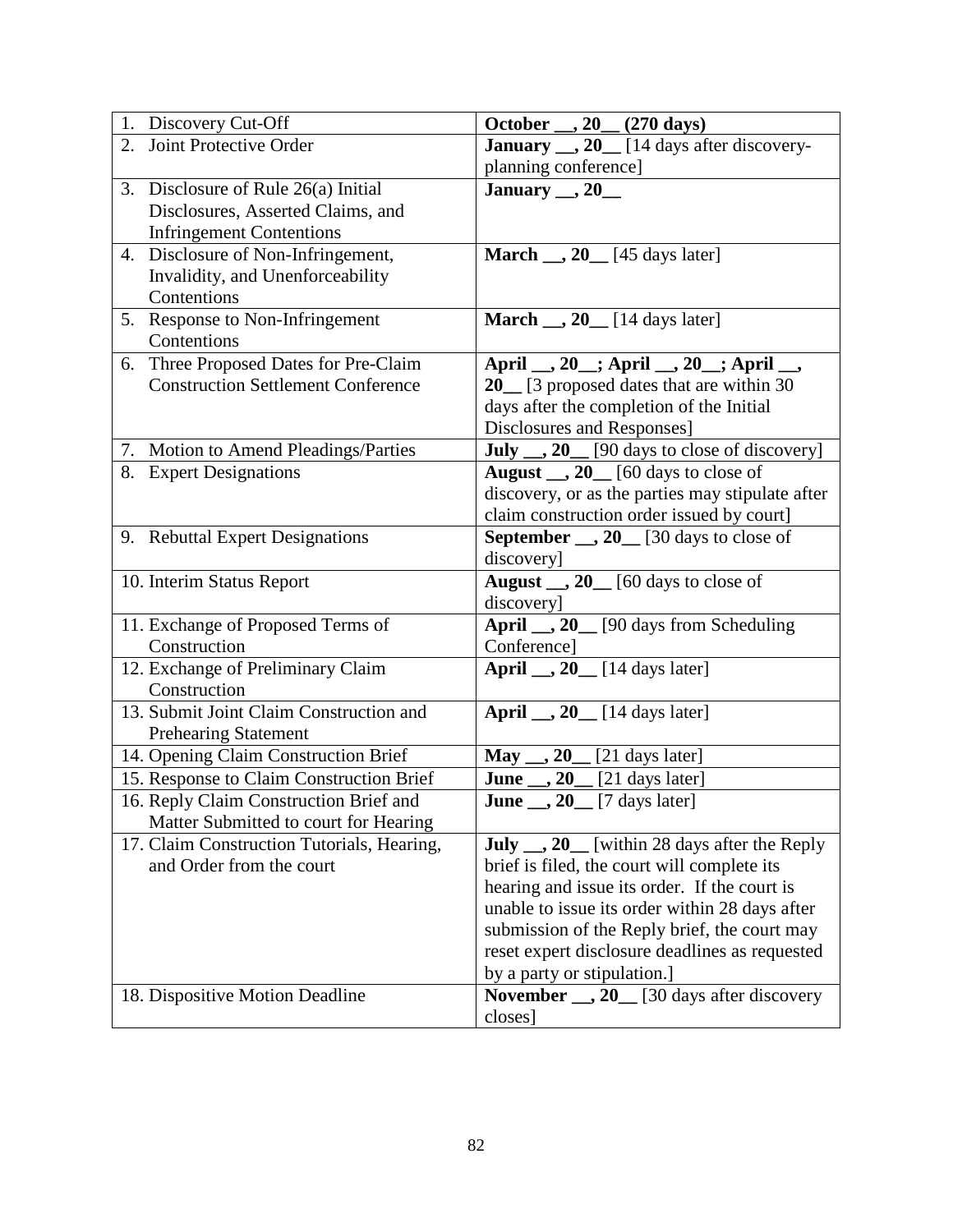IT IS ORDERED that within **30 days** after Initial Disclosures and Responses are complete, the parties must submit to a Pre-Claim Construction Settlement Conference as set by the court.

IT IS FURTHER ORDERED that within **30 days** after the court enters a claim construction order, the parties must submit to a Post-Claim Construction Settlement Conference as set by the court.

IT IS FURTHER ORDERED that any extension of the discovery deadline will not be allowed without a showing of good cause for the extension. All motions or stipulations to extend discovery must be received by the court at least **21 days before the expiration of the subject deadline.** A request made after this date will not be granted unless the movant demonstrates that the failure to act was the result of excusable neglect. The motion or stipulation must include:

- (a) A statement specifying the discovery completed by the parties as of the date of the motion or stipulation;
- (b) A specific description of the discovery that remains to be completed;
- (c) The reasons why the remaining discovery was not completed within the time limit of the existing discovery deadline; and
- (d) A proposed schedule for the completion of all remaining discovery.

IT IS FURTHER ORDERED that, if no dispositive motions will be filed within the time specified in this order, then the parties must file a written, joint proposed pretrial order within 30 days of the dispositive motion cutoff, on or before **December \_\_, 20\_\_**. If dispositive motions are filed, then the parties must file a written, joint proposed pretrial order within 30 days of the date the court enters a ruling on the dispositive motions. Within 30 days of the entry of a pretrial order, or as further ordered by the court, the parties must submit to a pretrial settlement conference.

IT IS SO ORDERED.

\_\_\_\_\_\_\_\_\_\_\_\_\_\_\_\_\_\_\_\_\_\_\_\_\_\_\_\_\_\_\_\_\_\_\_ UNITED STATES MAGISTRATE JUDGE DATED: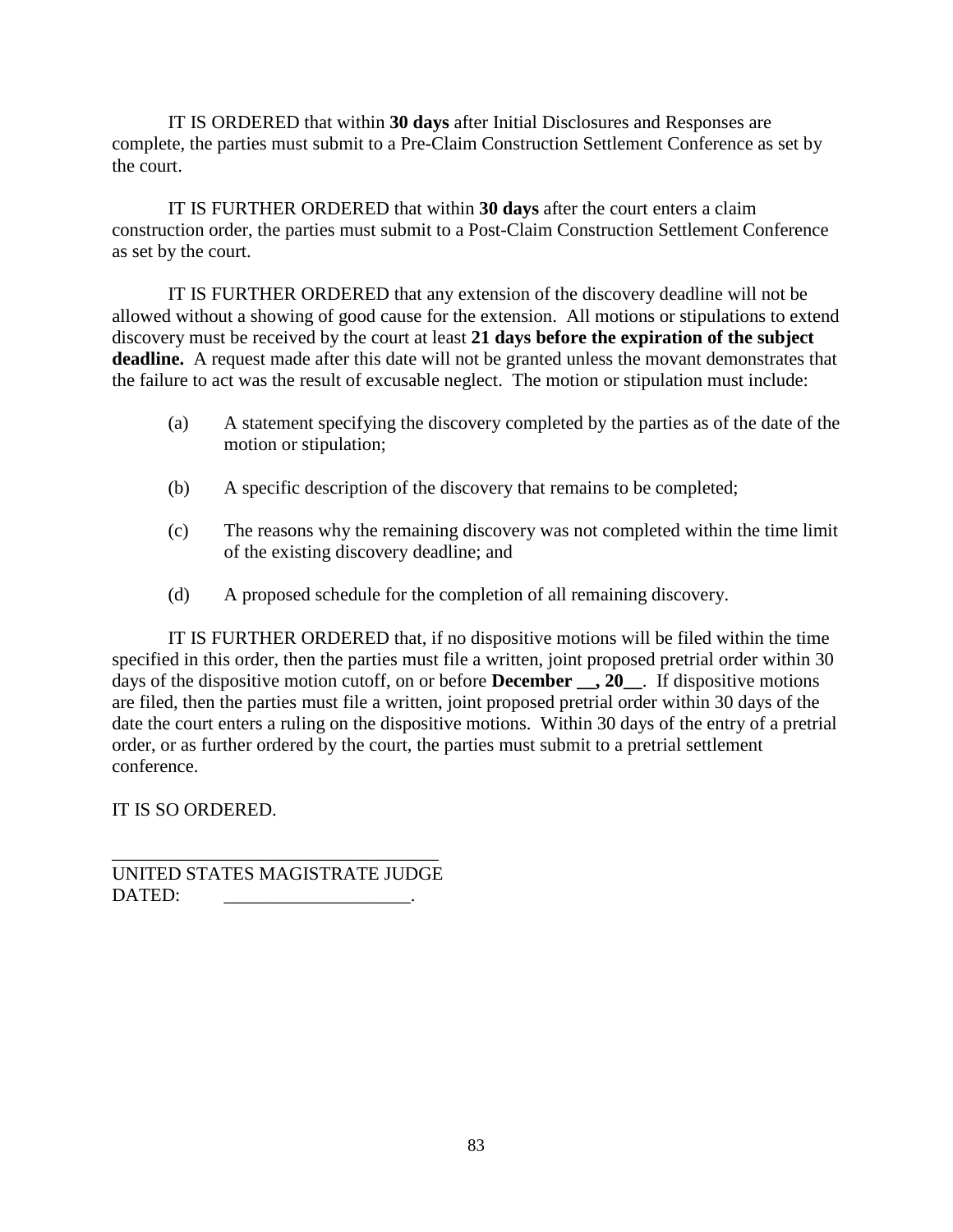### **PART IV—CRIMINAL PRACTICE**

### **LCR 4-1. COMPLAINT, WARRANT, OR SUMMONS BY TELEPHONE OR OTHER RELIABLE ELECTRONIC MEANS**

- (a) Discretion of the Court. The consideration of information related to a complaint, warrant, or summons communicated by telephone or other reliable electronic means is at the discretion of the court.
- (b) Justification. The request to consider information related to a complaint, warrant, or summons communicated electronically must, to the extent applicable, include:
	- (1) The name, position or title, and physical location of the person providing the information;
	- (2) A brief description of the complaint, warrant, or summons; and
	- (3) A short, specific statement of the basis for the request that the information be considered by electronic means.
- (c) Responsibility of the Requesting Party. It is the responsibility of the requesting party to:
	- (1) Have the testimony recorded verbatim by an electronic recording device, by a court reporter, or in writing;
	- (2) Have any recording or the reporter's notes transcribed, have the transcription certified as accurate, and file it;
	- (3) Sign any other written record, certify its accuracy, and file it; and
	- (4) File the exhibits.

### **LCR 10-1. WRITTEN WAIVER OF DEFENDANT'S APPEARANCE AT ARRAIGNMENT**

A defendant who is charged by indictment or misdemeanor information may waive his or her right to be present for an arraignment if:

- (a) At least seven days before the date set for arraignment, the defendant and defense counsel sign and submit to the court a written waiver that contains the following declarations:
	- (1) The defendant has received and read a copy of the indictment or information and understands the nature of the charge(s);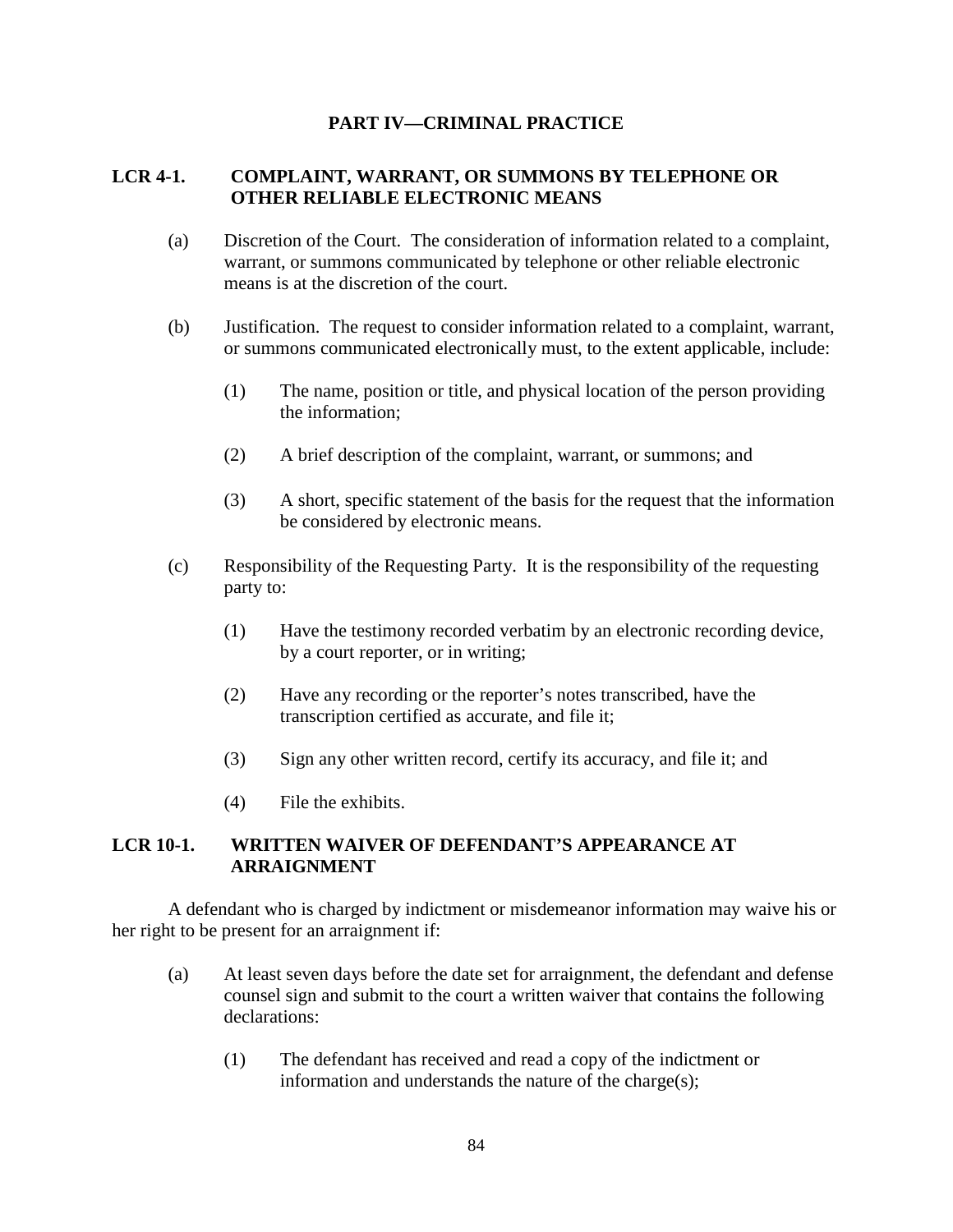- (2) The defendant understands that he or she has the right to remain silent, the right to trial by jury, the right to compulsory process, and the right to the assistance of counsel;
- (3) Counsel has no reason to question the defendant's competence to assist in the defense of the case;
- (4) Defendant has a right to be present at the arraignment and waives that right; and
- (5) Defendant's plea to the charge(s) is not guilty; and
- (b) The court accepts the waiver.

### **LCR 12-1. TIME FOR FILING MOTIONS, RESPONSES, AND REPLIES**

- (a) Unless the court orders otherwise:
	- (1) Each party has 30 days from the arraignment to file and serve the pretrial motions and notices specified in subsection (b) of this rule;
	- (2) Responses to pretrial motions and notices must be filed and served within 14 days from the date of service of the motion; and
	- (3) A reply brief may be filed and served within seven days from the date of service of the response. The reply brief must only address arguments made in the response.
- (b) The following pretrial motions and notices must be filed within the time period in subsection (a) of this rule:
	- (1) Defenses and objections based on defects in the institution of the prosecution (except challenges to the composition of the grand or petit jury, which are governed by 28 U.S.C. § 1867);
	- (2) Defenses and objections based on defects in the indictment or information (except objections based on a failure to show the court's jurisdiction or to charge an offense, which may be noticed by the court at any time during the pendency of the proceedings);
	- (3) Motion for bill of particulars, Fed. R. Crim. P. 7(f);
	- (4) Motion to sever, Fed. R. Crim. P. 14;
	- (5) Written demand by the government for notice of an alibi defense, Fed. R. Crim. P. 12.1;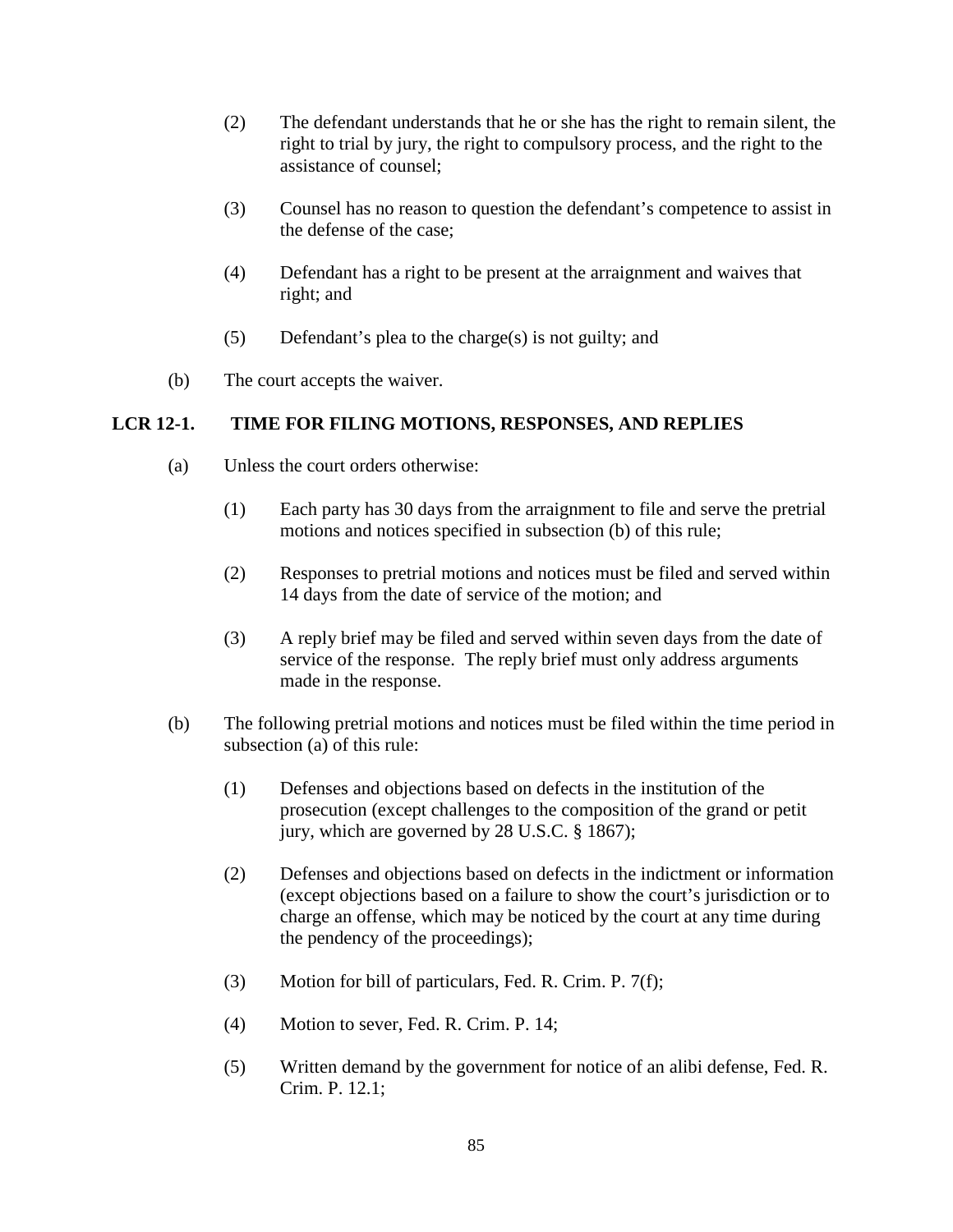- (6) Notice of insanity defense or expert evidence of a mental condition, Fed. R. Crim. P. 12.2;
- (7) Notice of defense based on public authority, Fed. R. Crim. P. 12.3; and
- (8) Motion to suppress evidence, Fed. R. Crim. P. 41(h).
- (c) Any party filing pretrial motions, responses to motions, or replies must provide a certification that the motion, response, or reply is filed timely. The certification must be identified and must be set forth separately as an opening paragraph in the motion, response, or reply.
- (d) Fed. R. Crim. P. 45 governs the computation of time.

## **LCR 16-1. DISCOVERY**

- (a) Complex Cases
	- (1) At any time after arraignment, the court on its own motion or on motion by any party, and for good cause shown, may designate a case as complex.
	- (2) In all cases designated as complex, the parties must, within seven days after the designation, meet and confer to develop a proposed complex case schedule that addresses the following:
		- (A) The scope, timing, and method of the disclosures required by federal statute, rule, or the United States Constitution, and any additional disclosures that will be made by the government;
		- (B) Whether the disclosures should be conducted in phases, and the timing of the disclosures;
		- (C) Discovery issues and other matters about which the parties agree or disagree, and the anticipated need, if any, for motion practice to resolve discovery disputes;
		- (D) Proposed dates for the filing of pretrial motions and for trial;
		- (E) Stipulations for the exclusion of time for speedy trial purposes under 18 U.S.C. § 3161; and
		- (F) Electronic exchange or storage of documents.
	- (3) The parties must file the proposed complex-case schedule within seven days after meeting and conferring under subsection 16-1(a)(2).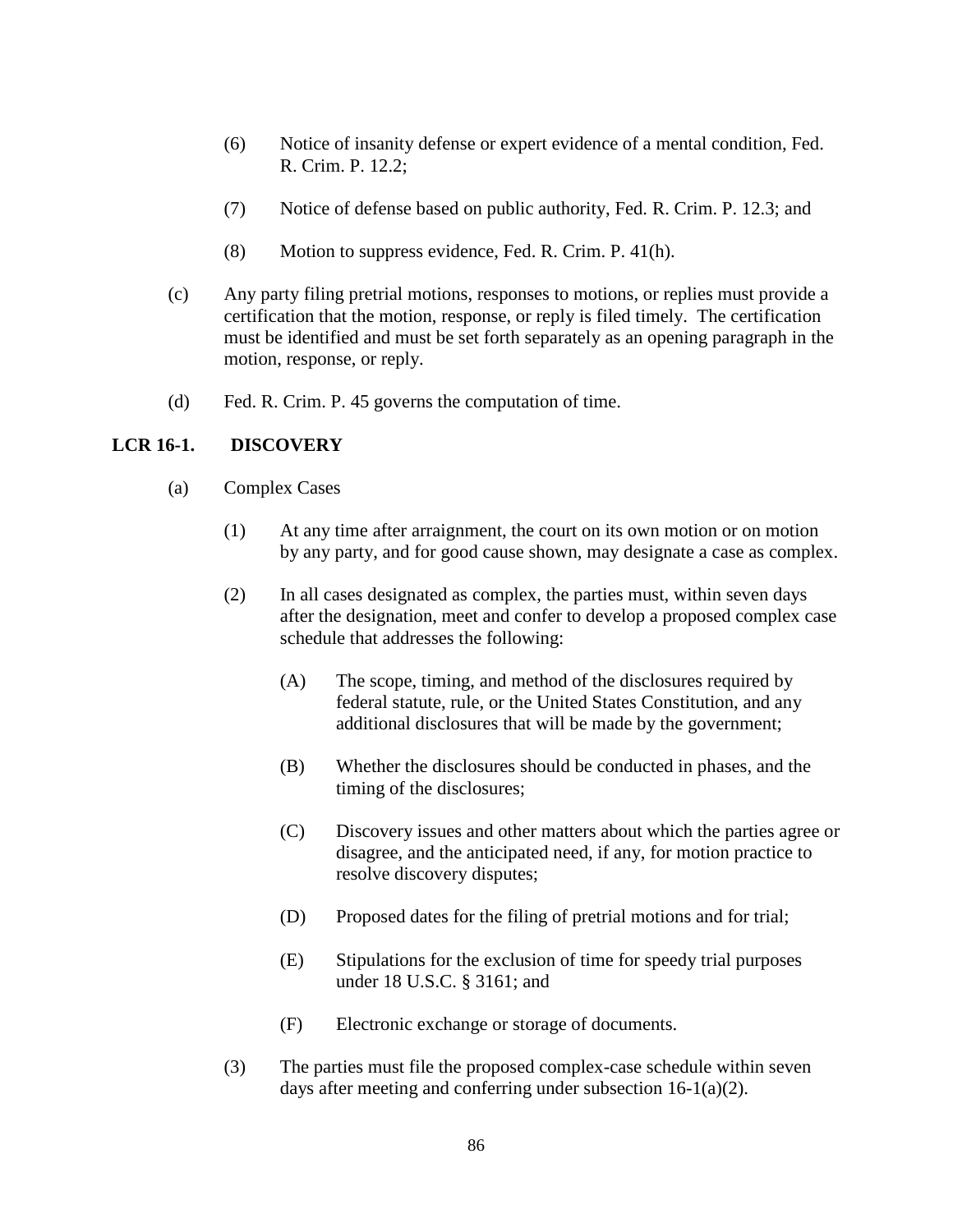- (4) As soon as practicable after the filing of the proposed complex-case schedule, the court must enter an order fixing the schedule for discovery, pretrial motions, and trial, and determining exclusions of time under 18 U.S.C. § 3161, or must conduct a pretrial conference to address unresolved scheduling and discovery matters.
- (b) Non-Complex Cases. In cases that are not designated as complex under subsection  $16-1(a)$ , the parties must meet and confer to designate whether discovery in the case will be governed by a joint discovery agreement or a government disclosure statement.
	- (1) Joint Discovery Agreement
		- (A) The parties must meet and confer promptly to discuss the scope, timing, and method of the disclosures required by section 16-  $1(b)(1)(B)$  and any additional disclosures that the parties agree upon. The parties must file a joint discovery agreement within seven days after arraignment, unless the court orders otherwise. The joint discovery agreement must set forth the scope, timing, and method of the required disclosures and any additional disclosures that the parties agree upon.
		- (B) In cases that will be governed by a joint discovery agreement, the parties agree that:
			- (i) The government will disclose:
				- (a) All matters required by federal statute, rule, or the United States Constitution; and
				- (b) Any investigative reports that describe facts relating to charges in the indictment and any audio or video recordings that relate to the charges in the indictment, subject to any applicable work-product protections, law-enforcement privileges, or protective orders.
			- (ii) The defense will make any reciprocal disclosures required by federal statute, rule, or the United States Constitution.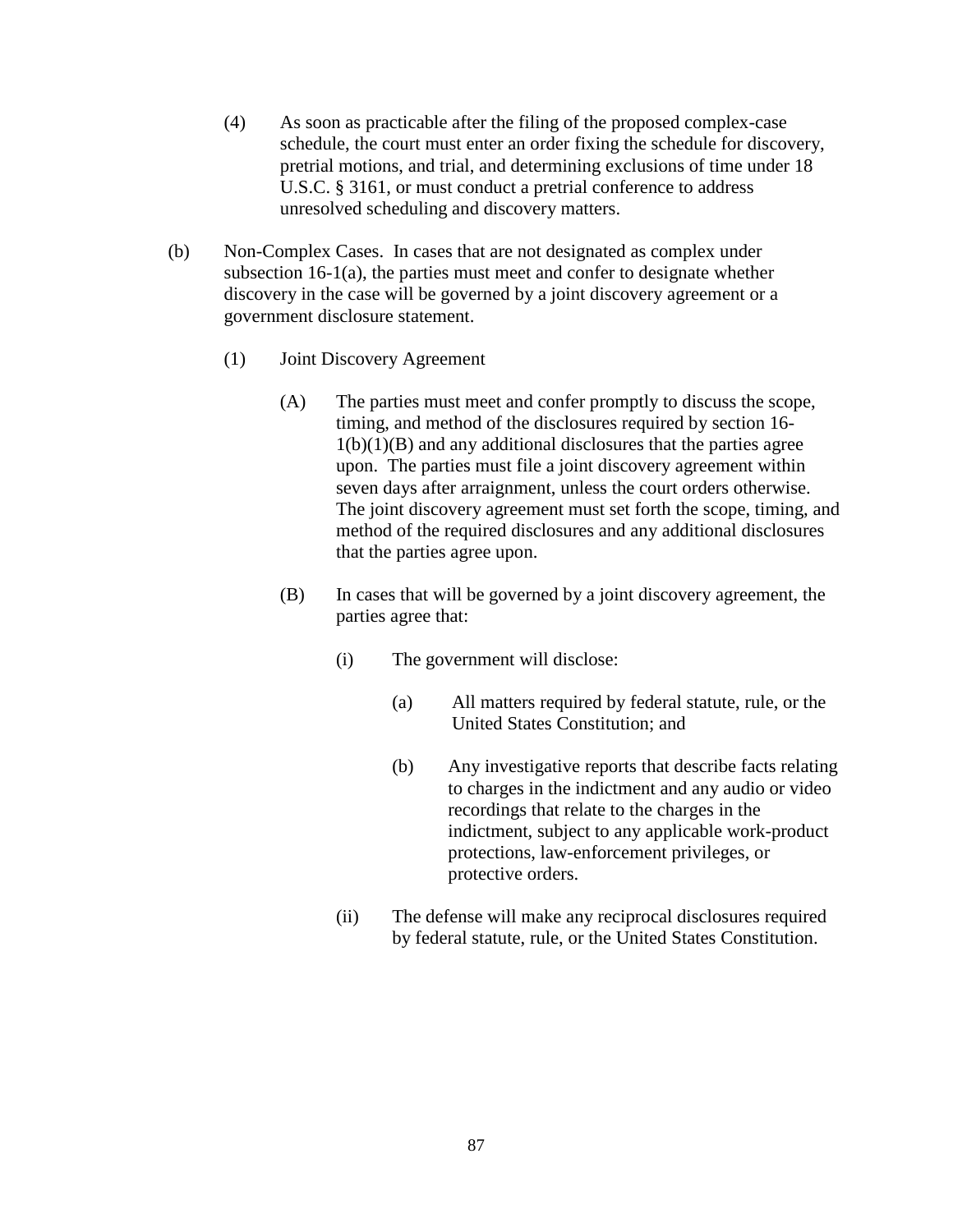- (C) In cases governed by a joint discovery agreement:
	- (i) All parties will be deemed to have made all requests, demands, and reciprocal requests for discovery and any notices required by statute, rule, or the United States Constitution;
	- (ii) All discovery matters will be deemed to be governed by LCR 16-1(b) and the joint discovery agreement;
	- (iii) The government must make the disclosures required by federal statute, rule, or the United States Constitution available within seven days after filing the joint discovery statement;
	- (iv) The government must make all other disclosures to which it has agreed available within the times set forth in the joint discovery agreement;
	- (v) The defense must make its reciprocal disclosures available to the government no later than 14 days before trial;
	- (vi) Both parties have a continuing duty to disclose; and
	- (vii) Neither party may withhold a disclosure subject to this rule or the joint discovery agreement without providing the other party with notice of the intention to withhold the disclosure. The notice must describe the nature of the disclosure being withheld and the basis on which it is being withheld in sufficient detail to permit the opposing party to file a discovery motion.
- (2) Government Disclosure Statement
	- (A) In cases in which the parties have not entered into a joint discovery agreement, the government must file a disclosure statement. In these cases, within seven days after arraignment, the parties must meet and confer about the timing, scope, and method of the disclosures and reciprocal disclosures required by federal statute, rule, or the United States Constitution, and any additional disclosures that the government will make.
	- (B) Within seven days after the conference, but in no event more than 14 days after the date of arraignment, the government must file its disclosure statement, which must include the following information: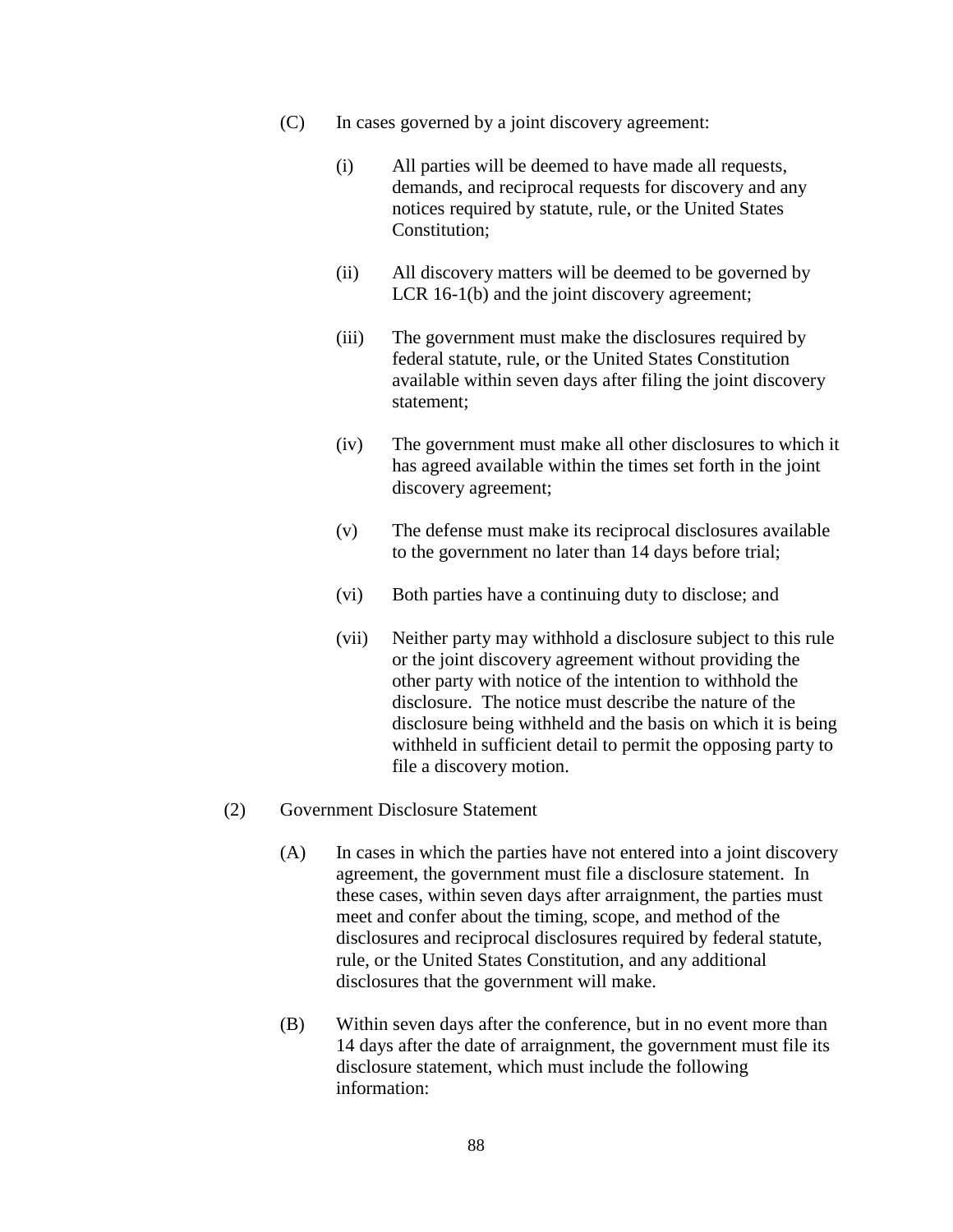- (i) The date on which the parties discussed the disclosure statement, or an explanation of why a discussion has not occurred;
- (ii) The scope, timing, and method of the government's disclosures; and
- (iii) The scope, timing, and method of any additional disclosures that the government will make.
- (c) Discovery Disputes. Before filing any motion for discovery, the attorney for the moving party must meet and confer with the opposing attorney in a good-faith effort to resolve the discovery dispute. Any motion for discovery must contain a statement by the moving party's attorney certifying that, after personal consultation with the attorney for the opposing party, he or she has been unable to resolve the dispute without court action.

## **LCR 17-1. ISSUANCE OF SUBPOENAS REQUESTED BY THE FEDERAL PUBLIC DEFENDER**

- (a) When a finding of indigency is made in a criminal case and the court orders the appointment of the Office of the Federal Public Defender under the Criminal Justice Act, 18 U.S.C. §§ 3006A, et seq., the clerk must issue subpoenas upon oral request and submission of prepared subpoenas by the attorneys of the Office of the Federal Public Defender. The cost of process, fees, and expenses of witnesses subpoenaed must be paid as for witnesses subpoenaed on behalf of the United States. The United States Marshal must provide these witnesses with advance funds for the purpose of travel within this district and subsistence. This rule only applies to witnesses who reside or are served within the District of Nevada. Any subpoenas that must be served outside the District of Nevada require court approval under Fed. R. Crim. P. 17(b).
- (b) A further showing of indigency or necessity will not be required after an order is entered under subsection (a) of this rule for subpoenas to be served within the District of Nevada.
- (c) An attorney appointed under the Criminal Justice Act will be required to apply under Fed. R. Crim. P. 17(b) for the issuance of subpoenas, whether for service within or outside of the District of Nevada.
- (d) A defendant who is acting pro se must apply under Fed. R. Crim. P. 17(b) for the issuance of subpoenas, whether for service within or outside of the District of Nevada.
- (e) The subpoena or proposed subpoena must be in a form approved by the court.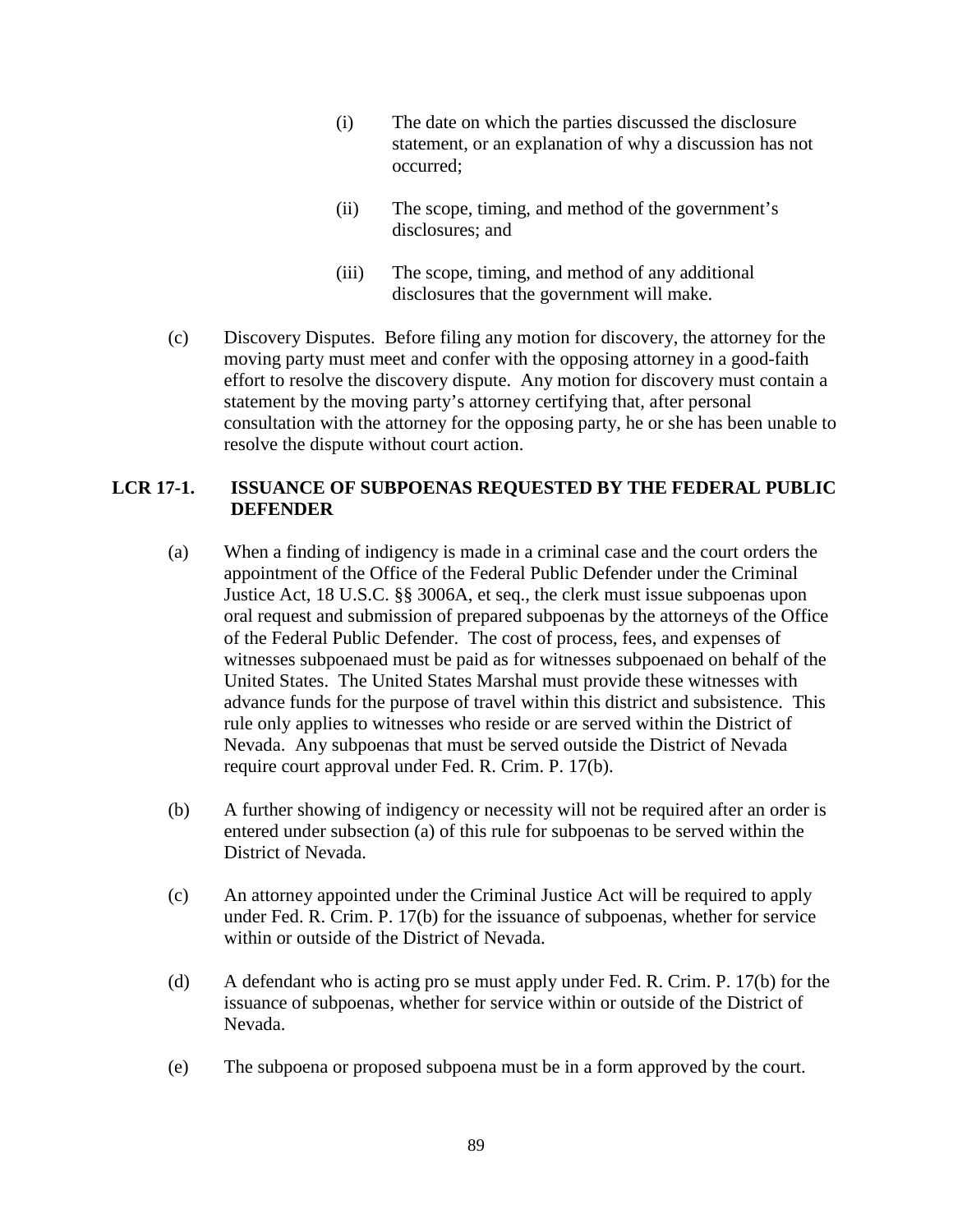### **LCR 32-1. SENTENCING**

In all cases that are set for sentencing on a conviction for an offense, which occurred after November 1, 1987, the provisions of Fed. R. Crim. P. 32(b) and the following procedure apply unless the court orders otherwise:

- (a) Unless waived by the defendant, the probation officer must furnish the presentence investigation report referenced in Fed. R. Crim. P. 32 to the defendant, the defendant's attorney, and the Attorney for the United States at least 35 days before the sentencing hearing.
- (b) The parties must communicate in writing to each other and to the probation officer within 14 days after receiving the presentence investigation report any objections to the presentence investigation report that will affect the probation officer's recommendation to the court. After receiving the objections, the probation officer may meet with the parties and revise the report before submitting it to the court.
- (c) The presentence investigation report and any addendum or revision must be submitted to the court at least seven business days before the sentencing hearing. All revisions and addenda must be provided to the parties.
- (d) Any sentencing memorandum addressing unresolved objections to the presentence investigation report or other sentencing issues must be filed and served on opposing attorneys and the United States Probation Office at least five business days before the sentencing hearing, and any response to the sentencing memorandum must be filed and served at least three business days before the sentencing hearing.

## **LCR 32-2. DISCLOSURE OF PRESENTENCE INVESTIGATION REPORTS, SUPERVISION RECORDS OF THE UNITED STATES PROBATION OFFICE, AND TESTIMONY OF THE PROBATION OFFICER**

(a) Confidentiality. The presentence investigation report, supporting documents, and supervision records are confidential court documents and are not available for public inspection. They are not to be reproduced or distributed to other agencies or other individuals without permission of the determining official or when mandated by statute. The determining official authorized to make disclosure decisions under this rule is a district judge, magistrate judge, or Chief Probation Officer (after consultation with the Chief Judge) of the District of Nevada.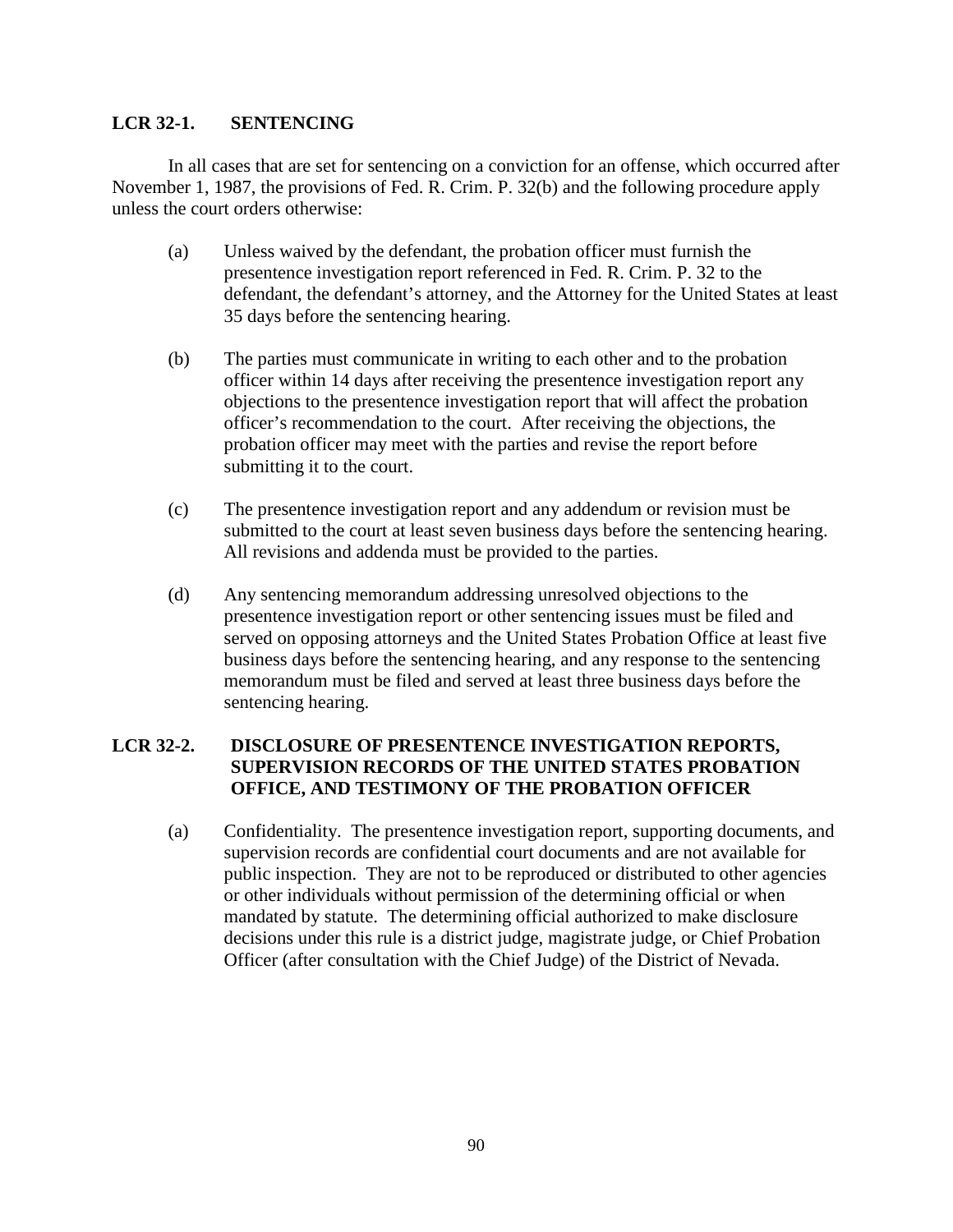- (b) Disclosure of the Presentence Investigation Report and Confidential Materials for Sentencing Purposes.
	- (1) When a copy or draft of a presentence investigation report is provided to the parties, the Probation Office will advise the parties in writing that (A) defense counsel is responsible for providing the defendant with a copy of the report,  $(B)$  the report is not a public record, and  $(C)$  the contents of the report may not be further disclosed to unauthorized persons.
	- (2) If the presentence investigation report (A) contains information or material that includes diagnostic opinions that might seriously disrupt a program of rehabilitation, (B) identifies a source of information obtained upon a promise of confidentiality, or (C) contains any other information that, if disclosed, might result in harm, physical or otherwise, to the defendant or another person, the information must be excluded from the presentence investigation report and included in an addendum or attachment that must not be distributed to the defendant's attorney or the attorney for the government. Attorneys must be notified in writing that sensitive or confidential materials have been delivered to the court under this provision. This procedure constitutes compliance with Fed. R. Crim. P.  $32(d)(3)$  and  $32(i)(1)(B)$ .
- (c) Application for Disclosure of Presentence Investigation Reports or Supervision Records for Purposes Other than Sentencing.
	- (1) The presentence investigation report, supporting documents, and supervision records may be disclosed for purposes other than sentencing of the defendant only upon written application accompanied by an affidavit describing the records sought, explaining their relevance to the proceedings, and stating the reasons the information contained in the records is not readily available from other sources or by other means. If the request does not comply with this rule, the determining official may deny the request or request additional information.
	- (2) The written application must be provided to the determining official at least 14 days before the production of records is required. Failure to meet this deadline constitutes a sufficient basis for denial of the request.
	- (3) The determining official may waive the 14-day requirement upon a showing of a good-faith attempt to comply with this rule.
- (d) Testimony of a Probation Officer. A request for testimony of a probation officer must satisfy subsection (c) of this rule.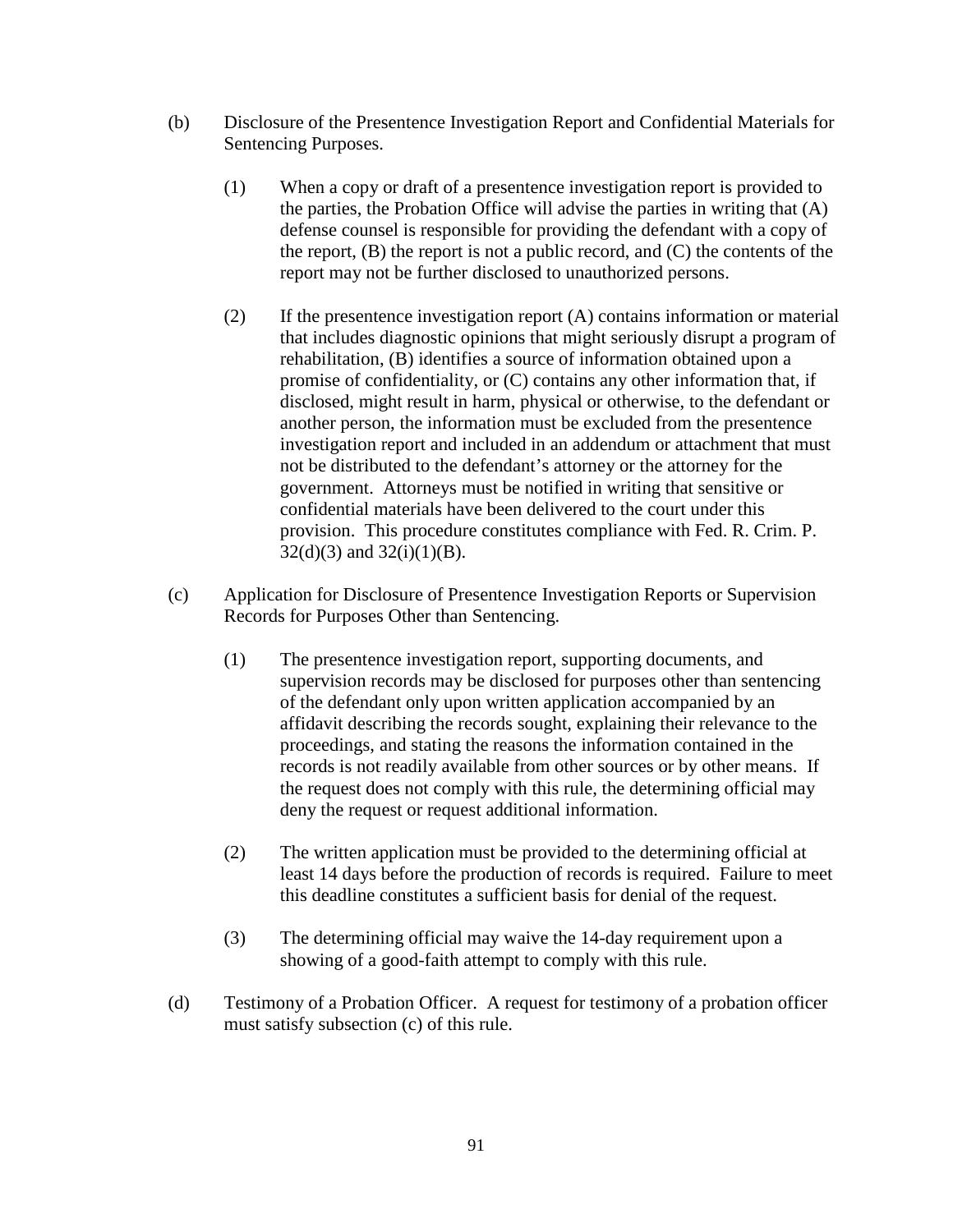### **LCR 35-1. MOTIONS AND RESPONSES UNDER FED. R. CRIM. P. 35**

When a defendant files a motion for modification of sentence under Fed. R. Crim. 35, the defendant must serve the motion on the government; the government then has 21 days from the date of service of the motion to file and serve a response. *See also* LSR 4-1.

### **LCR 44-1. APPOINTMENT OF COUNSEL**

For procedures governing appointment of counsel, see the Plan for Administration of the Criminal Justice Act of 1964, as amended, which has been adopted by the District of Nevada. A copy of the plan may be obtained from the Clerk of Court.

## **LCR 44-2. DESIGNATION OF RETAINED COUNSEL**

Except for the Federal Public Defender and attorneys appointed by the court, no attorney will be considered by the court as an attorney of record for a defendant in a criminal case until a written designation of retained counsel, signed by the defendant and the attorney, is filed. A copy of the designation of retained counsel must be served on the government.

## **LCR 44-3. CONTINUITY OF REPRESENTATION ON APPEAL**

An attorney in a criminal case, whether retained by the defendant or appointed by the district court, must ascertain whether the defendant wishes to appeal and must file a notice of appeal upon the defendant's request, regardless of any waivers in the plea agreement. An attorney must continue to represent the defendant on appeal until the attorney is relieved and replaced by a substitute attorney or by the defendant acting pro se under Ninth Circuit Rule 4-1.

- (a) When an attorney was retained for trial:
	- (1) If the defendant is not indigent for purposes of appeal, the attorney must continue to represent the defendant until relieved by the district court before the filing of the notice of appeal or by the Court of Appeals after the filing of the notice of appeal.
	- (2) If the defendant is indigent for purposes of appeal, the attorney must submit to the district court a financial affidavit (Form CJA 23) completed by the defendant, along with an application for appointment of counsel. If a notice of appeal is filed before the application for appointment of counsel is filed, the application for appointment of counsel and the financial affidavit must be filed with the Court of Appeals under Ninth Circuit Rule 4-1.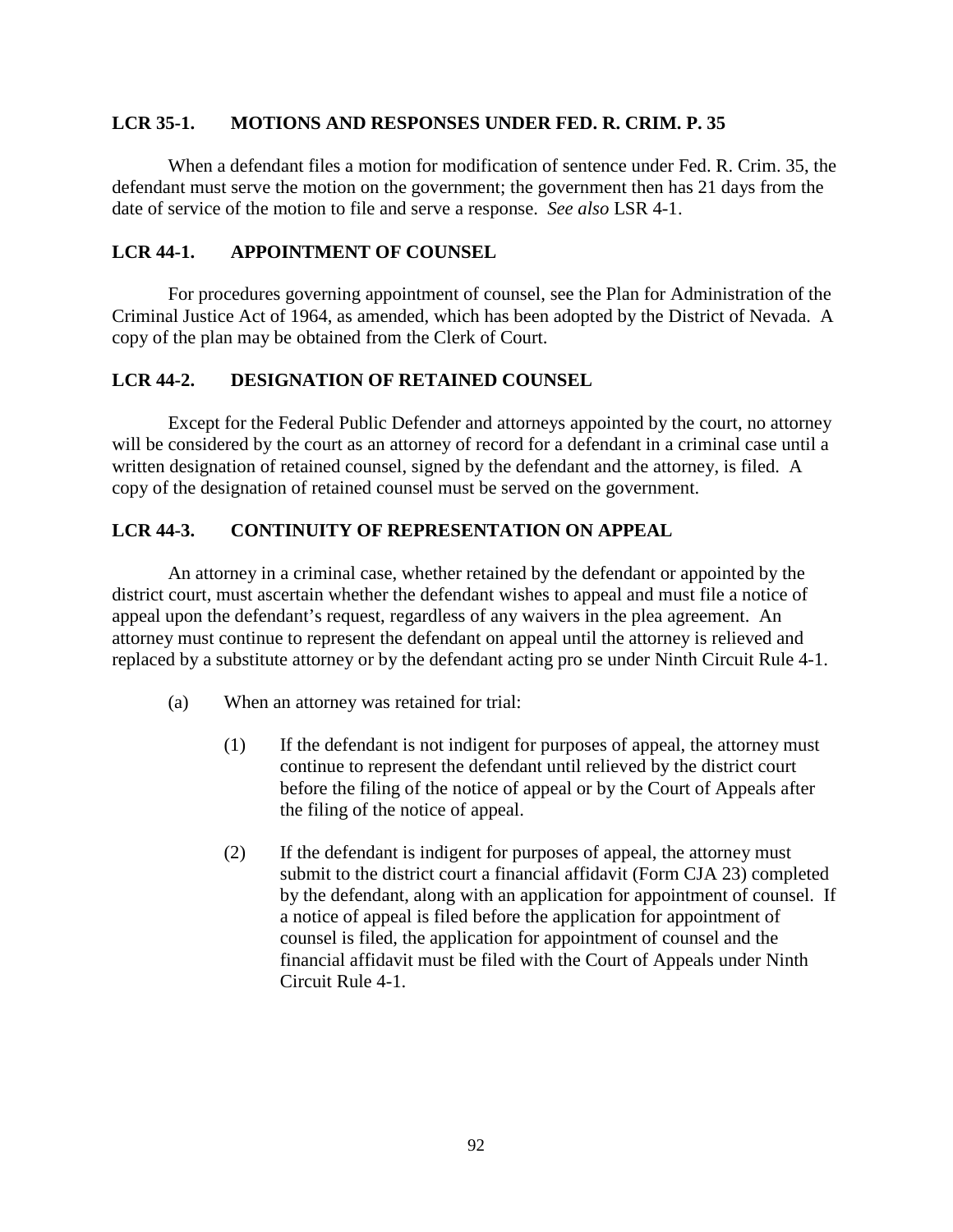- (b) When an attorney was appointed for trial:
	- (1) If the attorney was appointed by the district court under 18 U.S.C. § 3006A and a notice of appeal has been filed, the attorney's appointment automatically continues on appeal.
	- (2) If the attorney is unable to, or should not, represent the defendant on appeal, the attorney must at the sentencing hearing request to be relieved as attorney and for the appointment of an attorney for the appeal. After the notice of appeal has been filed, this relief must be sought from the Court of Appeals.

## **LCR 45-1. STIPULATIONS—GENERALLY**

All stipulations (except those made on the record) must be filed on the docket and will not be effective until approved by the court.

# **LCR 45-2. CONTINUANCE OF TRIAL DATE—SPEEDY TRIAL ACT**

A request to continue a trial date, whether by motion or stipulation, will not be considered unless it sets forth in detail the reasons a continuance is necessary and the relevant statutory citations for excludable periods of delay, if any, under the Speedy Trial Act, 18 U.S.C. § 3161(h). The request must be accompanied by a proposed order that contains factual findings and relevant statutory citations, if any.

## **LCR 46-1. APPEARANCE BONDS**

Any person admitted to bail will be required to execute an appearance bond in a form approved by the court.

## **LCR 46-2. QUALIFICATION OF SURETY**

Except for personal-recognizance bonds and bonds secured by cash or negotiable bonds or notes of the United States under LCR 46-3, every bond must have as surety:

- (a) A corporation authorized by the United States Secretary of the Treasury to act as surety on official bonds under 31 U.S.C. §§ 9304 through 9306;
- (b) A corporation authorized to act as surety under the laws of the State of Nevada and that has on file with the clerk a certified copy of its certificate of authority to do business in the State of Nevada, together with a certified copy of the power of attorney appointing the agent authorized to execute the bond;
- (c) One or more individuals who own real or personal property sufficient to justify the full amount of the suretyship; or
- (d) Any other security the court may order.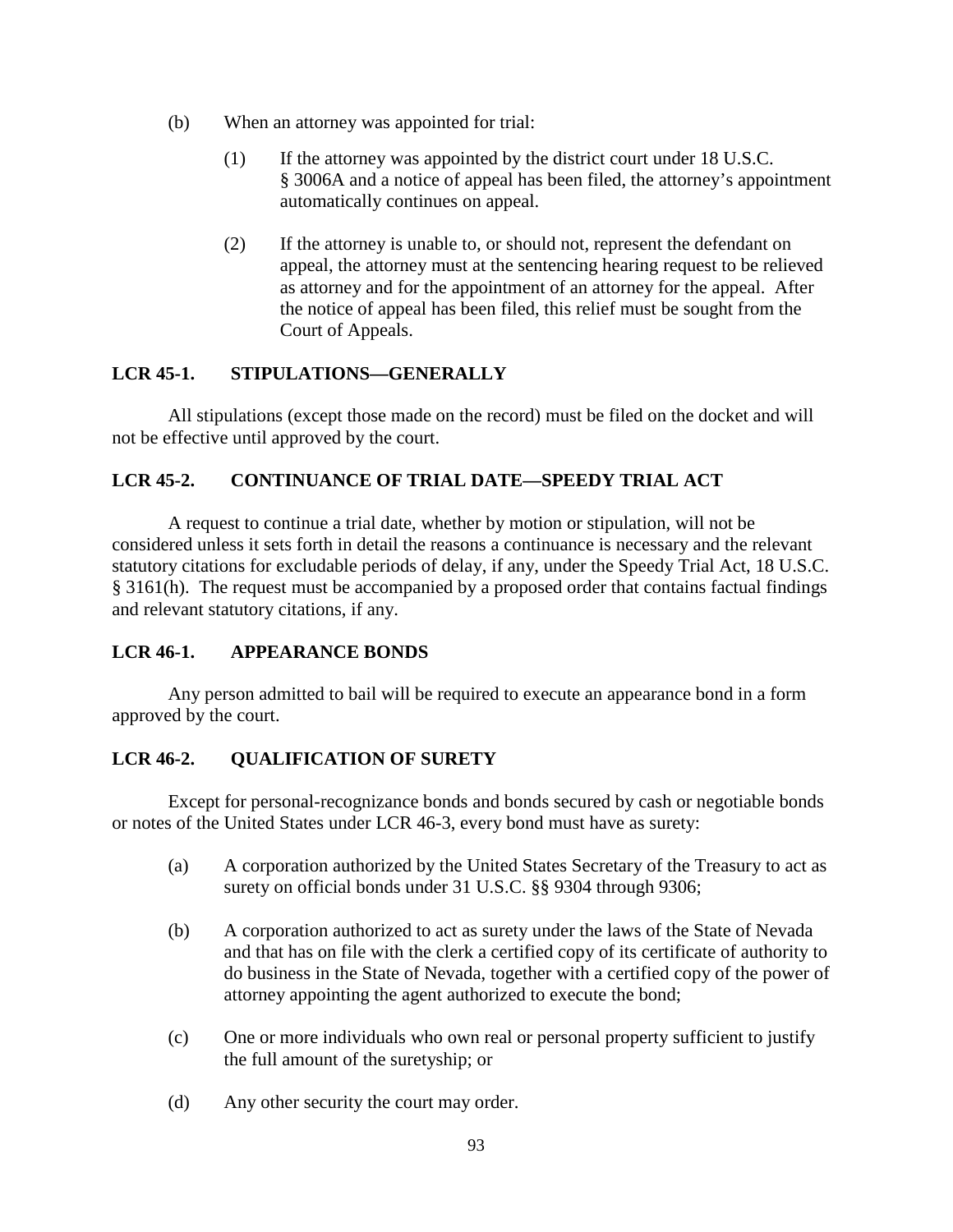### **LCR 46-3. DEPOSIT OF MONEY OR UNITED STATES OBLIGATION IN LIEU OF SURETY**

When ordered by the court, there may be deposited with the clerk in lieu of surety:

- (a) Lawful money accompanied by an affidavit that identifies the money's legal owner; or
- (b) Negotiable bonds or notes of the United States accompanied by an executed agreement required by 31 U.S.C. § 9303(a)(3) that authorizes the clerk to collect or sell the bonds or notes in the event of default.

## **LCR 46-4. APPROVAL BY THE COURT**

An appearance bond requires a judicial officer's approval. An approved appearance bond must be immediately forwarded to the clerk for filing with any money deposited with the judicial officer as security.

## **LCR 46-5. PERSONS NOT TO ACT AS SURETIES**

Officers of this court, members of the bar of this court, nonresident attorneys specially admitted to practice before this court, and their office associates or employees may not act as surety in this court.

## **LCR 46-6. JUDGMENT AGAINST SURETIES**

Regardless of what may be otherwise provided in any security instrument, every surety who provides a bond or other undertaking for filing with this court thereby submits to the court's jurisdiction and irrevocably appoints the clerk as agent on whom any paper affecting liability on the bond or undertaking may be served. Liability will be joint and several and may be enforced summarily without independent action. Service may be made on the clerk, who must immediately mail a copy to the surety at the last known address.

### **LCR 46-7. FURTHER SECURITY OR JUSTIFICATION OF PERSONAL SURETIES**

At any time, and with reasonable notice to all other parties, any party for whose benefit a bond is presented may apply to the court for further or different security or for an order requiring personal sureties.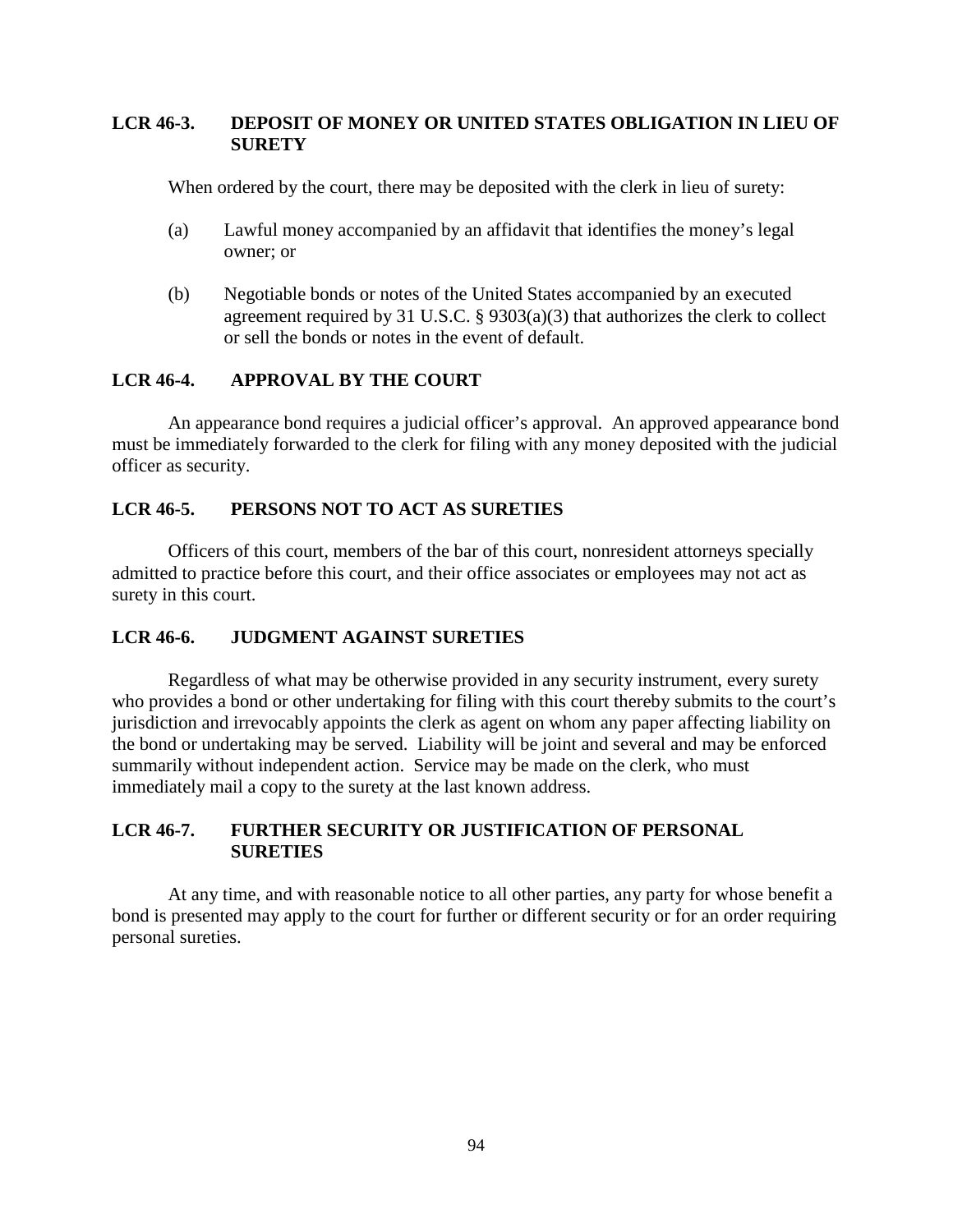### **LCR 46-8. INVESTMENT OF FUNDS ON DEPOSIT**

- (a) Unless the court orders otherwise, funds on deposit in the court's Registry Account under 28 U.S.C. § 2041 will be invested in an interest-bearing account established by the clerk.
- (b) All motions or stipulations for an order directing the clerk to invest Registry Account funds in an account other than the court's standard interest-bearing account must contain the following:
	- (1) The name of the bank or financial institution where the funds are to be invested;
	- (2) The type of account or instrument and the terms of investment where a timed instrument is involved; and
	- (3) Language that either:
		- (A) Directs the clerk to deduct from income earned on the investment a fee, not exceeding that authorized by the Judicial Conference of the United States and set by the Director of the Administrative Office; or
		- (B) States affirmatively that the investment is being made for the benefit of the United States and, therefore, no fee may be charged.
- (c) An attorney or pro se party obtaining an order under these rules must cause a copy of the order to be served personally on (1) the clerk or (2) the chief deputy and the financial deputy. A supervisory deputy clerk may accept service on behalf of the clerk, chief deputy, or financial deputy in their absence.
- (d) The clerk must take all reasonable steps to deposit funds into interest-bearing accounts or instruments within 14 days after service of the order for the investment.
- (e) An attorney or pro se party who obtains an order directing investment of funds by the clerk must, within 14 days after service of the order on the clerk, verify the funds were invested as ordered.
- (f) An attorney or pro se party's failure to personally serve (1) the clerk or (2) the chief deputy and the financial deputy, or in their absence a supervisory deputy clerk, with a copy of the order, or failure to verify investment of the funds, will release the clerk from any liability for lost earned interest on the funds.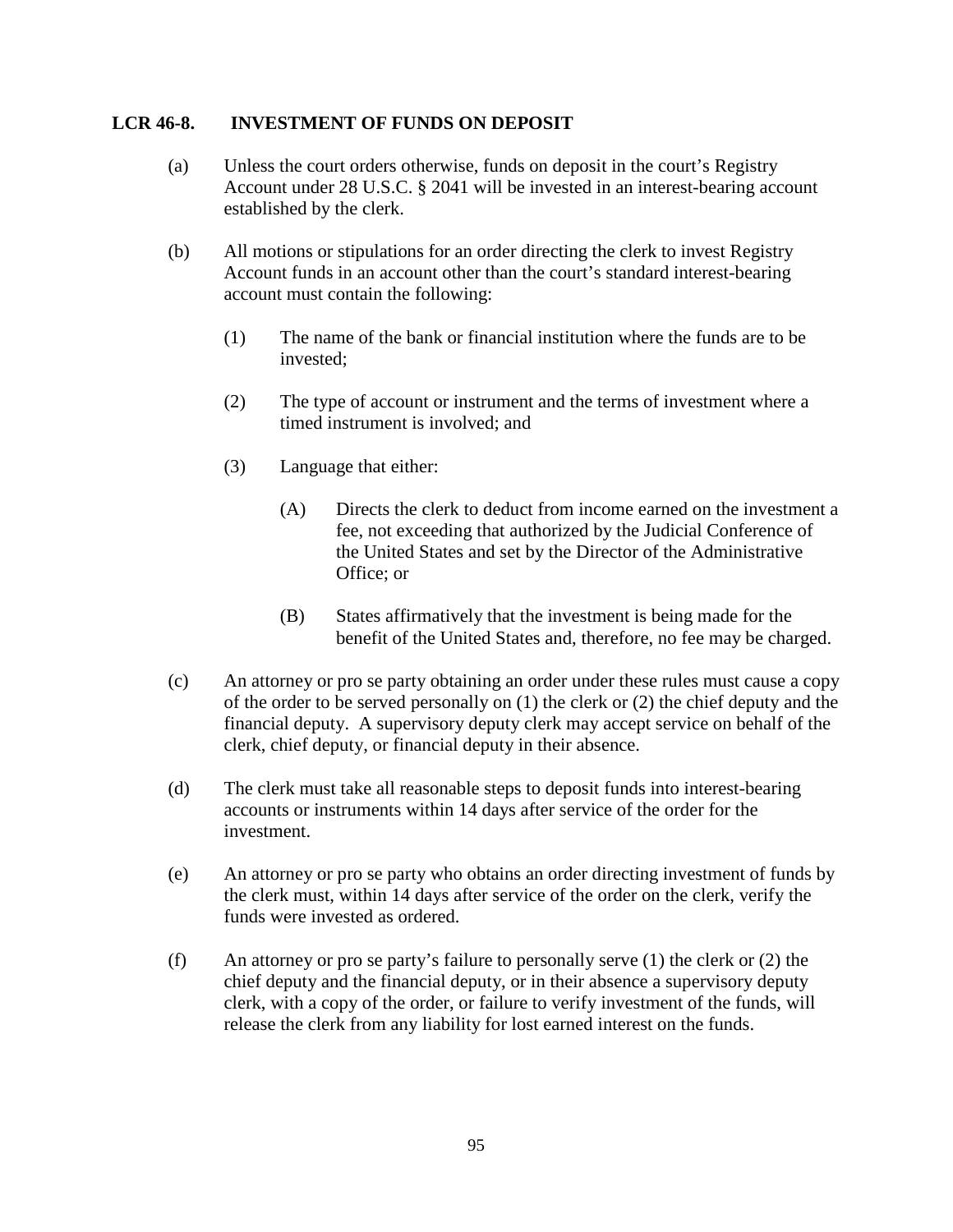- (g) An attorney or pro se party must notify the clerk regarding disposition of funds at maturity of a timed instrument. In the absence of this notice, funds invested in a timed instrument subject to renewal will be reinvested for a like period of time at the prevailing interest rate. Funds invested in a timed instrument not subject to renewal must be re-deposited by the clerk in the court's Registry Account, which is a non-interest-bearing account.
- (h) Service of notice by an attorney or pro se party under LCR 46-8(g) must be made as directed in LCR 46-8(c) at least 14 days before the timed instrument matures.
- (i) No term or condition of an investment may be changed without court order, and an attorney or pro se party must comply with LCR 46-8(b) and (c).

### **LCR 46-9. EXONERATION OF BONDS**

- (a) Upon exoneration of any bond involving the deposit of cash bail funds in the court's Registry Account, the clerk must refund the funds solely to the person denominated legal owner at the time the funds were deposited with and received by the clerk.
- (b) No assignment of any deposited cash bail funds in the court's Registry Account will be effective for refund purposes by the clerk unless the person denominated legal owner of the funds, as assignor, files with the clerk an executed, notarized acknowledgement of the assignment of the funds.
- (c) Upon court order, the clerk must apply any cash bail funds of which the defendant is legal owner of record, whether invested or on deposit in the Registry Account, to the payment and satisfaction of any court-imposed fine. This payment must take place before either making refund of the remainder of the cash bail funds, if any, to the defendant or, to any extent, honoring a defendant's assignment of the funds.

### **LCR 47-1. MOTIONS**

All motions—unless made during a hearing or trial—must be in writing and served on all other parties who have appeared. The motion must be supported by a memorandum of points and authorities. The motion and supporting memorandum of points and authorities must be combined into a single document that complies with the page limits in LCR 47-2.

### **LCR 47-2. PAGE LIMITS FOR BRIEFS AND POINTS AND AUTHORITIES; REQUIREMENT FOR INDEX AND TABLE OF AUTHORITIES**

Unless the court orders otherwise, pretrial and post-trial briefs, motions, and responses to motions are limited to 30 pages, excluding exhibits. Replies in support of a motion are limited to 20 pages, excluding exhibits. If the court enters an order permitting a party to exceed these page limits, the document must include an index and table of authorities.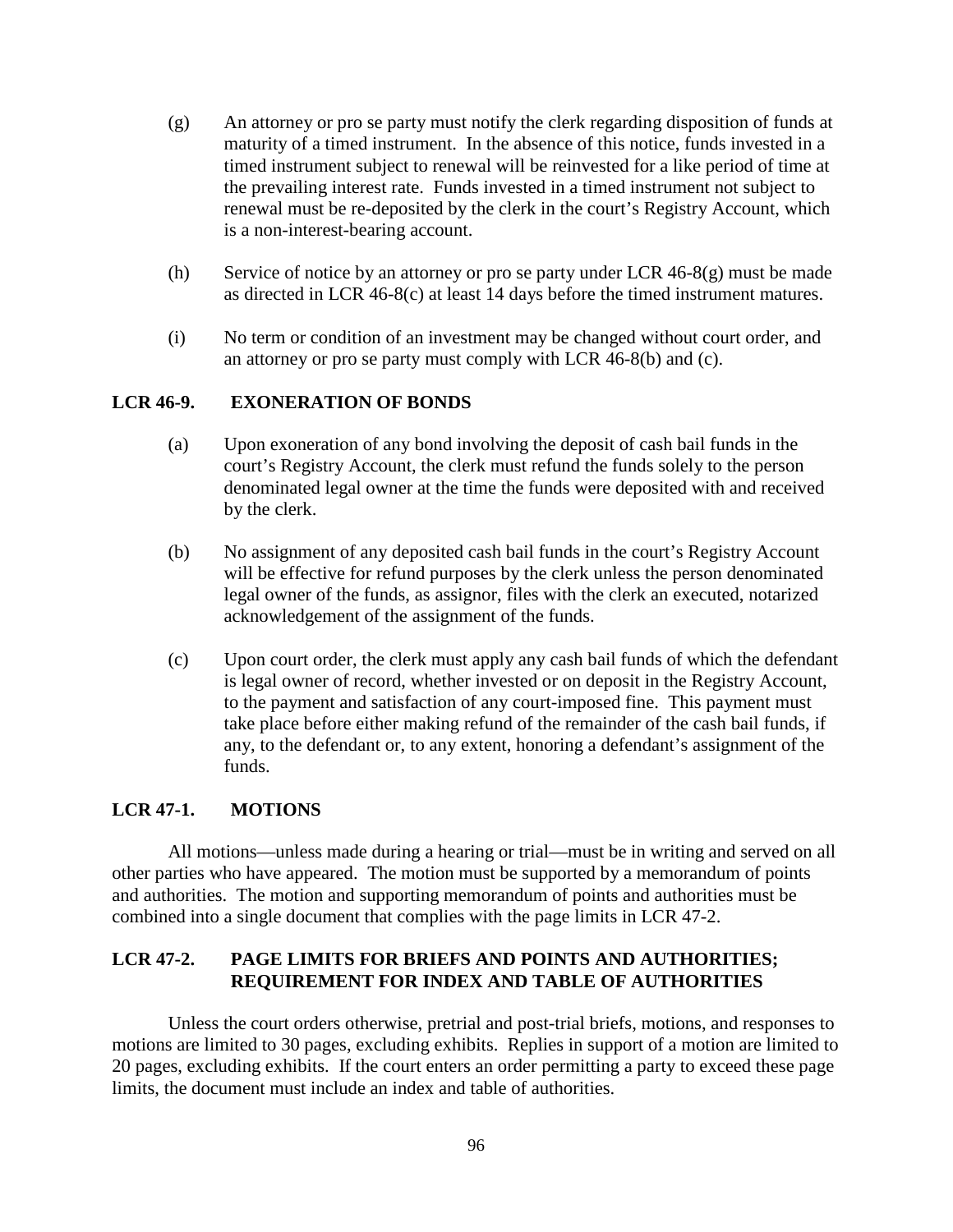## **LCR 47-3. FAILURE TO FILE POINTS AND AUTHORITIES**

The failure of a moving party to include points and authorities in support of the motion constitutes a consent to denying the motion. The failure of an opposing party to include points and authorities in response to any motion constitutes a consent to granting the motion.

### **LCR 47-4. PROOF OF SERVICE**

- (a) All papers required or permitted to be served must, at the time they are presented for filing, be accompanied by written proof of service. The proof must show the day and manner of service and may be by written acknowledgment of service or written certificate by the person who served the papers. The court will not take action on any papers until proof of service is filed. For requirements for proof of service of electronically filed documents, see LR IC 4-1.
- (b) Failure to provide the proof of service required by this Rule does not affect the validity of the service. Unless material prejudice would result, the court may at any time allow the proof of service to be amended or supplied.

### **LCR 49-1. SERVICE OF DOCUMENTS BY ELECTRONIC MEANS**

Documents may be served by electronic means to the extent and in the manner authorized by Part IC of these rules. Transmission of the Notice of Electronic Filing (NEF) constitutes service of the filed document on each party in the case who is registered as an electronic case filing user with the clerk. All others must be served documents according to these rules, the Federal Rules of Criminal Procedure, and the Federal Rules of Civil Procedure.

## **LCR 55-1. FILES AND EXHIBITS—CUSTODY AND WITHDRAWAL**

- (a) All files and records of the court must remain in the custody of the clerk, and records or papers belonging to the court's files may not be taken from the clerk's custody without the court's written permission, and then only after a receipt has been signed by the person obtaining the record or paper.
- (b) The clerk must mark and have safekeeping responsibility for all exhibits marked and identified at trial or hearing. Unless there is some special reason why the originals should be retained, the court may order exhibits to be returned to the party who offered them upon the filing of true copies of the exhibits in place of the originals.
- (c) Unless the court orders otherwise, the clerk must continue to have custody of the exhibits until the judgment has become final and the deadlines for filing a notice of appeal and motion for new trial have passed, or appeal proceedings have terminated, but in no event sooner than 2 years after the mandate issues or the appeal is otherwise terminated.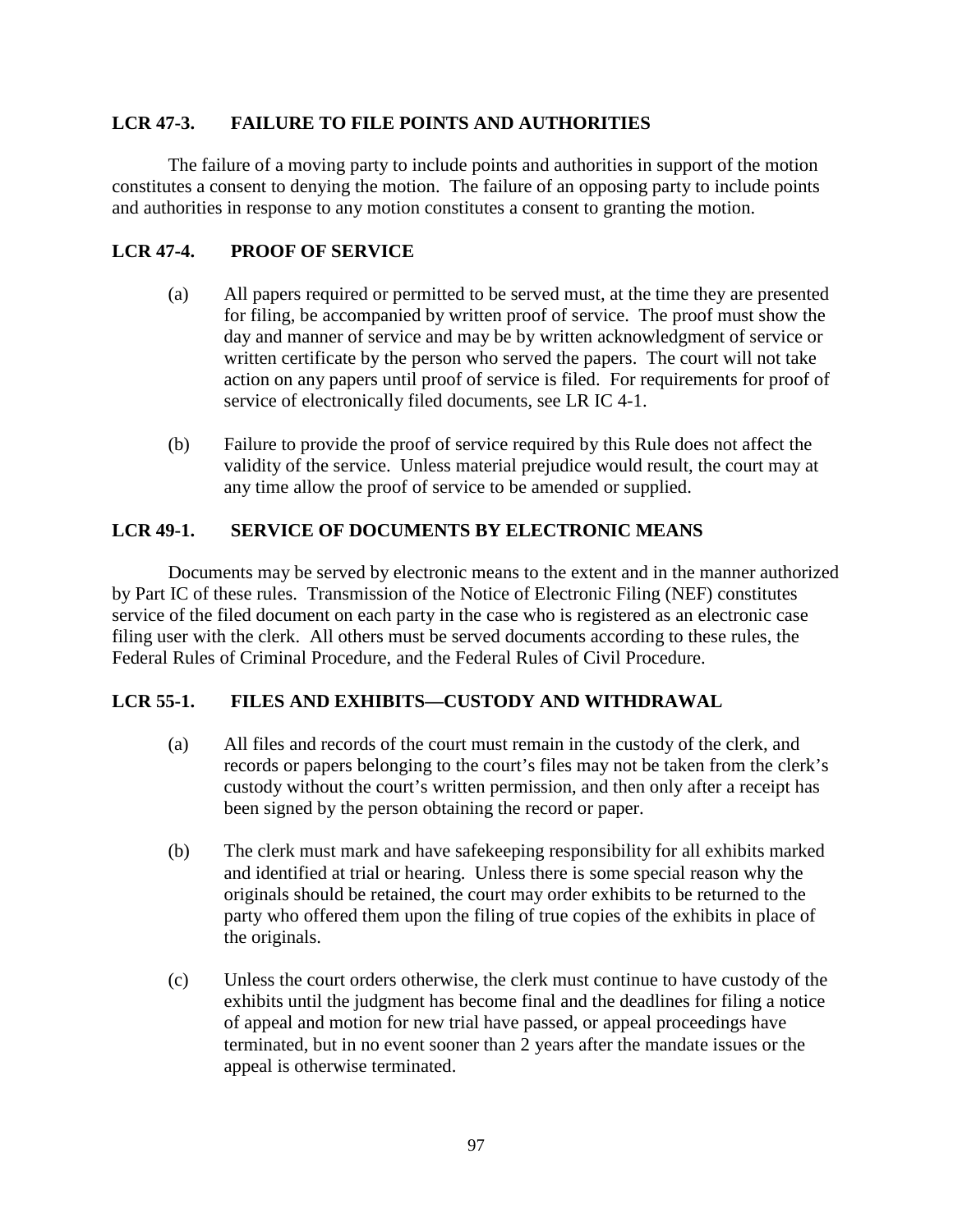- (d) If no appeal is taken, after final judgment has been entered and the deadlines for filing a notice of appeal and a motion for a new trial have passed, or upon the filing of a stipulation waiving the right to appeal and to a new trial, any party may, upon 21 days' prior written notice to all parties, withdraw any exhibit originally produced by it unless some other party or person files prior notice with the clerk of a claim to the exhibit. If a notice of claim is filed, the clerk must not deliver the exhibit unless both the party who produced it and the claimant consent in writing, or until the court has determined who is entitled to the exhibit.
- (e) If exhibits are not withdrawn within 21 days after the clerk notifies the parties to claim the exhibits, the clerk must destroy or otherwise dispose of the exhibits as ordered by the court.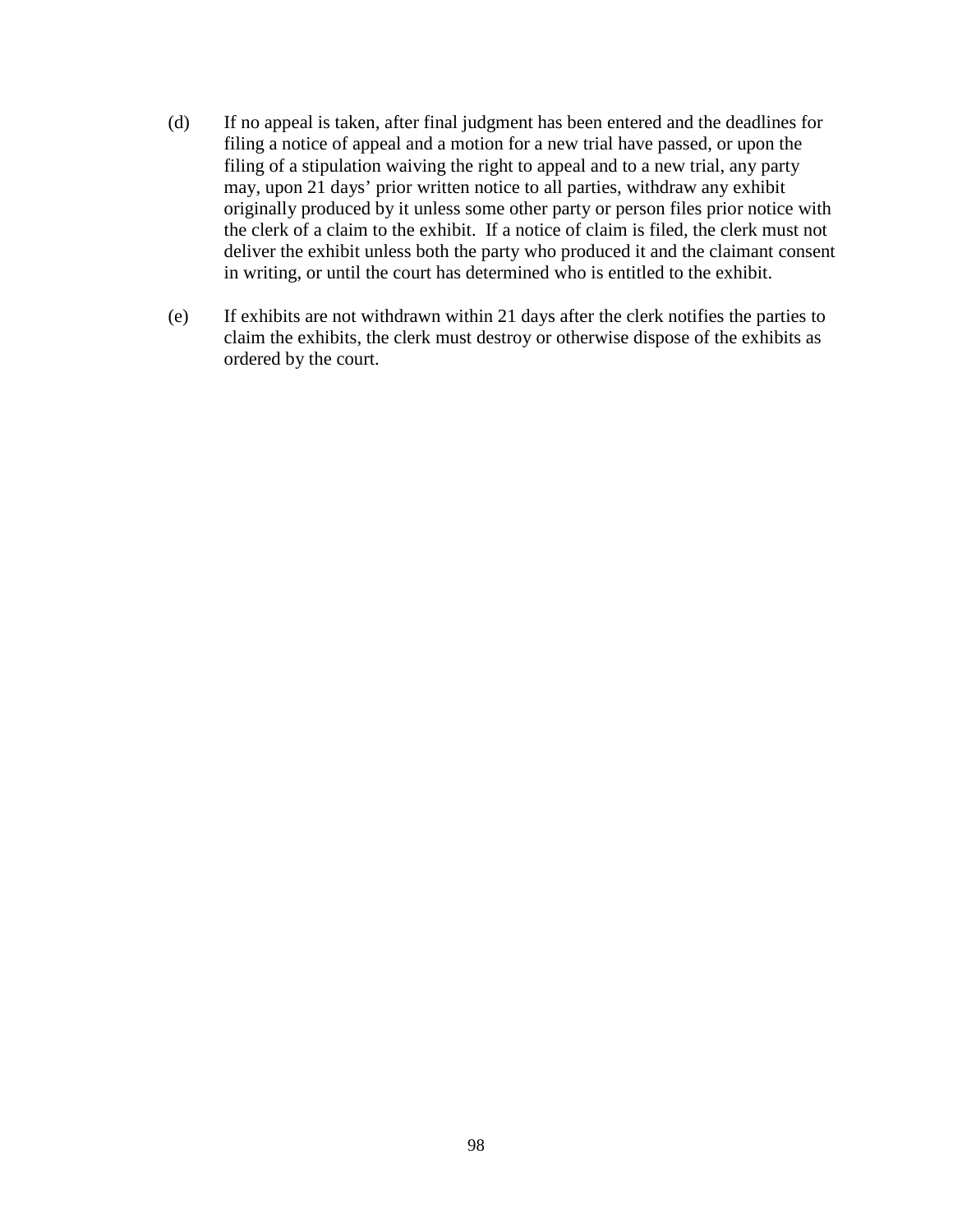### **PART V—SPECIAL PROCEEDINGS AND APPEALS**

### **LSR 1-1. APPLICATIONS TO PROCEED** *IN FORMA PAUPERIS***; FORM OF APPLICATION**

Any person who is unable to prepay the fees in a civil case may apply to the court for leave to proceed *in forma pauperis*. The application must be made on the form provided by the court and must include a financial affidavit disclosing the applicant's income, assets, expenses, and liabilities.

### **LSR 1-2. INMATES: ADDITIONAL REQUIREMENTS FOR APPLICATIONS TO PROCEED** *IN FORMA PAUPERIS*

When submitting an application to proceed *in forma pauperis*, an incarcerated or institutionalized person must simultaneously submit a certificate from the institution certifying the amount of funds currently held in the applicant's trust account at the institution and the net deposits in the applicant's account for the six months before the date of submission of the application. If the applicant has been at the institution for fewer than six months, the certificate must show the account's activity for this shortened period.

#### **LSR 1-3. GRANT OR DENIAL OF APPLICATION TO PROCEED** *IN FORMA PAUPERIS*

- (a) The court may grant or deny an application to proceed *in forma pauperis*, or it may impose a partial filing fee if the applicant has money or assets.
- (b) If a partial filing fee is required, the court may grant additional time to pay it. Installment payments of a partial filing fee will not be accepted. In a civil-rights action, the applicant must pay the full partial filing fee before the court will order service of process. If the case is a petition or motion for post-conviction relief, the applicant must be allowed to proceed *in forma pauperis* during the interim period before the partial filing fee is paid. An applicant's failure to pay the fee before the expiration of the time granted will be cause for dismissal of the case.

## **LSR 1-4. APPLICANT FOR** *FORMA PAUPERIS* **STATUS NEED ONLY FILE ORIGINAL COMPLAINT, PETITION, OR MOTION**

A person applying for *forma pauperis* status need only submit to the clerk the original of any petition, complaint, or motion under 28 U.S.C. § 2255, along with the application to proceed *in forma pauperis*.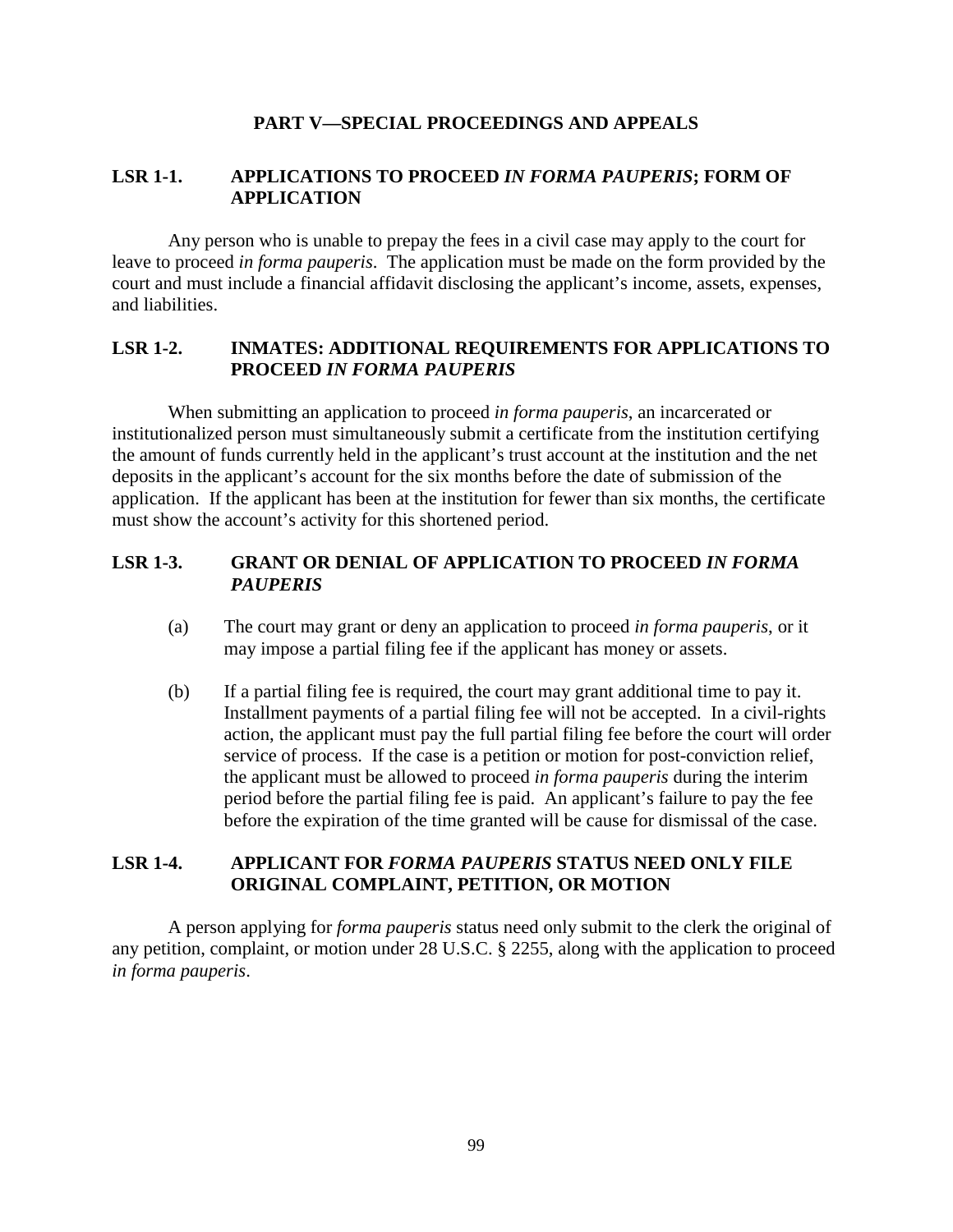### **LSR 1-5. REVOCATION OF LEAVE TO PROCEED** *IN FORMA PAUPERIS*

The court may, either on the motion of a party or sua sponte, after affording an opportunity to be heard, revoke leave to proceed *in forma pauperis* if the party to whom leave was granted becomes capable of paying the complete filing fee or has willfully misstated information in the application to proceed *in forma pauperis* or affidavit, or has otherwise abused the privilege of proceeding *in forma pauperis*.

## **LSR 1-6. EXPENSES OF LITIGATION**

The granting of an application to proceed *in forma pauperis* does not relieve the applicant of the responsibility to pay the expenses of litigation that are not covered by 28 U.S.C. § 1915.

## **LSR 2-1. PRO SE CIVIL-RIGHTS COMPLAINTS; FORM OF COMPLAINT**

A civil-rights complaint filed by a person who is not represented by counsel must be submitted on the form provided by this court.

### **LSR 3-1. PETITIONS FOR WRIT OF HABEAS CORPUS; FORM OF PETITION**

A petition for writ of habeas corpus filed by a person who is not represented by an attorney must be on the form provided by this court. If a petition for writ of habeas corpus under 28 U.S.C. § 2254 is filed by an attorney on behalf of a person seeking relief, it must be on the form supplied by the court or contain all of the information required in the model form in the Appendix of Forms to the Rules Governing Section 2254 Cases in the United States District Courts.

### **LSR 3-2. PETITIONS FOR WRIT OF HABEAS CORPUS; PAGE LIMITS**

- (a) The page limits imposed by LR 7-3 do not apply in cases in which the petitioner is sentenced to death.
- (b) In cases in which the petitioner is not sentenced to death, there is no page limit with respect to habeas corpus petitions, answers, and replies to answers. In such cases, motions, responses to motions, and replies in support of motions are limited to 30 pages, excluding exhibits.
- (c) The court looks with disfavor on motions to exceed page limits, so permission to do so will not be routinely granted. A motion to file a document exceeding the page limit in this rule will be granted only upon a showing of good cause. In a habeas corpus case, a motion for leave to file a document exceeding a page limit may be filed concurrently with, but separately from, the subject document. The subject document, exceeding the page limit, must include a table of contents and a table of authorities. If the court denies the motion, it may order the document stricken from the record, and re-filed in compliance with the page limit, or in compliance with an extended page limit set by the court.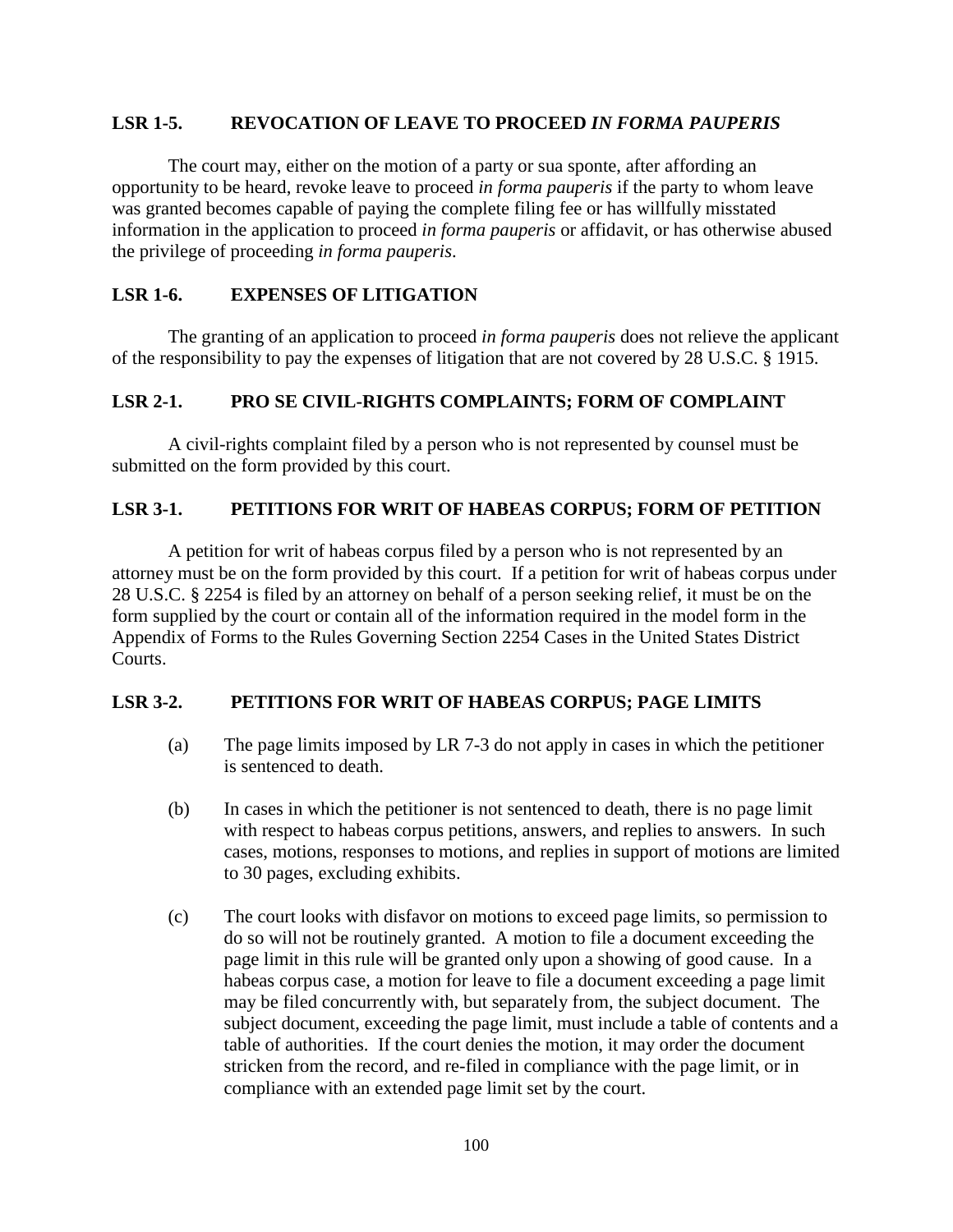## **LSR 3-3. PETITIONS FOR WRIT OF HABEAS CORPUS; EXHIBITS**

- (a) The petitioner may refer, in the petition, to documents that he/she reasonably believes the respondents will be required to file under Rule 5 of the Rules Governing Section 2254 Cases in the United States District Courts, without the petitioner having to attach those documents to the petition. The petitioner may not, however, state a claim for habeas corpus relief by incorporating language from a document not attached to the petition; if the petitioner intends to state a claim by incorporation of language from a separate document, that document must be filed with the petition as an exhibit.
- (b) The cover sheet for each exhibit need only reference the number or letter of the exhibit; the cover sheet need not include a descriptor of the exhibit.
- (c) The court disfavors the filing of duplicate exhibits. When amending a petition, the petitioner need not re-file his/her exhibits, but may refer to exhibits filed previously in the case. A party may, at any time, refer to any exhibits filed in the case by that party or any other party.
- (d) The petitioner must number or letter his/her exhibits sequentially throughout the course of the action. Likewise, the respondents must, separately, number or letter their exhibits sequentially throughout the course of the action.
- (e) In cases in which the petitioner appears pro se, when referring to an exhibit, the respondents must refer to the exhibit both by reference to the document and page numbering in the electronic filing system and by the exhibit number or letter and the page numbering of the exhibit, such that the reference is meaningful to the pro se petitioner, without access to the electronic case filing system.

### **LSR 3-4. PETITIONS FOR WRIT OF HABEAS CORPUS; CASE MANAGEMENT**

The court will set the schedule for motions, an answer, a reply, and other proceedings in each case, in a scheduling order developed for the individual case.

# **LSR 3-5. SERVICE BY PRO SE PETITIONERS IN HABEAS CORPUS CASES**

In cases in which the petitioner appears pro se, the petitioner need not serve upon the respondents copies of documents filed in the case after the respondents have appeared. A document filed by a pro se petitioner, after the respondents have appeared, will be considered served on the respondents when electronically filed.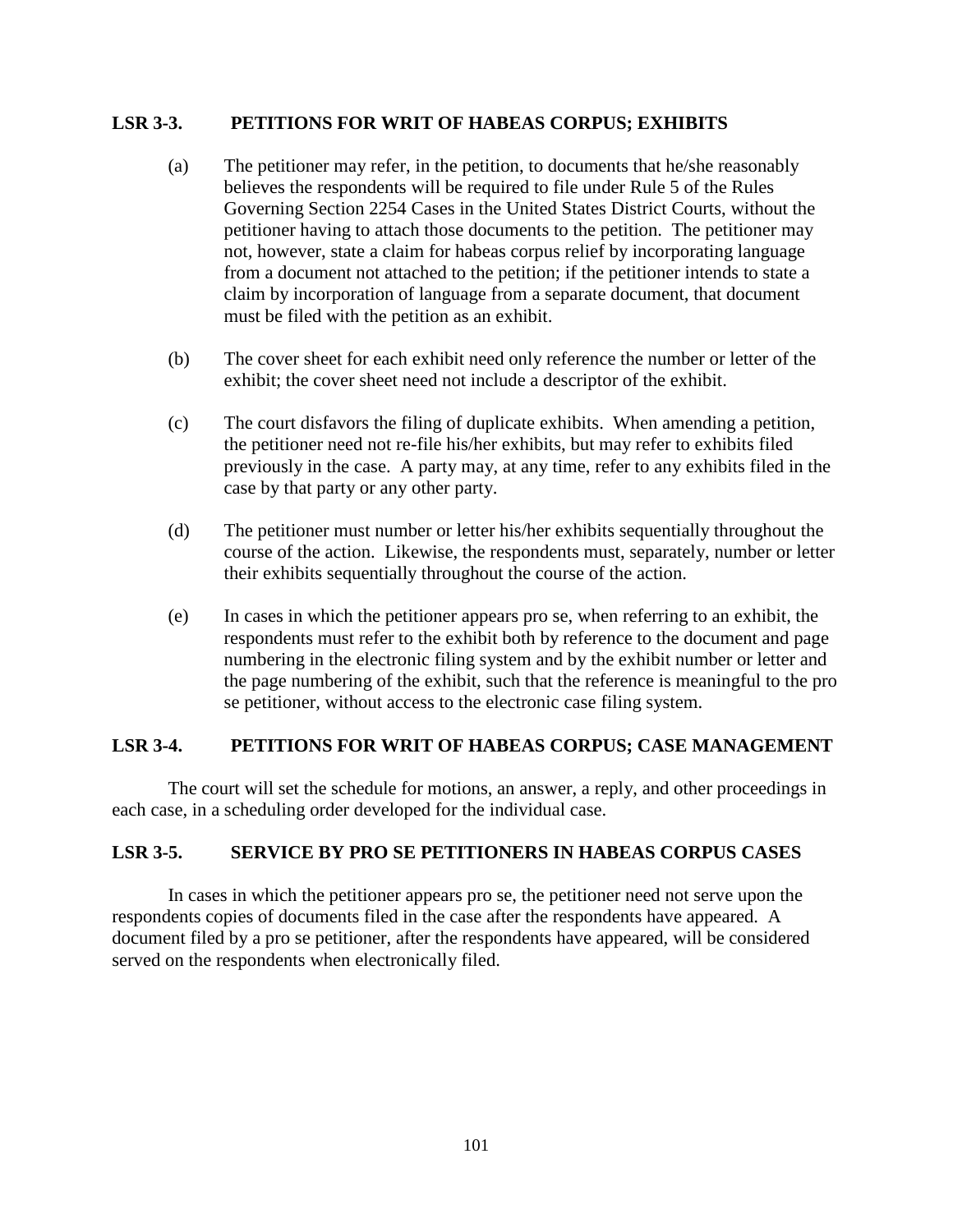### **LSR 3-6 SUBSTITUTIONS OF COUNSEL IN HABEAS CORPUS CASES**

- (a) In cases in which the respondents are represented by one or more attorneys in the office of the Nevada Attorney General, substitutions of counsel from one attorney in the office of the Nevada Attorney General to another attorney in that office need not be made by motion or stipulation, as is otherwise required by LR IA 11-6, but must be made by the filing of a notice of the substitution.
- (b) In cases in which the petitioner is represented by one or more attorneys in a federal public defender's office, substitutions of counsel from one attorney in the federal public defender's office to another attorney in that office need not be made by motion or stipulation, as is otherwise required by LR IA 11-6, but must be made by the filing of a notice of the substitution.

### **LSR 4-1. MOTIONS UNDER 28 U.S.C. § 2255; FORM OF MOTION**

A motion under 28 U.S.C. § 2255, filed by a person who is not represented by an attorney, must be on the form provided by this court. If a motion under 28 U.S.C. § 2255 is filed by an attorney, it must be on the form supplied by the court or contain all of the information required in the model form in the Appendix of Forms to the Rules Governing Section 2255 Proceedings for the United States District Courts.

### **LSR 4-2. SERVICE BY PRO SE MOVANT IN PROCEEDINGS REGARDING MOTIONS UNDER 28 U.S.C. § 2255**

In proceedings regarding a motion under 28 U.S.C. § 2255, in which the movant appears pro se, the movant need not serve upon the respondent copies of documents filed in the case after the respondent has appeared. A document filed in such a case by the pro se movant, after the respondent has appeared, will be considered served on the respondent when electronically filed.

### **LSR 5-1. DEATH PENALTY CASES; CAPTION**

In death penalty cases, the caption of any application to proceed *in forma pauperis*, petition for writ of habeas corpus, or motion for post-conviction relief must include the following below the title of the document: "DEATH PENALTY CASE."

### **LSR 5-2. DEATH PENALTY CASES; SCHEDULED EXECUTION DATE**

- (a) In death penalty cases, the date of any scheduled execution must be included at the beginning of any application to proceed *in forma pauperis*, petition for writ of habeas corpus, or motion for post-conviction relief.
- (b) In death penalty cases, if, after the case is initiated, and after the respondents have appeared, the execution of the petitioner is scheduled, the respondents must, within seven days after the scheduling of the execution, file a notice stating the scheduled execution date.